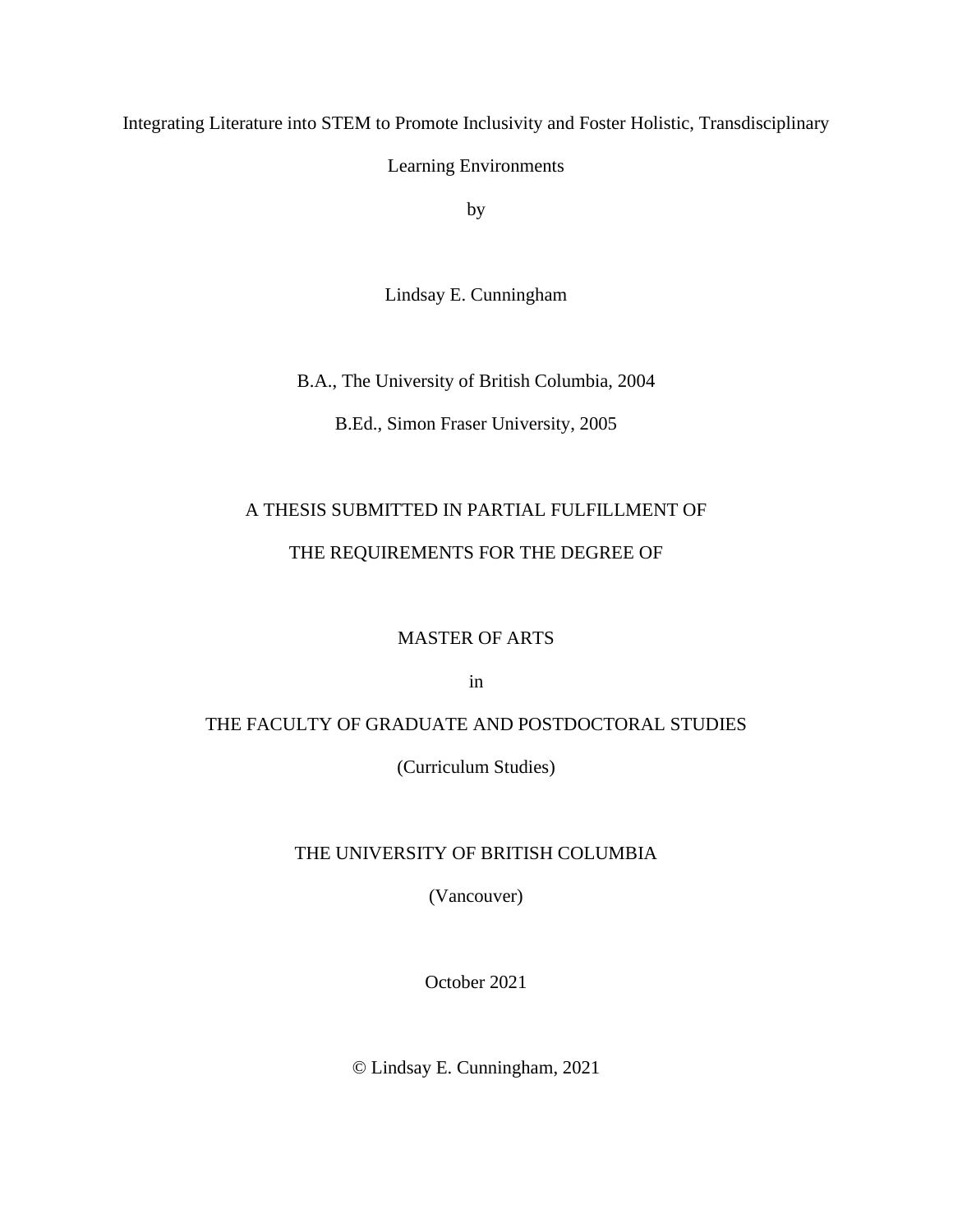The following individuals certify that they have read, and recommend to the Faculty of Graduate and Postdoctoral Studies for acceptance, a thesis entitled:

Integrating Literature into STEM to Promote Inclusivity and Foster Holistic, Transdisciplinary Learning Environments

|    | submitted by Lindsay E. Cunningham | in partial fulfillment of the requirements for |
|----|------------------------------------|------------------------------------------------|
|    | the degree of Master of Arts       |                                                |
| in | <b>Curriculum Studies</b>          |                                                |

# **Examining Committee:**

| Dr. Penney Clark, Curriculum and Pedagogy, UBC |
|------------------------------------------------|
| Supervisor                                     |
|                                                |

Dr. Susan Gerofsky, Curriculum and Pedagogy, UBC Supervisory Committee Member

Dr. Sandra Scott, Curriculum and Pedagogy, UBC Additional Examiner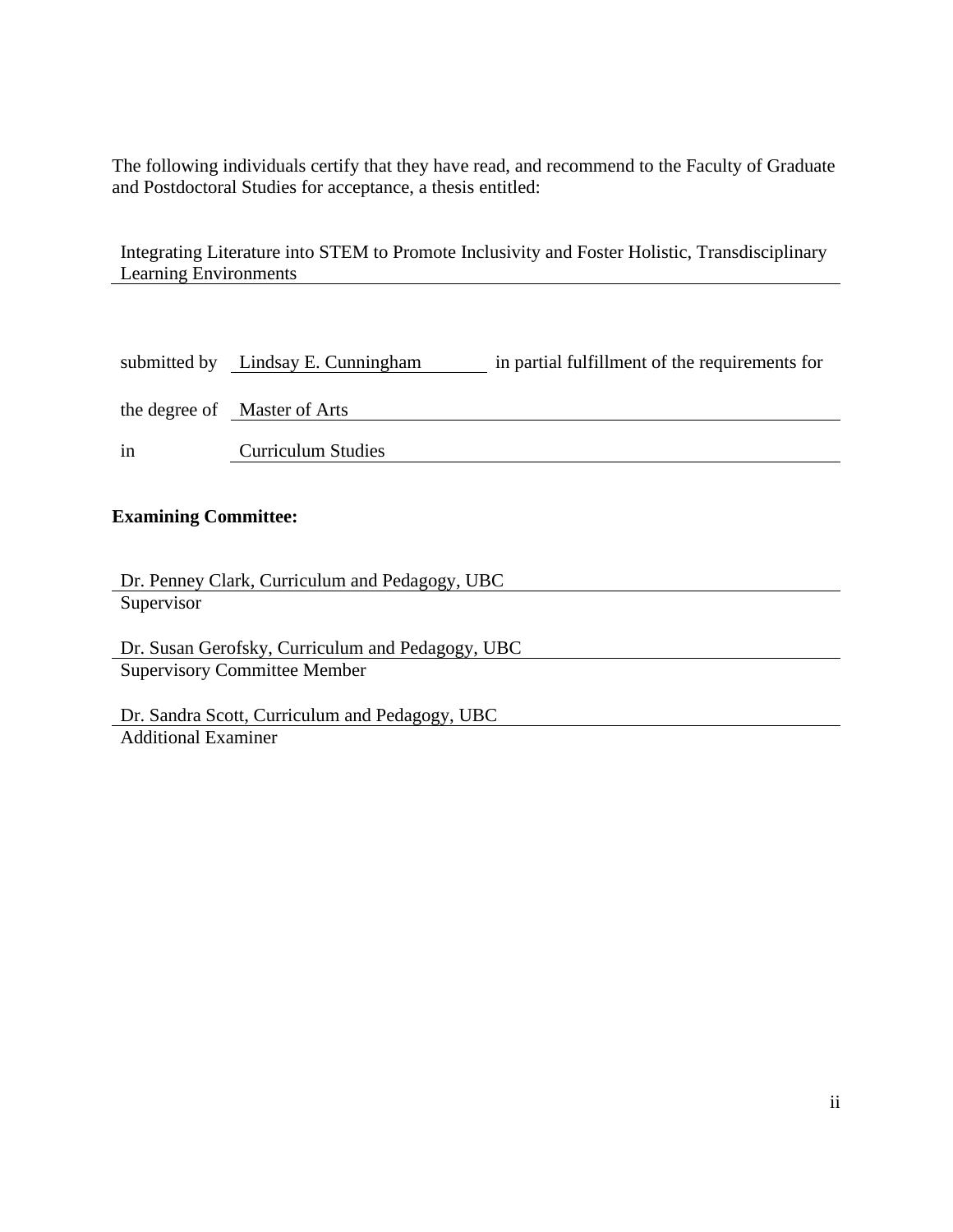## **Abstract**

The goal of this study is to examine the integration of literature, defined as any form of short or long fiction and/or non-fiction, or poetry, into secondary STEM (science, technology, engineering, and mathematics) classes in British Columbia, Canada. The data were collected through interviews with nine secondary STEM subject teachers and focus on teachers' perceptions of the effects of including literature, what/how literature has been included, and the perceived barriers to doing so. Interviews were conducted online via Zoom and coded using NVivo software.

A review of the literature demonstrates that integrating literature into STEM can be appealing to a broad range of students and teachers and can help to engage students with a variety of interests, perspectives, and backgrounds. Literature can facilitate the inclusion of a variety of perspectives (i.e., Indigenous ways of knowing). The arts, including the literary arts, are a part of STEAM education, which focuses on interdisciplinary or transdisciplinary approaches to education. Furthermore, due to its multiple disciplinary nature, literature can present opportunities for students to learn holistically and help them to better understand the context of the content they are studying. Interview data suggest that literature can also help to make lessons memorable, build community within the classroom, and create opportunities for students and teachers to authentically represent themselves and the subject matter. Through exploration via a variety of educational approaches, students may be better able to find a pathway to engage with a subject.

Participants in this study described several barriers they have faced in choosing to integrate literature in STEM classes, including time constraints, locating appropriate literary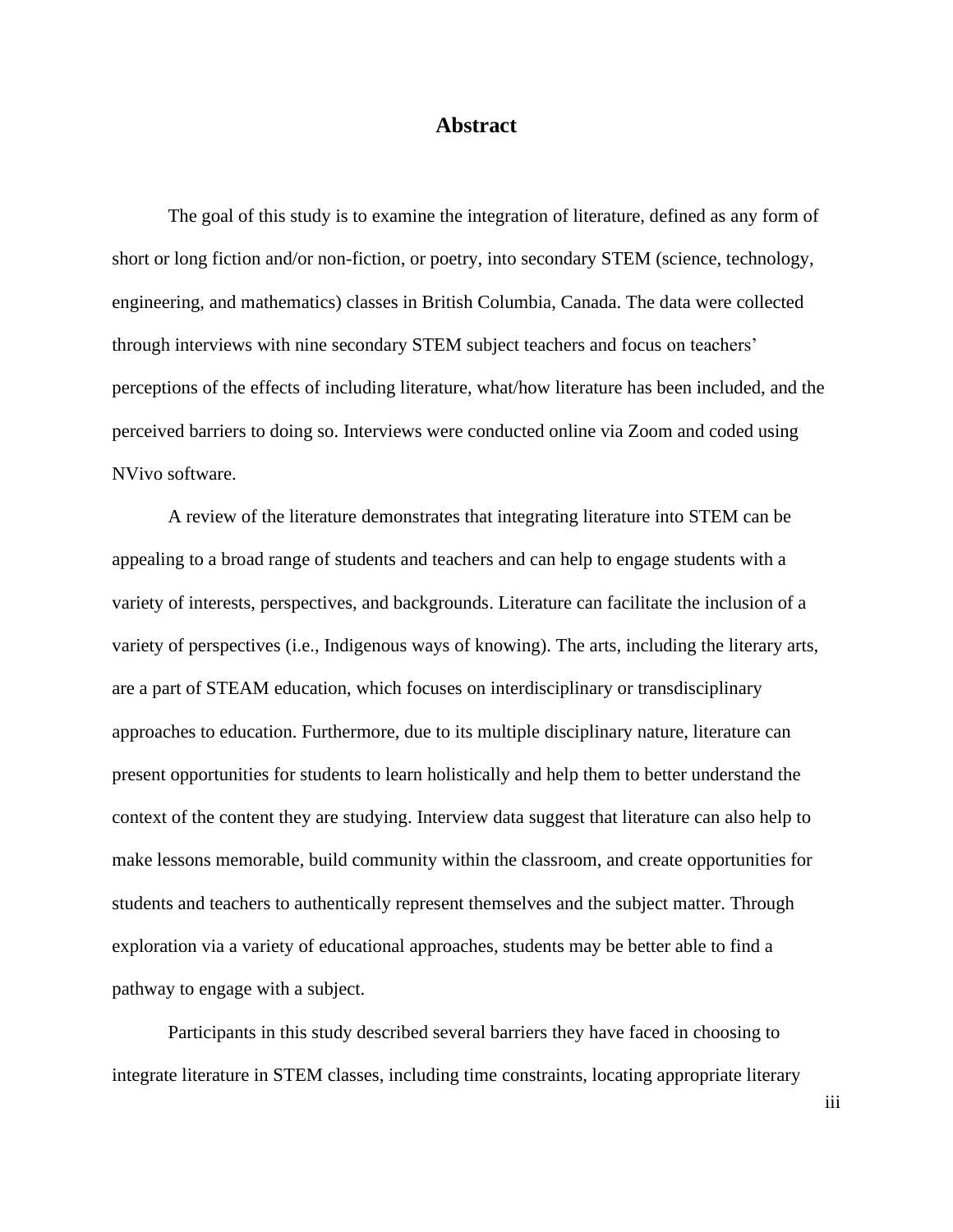material, and managing the expectations of students, colleagues, administrators, and parents. However, the participants in this study all stated that they would continue to include literature in their classes in the future, despite the perceived barriers, and offered advice for teachers who may not yet have attempted to do so. The participants also found that student reactions to literature in STEM classes is generally positive, and they described some ways in which their assessment practices may change when integrating literature (i.e., marking holistically or using rubrics).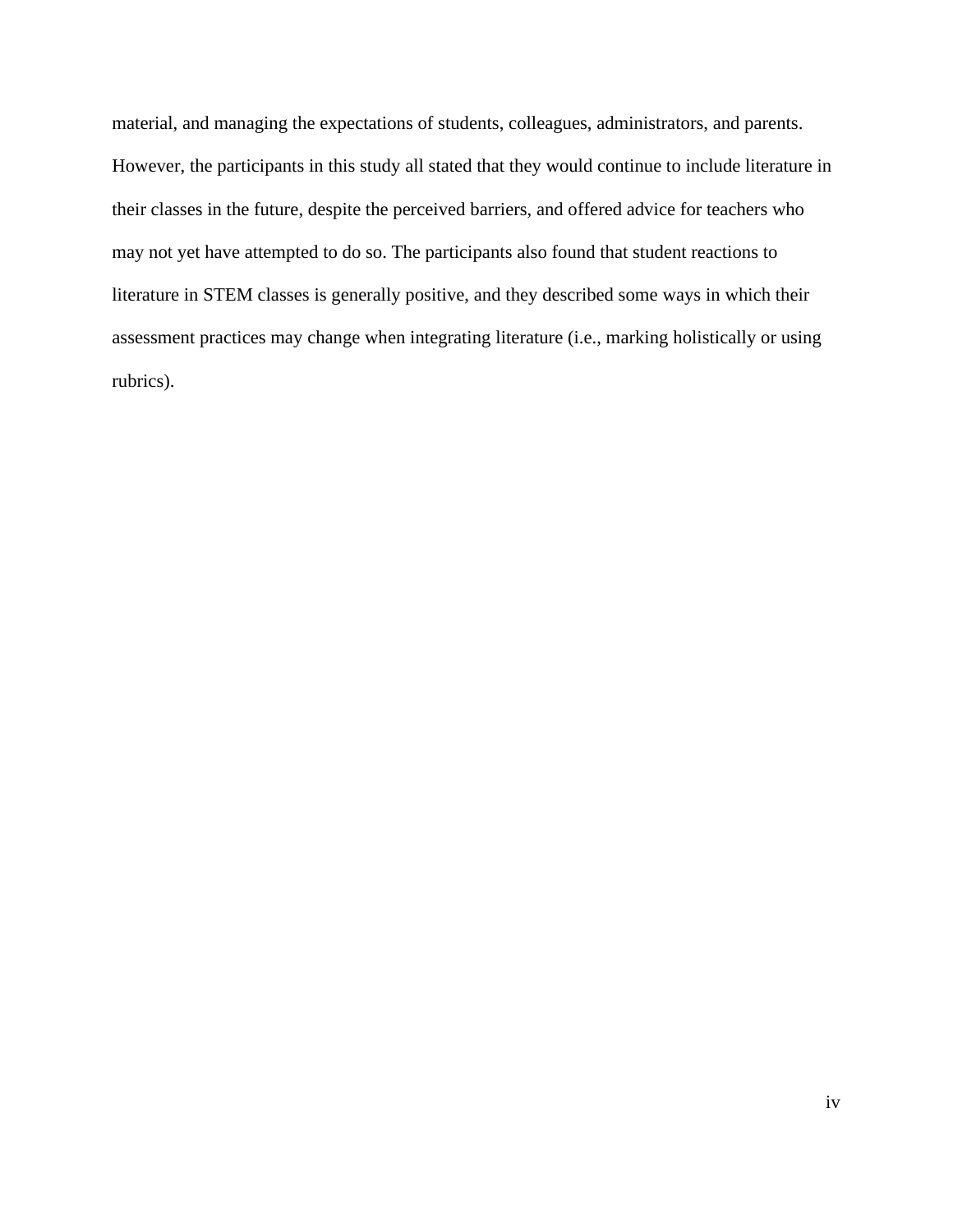# **Lay Summary**

This study looks at the effects of including literature (short or long fiction and/or nonfiction, and/or poetry) in secondary STEM classes in British Columbia, Canada. When teachers include literature in their classes, it can help a wide range of students become interested and connect to the subject. Literature can help more students feel included and can be a way to introduce information and views from other cultures and perspectives. It can also help all students understand how their learning is relevant and how it fits into the big picture in a memorable way. Although there can be some challenges, such as time constraints, trouble finding appropriate resources, or difficulty in managing expectations, the teachers involved in this study expressed that the positive outcomes they saw were worth the effort.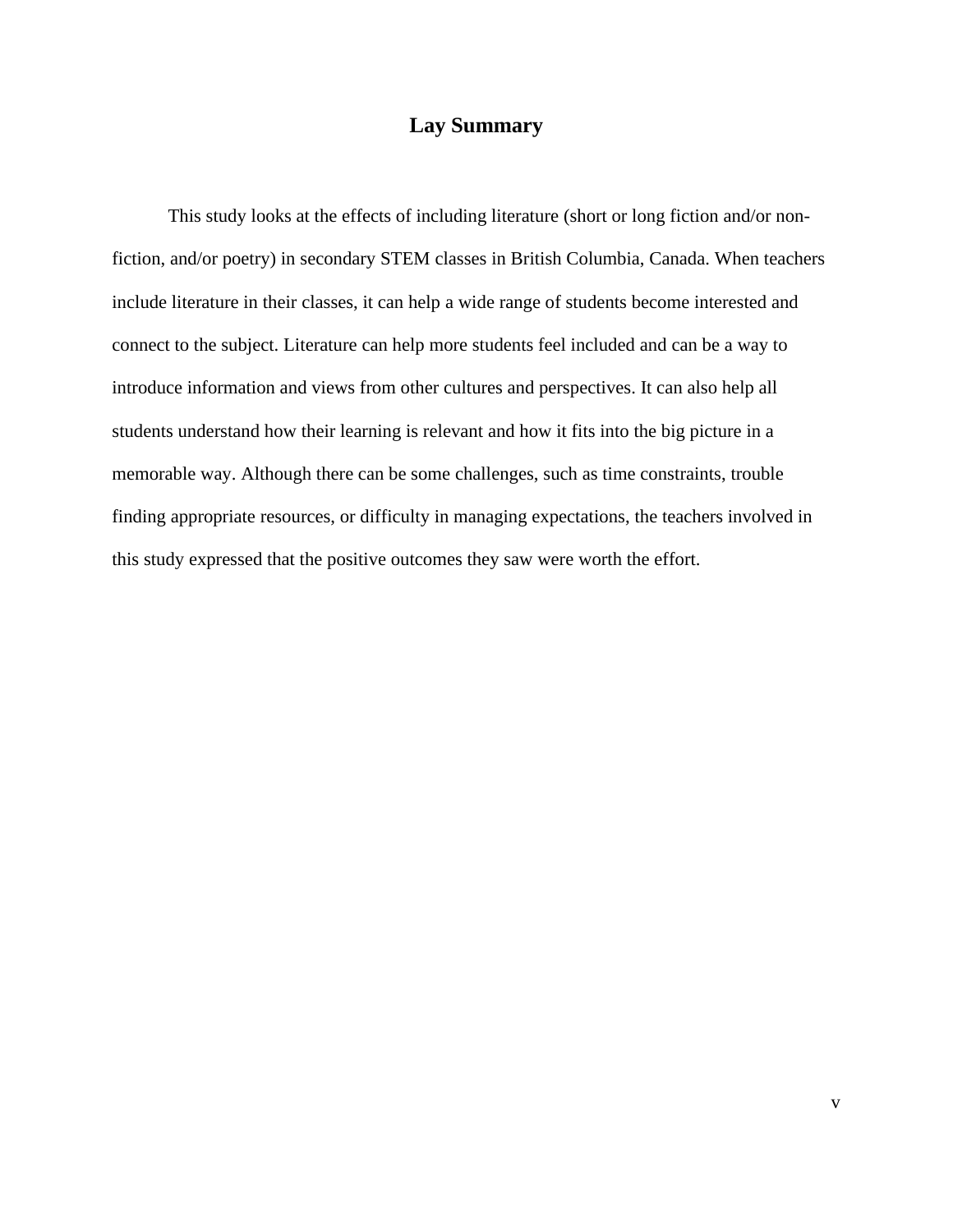# **Preface**

This study required an ethics review by UBC's Behavioural Research Ethics Board (BREB approval H20-03956). I created the proposal, conducted all interviews, analyzed the data, and did the writing in consultation with Dr. Penney Clark (supervisor) and Dr. Susan Gerofsky (committee member).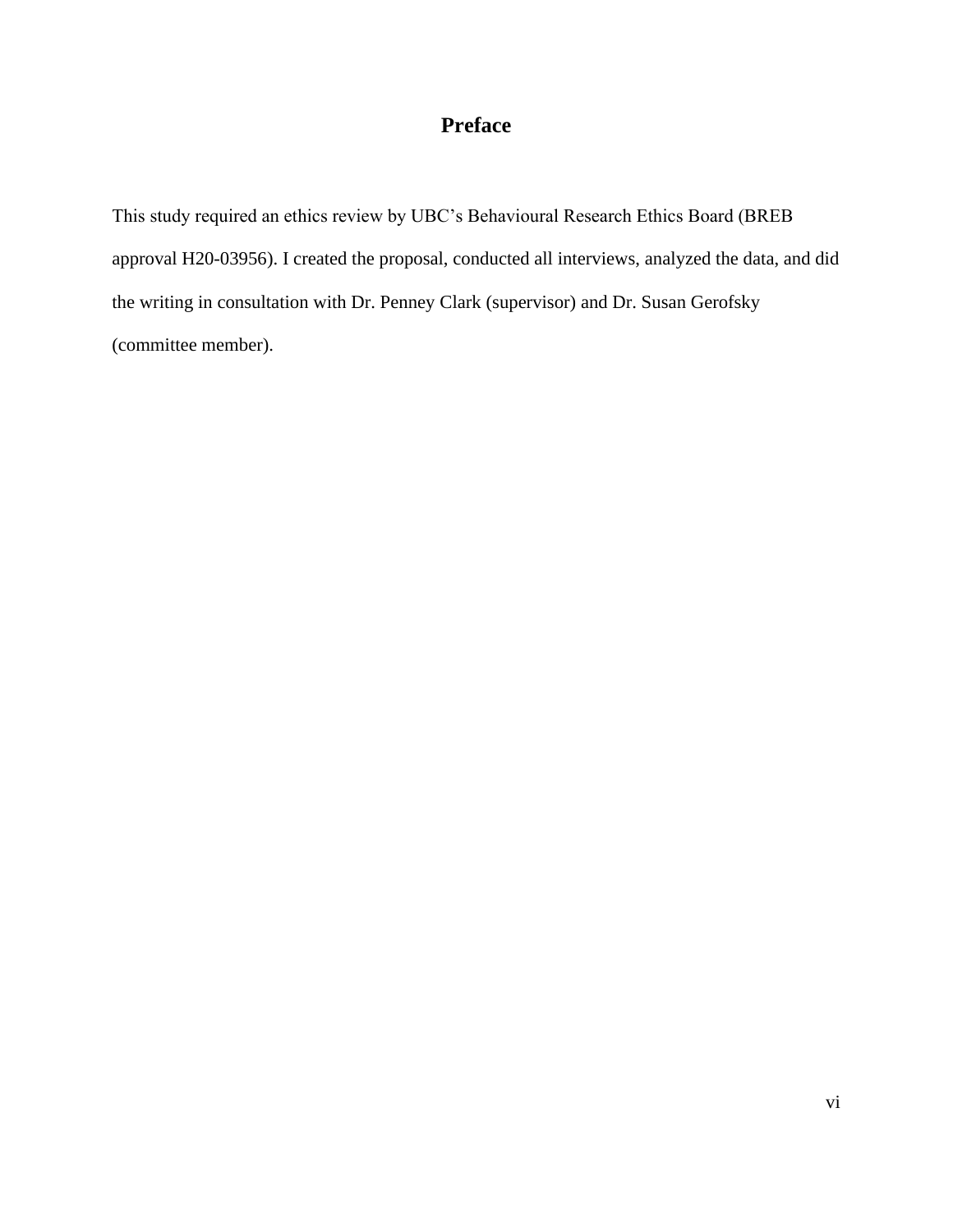# **Table of Contents**

| 1.1 |     |
|-----|-----|
| 1.2 |     |
|     |     |
| 2.1 |     |
| 2.2 |     |
| 2.3 |     |
| 2.4 |     |
| 2.5 |     |
|     |     |
| 2.7 |     |
|     |     |
| 3.1 |     |
| 3.2 |     |
|     | vii |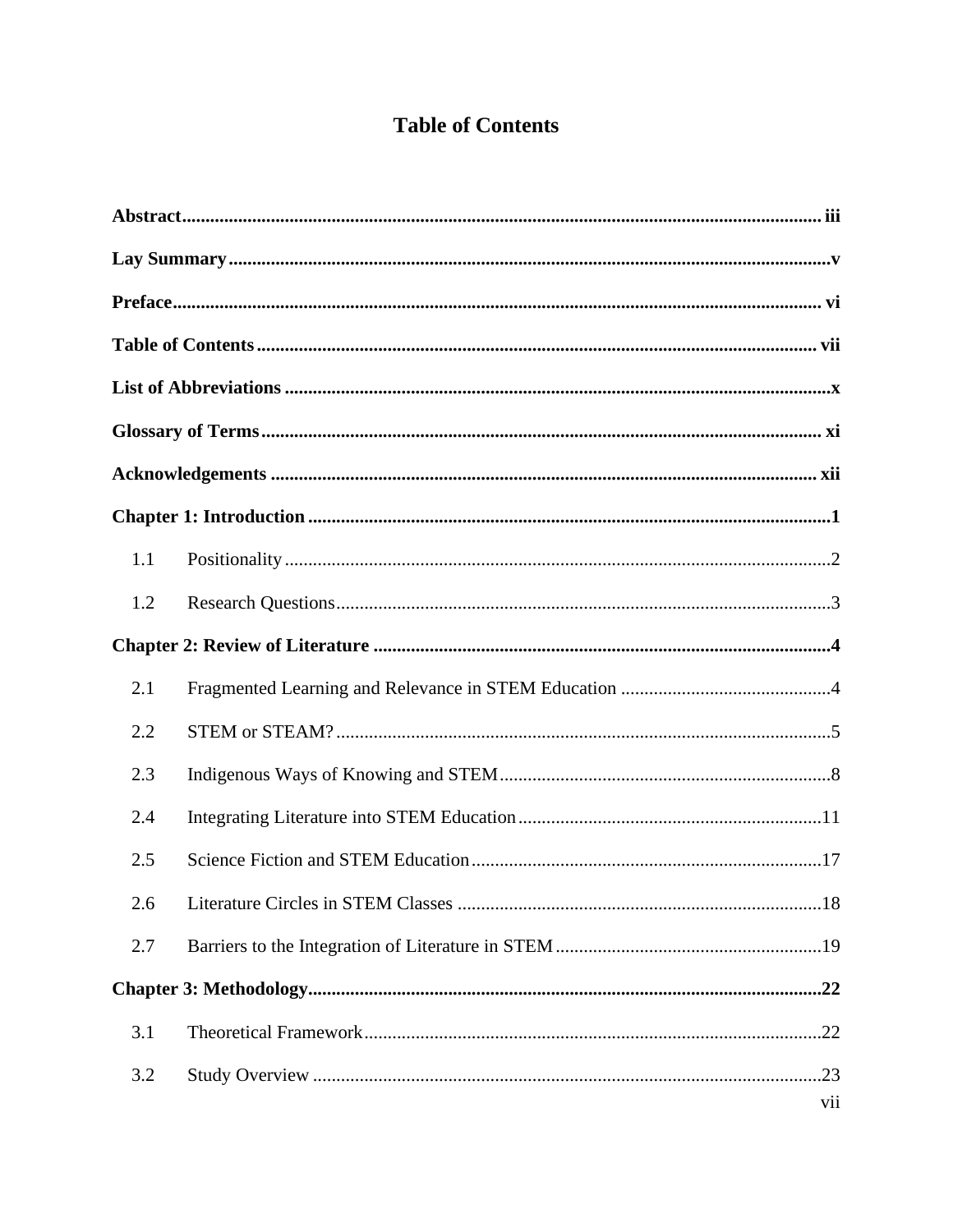| 3.3   |      |
|-------|------|
| 3.3.1 |      |
| 3.4   |      |
| 3.5   |      |
| 3.6   |      |
| 3.7   |      |
| 3.8   |      |
| 3.9   |      |
|       |      |
| 4.1   |      |
| 4.1.1 |      |
| 4.1.2 |      |
| 4.1.3 |      |
| 4.1.4 |      |
| 4.1.5 |      |
| 4.1.6 |      |
|       |      |
| 4.1.8 |      |
| 4.2   |      |
| 4.3   |      |
| 4.3.1 |      |
| 4.3.2 |      |
| 4.3.3 |      |
|       | viii |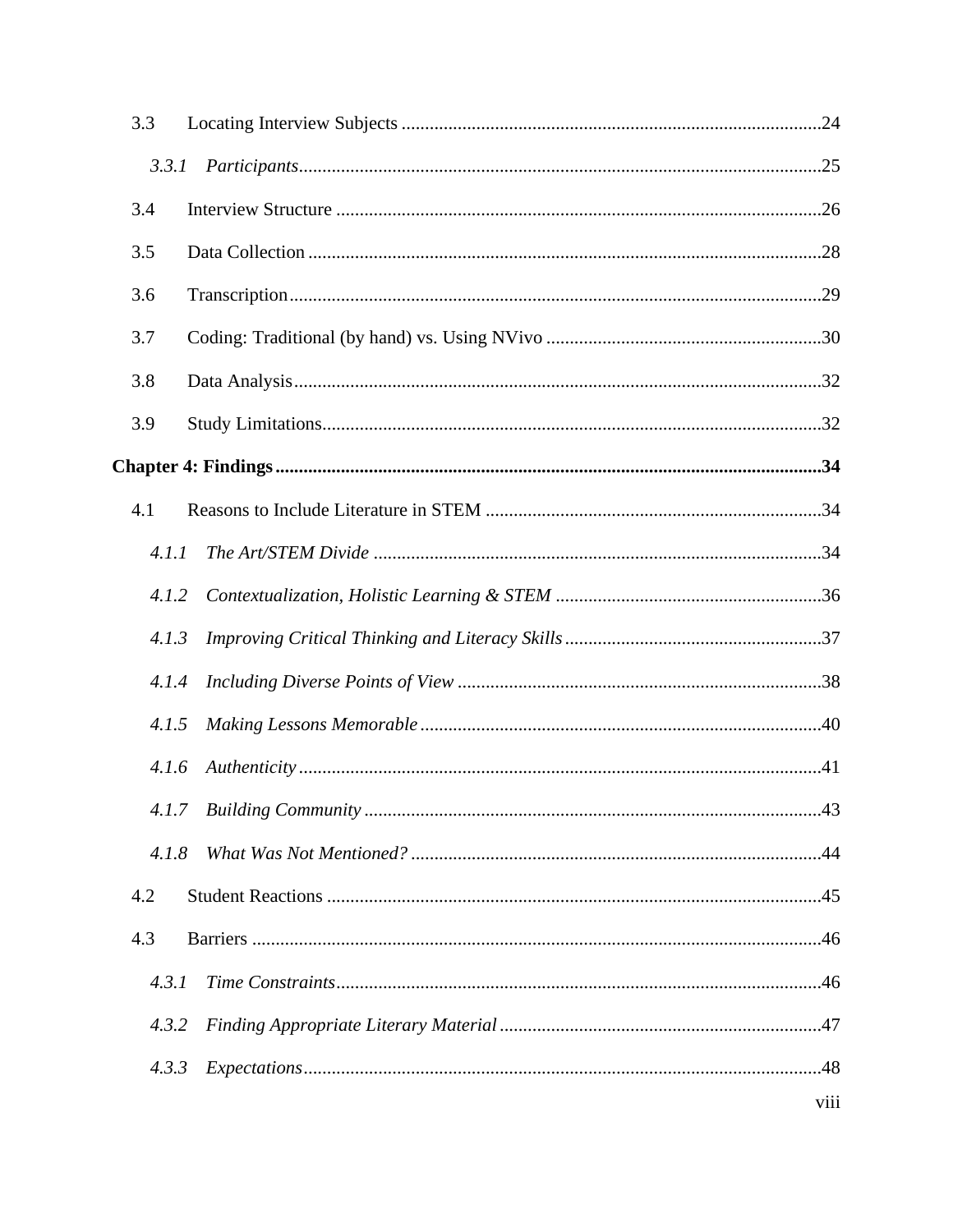| 4.4   |                                                                              |  |  |
|-------|------------------------------------------------------------------------------|--|--|
| 4.5   | Areas of Teacher Study and Their Impact on the Inclusion (or Avoidance) of   |  |  |
|       |                                                                              |  |  |
| 4.6   |                                                                              |  |  |
| 4.7   |                                                                              |  |  |
| 4.7.1 | Non-Fiction (Articles, Biographies, Current Events, & Historical Accounts)55 |  |  |
| 4.7.2 |                                                                              |  |  |
| 4.7.3 |                                                                              |  |  |
| 4.7.4 |                                                                              |  |  |
| 4.8   |                                                                              |  |  |
|       |                                                                              |  |  |
| 5.1   |                                                                              |  |  |
| 5.2   |                                                                              |  |  |
|       |                                                                              |  |  |
|       |                                                                              |  |  |
|       |                                                                              |  |  |
|       |                                                                              |  |  |
|       |                                                                              |  |  |
|       |                                                                              |  |  |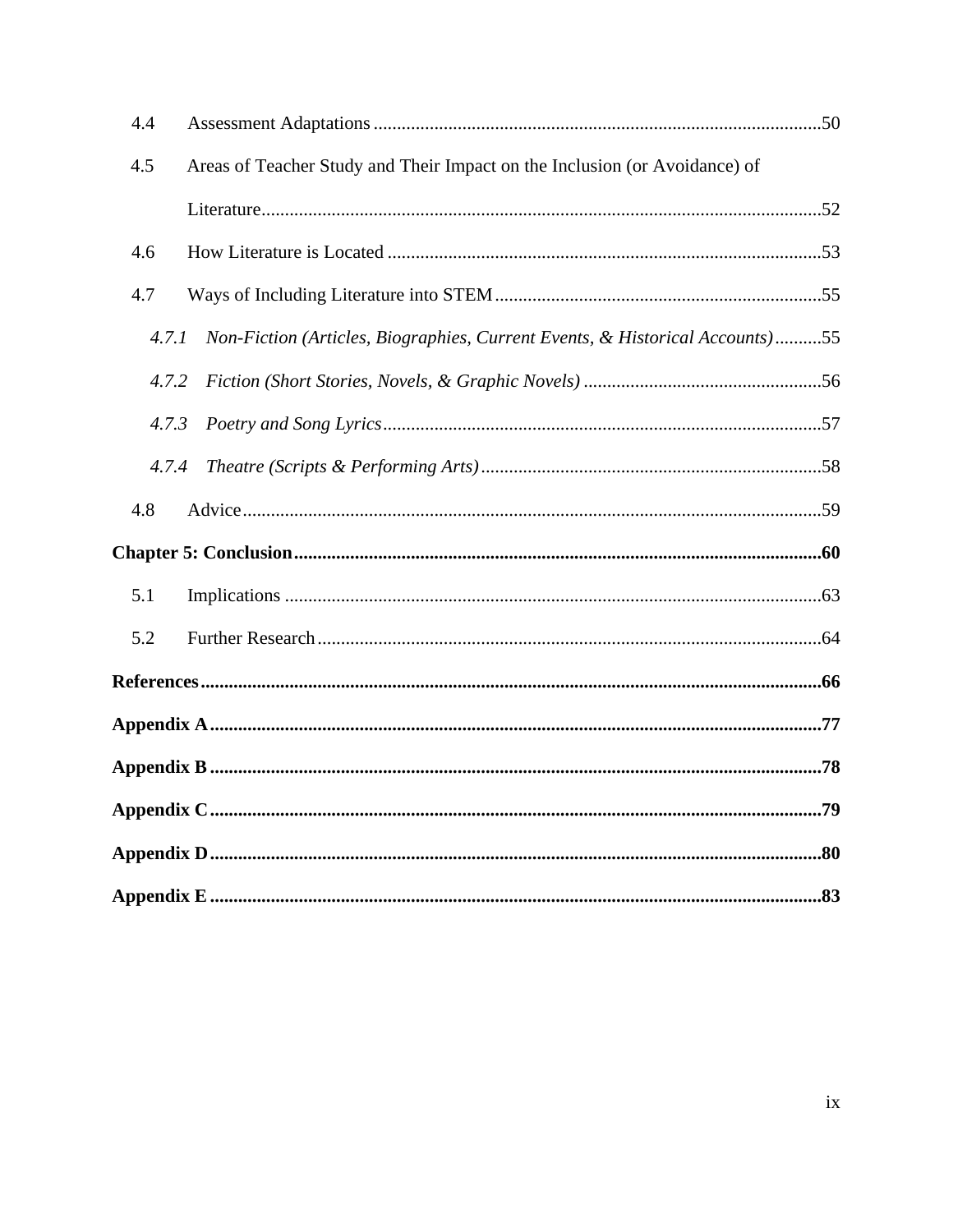# **List of Abbreviations**

STEM: Science Technology Engineering Math STEAM: Science Technology Engineering Art Math STREAM: Science Technology Reading Engineering Art Math Tchr. A-I: Refers to study participants (see section 3.3.1)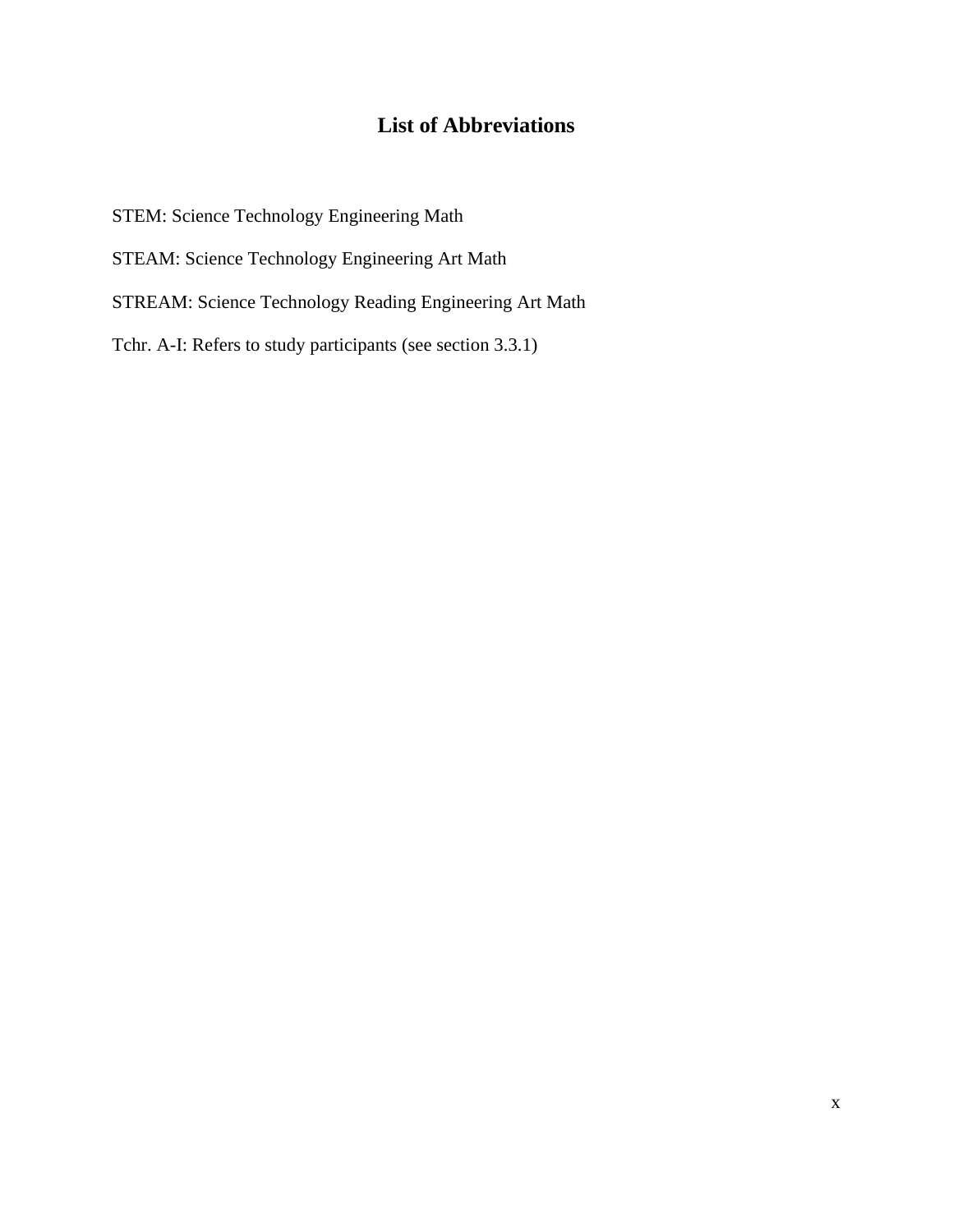# **Glossary of Terms**

Bernard C. K. Choi and Anita W. P. Pak (2006) offer the following definitions; the three terms, multidisciplinarity, interdisciplinarity, and transdisciplinarity, "refer to the involvement of multiple disciplines to varying degrees on the same continuum" (p. 351).

- "*Multidisciplinarity* draws on knowledge from different disciplines but stays within the boundaries of those fields
- *Interdisciplinarity* analyzes, synthesizes and harmonizes links between disciplines into a coordinated and coherent whole
- *Transdisciplinarity* integrates the natural, social and health sciences in a humanities context, and in so doing, transcends each of their traditional boundaries" (Choi & Pak, 2006, p. 359)

They suggest that "for the more general situation, the term 'multiple disciplinary' should be used when the level/nature of involvement of multiple disciplines is unknown or unspecified" (Choi  $\&$ Pak, 2006, p. 359). I will follow their recommendation for this paper.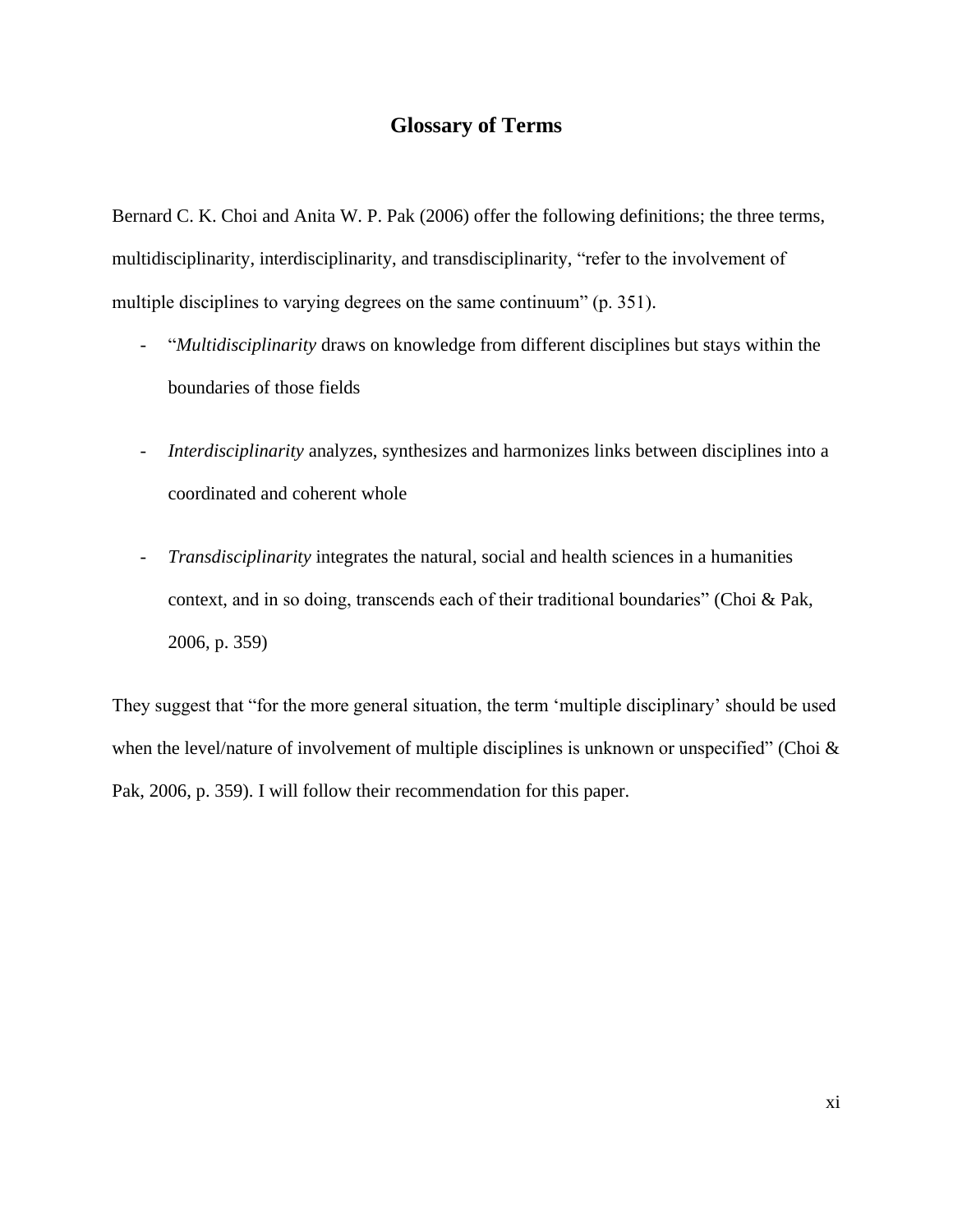## **Acknowledgements**

I would like to acknowledge that I live, study, work, and play on the traditional, ancestral, and unceded territory of the [xʷməθkʷəy̓əm](http://www.musqueam.bc.ca/) (Musqueam), [Sḵwx̱wú7mesh](http://www.squamish.net/) (Squamish), and Seltlwitulh (Tsleil-Waututh) Nations. Much of this work was also created on the ancestral ̓ and unceded land of the Siksika (Blackfoot), Kainai (Blood), Piikani (Peigan), Stoney-Nakoda, and Tsuut'ina (Sarcee) peoples.

Thank you to Dr. Penney Clark, my advisor, for your continued support, for challenging me to rethink my educational goals, and for encouraging me to write a thesis, something I had never thought possible. Thank you to Dr. Susan Gerofsky, my committee member, for your support, encouragement, and advice.

I offer my enduring gratitude to the teachers who agreed to participate in this study, as well as all my amazing teacher-mentors, without whom I would not be where I am today.

The Covid-19 pandemic very much affected how and when I could research and work. During this time of adaptation and isolation, my family's support was instrumental. A special thank you to my husband, Scott. Your support undoubtedly made this work possible. Also, thank you to my children, Chloe and Callum, for being quiet and patient (for the most part) while I did schoolwork.

Thank you to my parents, Bonnie and Glenn Rowley, who have supported me in numerous ways throughout my many years of education, and who were essential in helping with childcare so I could write. Also, thank you to my in-laws, JoAnn and Sandy Cunningham, for their support and encouragement, and for hosting me in their basement office.

xii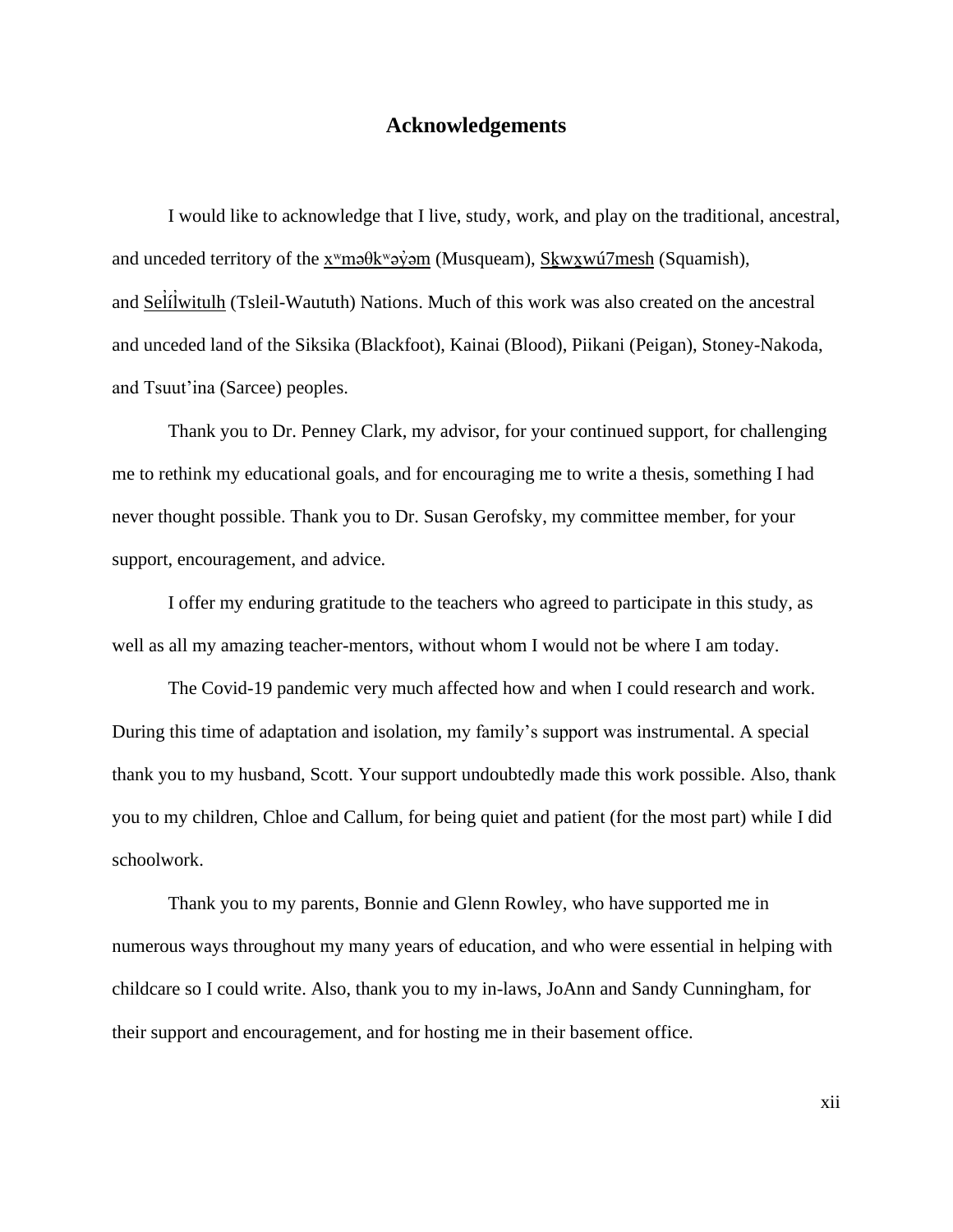And thank you to my friend Dana MacDonald, for encouraging, listening, and offering advice.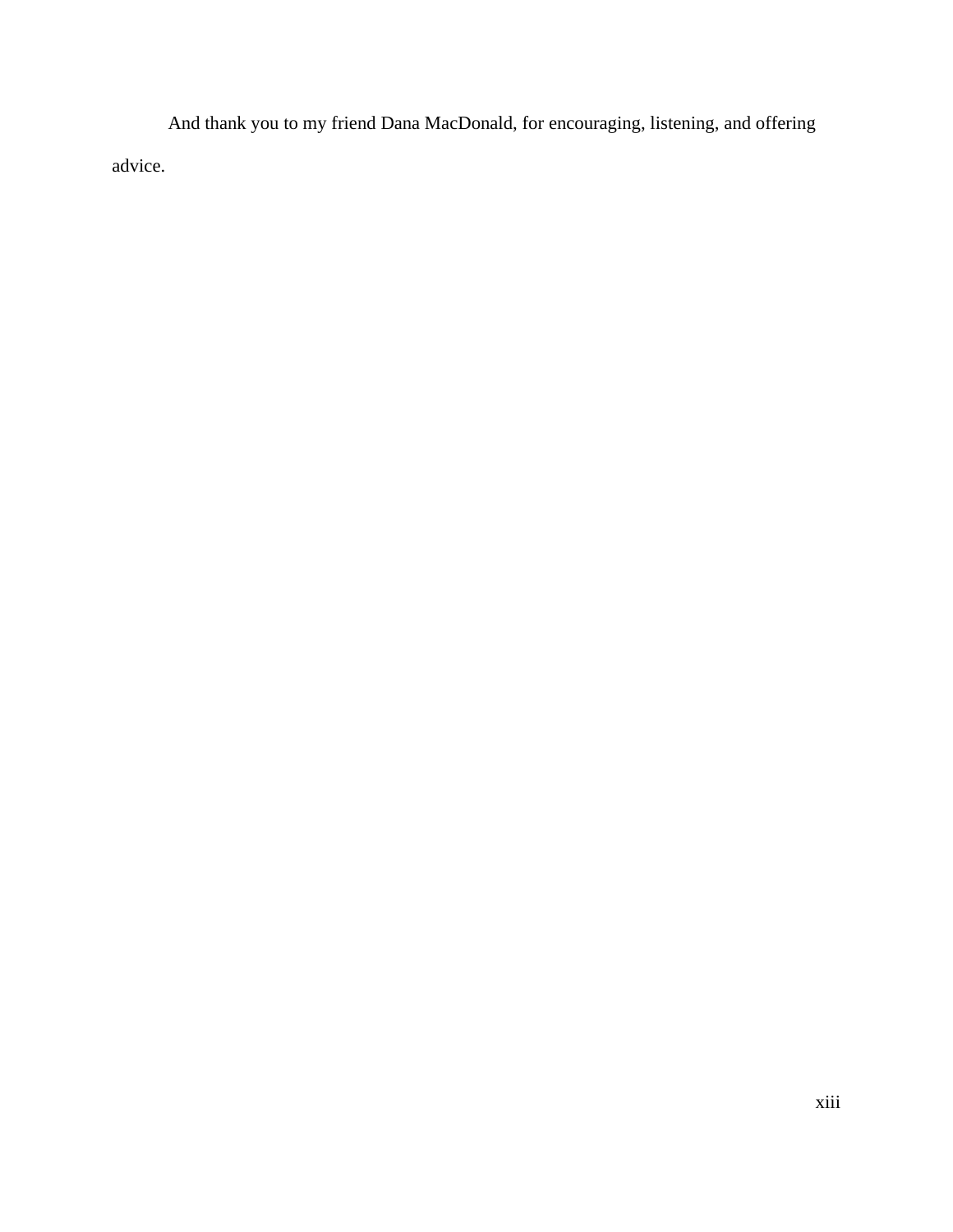### **Chapter 1: Introduction**

One afternoon, shortly before I started graduate school, I was driving while listening to CBC radio and happened upon a discussion about calculus. The show's guest, Steven Strogatz (McDonald, 2019), was an author who is passionate about mathematics and had written a book about seeing calculus in the world around us (*Infinite Powers: How Calculus Reveals the Secrets of the Universe)*. Given that I am a language arts teacher and avid reader, my curiosity was sparked in a way that had never occurred during high school math classes. It sounded like a great foundation for a project: students could examine how "mathematics interweaves with the fabric of the Earth," as David Jardine would suggest (1990, p. 112). Perhaps students could use the skills acquired in their language arts classes to interpret their findings in calculus. Students could possibly understand math in a different way, potentially increasing their perception of the relevance in their studies, and perhaps drawing a different type of student into the concepts. It is also possible that a fresh, integrative perspective could escalate student engagement for those who might not normally consider math class a favourite.

However, the potential benefits of integrating literature need not be limited to mathematics; in the current BC Curriculum, communication is one of the core competencies and the government recognizes that "literacy... [is] fundamental to all learning" and should be "applied in all areas" (Government of British Columbia, 2020). We have an opportunity to use literature in an effort to refocus learning around themes and relevant inquiry questions, as opposed to framing education by subject matter siloes. Thus, a multiple disciplinary approach to learning and the integration of literature beyond language arts classes could be used as a step towards creating a more holistic curriculum.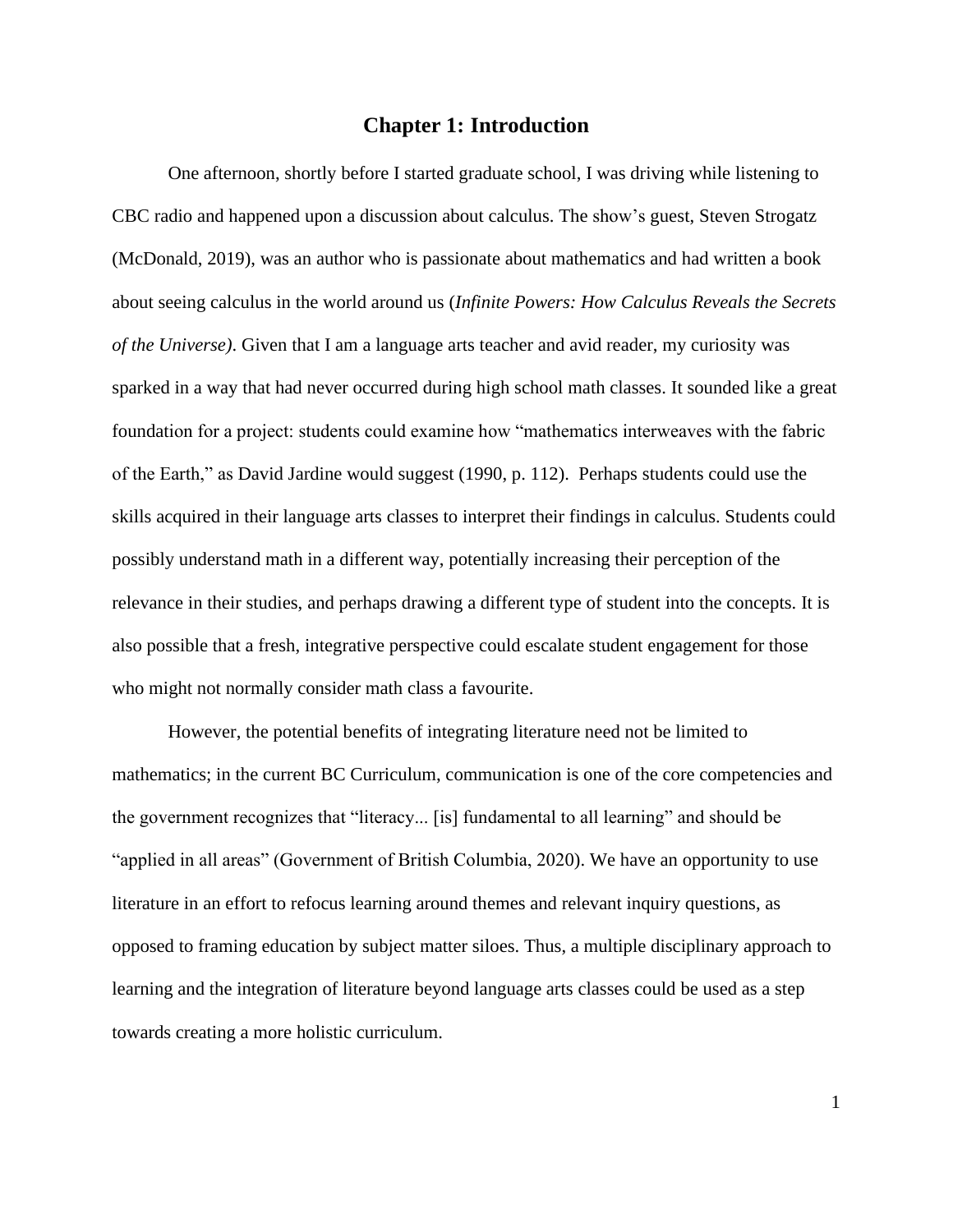#### **1.1 Positionality**

I have been a language arts teacher at the secondary level for fifteen years, and as such, I have used a wide variety of literature in my own lessons. I have first-hand experience with holistic approaches using literature as a connector through literature circles and science fiction. I understand the power of literature and its ability to transcend subject boundaries. For example, I taught environmental sustainability in English 12 using a multi-modal approach; my classes examined the topic through documentaries and scientific writing, as well as through poetry, fiction, and art. I have been able to introduce literature from a variety of perspectives, particularly that of Indigenous authors, in an effort to help students from a variety of cultural backgrounds to see themselves represented. As a person with a settler background, I seek to learn and understand more about Indigenous peoples and how I can contribute to decolonizing educational approaches and frameworks, while helping to create inclusive, non-hierarchical classrooms.

I know that for many students, literature is engaging and offers a way to connect to the world around them. Even for myself, reading literature introduces me to new ideas that spark my interest and compel me to seek further information and perspectives on a topic that may not have seemed interesting in previous contexts. I've started to see this effect in my young daughter through the questions she asks while we are reading together: For instance, "why do fireflies light up?" during *James and the Giant Peach* (Dahl, 1996) and "why is there no gravity in space?" during *Charlie and the Great Glass Elevator* (Dahl, 2001). Her inquiry offers an opportunity to explore new topics and she is more engaged because she is the one who initially asked the question. Integrating literature provides readers with a chance to understand the complexities of situations that they would never otherwise have the opportunity to experience. I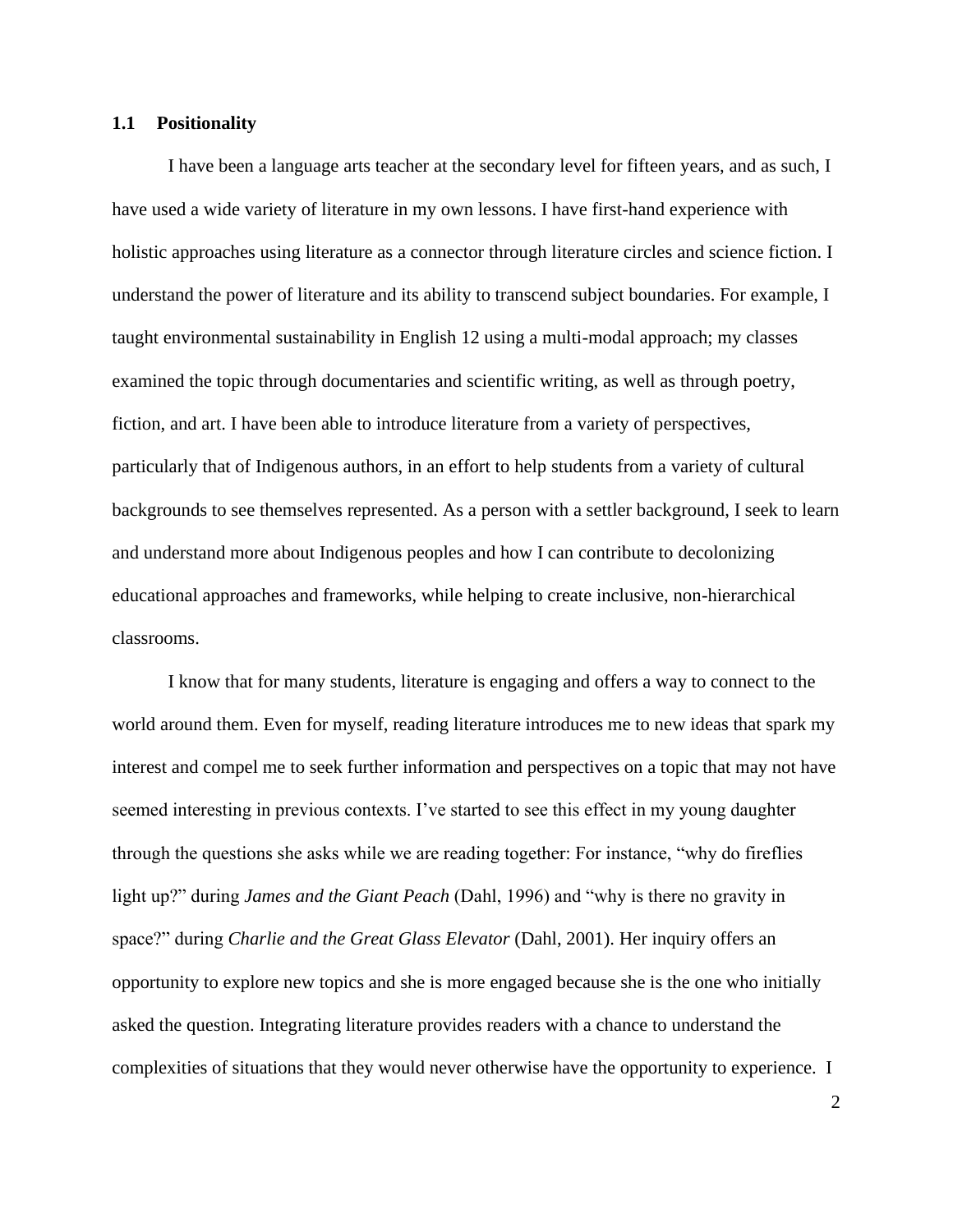have never taught any STEM classes, but I am interested in exploring whether the experiences I have had in language arts classes, particularly with the use of literature, are transferable and equally beneficial in those environments as well.

#### **1.2 Research Questions**

My research focuses on the results, and potential benefits, of including literature in STEM (science, technology, engineering, and mathematics) classes. Therefore, I needed to begin by looking at how teachers are already approaching the integration of literature into STEM subjects. By hearing about what teachers have tried, I can gain an understanding of what works effectively as well as what support teachers may need in order to initially try this concept. My research questions are as follows:

- How do BC teachers describe their use of literature in STEM classes?
- What do BC teachers perceive as the effects of integrating literature into STEM subjects?
- What do BC teachers perceive as the barriers to integrating literature and STEM?
- What are the implications of this research for the integration of literature into STEM subjects?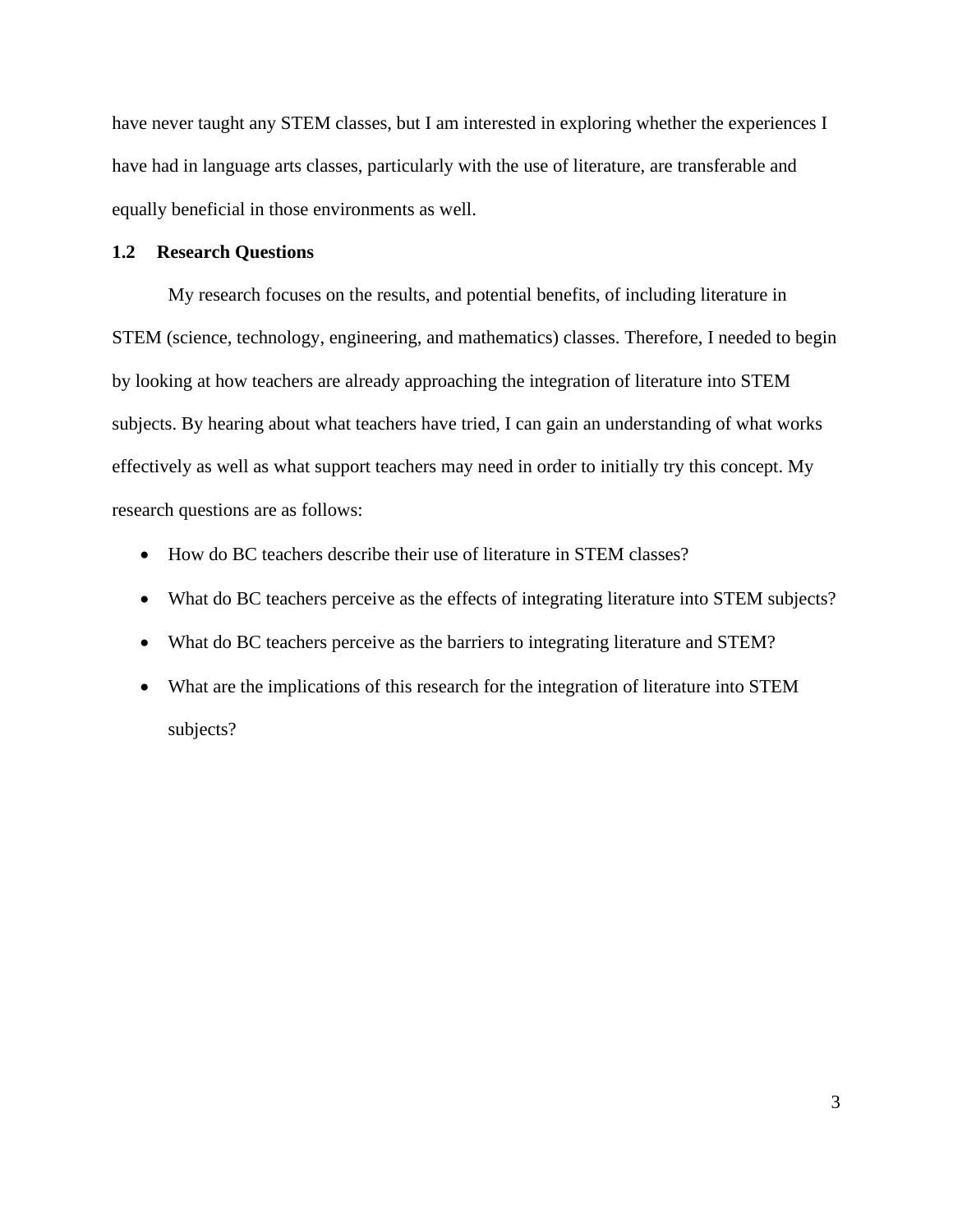# **Chapter 2: Review of Literature**

## **2.1 Fragmented Learning and Relevance in STEM Education**

The majority of BC public secondary school education is completed in "profound disintegration" with subjects taught independently from one another by different teachers (Jardine, 1990, p. 109). When learning is fragmented through the division of "knowledge into subjects, units, and lessons," students may lose the ability to find the connection between their school work and the realities outside of their classrooms; consequently, students might not be able to "see the relationship between... subjects, the relationship between facts within a subject, or the relevance of the subject to life," and the real purpose of education is lost (Miller, 2019, p.6). William E. Doll, Jr. recommends "connect[ing] each discipline to the larger culture in which it appears" because the "richness of a curriculum is largely sacrificed by overspecification" (Noddings, 2019, pp. 176-177). Doll (2003/2012d) also explains that "discrete facts in and of themselves are quite useless" and it is only when "facts [are] embedded in a matrix of relationships" that they allow for real understanding to occur as well as the development of knowledge (as cited in Zhang, 2019, p. 34). While all subjects suffer from "compartmentalization and standardization" (Miller, 2019, p.5), according to Camilla Schreiner and Svein Sjoberg's (2005) research, "the lack of relevance of the [science and technology] curriculum is seen as one of the greatest barriers for good learning", and contributes to "low interest... and lack of motivation for pursuing the subject in... higher education" (p. 2). Their study found that despite having a positive outlook on science and technology, many students are less likely to pursue a career in those fields than in areas unrelated to STEM.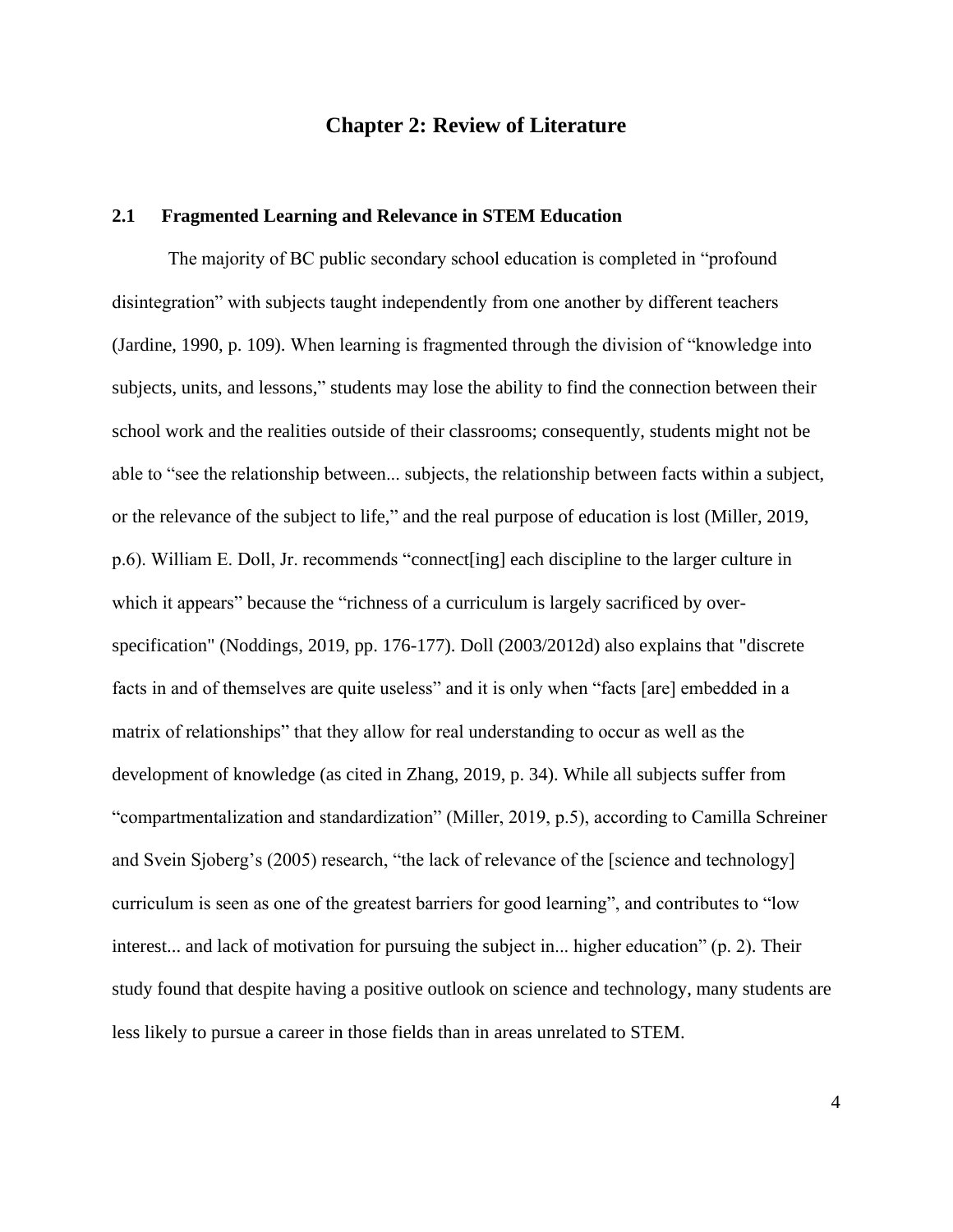Students can easily become disinterested when faced with teacher-centric teaching methods and fragmented information (Flynn & Hardman, 2019; Grey, 2013; Hatch, 2018; Klassen & Klassen, 2014; Schreiner & Sjoberg, 2005). When "STEM is decontextualized from real life", learners may not be able to understand the relevance of content they are learning, which may lead to disengagement (Banack, 2018, p. 46). By erasing the borders between subjects, students may be better able to see the "interrelatedness, interdependency, or interconnectedness" in all subjects which could help them become well-rounded, well-prepared individuals (Jardine, 1990, p. 110). Similarly, John P. Miller (2019) argues that there are "three basic principles in holistic education: balance, inclusion, and connection" and that the aim should be to "help the student find a sense of purpose in life" (p. 9). Moreover, students have lived experiences and interests that are unique to each individual. Teachers can help increase student engagement by allowing and encouraging idiosyncrasies and independent thought through transdisciplinary projects in the classroom (Henriksen, 2014; Herro et al., 2016). Conversely, when student voices are not heard or they cannot identify the relevance of what they are learning, students can display "a variety of behaviours such as disengagement, [and] class disruption or the search for a more personally relevant education outside school" (McGregor, 2009, p. 347). Multiple disciplinary education may enable students to discover the world around them and explore paths of personal interest in a relevant and contextual way, without being confined to a single subject matter at a time.

#### **2.2 STEM or STEAM?**

One vision of integrated learning is STEAM (science, technology, engineering, arts, and math), and "paradoxically, as arts electives continue to be eliminated first in budgetary belttightening, and as parents continue to dissuade their children from majoring in art, the arts are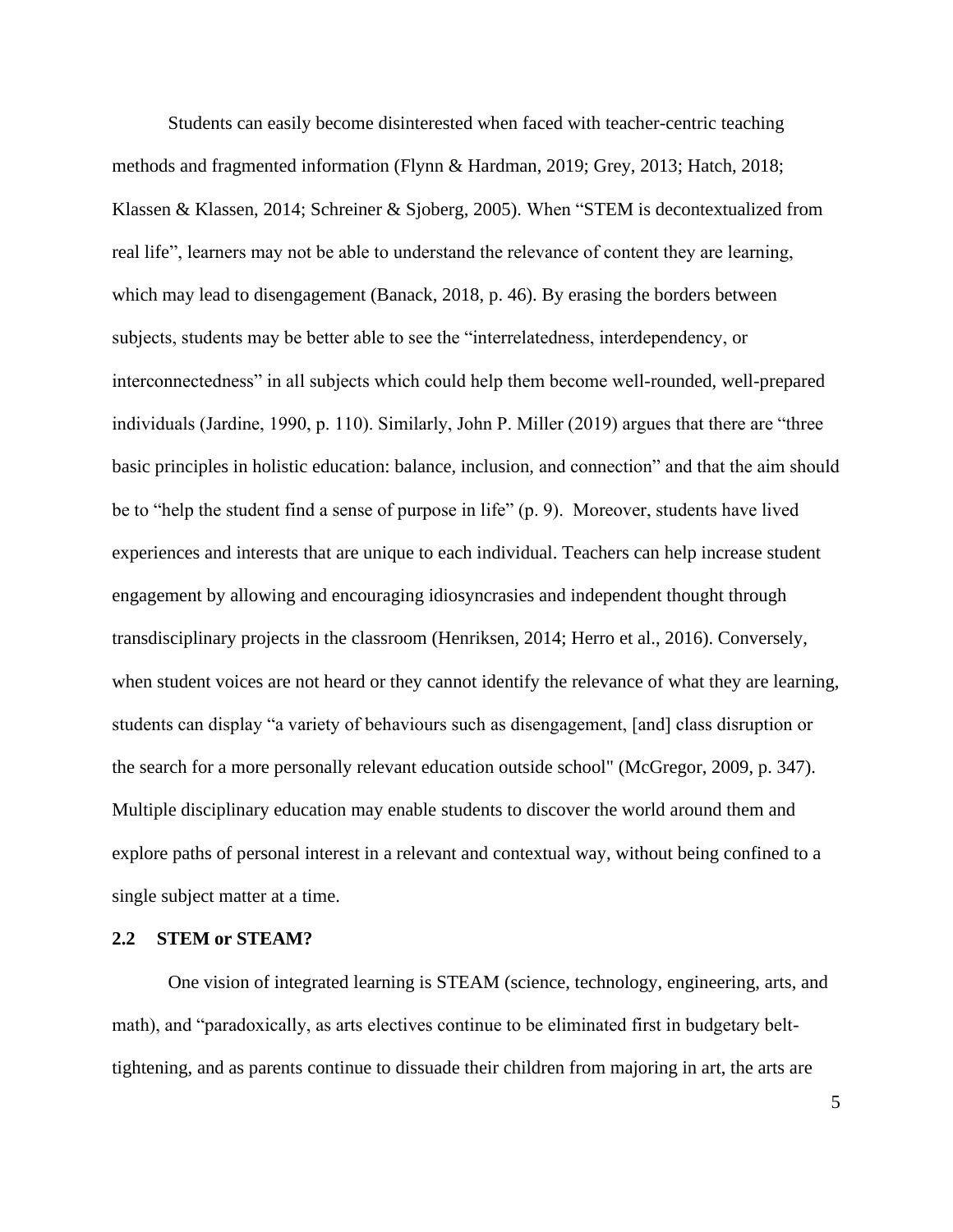being recognized as essential to innovation" (Wynn & Harris, 2012, p. 42). STEAM education emphasizes the connection between subjects that were previously seen as unrelated (Guyotte et al., 2015). Although the A in STEAM represents Art, that category is not limited to visual art and design, but encompasses language arts and humanities as well: "STEM disciplines can benefit from an artistic infusion that connects disciplines in ways that are powerful and motivating for learning" (Henriksen, 2014, p. 4). Furthermore, STEAM education must go beyond the narrow view of simply adding arts to existing STEM curricula and actually re-envision the way we approach STEM education (Henriksen, 2017; Jolly, 2014). The arts in STEAM are not a superfluous add-on, they are of "equal importance" (Wynn & Harris, 2012, p. 42). Toni Wynn & Juliette Harris (2012) assert that with an integrated STEAM approach, "art students [can] become better technicians and conceptual thinkers... while science students [can] become more imaginative and innovative" (p. 47). STEM can be "made more complete through its relationship with the arts" and their unification can help "to make science learning more authentic and engaging" (Braund & Reiss, 2019, p. 221). Thus, STEAM education can be beneficial for a wide range of learners.

STEAM offers an alternative to fragmentation in education and strives to develop lifelong learners (Helfferich et al., 2014; Yakman & Lee, 2012). STEAM education acknowledges that students have a variety of interests and strengths, and that an integrative approach can make subjects more broadly accessible. For example, students who feel uncomfortable in STEM classes may feel very comfortable in language arts classes, so for those students, literature may help them better connect with the subject matter (Vardell & Wong, 2015; Wynn & Harris, 2012). In STEAM, there is an expectation that students will approach tasks in different ways and, consequently, they may find a variety of methods to demonstrate their learning. There is also an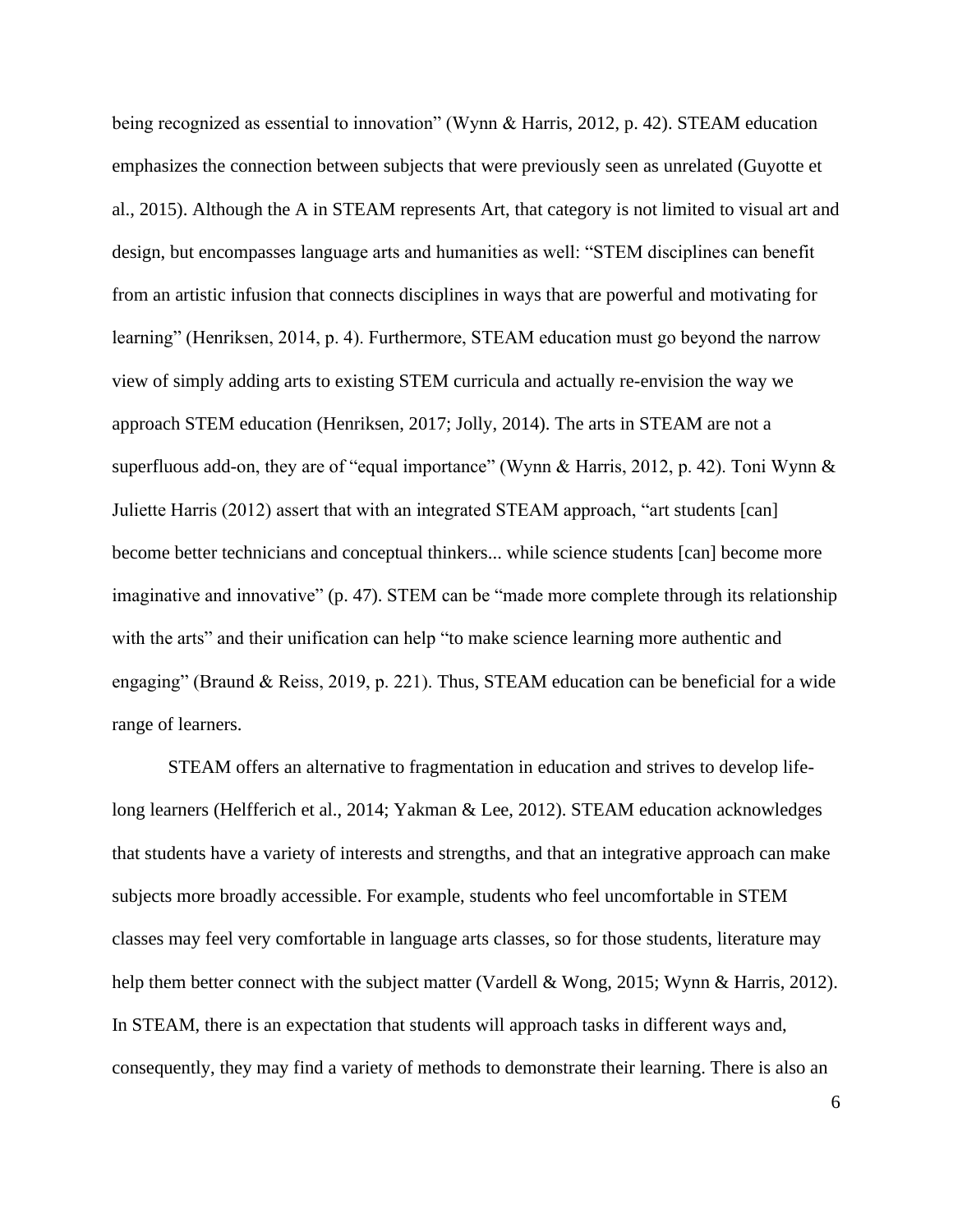emphasis on contextually-based, experiential learning (Guyotte et al., 2015; Jolly, 2014). Martin Braund and Michael J. Reiss (2019) explain that "a STEAM approach constantly reiterates the importance of a local, relevant problem to solve, drawing in the arts and humanities as well as STEM content as a natural consequence of researching and communicating solutions" (p. 226). Moreover, "the hands-on, creative aspect" is embedded in integrative STEAM projects where students are working towards "creating a broader, deeper understanding" of each subject and their interactions (Helfferich et al., 2014, p. 2).

Punya Mishra, Matthew J. Koehler, and Danah Henriksen (2011) describe "seven cognitive tools" that cross the boundaries between subjects and form the basis of "transdisciplinary knowledge": "perceiving, patterning, abstracting, embodied thinking, modeling, play, and synthesizing" (p. 24). In school, these tools help to build a bridge between subjects because they are useful in all disciplines for "integrat[ing] different solutions, viewpoints, or perspectives", and allow students to "creatively move across multiple disciplines, to crosspollinate ideas between domains" (Mishra et al., 2011, p. 24). Rather than focusing on content, emphasis is on the procedures and knowledge structures that transcend disciplinary cells; the attention is on developing skills rather than memorizing facts. Content is learned through exploration and discovery in a less restricted way. Many of those same cognitive tools are relevant during the study of literature, which is rarely limited to one subject. For example, writers and poets "rely on their knowledge of linguistic patterns and structures" when "dream[ing] up a new story [or] poem", but patterning is also important for architects during the design process, as well as musicians, mathematicians, and many others (Mishra et al., 2011, p. 25). Modelling these skills through literature studies could equip students with a more in-depth understanding of how to apply those same tools to discovering the world around them and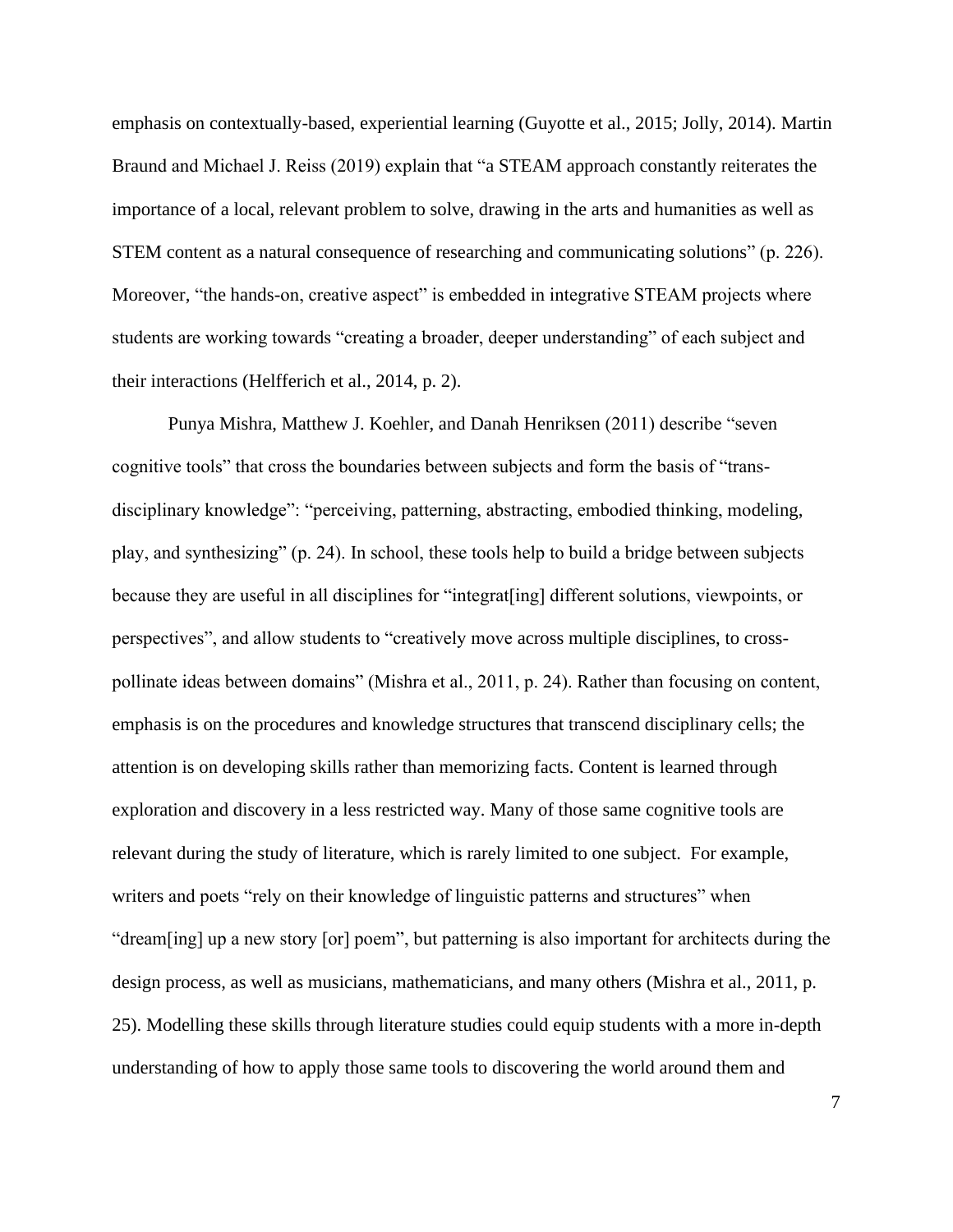making connections. Therefore, a creative, integrative approach to education can help to develop well-rounded students who can transfer their skills, think critically, and innovate in a variety of environments (Braun & Reiss, 2019; Marmon, 2019).

#### **2.3 Indigenous Ways of Knowing and STEM**

The disparity between learning in context and traditional schooling has been especially pronounced in the Eurocentric education offered here in Canada. Annamarie Hatcher, Cheryl Bartlett, Albert Marshall, and Murdena Marshall (2009) explain that "Western Sciences emphasize knowledge that is compartmentalized into disciplines" (p. 151). Furthermore, in our current system, there is a tendency for skills to be unrelated to context (Munroe et al., 2013). In Canada, we are now striving to decolonize our educational system which "will require a shift in perspective and action" (Howard & Kern, 2019, p. 1144). Thus, it is the responsibility of "scientists and educators to acknowledge... that the dominant western paradigm is not the only way to engage in science" (Howard & Kern, 2019, pp. 1135-1136). Although the inclusion of Indigenous knowledge in the curriculum is a step forward, making space for an integrated framework based on context would be an appropriate follow-up. Marie Battiste (2005) asserts that our current Eurocentric system "confines education to a narrow view of the world" and that a more holistic approach is more in line with traditional Indigenous educational values (p. 12). Historically, Indigenous education was relevant because the learning was reflective of what happened around the learner. Therefore, the process of decolonization necessitates an understanding that, for those who wish to continue traditional practices, the knowledge that Indigenous peoples "pass on to their children comes through daily living" and "seasonal activities particular to place" and, thus, is intrinsically linked to context (Battiste, 2017, p. 171). International organizations, such as the United Nations Educational, Scientific and Cultural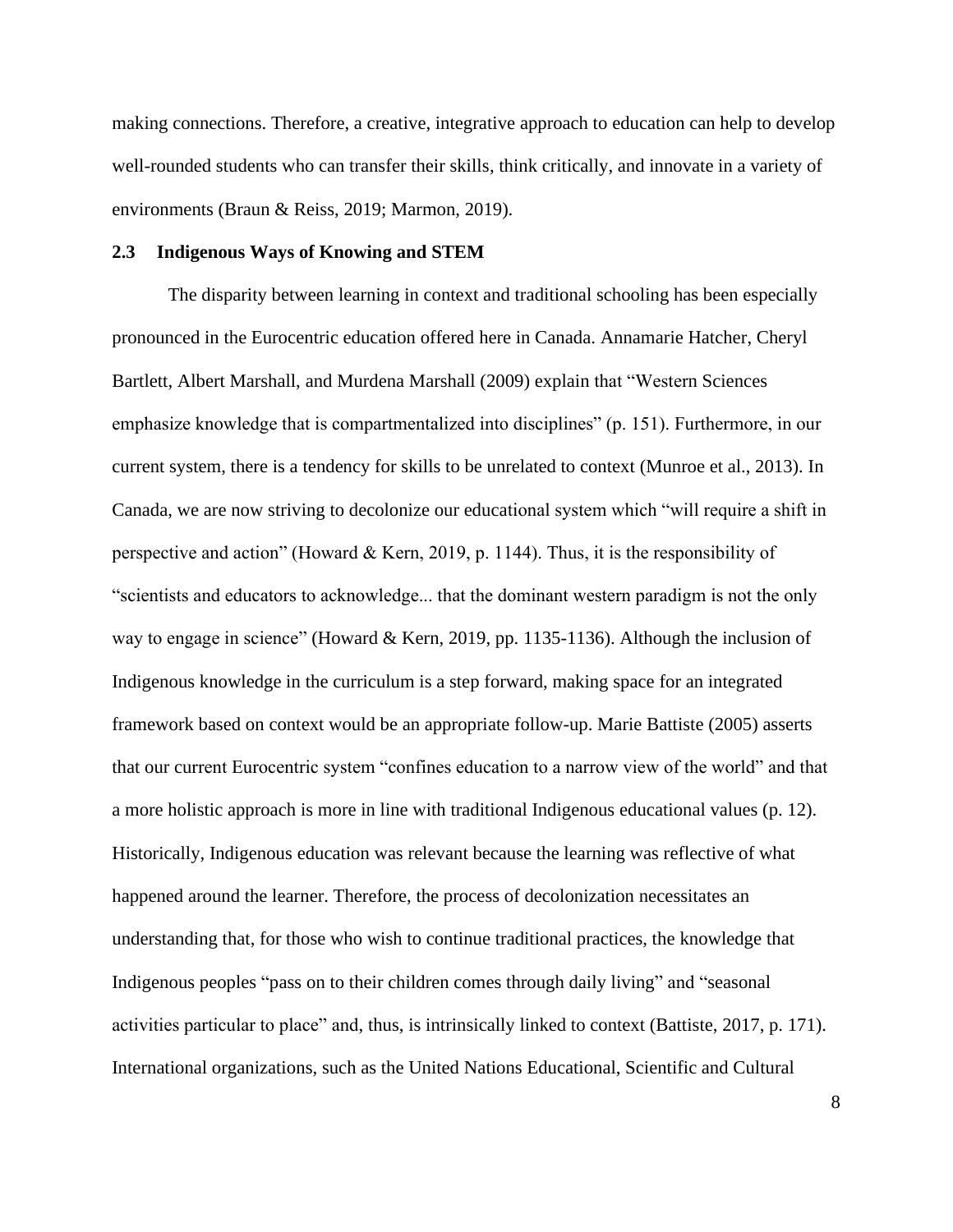Organization (UNESCO) and the International Council for Science (ICSU), also recognize the need to combine and mix subject matter in order to better reflect the needs of Indigenous learners globally (Battiste, 2005). Deirdre Helfferich, Jan Dawe, Zachary Meyers, and Nancy Tarnai (2014) promote an approach where classes meld "technology, art, and science with traditional place-based narratives" because "by studying a specific site through a story... students gain a deeper appreciation of, and sense of connection to, their local landscape" (p. 8).

Four Arrows & Miller (2019) argue that Indigenous education is actually the foundation of the current holistic education movement and that the two approaches have many overlapping ideas, such as interconnectedness between people and the earth. Because a "holistic curriculum is based on the principles of connection, balance and inclusion", Hatcher (2012) argues that it is imperative to "[create] a community within a classroom and between the class and the community outside the school" with the teacher acting as a "facilitator who can guide the educational process without dominating" (pp. 352-354). Furthermore, an Indigenous approach to education blends STEM and arts-based learning (Hatcher, 2012). However, Cornel Pewewardy (2002) also explains that "although some research may identify patterns of learning among" Indigenous peoples, "a wide variety of individual differences have been identified" (p. 23); thus, we must be cautious in generalizing about large groups of individuals. Furthermore, in the same way that the arts cannot simply be added into STEM education without a re-design of the curriculum (Henriksen, 2017; Jolly, 2014), integrating Indigenous knowledge cannot be an "*add and stir* method of cultural topics" and requires fundamental change (Battiste & Henderson, 2009, p. 15). Stavros Georgios Stavrou & Dianne Miller (2017) also point out that teachers generally "only includ[e] a token amount of traditional Indigenous knowledge in – but not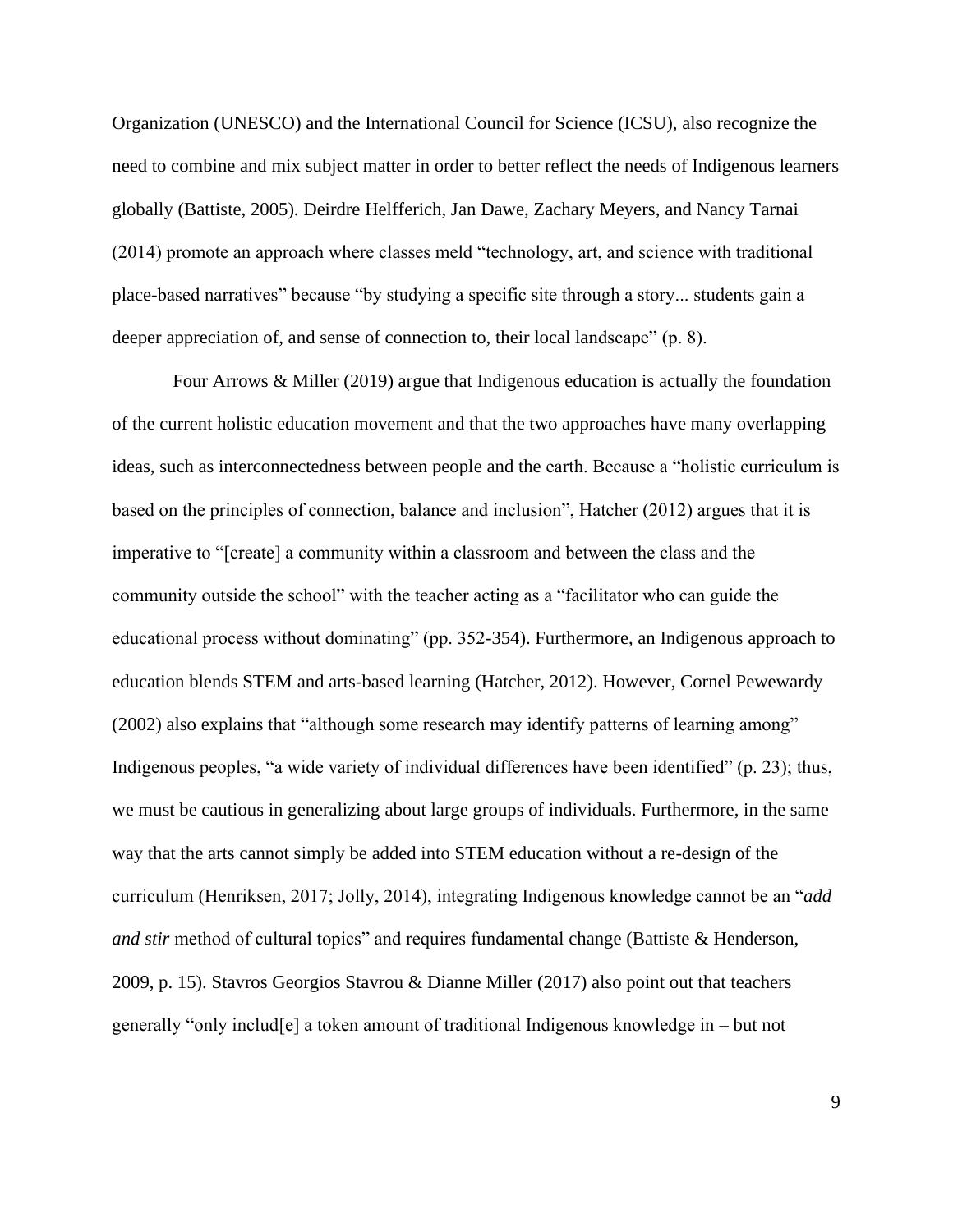integrated with – school science" which is not effective in creating an inclusive and holistic learning environment (p. 105).

Indigenous learners are less likely than non-Indigenous students to pursue STEM education, and subsequently, careers in STEM fields (Aikenhead & Elliott, 2010; Stavrou & Miller, 2017). This "disparity in education" can occur for many reasons, including circumstances of "racism at the institutional, social, political, and educational levels", and is not limited to "cultural differences in learning styles" (Stavrou & Miller, 2017, pp. 97, 100). However, "culturally relevant... curricula [can] connect the student with their heritage" and provide a "bridge between his or her world on the reserve… or in the community and the different world that may... exist in the school" (Pewewardy, 2002, p. 30). When STEM education is not inclusive, students may resist, disconnect or become marginalized (Aikenhead & Elliott, 2010; Snively & Williams, 2008). However, feeling represented and being visible in the STEM curriculum can help Indigenous students to connect to STEM subjects (Pewewardy, 2012; Snively & Williams, 2008; Stavrou & Miller, 2017). The data generated by a five-year study of students in British Columbia suggest that when there is a commitment to integrate Indigenous content and perspectives, there is a positive effect on Indigenous student achievement at school (Richards et al., 2008). Indigenous content includes "the integration and revitalization of Indigenous histories, experiences, values, knowledge, and localized content in the curriculum", which can help to decolonize STEM curricula and may allow students who are often marginalized to feel represented (Stavrou & Miller, 2017, p. 98).

The concept of Two-Eyed Seeing involves incorporating Indigenous knowledge and Western STEM learning in a mutually beneficial fashion (Aikenhead & Elliott, 2010; Hatcher et al., 2009; Munroe et al., 2013). Hatcher et al. (2009) explain that "in the Mi'kmaq language,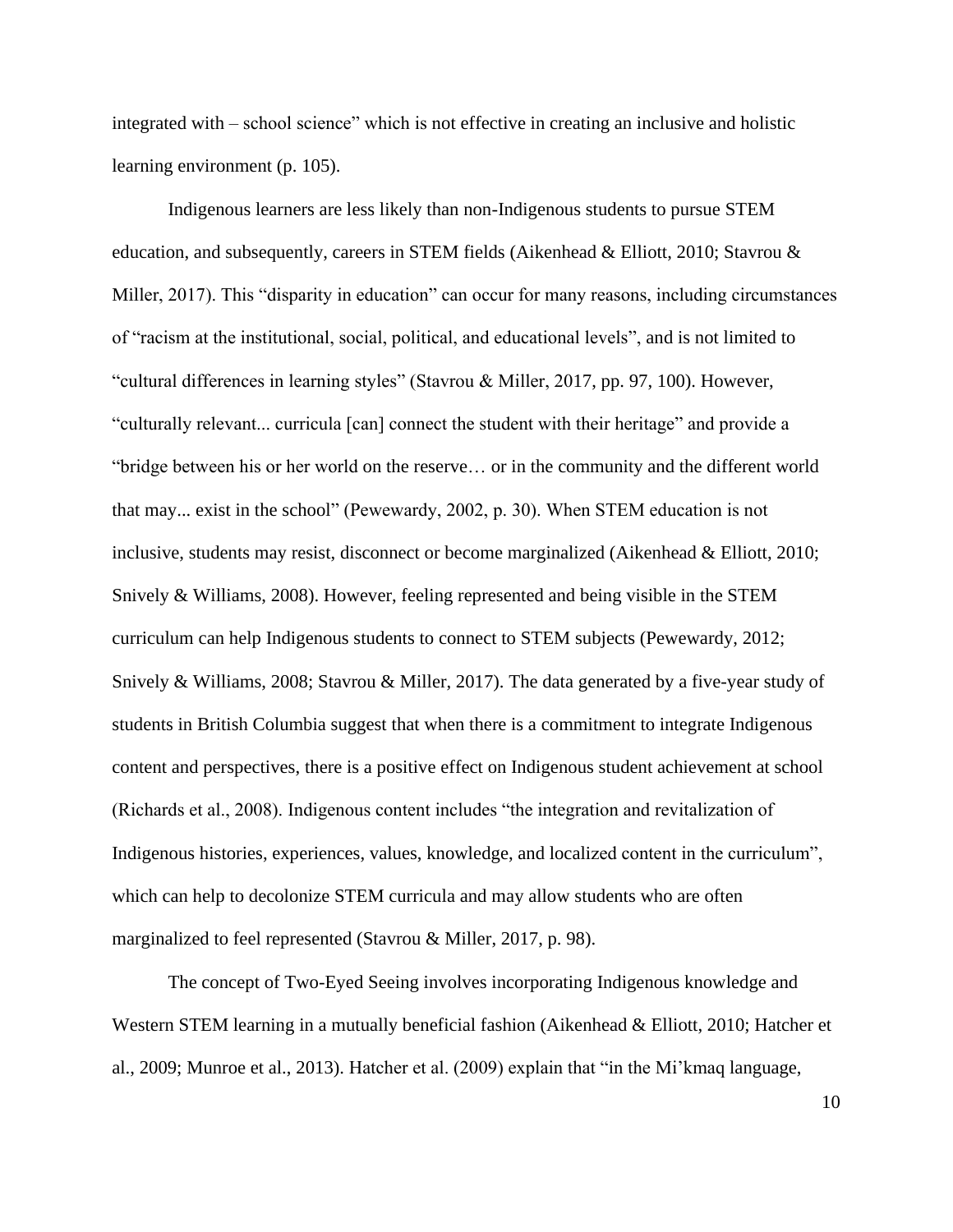Toqwa'tu'kl Kjijitaqnn (Integrative Science) means bringing knowledges together" and that "Two-Eyed Seeing intentionally and respectfully brings together… different ways of knowing" (p. 146). Science literacy can involve looking at subjects through more than one lens in a way that "affirms Aboriginal science knowledge" while it "establishes and supports... cross-cultural science teaching" (Snively & Williams, 2008, p. 129). Thus, an "Integrative Science" approach to STEM education "incorporates a more holistic mindset and is transcultural as well as multidisciplinary, multidirectional, and multisensory, with the total environment as the laboratory" (Hatcher et al., 2009, p. 146). Elizabeth Ann Munroe et al. (2013) assert that combining Indigenous knowledge and 21<sup>st</sup> century learning, which emphasizes "critical thinking, creativity, collaboration and communication," could realistically "benefit all learners" (p. 319). Similarly, in Robin Wall Kimmerer's (2013) view, "science and traditional knowledge" enhance one another; therefore, "we see the world more fully when we use both", because then "the beauty of one is illuminated by the radiance of the other" (pp. 46-47). Unfortunately, there are limited options for curricular materials designed to support secondary teachers in creating a holistic learning environment (Hatcher et al., 2009). However, studying literature in STEM classes has the potential to help fill that gap.

#### **2.4 Integrating Literature into STEM Education**

The incorporation of literature could be a starting point for a more holistic approach to STEM education. John Jerrim and Gemma Moss (2019) assert that "the ability to read is a fundamental life skill, which is critical to participating effectively within both society and the workplace" (p. 181). Literature can include fiction and non-fiction novels and stories, as well as poetry, and "books do not have to be taught or read in their entirety" to be a meaningful addition; in any class, "books can offer stories, tidbits to make lectures more captivating, [and] poetry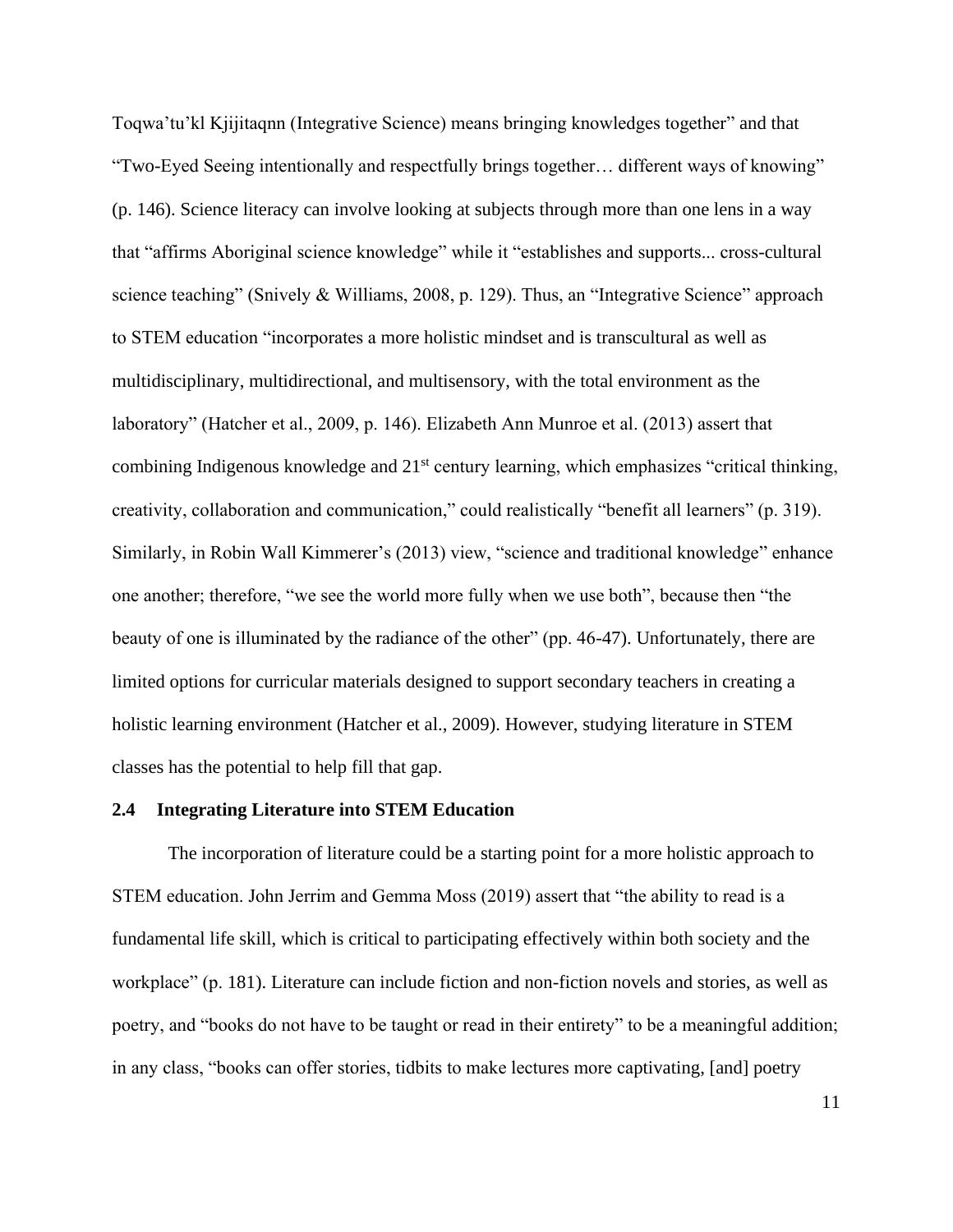[can] add beauty and wonder to the topics in a curriculum" (Kane, 2020, pp. 3, 86). Literature is not limited to a single subject and can therefore be easily used as a starting point to help students understand the real-world implications of what they are learning in class. Stories can be a bridge between students and the concepts and theories they are trying to learn (Flynn & Hardman, 2019; Klassen & Klassen, 2014). In addition, reading "widely and deeply" builds students' "background knowledge and ability to comprehend the course content" (Kane, 2020, p. 6). Furthermore, "real world problems are not solved with discrete and decontextualized facts", so a holistic, literature-based approach to education allows students to see the bigger picture in learning (Henriksen et al., 2015, p. 458).

In literature, poetry can often be overlooked; however, it can serve as a powerful resource for STEM education (Farlow, 2017; Helfferich et al., 2014; Kane, 2020; Vardell, 2019; Vardell & Wong, 2015). Although STEM and poetry may be viewed as "antithetical" to many, ultimately, these fields have a common goal: they attempt to develop our "understanding [of] how human beings fit into the world" (Major, 2011, p. xv). Mathematics, in particular, is often "presented as a wholly abstract discipline, devoid... of human emotions... and artistic expression"; however, this approach does not allow students to experience the "abstract beauty of mathematical ways of knowing" which can be explored through the arts (Gerofsky, 2019, p. 58). Sylvia Vardell (2019) argues that "we can connect thematic poetry collections with those same topics" in STEM classes in an effort to create deep, meaningful connections for the students (p. 100). Poetry can be particularly impactful for "students, who are used to texting, tweeting, and engaging in short-form communication" as they "can find the same powerful conciseness and focus in poetry" (Vardell, 2019, p. 101). Additionally, Sharon Kane (2020)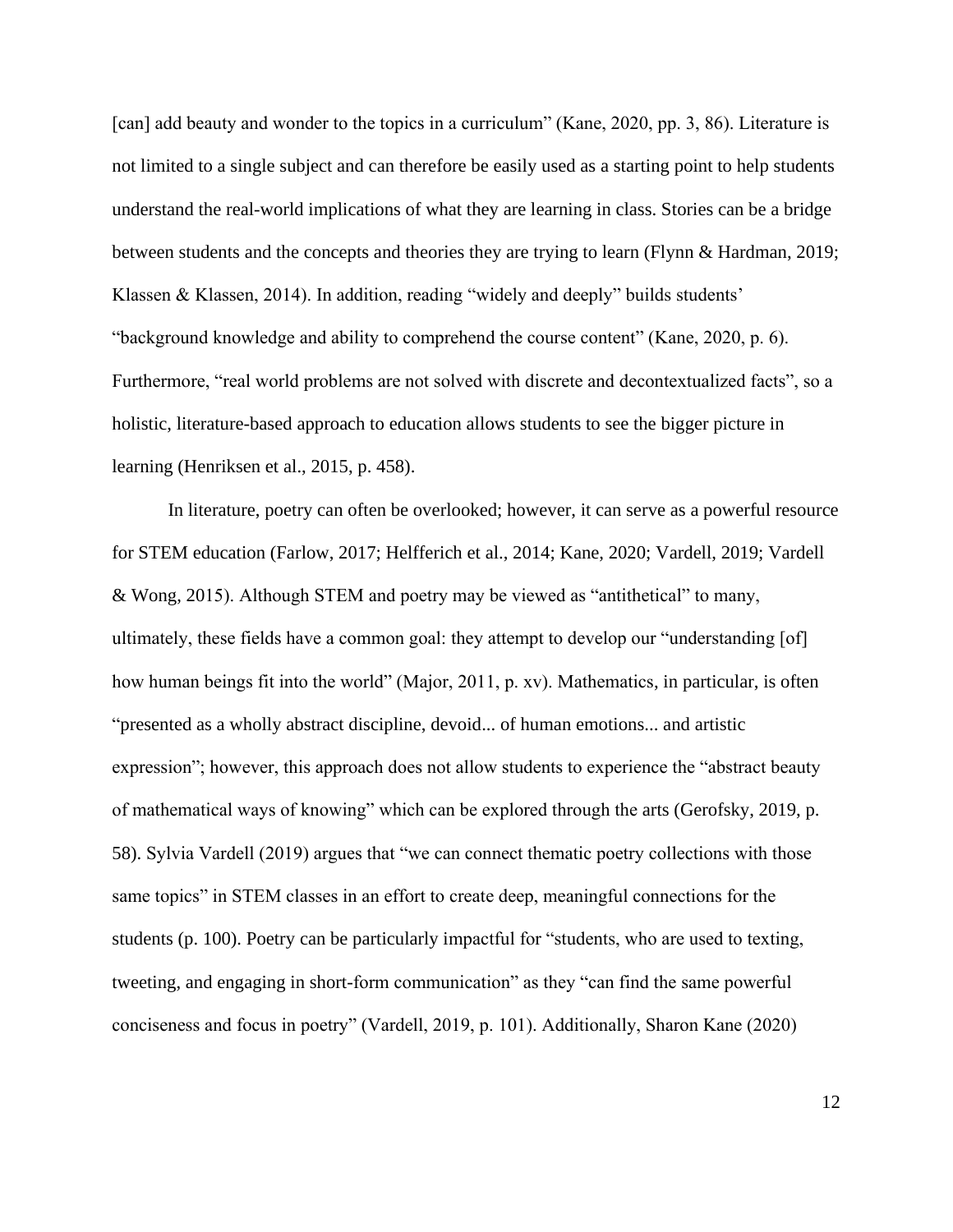suggests that poetry can lead to long-lasting learning through meaningful and memorable connections and, therefore, deserves specific consideration in STEM classes.

Philosopher Martha Nussbaum (2010) emphasizes the importance of literature in democratic societies and how critical it is for the development of empathy in humans. The arts, and literature specifically, can create scenarios where students must see the world through another point of view (Kane, 2020; Magee et al., 2019; Mishra et al., 2011; Nussbaum, 2010). It allows readers to see others as more than "just a body", which is particularly important for scientists and people working in STEM fields (Nussbaum, 2010, p. 102). Jennifer Boger (as cited in Galloway, 2021) suggests that employing a cross-curricular approach to ethical discussions is important because often the groups that are "building tech", for example, are not the same groups who are "asking questions about impacts and ramifications of tech", and there is a perception that "it's not one's job to consider the other"; however, if STEM can be "unsilo[ed]", there would be "more crossover so that the people building [tech] can talk to the people who are passionate about the implications of it and vice versa" (para. 46). Literature, especially science fiction, could offer all STEM students opportunities to contemplate ethical questions and extrapolate potential outcomes (I will discuss science fiction further in section 2.5).

Paula A. Magee, Aimee Lee Govett, and Jane H. Leeth (2019) also suggest that using non-fiction literature helps "students develop a sense of social consciousness and empathy" (p. 126). Literature can promote the development of empathy through "bring[ing] students in contact with issues of gender, race, ethnicity, and cross-cultural experience and understanding" (Nussbaum, 2010, p. 108). Students who do not normally see themselves or their cultures represented in the STEM curriculum can feel that classmates respect their culture and take an interest in it through the integration of culture-specific literature (Nussbaum, 2010). Similarly,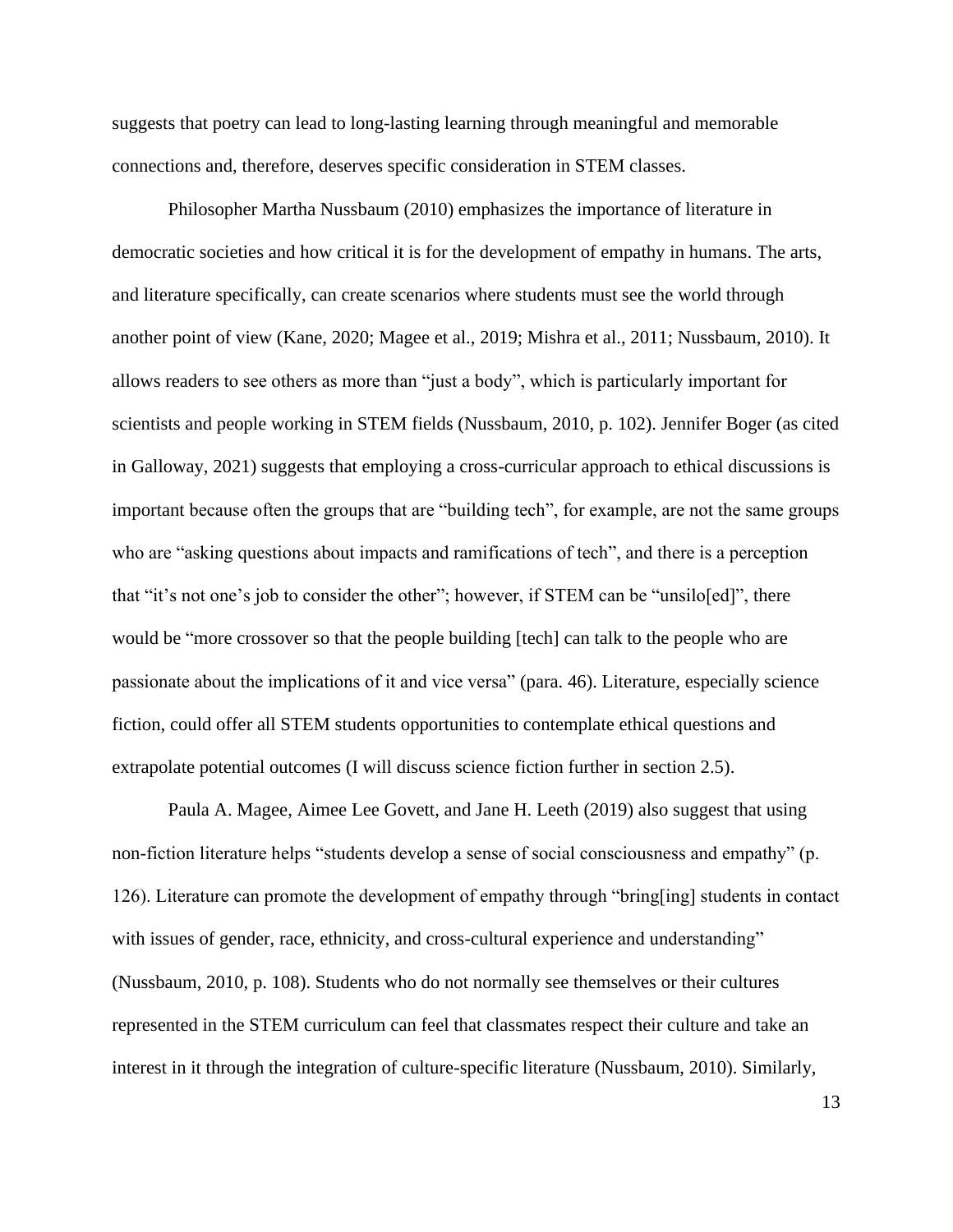Kane (2020) states that one of the many benefits of reading is empathy and that "informational books can promote science... literacy" as well as an "understanding of many different cultures and people" (p. 29). It is important for a teacher not only to accept diversity, but to affirm and normalize it in the classroom; therefore, a teacher who includes a variety of reading selections (ie., representing various cultures, backgrounds, and experiences) helps to make "the classroom into a safe haven where differences are recognized as resources and assets that can add richness and vibrancy" (Lieber, 2009, p. 95). Thus, the integration of literature can be a tool for promoting inclusivity and respect for diversity in the classroom. Moreover, narratives can also "[humanize] science through the use of history" and "make it clear that scientists do not work in isolation", hence supporting the concept of collaboration which is integral in STEM (Flynn & Hardman, 2019, pp. 133-134).

Arguably, a student's interest in the subject matter is one of the most influential factors in education, which is also associated with long-term memory retention (Klassen  $\&$  Klassen, 2014). What is taught in a curriculum, although important, is not the only factor to consider; Nel Noddings (2017) asserts that "how those subjects are taught, how they connect to the personal interests and talents of the students who study them, and how skillfully they are laid out against the whole continuum of human experience" deserves equal consideration (p. 203). Furthermore, "repress[ing] interest... weaken[s] intellectual curiosity and alertness... [and] suppress[es] initiative" (Dewey, 2017, pp. 38-39). Therefore, variety in instructional techniques and perspectives can be important when attempting to connect the subject matter to a wide range of learners. Literature is one way to allow the "reader or listener" to process "the story both emotionally and cognitively"; thus, "the primary vehicles" for science instruction should be "the science story, hands-on activities, and social interaction" (Klassen & Klassen, 2014, pp. 134,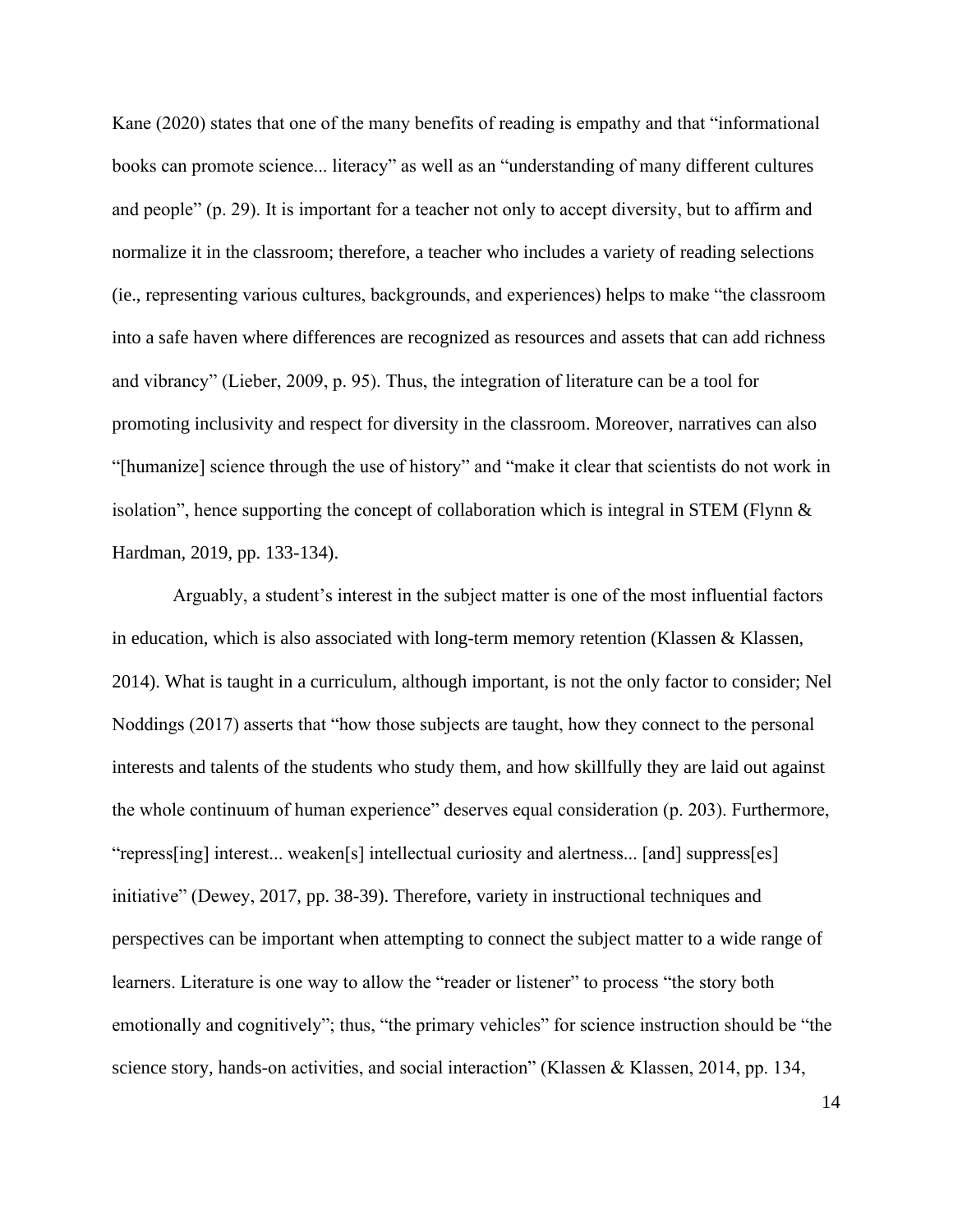147). Integrating arts "leads to more motivated, engaged, and effective disciplinary learning in STEM areas" (Henrikson, 2014, p. 2). Danah Henriksen (2014) describes a previous winner of the National Teacher of the Year award (in the United States), and explains that his "arts-based approach has meant better science achievement scores, but also that his students are more excited about science" as well as "more motivated and curious" (p. 4). Not all students respond positively to traditional STEM teaching; therefore, in order to capture the interest of a variety of learners, a multiple disciplinary approach can be very effective.

Additionally, Hanke Korpershoek, Hans Kuyper, and Greetje van der Werf (2014) establish a connection between reading skills and achievements in math classes; their findings suggest that incorporating reading comprehension in STEM classes could aid creative thinking, problem solving, and following instructions, among other benefits. Stanley J. Farlow (2017) also notes a connection between reading and math skills, as well as an increased engagement in math. There is evidence that "students who are taught mathematics with connections to storytelling become better problem solvers for problems related to the real world" (Farlow, 2017, p. 581). Peter MacMillan, Catherine McGregor, and Barbara Old (2005) describe an overarching belief among students that math is "culturally neutral" although this is not the reality (as cited in Stavrou & Miller, 2017, p. 105); the "lack of cultural relevance in teaching mathematics" could be contributing to "Indigenous students' lower achievement" and disengagement in math classes (p. 111). Thus, integrating mathematics-related literature involving a variety of cultures could help to create a more inclusive environment for students who do not see themselves represented in the curriculum. Furthermore, "there is some hesitation to infuse... language tasks into science and mathematics" despite the "recognition that numeracy and science literacy involves communications to inform others and persuade people" (Yore et al., 2003, p. 2003).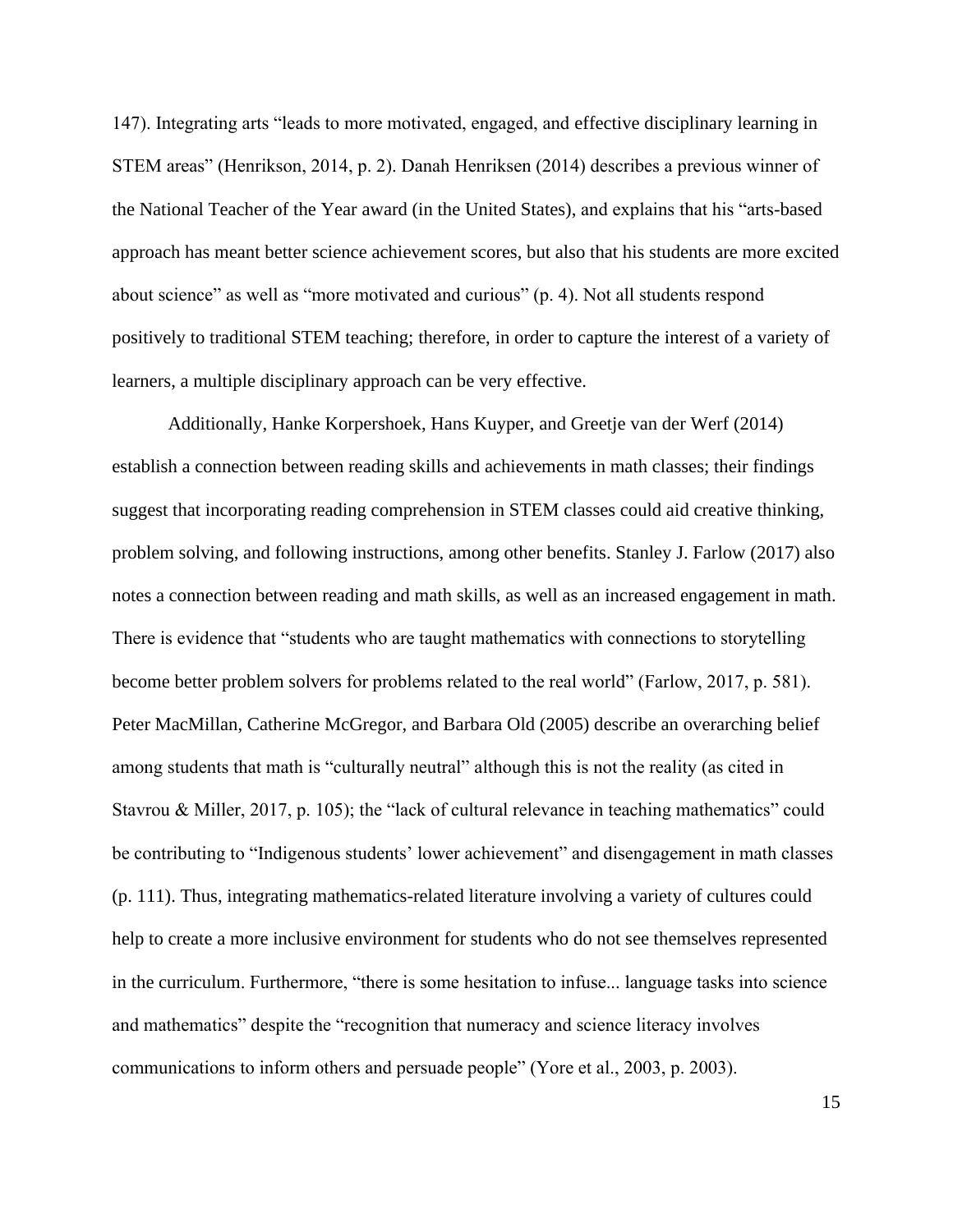Several articles discuss the importance of writing in science or STEM classes (Emerson, 2019; Norris & Phillips, 2003; Strube, 1996; Yore et al., 2003). Successful scientists are able to communicate effectively in a variety of forms: "oral and written communication and the processes of speaking, listening, writing, and reading are highly valued within the scientific community" (Yore et al., 2003, p. 693). In order to teach science literacy, science curricula must include text (Norris & Phillips, 2003). However, STEM educators may need to be convinced that integrating writing and language arts skills is a legitimate and effective method of developing science literacy (Yore et al., 2003). Lisa Emerson (2019) expresses frustration at her students' inability to see the relationship between written communications and STEM, as well as the connection to life beyond the classroom. As a result, she argues that "we must revise our elementary and high school science curricula to include authentic opportunities to develop writing skills and to embed positive writing-related attitudes and beliefs in our K-12 students" (Emerson, 2019, p. 177). In his article, Paul Strube (1996) describes the Australian National Chemistry Week (ANCW) short story competition that blended narrative writing and chemistry. The goal of the competition was to "show the possibility of using science knowledge as a component of the stories we tell each other everyday, rather than as something confined to a laboratory or industrial process" in the hope that through writing, science would become more relevant and meaningful (Strube, 1996, p. 248). Arguably, it is difficult to teach effective writing skills without incorporating and examining examples or samples. Therefore, the integration of literature would have a positive impact on students' writing ability in STEM classes, which could include scientific reports among other styles of writing, thereby offering students some variety in how they could communicate their learning.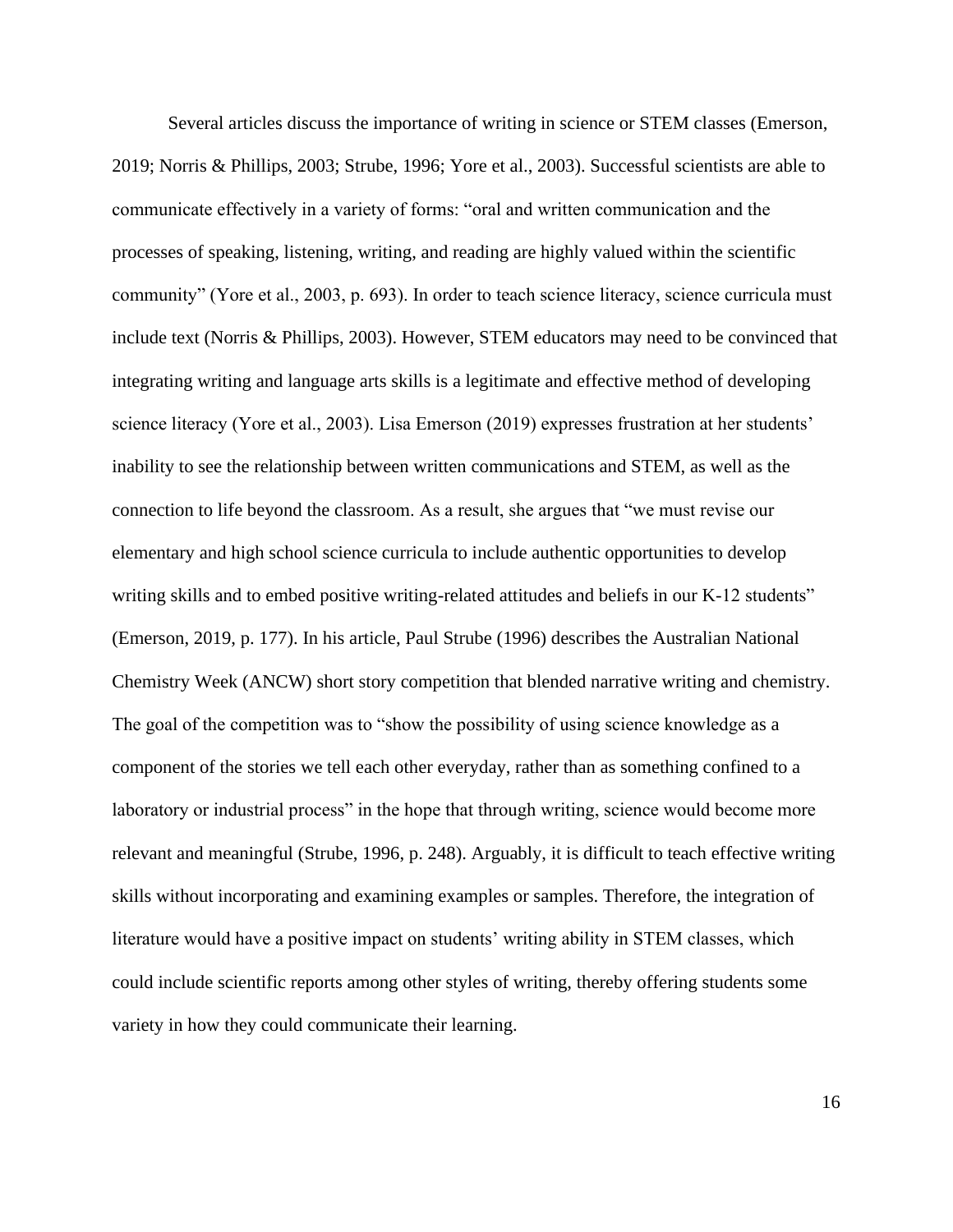#### **2.5 Science Fiction and STEM Education**

Although there are many forms of literature, and there can be a place for all of them in STEAM education, an easy starting point for teachers could be science fiction. Science fiction is founded on science and math principles. According to Charles L. Adler (2014), "accomplished" science fiction writers often have an understanding of the following areas: "basic physics, chemistry, biology, astrophysics, history (modern and ancient), sociology, and military tactics" (p. 2). Therefore, science fiction is an ideal resource for examining subjects from an integrative perspective. STEAM learning promotes experiential activities, but they may not always be possible; time and resource constraints can limit what teachers are able to manage in class. However, science fiction can allow students to experience science concepts in a new way as well as inspire discussion and reflection on complex, real-world problems (Cavanaugh, 2002). Therefore, the use of science fiction in STEM classes can increase student engagement and build interest (Cavanaugh, 2002; Kane, 2020; Knippels et al., 2009). Moreover, science fiction can help to "bridge the gap between real science and school science" by allowing students to see the concepts they are learning used practically (Nunan & Homer, 1981, p. 317). Students are able to use their imaginations to go beyond what is possible, escaping the constraints of the real world, while opening the door for some truly creative and innovative thinking (Bucher & Manning, 2001; Kane, 2020).

Science fiction reminds readers that science is neither devoid of politics nor context. Its analysis can provide a starting point for students to reflect on "how science affects individuals as social beings" as well as how science is "shaped by social factors and responds to social change" (Nunan & Homer, 1981, pp. 317, 327). Students will have the opportunity to look at science in a human, interconnected way as opposed to striving for neutrality and being disconnected from the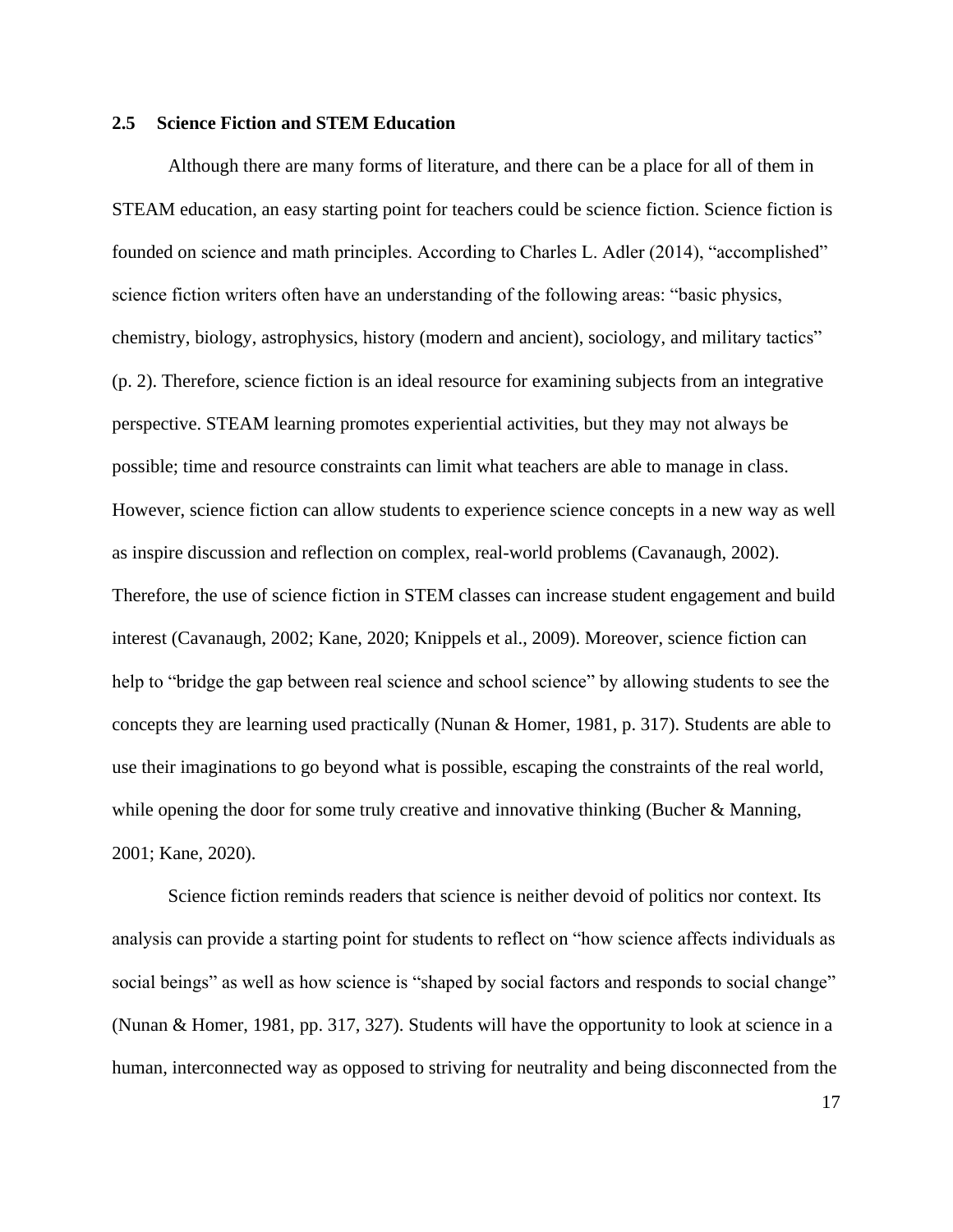real-world applications of the knowledge they are learning. This shift may be useful in captivating a broader spectrum of student, drawn into seeing science from a different perspective. As this genre looks at STEM through a more social, human lens, it can provide opportunities for the inclusion of a variety of voices and cultures. Specifically, there are many examples of science fiction novels by Indigenous authors that would very easily start conversations about indigeneity in a science context (ex. *The Marrow Thieves*, by C. Dimaline). Although STEM teachers should not be limited to science fiction, this genre can be a good fit, and natural starting point, for those who wish to introduce literature into STEAM curricula.

#### **2.6 Literature Circles in STEM Classes**

One possible method for integrating literature in STEM classes is literature circles. Literature circles offer a technique for studying literature collaboratively in any class as they are simply "small, peer-led discussion groups whose members have chosen to read the same story, poem, article, or book" (Daniels, 2002, p. 2). In fact, Harvey Daniels (2002) proposes that the name may have been a "mistake" as it "implies that the structure works only for fiction and only in reading or language arts classes" when, in reality, any class can benefit (p. 200). Teachers can easily experiment with using this technique by scheduling discussions around existing class structures, such as lectures or experiments, and they can test out this method for a few weeks without much change to the units that they would normally do. Alan Colburn (2010) suggests that literature circles could be an effective addition to STEM classes, particularly in units where there are not as many opportunities for hands-on learning.

Essentially, literature circles can broaden students' understanding of science and increase engagement (Calmer & Straits, 2014; Colburn, 2010; Magee et al., 2019; Straits, 2007; Straits & Nichols, 2006). "Students learn best when they can connect abstract ideas to real events" and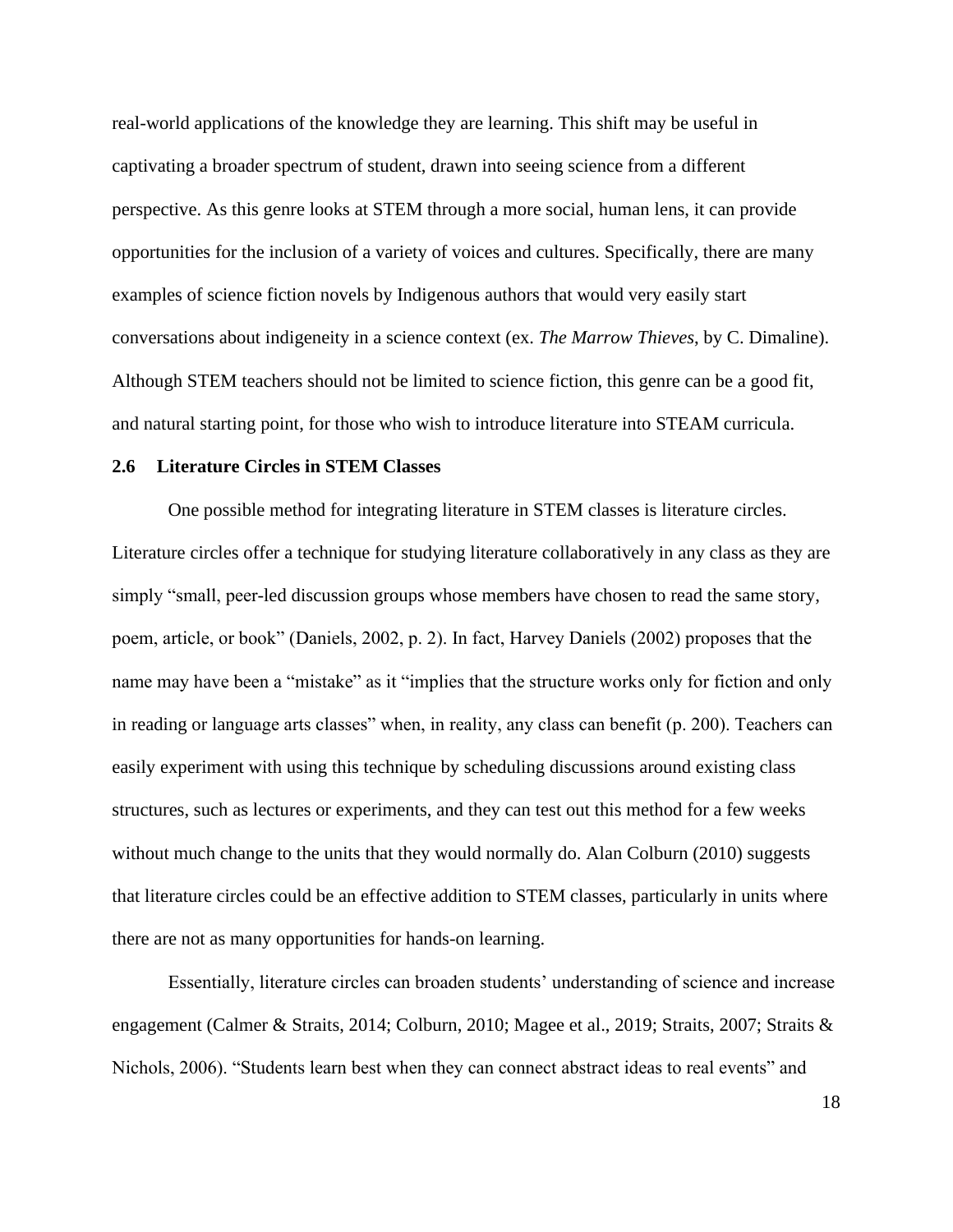view concepts from a variety of perspectives (Magee et al., 2019, p. 126). Therefore, when "selecting books to use, it is beneficial if the topic(s) covered in the text parallel concepts taught in class" (Straits, 2007, p. 35). Although reading selections should be relevant to the topic, they should also be interesting, relevant to the students, appropriate, and accessible (Magee et al., 2019). Having students choose their reading material from a list of options provided by the teacher, as well as a choice of assessment options can help increase engagement (Daniels, 2002; Magee et al., 2019; Straits, 2007). Additionally, collaboration and discussion enhance learning, but, in order for these methods to be effective, students need some freedom (Grey, 2013). Conversations allow students the freedom and responsibility to explore areas of interest within the text in an organic way. When a teacher first introduces this method, students are given specific roles which help to teach them how to communicate and create meaningful discussions with peers; over time, these scaffolds are removed once students have a better understanding of how to participate and moderate discussions themselves (Daniels, 2002). Therefore, to keep the focus on students, literature circles necessitate that teachers become facilitators and allow participants to explore and discover topics through inquiry (Calmer & Straits, 2014; Daniels, 2002; Newton, 2017).

#### **2.7 Barriers to the Integration of Literature in STEM**

Emerson (2019) argues that literacy integration in STEM subjects has not been widely adopted because "years of professional development have failed to shift STEM teachers' own entrenched negative literacy-related attitudes and beliefs", which then get passed onto the students, and also "because literacy remains tangential to definitions of science in schools" (p. 177). Further research into the reluctance of STEM teachers towards arts or literature integration would help to determine a method to get more teachers to participate in a new mode of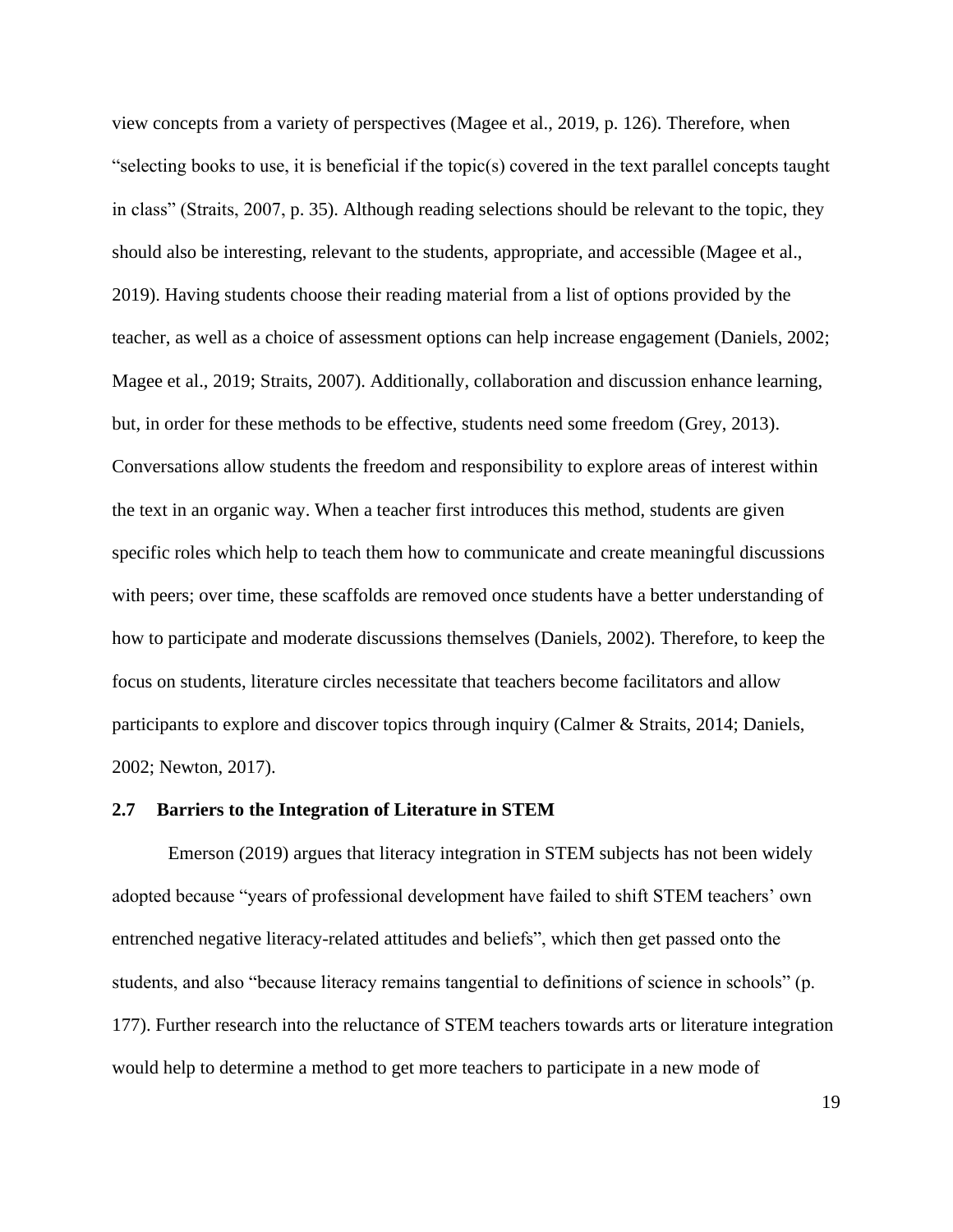instruction. The reality is that "if science teachers continue to show little concern for text, see reading as merely a tool to get to science, or see reading as unimportant, then they are likely to reinforce this... view" with their students (Norris & Phillips, 2003, p. 230). Therefore, the more we can find ways to create supportive environments and resources for teachers who want to explore an integrative approach to STEM education, the more likely there will be a lasting shift in the way we approach curriculum development, thereby creating a more inclusive, holistic way of learning that can address a diverse student body.

Assessment expectations could also be a challenge for teachers who are used to quantitative forms of assessment, such as tests and quizzes. In contrast, the humanities and arts tend to include more opportunities for qualitative assessment, including rubrics and selfassessment. Working holistically differs from traditional education in both its efforts to bring subjects together by working on projects through a multiple disciplinary lens, and also its challenge in not being easily "controlled or planned"; thus, the curriculum "cannot be delivered equally to students" (Yakman & Lee, 2012, p. 1078). Not all students will exit the class with the exact same knowledge, especially as a teacher introduces more choice and flexibility to explore personal interests, and that can be a challenge for teachers who expect to assess via tests. "Legitimiz[ing] multiple models of excellence" is way of recognizing that there are many different types of learners and a plethora of paths to success (Noddings, 2017, p. 200). Unfortunately, teachers may feel "that young people are incapable of making reasonable decisions" and it is this assumption that makes educators wary of incorporating freedom, choice, and curiosity into classes (Grey, 2013, p. 59). When there is an over-reliance on testing and an increase in standardization, it becomes "hard to defend the big chunks of time that good activities like lit circles require" (Daniels, 2002, p. 11). In opposition to a Neoliberal agenda, literature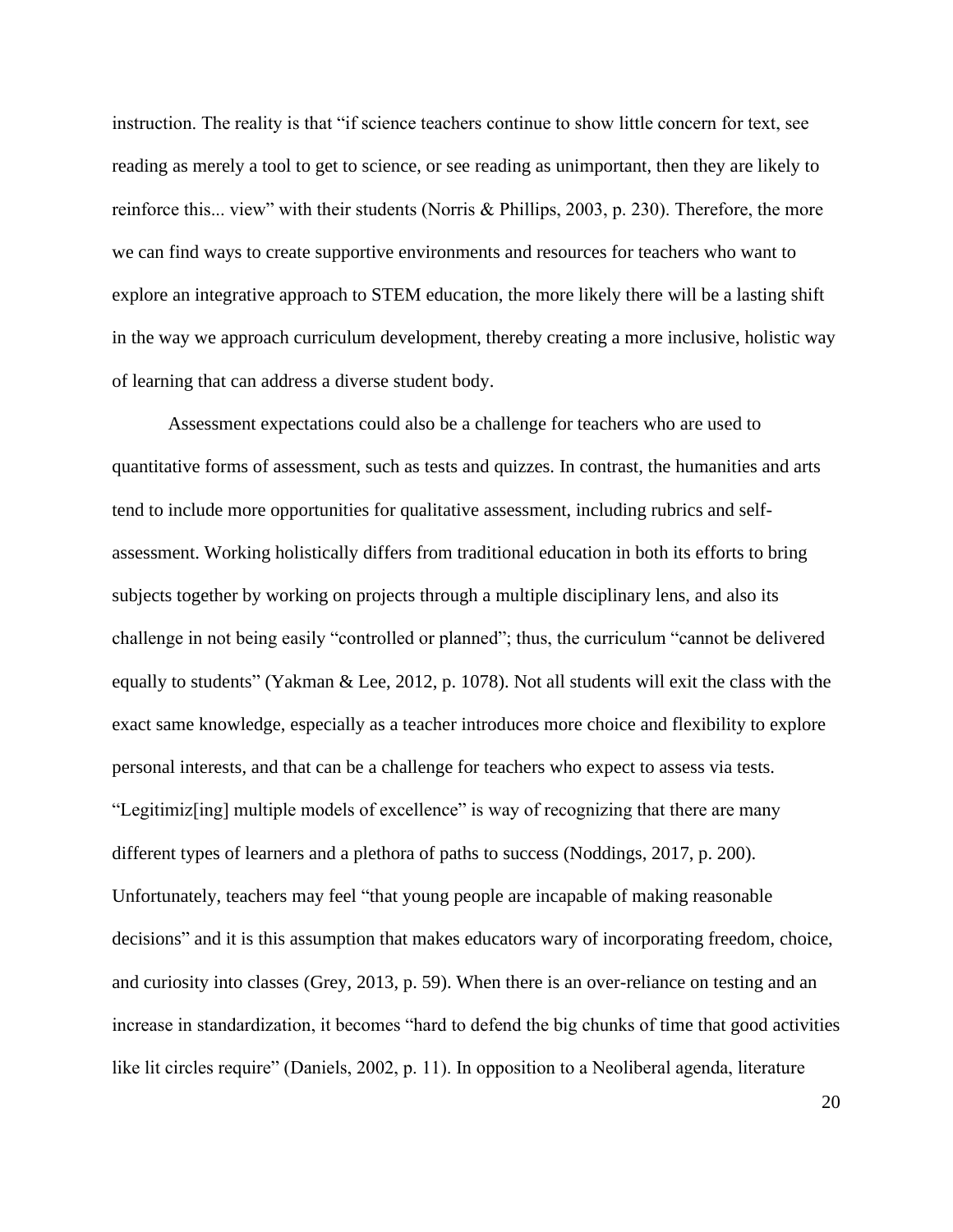circles, for example, are not efficient, they do not prepare students for tests, they cannot be objectively assessed, and they will not directly help students get a job (Kumar, 2019). However, that does not mean that integrating literature is not beneficial, just that it requires an examination of the purpose of education and what type of learning we are trying to encourage, while being open to including qualitative assessment strategies.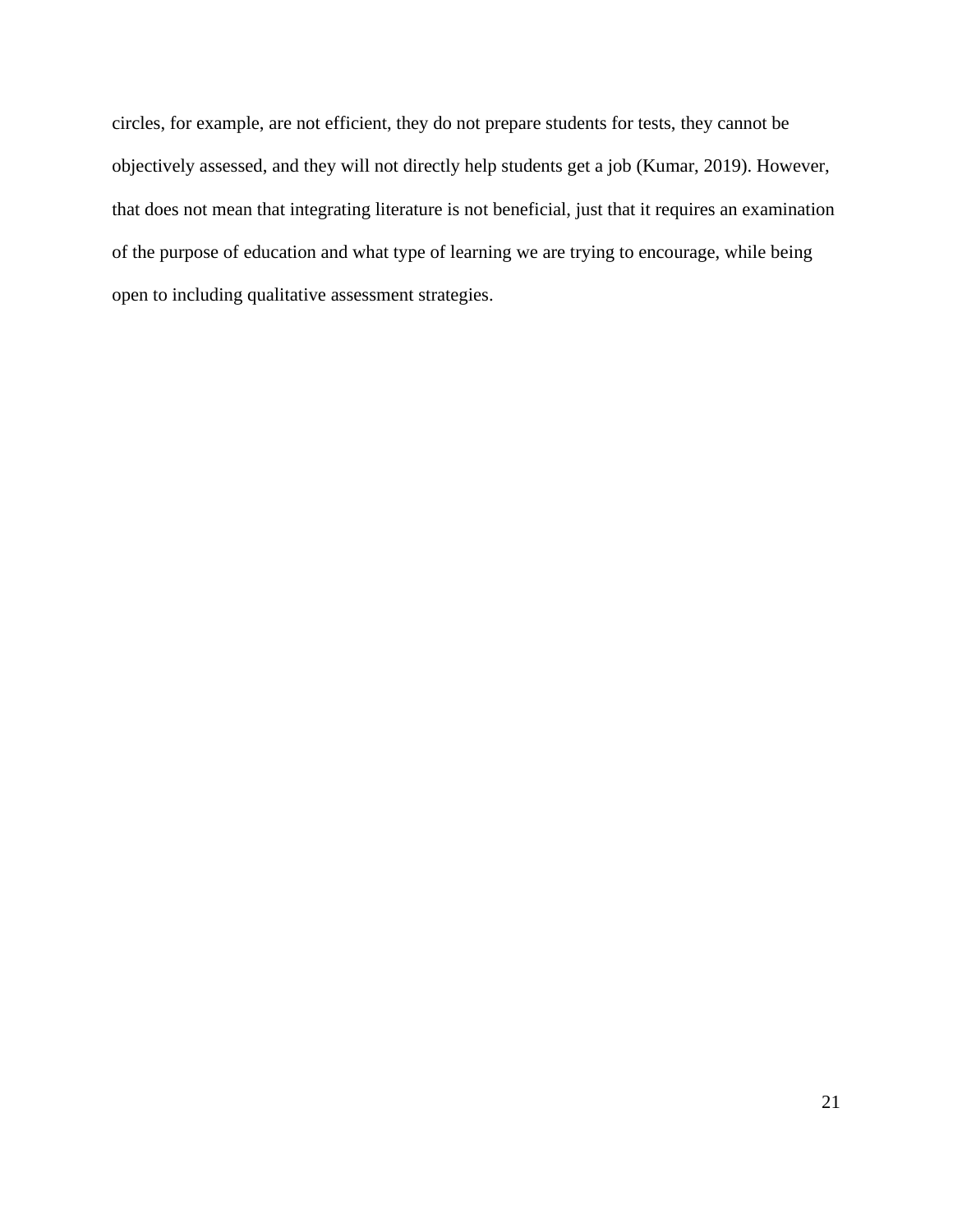## **Chapter 3: Methodology**

#### **3.1 Theoretical Framework**

Context and connections affect understanding; as Doll explains, "all reality is the reality of relationships, which is always in process" (as cited in Zhang, 2019, p. 33). I hold a relativist/subjectivist perspective: a view of education founded on relationships and the understanding that "people are complex, their social systems are complex, their morals and values and where they come from are complex" (O'Leary, 2017, p. 7). This perspective may explain why I am so interested in an authentic, holistic approach to education; in order to fully understand, a student needs to be able to see the big picture as well as their place in it.

Furthermore, education should be a dynamic experience, shifting to accommodate the varying needs and interests of learners; not "determinate" and not totally "preset before teachers and students have met" (Noddings, 2019, p. 178). The process of learning is important for both student and teacher, and I believe that "the process and the goal... are one and the same" (Dewey, 2017, p. 37). My classes are respectful and non-hierarchical, where elements of choice are embedded into projects and assignments, even assessment. As a teacher, I strive to facilitate and assist, not "to impose certain ideas or to form certain habits" (Dewey, 2017, p. 36). Students are natural learners and I want to encourage their "wonder, curiosity, and imagination" (Fenstermacher, 2000, p. 7). Thus, I tend to favour activities where students can take responsibility for their learning and pursue topics of personal interest, like literature circles.

Not only do I want my students to be aware of the big picture, but I want them to strive to improve the situation for themselves and for others. For students to be participants in the "public space", there needs to be a "cultivation of citizenship"; they will need to "be able to listen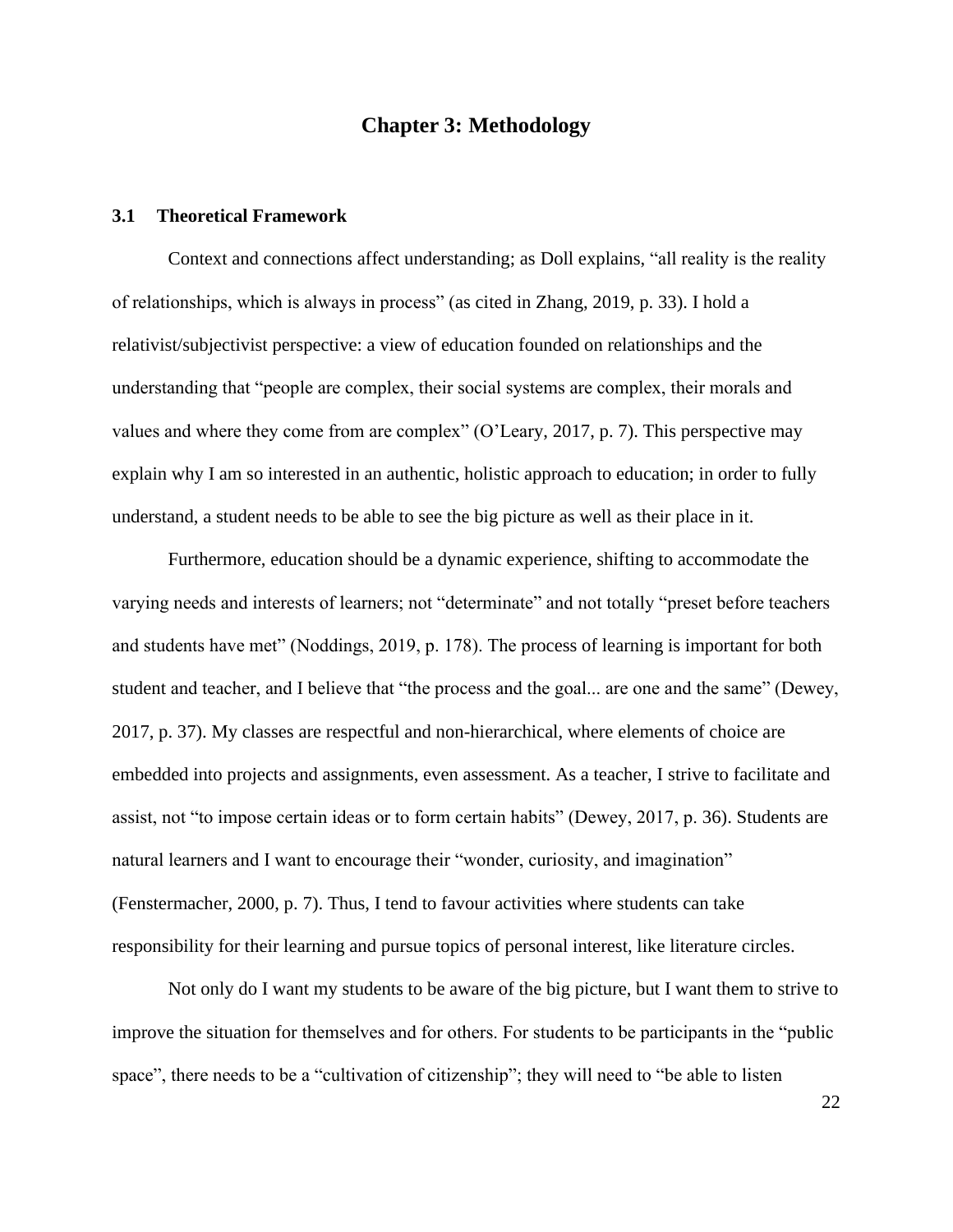attentively, hear views that contrast with [their] own, and be prepared to accept adjudication and compromise", skills which require guidance, practice, and the development of empathy (Fenstermacher, 2000, p. 6). Thus, students need to think critically about how their actions affect not only themselves, but the people and the world around them. Studying literature can offer students the opportunity to understand the way their learning fits in with other subjects, as well as their own connections to the course content and their peers.

#### **3.2 Study Overview**

In education, there can be a disconnect between theory and practice. Although I have attempted to explore the possibilities, and potential benefits, of literature and STEM, the published literature has only provided a narrow view of teacher perspectives on this topic. I wanted to discover what some teachers are actually doing in their classrooms to offer a holistic perspective and engage students through literature, as well as why other teachers may not make that same choice. Therefore, I examined the integration of literature in STEM subjects through a qualitative study using a phenomenological approach. Phenomenology is based on gathering and interpreting subjective description because "in a socially constructed, intersubjective world, our direct awareness is the only thing we can really know, since all knowing depends on individual perceptions" (O'Leary, 2017, p. 149). Through this lens, I hoped to better understand the lived experience of STEM teachers, as well as what effects their choices and feelings, in regards to literature, have on themselves and their students (O'Leary, 2017). I also wanted to identify any barriers, real or perceived, or hesitations towards adopting a more holistic approach to STEM education.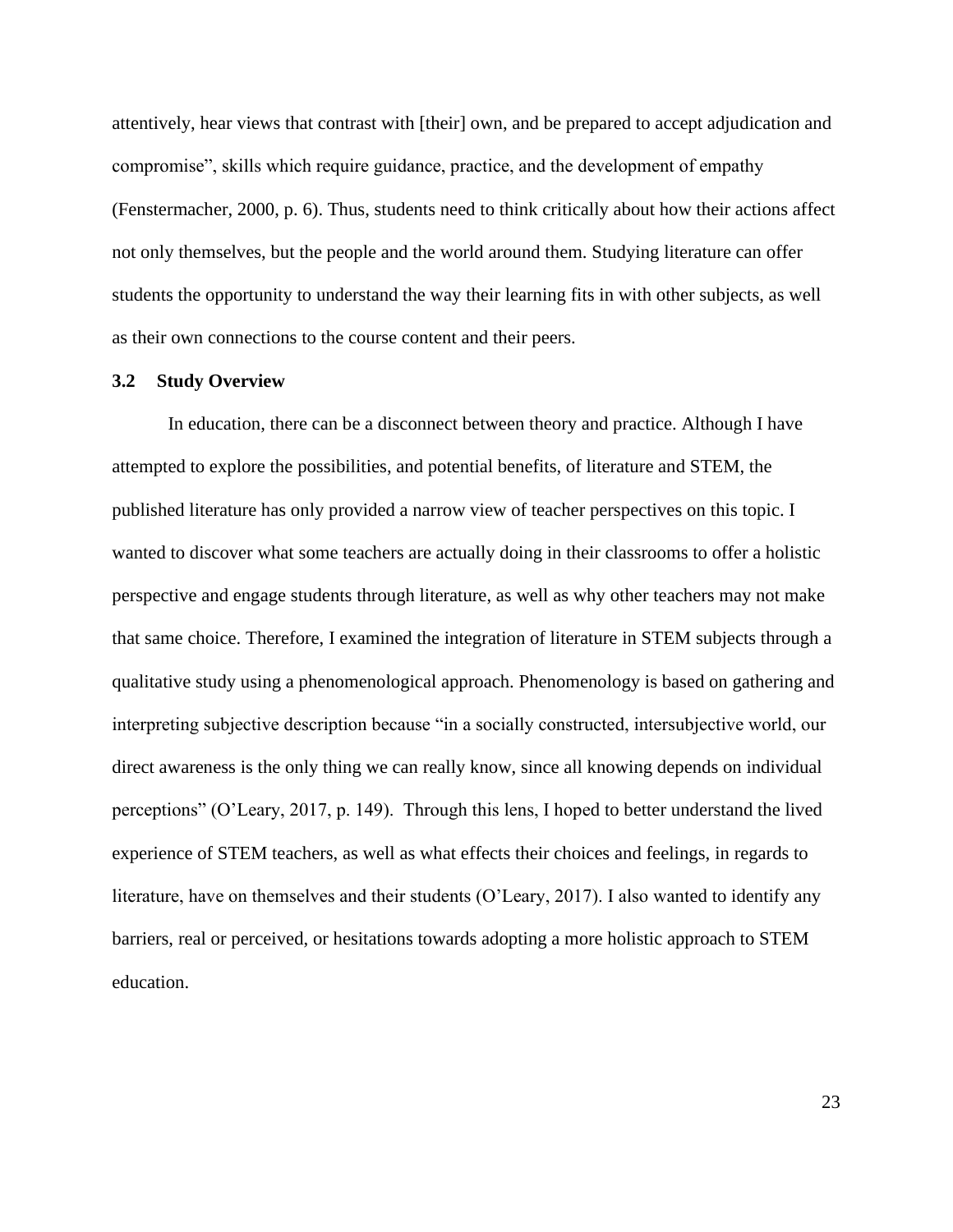# **3.3 Locating Interview Subjects**

I created a set of criteria to determine if a teacher was appropriate for this study. Specifically, I sought secondary school STEM teachers (any type of science class, digital media or technology, math, etc.) in British Columbia, Canada, who have included any form of literature (fiction, non-fiction, short, long, poetry, etc.) in their classes. I did not exclude retired teachers or teachers currently working in another setting. Also, I was open to speaking with teachers who may have tried including literature at one point, but no longer do.

In order to locate interview participants, I began by reaching out to former colleagues. I also posted on social media (ie., Facebook – see Appendix A). I primarily used a volunteer sampling method; although I tried to use a snowball sampling strategy as well, that was not successful (O'Leary, 2017). Online searches included trying to locate specialized programs involving STEM and literature or STEAM, as well as private schools with those specialties. I contacted the relevant Provincial Specialist Associations in BC (Science, Technology, and Mathematics) and also searched their websites and publications (e.g., *Vector*, the journal published by The British Columbia Association of Mathematics Teachers, or BCAMT) for any references to literature. Furthermore, I used the Government of BC website to locate contact information for each school district. I targeted staff members with district position titles that included innovation, or science, math, and technology support, for example, as I thought they may have a broader knowledge of what is happening in their district, as well as potentially having connections to a multitude of teachers. When I located a person who I thought might fit my research criteria, I would send an initial recruitment email (see Appendix B). Many of the people I emailed responded that they would forward my information to their colleagues.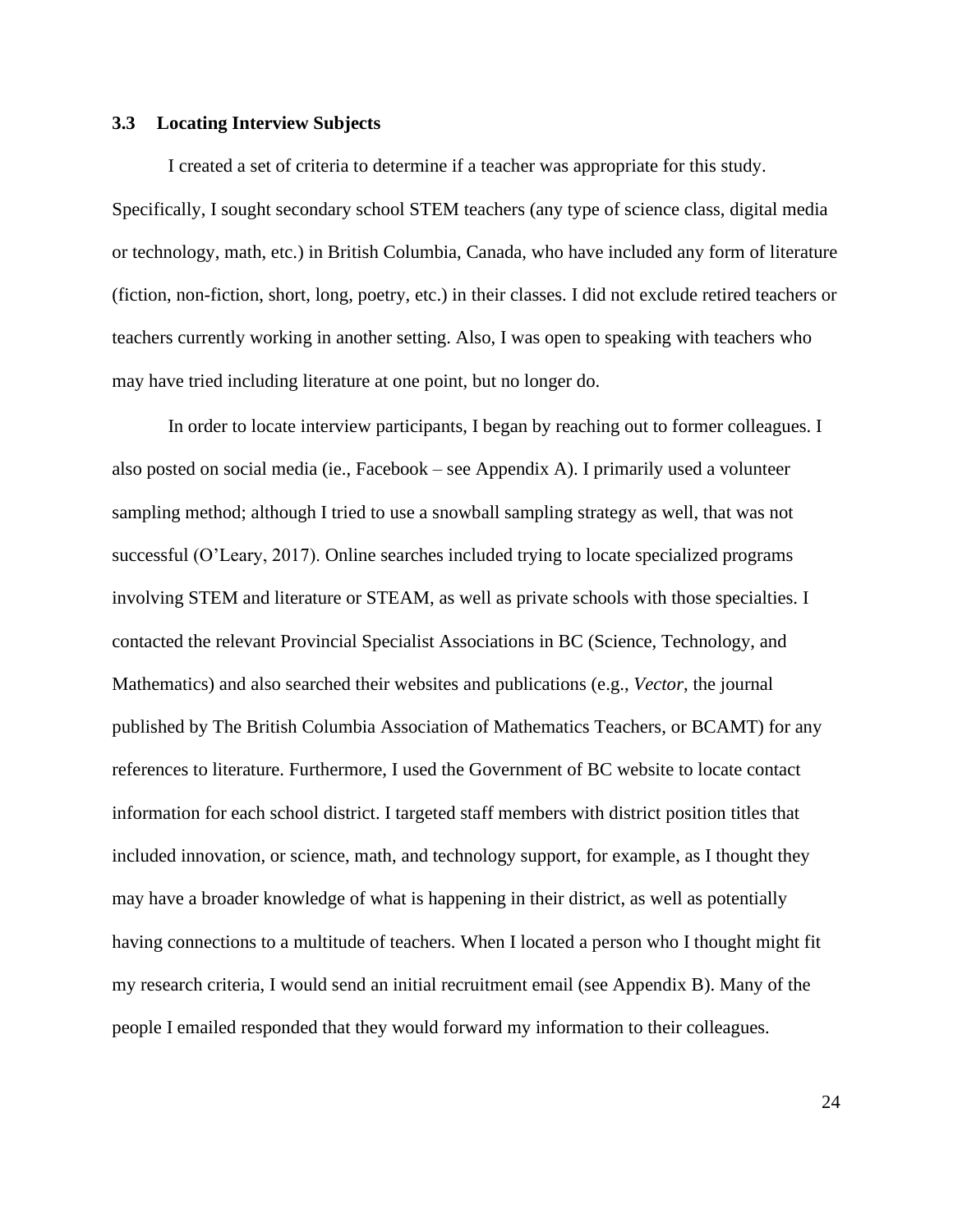# *3.3.1 Participants*

Nine teachers volunteered to participate in this study. All of the participants teach or taught secondary school in BC, and all but one teach or taught in the public education system. One of the teachers is based in a rural setting while the rest of the teachers I interviewed teach in more urban spaces. The basic demographic information that I collected for each participant is as follows:

- Teacher A studied English and Spanish at university, and now teaches Spanish, English, and Computer Studies. This teacher has been teaching for 7 years, using literature from the beginning.
- Teacher B studied Mandarin, Linguistics, and math at university, and taught mostly English and math at secondary schools for 10 years. This teacher now teaches in a postsecondary setting.
- Teacher C studied biology, chemistry, and math at university, and currently works in an urban private school. This person has been teaching math and science for 9 years and has included some literature over the past 7 years.
- Teacher D studied math and social studies at university. They have been teaching math for 38 years and have included literature in classes since they started.
- Teacher E studied engineering, physics and math at university, and now teaches math, physics, science, and French, and has used literature since they started teaching.
- Teacher F studied biology, earth science, environmental education, and Spanish at university, and then taught science, biology, earth science, and English at secondary schools for 3 years as well as many years teaching in settings outside of traditional classrooms – they did not include literature while teaching secondary school often;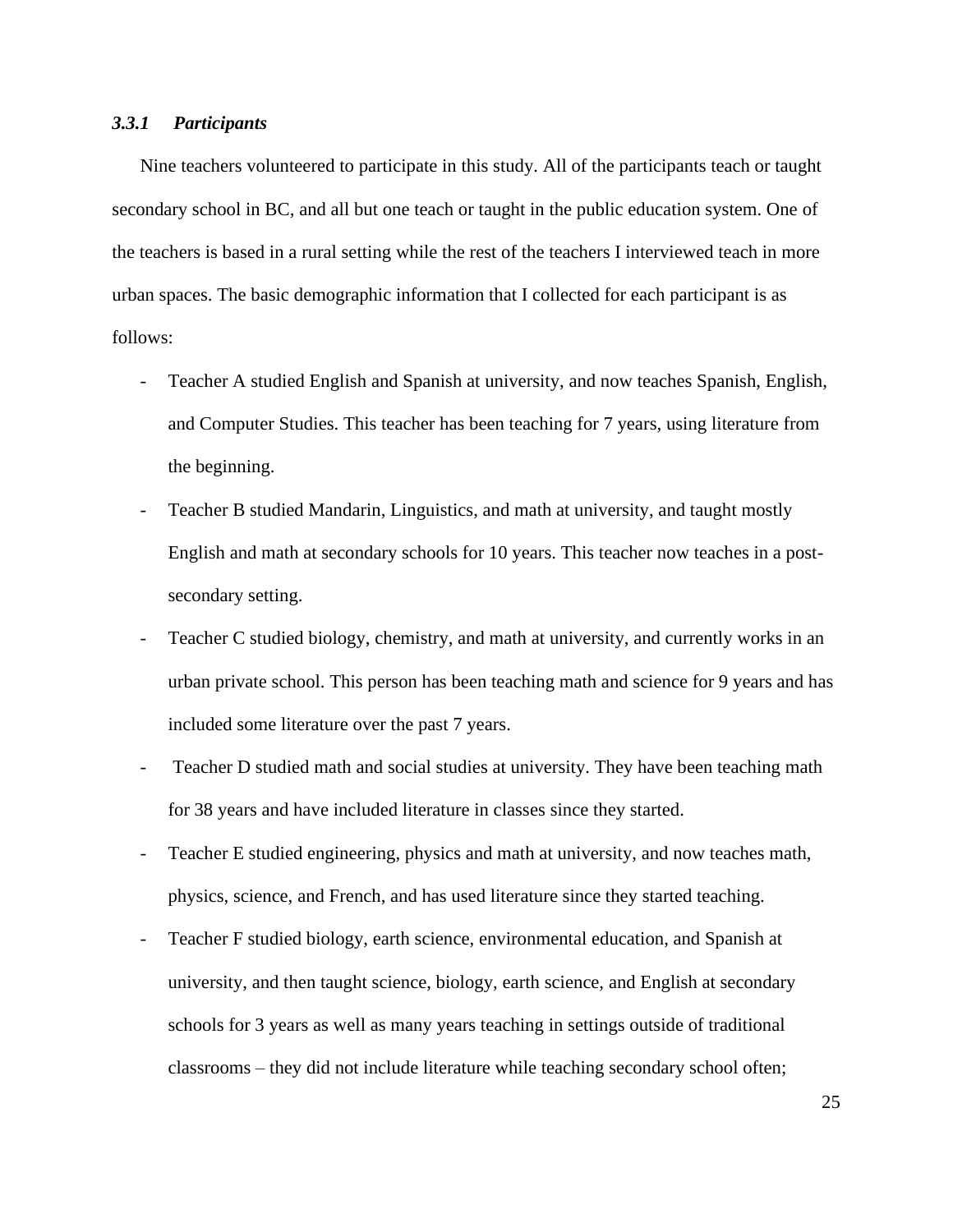however, they included literature more frequently throughout their teaching in other settings. This teacher now teaches in a post-secondary setting.

- Teacher G studied history and geography at university and has been teaching computer science and social studies for 11 years at a rural secondary school. This teacher also teaches in an academy with a flexible schedule geared towards students interested in media, arts, and technology.
- Teacher H studied geology and earth  $\&$  space science at university, and now teaches science, math, and earth science. This person has been teaching for 18 years and began incorporating literature in classes about 8 years ago.
- Teacher I studied physics at university, and now teaches math, physics, and science (also information technology in the past). They have been teaching for 23 years and have used literature since they started.

# **3.4 Interview Structure**

I had originally intended to conduct interviews in person; however, that was not possible due to the Covid-19 pandemic. Increased safety measures meant that in-person interactions had to be discontinued and physical distancing upheld. Over the past year, I have communicated via several digital programs, such as Zoom, MS Teams, Go To Meeting, and Facetime; it took time for me to feel comfortable talking to others online, especially when I could see myself speaking. The shift to online communication for work, schooling, and socializing has made many people more familiar with digital communication and, as a result, discomfort speaking with others online is likely less of a barrier since the start of the Covid-19 restrictions. Although I could not get a sense of the full body language of the interviewee, I was still able to see gestures and facial expressions; however, I did find that not being able to make eye contact was challenging at first.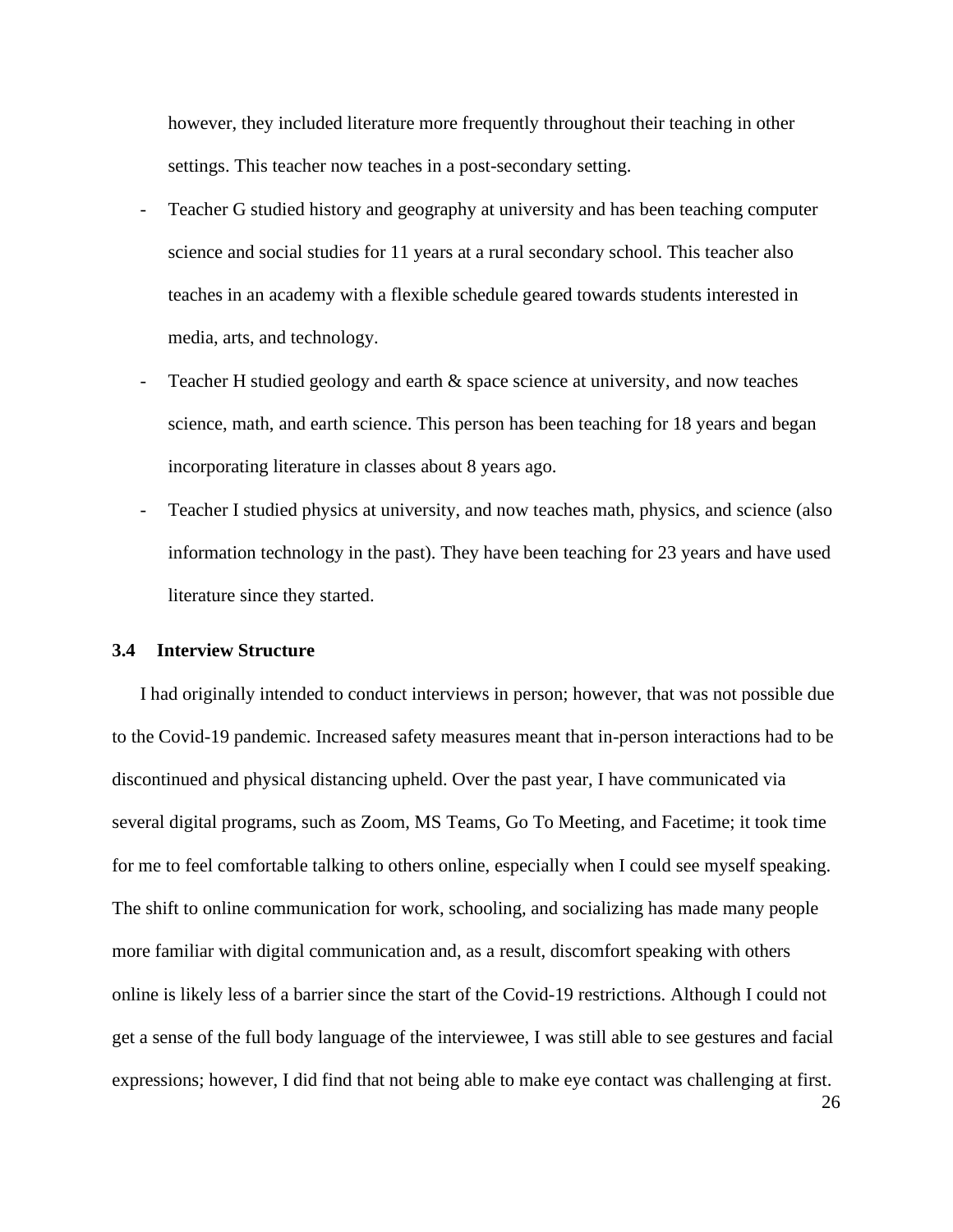Researchers have documented positive experiences using synchronous digital communication programs, such as Skype, for their interviews (Iacono et al, 2016; Janghorban et al., 2014). Not only are these programs useful when interviewing in person is not possible, they do offer some advantages.

There are several benefits to conducting interviews digitally. For example, researchers do not need to find an interview location, which can be costly, unfamiliar, uncomfortable, or noisy, allowing each participant to remain in the comfort of their home (or chosen location), which can also be more environmentally friendly. Further benefits of online interviewing include being able to see non-verbal cues and facial expressions (unlike during phone interviews), to record interviews easily, and to increase accessibility for a wider range of participants. Moreover, when an interview is done in a person's home, they may have access to artefacts, photos, and videos that they would not have brought to an interview; for example, two of my interviewees used the chat feature to send me links and poems, and another was able to show me a book that they had used in their classroom. Valeria Lo Iacono, Paul Symonds, and David H. K. Brown (2016) found that people tended to talk longer when they were in their own space, doing an interview online. The interviews I conducted ranged from 25 minutes to 1.25 hours (my initial estimate for interview length was 30-45 minutes).

One concern for researchers is that not everyone has access to quality internet and a computer, which can hinder the democratization of research and limit potential participants. The teachers that I spoke with had no difficulty accessing and using the technology; however, there were several times while I was interviewing when I would experience unstable internet connections, which was frustrating for both parties. Iacono et al. (2016) also suggest that interviews on sensitive subjects might be better in-person because there can be some distrust of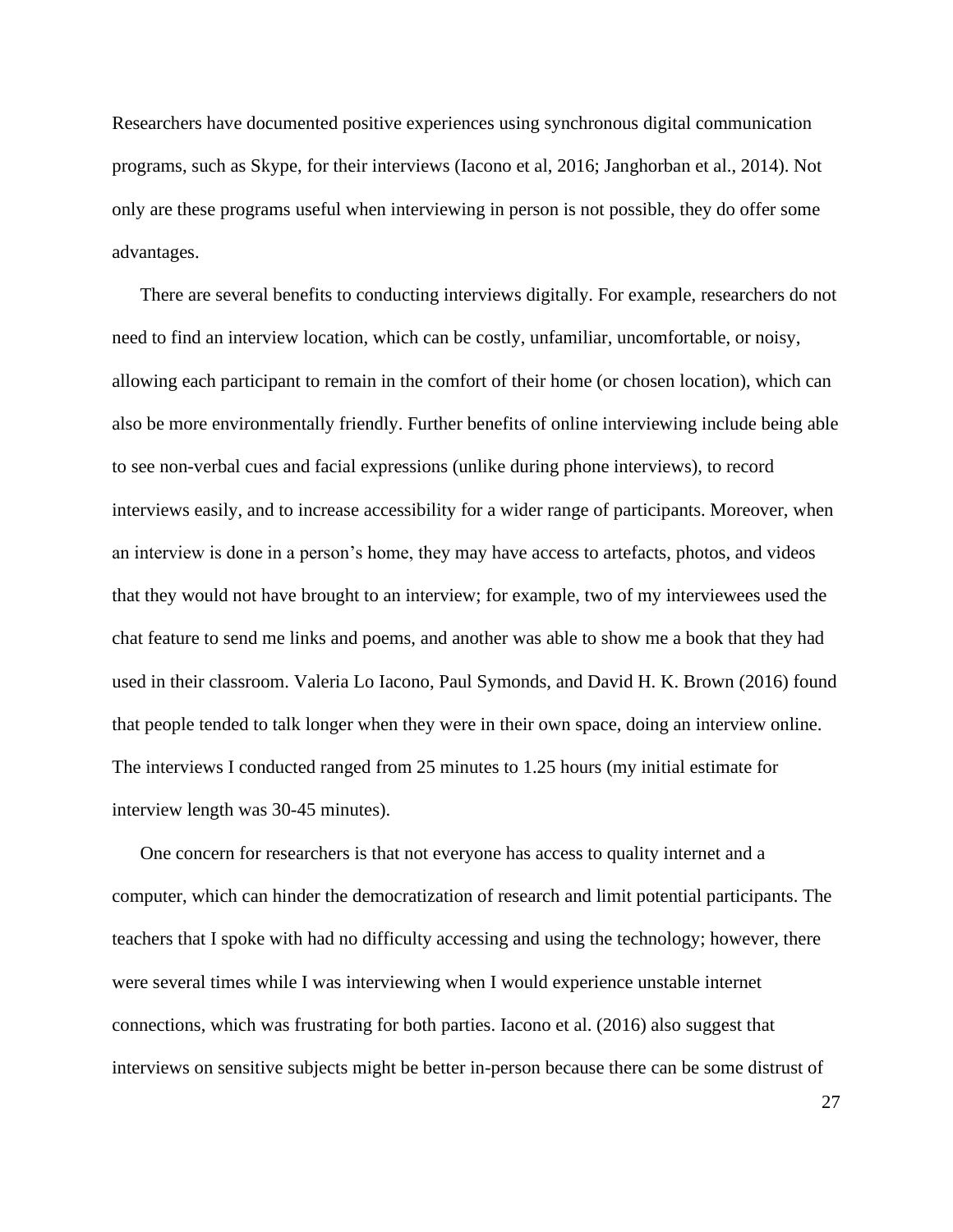software and technical issues which can create a break in intimacy. I used Zoom for my interviews and, currently, UBC has its own Zoom license and cloud storage; although Zoom is an American company, my data will be stored in Canada. Another concern is that conducting an interview in a person's home could violate their privacy by inadvertently disclosing something in the background. Due to the increase in online research, UBC has outlined a list of security measures for researchers, including allowing individuals to turn off their camera (if possible), using a nickname when signing in (to protect identity), and introducing a password. Zoom also offers filters to hide a participant's background in an effort to protect privacy. Using technologies owned by third parties and where/how data are stored can also be a concern: one of my participants had privacy concerns about using Zoom, so we conducted a telephone interview instead and I made a recording with a device that was not web-enabled.

#### **3.5 Data Collection**

I conducted one interview with each of my nine participants. The interviews were semistandardized: although I had a list of questions prepared ahead of time (see Appendix C), I allowed myself the flexibility to seek further clarification or details as I saw fit (Berg, 2004). Demographic questions included university preparation, number of years as a secondary teacher, and area(s) of specialization.

I had planned to record interviews while taking notes; however, I found note-taking distracting and I felt rude looking down to write because, online, my interviewee could not see what I was doing. I transcribed and coded the interviews immediately, as opposed to waiting to do them all at once at the end, which helped me to start identifying connections throughout the research process.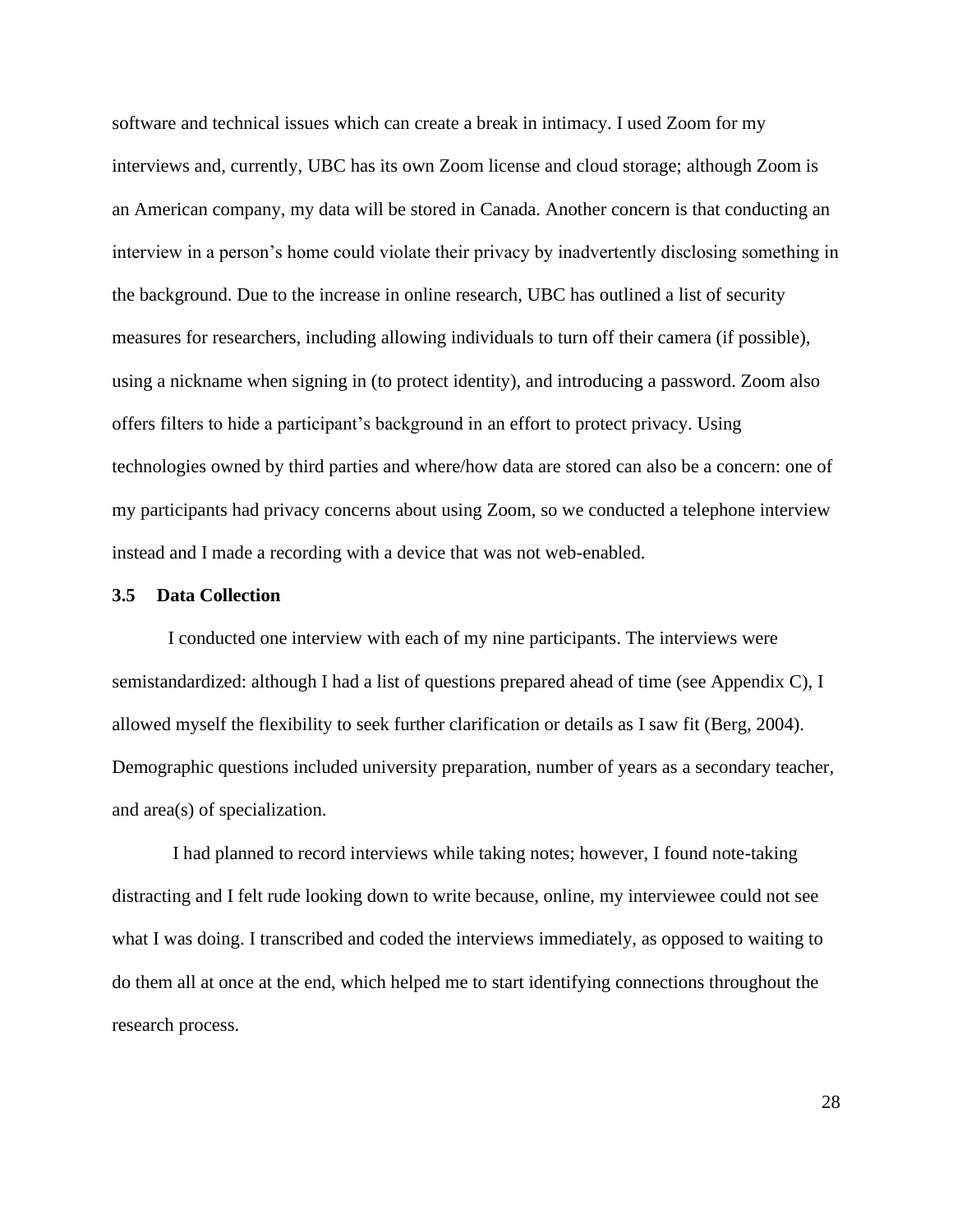As I was studying human subjects, I was required to seek ethics approval from the UBC Behavioural Research Ethics Board (BREB) and completed the Tri-Council Policy Statement: Ethical Conduct for Research Involving Humans Course on Research Ethics (TCPS 2: CORE) in preparation (BREB approval H20-03956). I did not and do not foresee any risks for the participants in my study. All of my interview subjects are secondary and post-secondary teachers who voluntarily consented; I hold no position of authority over the interviewees.

Roksana Janghorban, Robab Latifnejad Roudsari, and Ali Taghipour (2014) found that there are no extra ethical issues when making the switch from in-person to digital interviews and consent can be gained via email ahead of time. Furthermore, participants can easily withdraw their consent, if they choose, by simply pressing a button to cut off communication (Janghorban et al. 2014). The teachers I interviewed expressed no difficulty in reading, signing, and returning the consent form (see Appendix D) digitally prior to our interview. At the start, I reminded the teachers that they were being recorded; however, Zoom also notifies parties as they sign in.

#### **3.6 Transcription**

For the first three interviews, I did the transcription entirely myself. The first interview was done by phone and all subsequent interviews were via Zoom. I had originally intended to do partial transcriptions; however, as I was creating early transcriptions, I found myself questioning what eventually would be useful or irrelevant, and, as a result, I ended up doing full transcriptions of each interview. The focus of my research is on the content as opposed to the linguistic choices of the speaker, so I focused on what was said and I left out most pauses, gestures, and expressions of emotion, unless they seemed particularly important.

I initially thought I needed to make a transcript myself as part of the analysis. Steiner Kvale (2007) indicates that transcription can be a useful process: "researchers who transcribe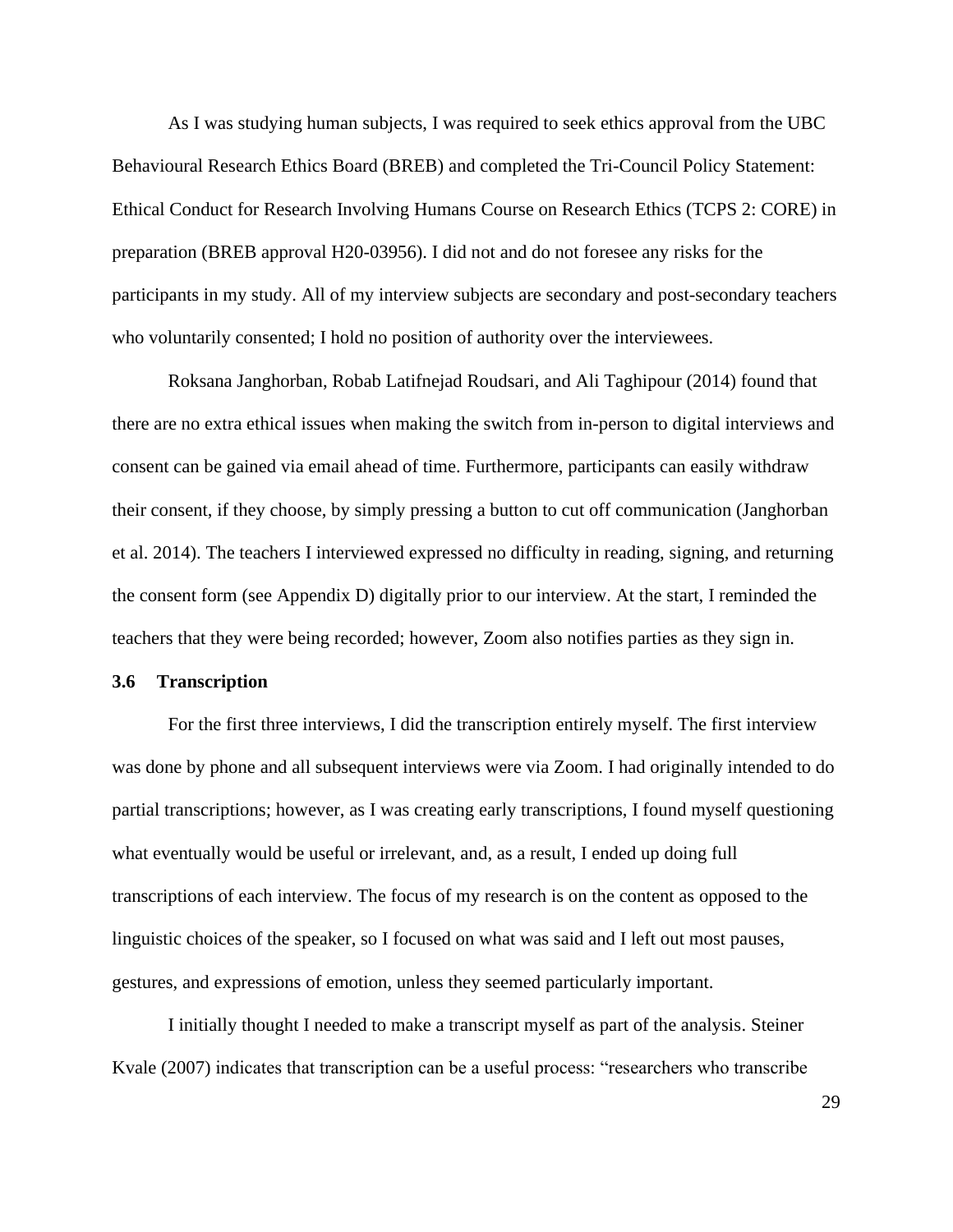their own interviews will learn much about their own interviewing style" and it can be a starting point for analysis (p. 4). I also knew that Zoom's transcription would not be 100% accurate. However, after completing three full transcriptions, I realized that my reluctance to accept a Zoom transcription was a mistake: fixing a partially-accurate transcript was much less timeconsuming and I was still able to reflect on the content, perhaps even more so since I did not have to listen closely to individual words while continually stopping to type.

In order for Zoom to make a transcription, I had to enable the auto-transcription feature, which shows up on screen as captions. When each interview was finished, I copied the closed caption file and pasted it into a word document. Because the Zoom transcription is not totally accurate (around 70-80% accuracy), I would listen to the recording of the interview while checking the transcript for errors and making corrections. The transcript that Zoom makes is broken into time chunks, and both the audio/video and the transcript can be uploaded directly to NVivo and coded directly. If an interviewer does not enable auto-transcription prior to the interview, it cannot be done afterwards. At that point, the only option, besides doing the entire transcription oneself, is to pay for Zoom's transcription services.

# **3.7 Coding: Traditional (by hand) vs. Using NVivo**

As this was my first experience coding and analyzing data, I thought it would be beneficial to try both traditionally (by hand) and digitally to see what felt most comfortable to me. Coding means tagging a key word or concept so that others of the same type can be identified and marked as being in the same category, which is key to content analysis and grounded theory (Kvale, 2007). I coded my first interview by hand and, as per Saldana's (2016) suggestion, I widened the right margin on my transcript to accommodate notes and codes, and then printed out a copy. I started by circling words and phrases that stood out as potential In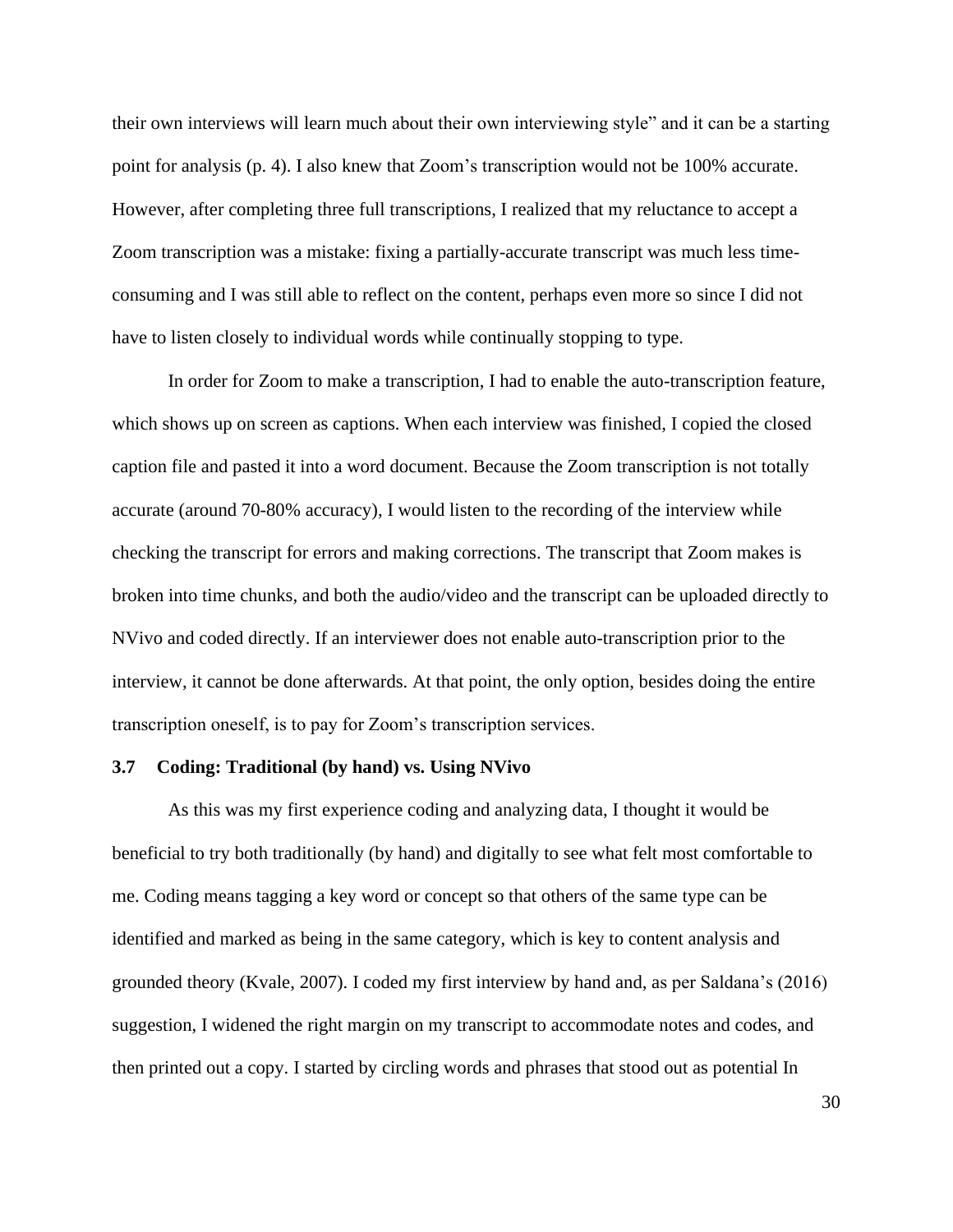Vivo codes, which I wrote in the right margin. Then, I read through the interview again and did "line-by-line coding", which Kathy Charmaz and Robert Thornberg (2020) assert "forces the researcher to take a fresh look at the data, compare fragments of these data, and ask analytic questions about them" (p.3). My goal, through grounded theory, is to understand my "research participants' experiences and perspectives" while "constructing new concepts that explicate what is happening" (Charmaz & Thornberg, 2020, p.3). The researcher must look at meaning beyond what is said or unsaid, and seek to identify relationships through interpretations (Kvale, 2007).

I attended a workshop on NVivo through the UBC library to familiarize myself with the software and to see if it would be a fit for my research. There are also many short videos on YouTube and I watched several to help me with specific parts, such as creating new nodes. Although doing the coding by hand was more straightforward and the researcher is not restricted by software limitations or complications, I do see the organizational potential of the software, particularly once I got a system in place. Because I had already coded one interview, I was able to look at the codes I had already generated; therefore, I started by entering those as nodes (codes). Then I grouped some of the nodes as parent-child hierarchies to try to organize myself a little more.

Digital analysis tools, such as NVivo, can be somewhat restrictive for researchers who prefer a non-linear, relational, or a more visual or kinesthetic approach: there is less space for ambiguity and data can become de-contextualized (Maher et al., 2018). However, I did not feel restricted by NVivo and felt that the software mirrored what I would have done with pen and paper had that been my only option. I like being able to see a list of my nodes as I am coding, and NVivo makes it easy to highlight sections and then assign as many codes as I feel is appropriate for that section. NVivo also offers the benefit of being able to code oral interviews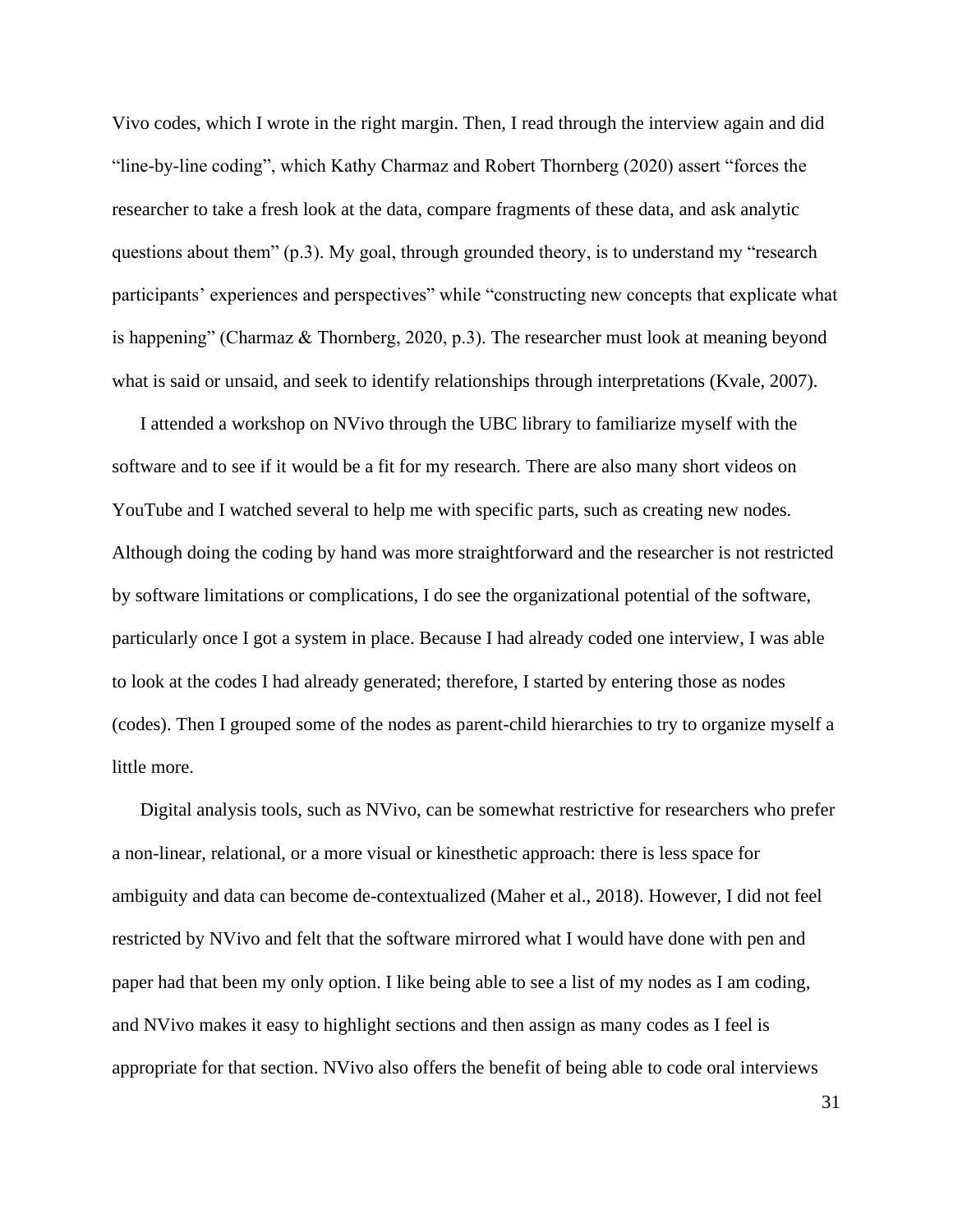directly. I did try to code the audio transcript of one of the interviews, but I felt lost without being able to see the words. Although NVivo has many features far beyond what I will be needing for this particular research project, once I understood the basics, I found it to be a useful tool. Software can help manage and sort a lot a data efficiently while creating a data trail, which is important for demonstrating rigour in qualitative studies (Maher et al., 2018). Furthermore, my research is portable and I can easily do searches, and create coded memos for myself.

## **3.8 Data Analysis**

After gathering data through interviews, I "explore[d] commonalities and divergences in the experience" of STEM teachers and their views on integrating literature in STEM classes (O'Leary, 2017, p. 151). I coded recurring themes and identified patterns, then used the data to draw conclusions (Berg, 2004). Through my data analysis, my goal was to reflect on the general experience of teachers integrating literature into secondary STEM classes and how that may be transferable to the larger body of STEM teachers in BC. Furthermore, the data collected reflect some of the barriers that teachers face when contemplating including literature in their classes as well as why a teacher may persist despite the challenges.

#### **3.9 Study Limitations**

My research relies on teachers' self-reported perceptions as my data collection was limited to interviews and the data reflect the unique, lived experiences of those teachers with whom I spoke. I also limited my interviews to secondary STEM teachers who have experience using literary resources in their classrooms already; therefore, the data will not reflect the views of teachers who have chosen not to include literature in their classes or teachers who plan to incorporate literature in the future. Limiting the teachers involved in my research allowed me to focus on the commonalities among that particular set of educators.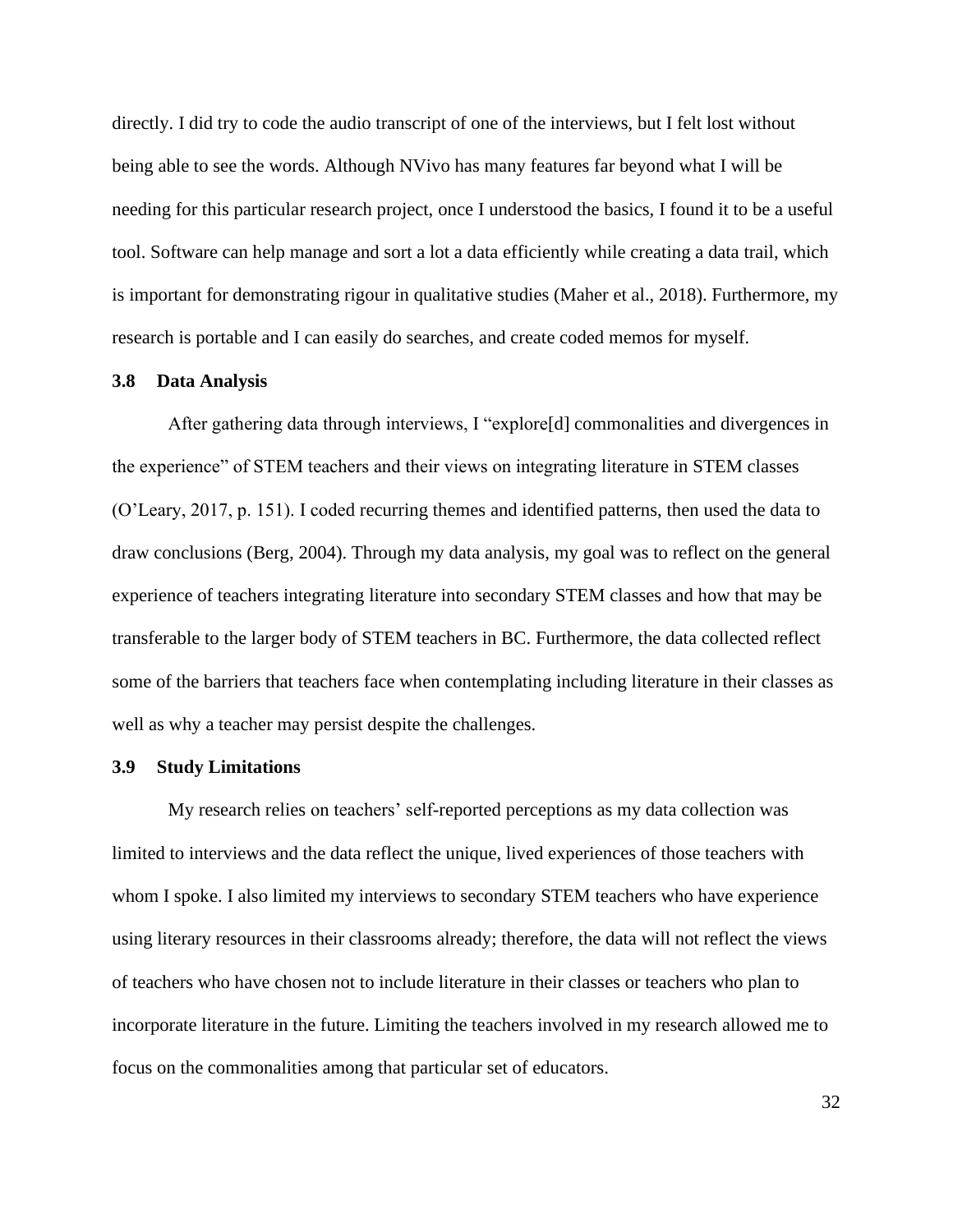I received several responses from districts and teachers indicating that due to the Covid-19 pandemic restrictions, many teachers were already overburdened and unlikely to participate in my study. Although I was aiming for ten interview participants, I was only able to locate nine teachers who were willing to be interviewed.

For this study, I did not seek information from students, parents, or administrators. Therefore, in discussing student reactions, as well as parent, student, and administrative expectations, I am relaying the teachers' perceptions of reactions and expectations.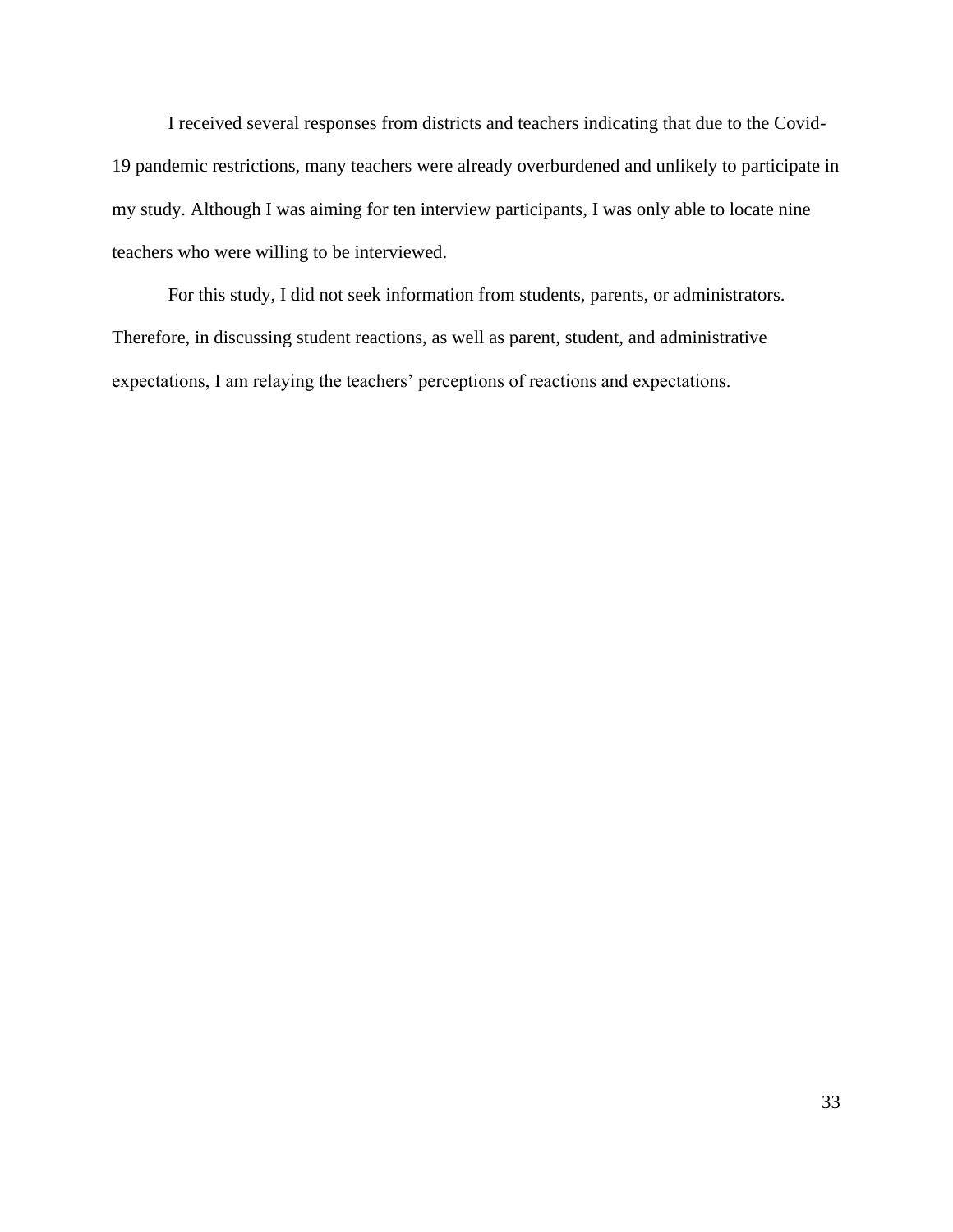# **Chapter 4: Findings**

#### **4.1 Reasons to Include Literature in STEM**

When I asked the teachers about why they feel compelled to include literature in their STEM classes, they had a variety of answers. All of the teachers responded that they would like to continue using literature in their classes in the future, either in the same capacity or attempt to do so more often. Several teachers indicated an interest in trying some new ways of incorporating literature, provided they can work through their particular barriers.

#### *4.1.1 The Art/STEM Divide*

The most frequently cited reason for including literature in STEM classes is that it can help to engage diverse styles of learners and appeal to a broad range of personalities. Many of the teachers recognized that their classrooms were comprised of students with varying interests and abilities; therefore, creating opportunities for all types of learners could help more students become interested in the subject matter and find space where they feel comfortable. For students where "math... [doesn't] feel like their thing", adding literature can be "just... another pathway in" and could "[give] a different feel" to the course (Tchr. C). For certain math students, including literature "gives them meaning for being in the course, because for the most part, the language of numeracy and numbers really is kind of hard for them", thereby helping more students to better understand and connect with the course material (Tchr. H). Literature can provide students with another way to explore STEM and offer new ways to communicate their observations and findings. Fundamentally, incorporating different styles of literature can increase inclusivity as it can be "enriching" and can "speak to everybody, from the not-so-good at math to the very-good-at-math", or for any of the STEM fields (Tchr. D).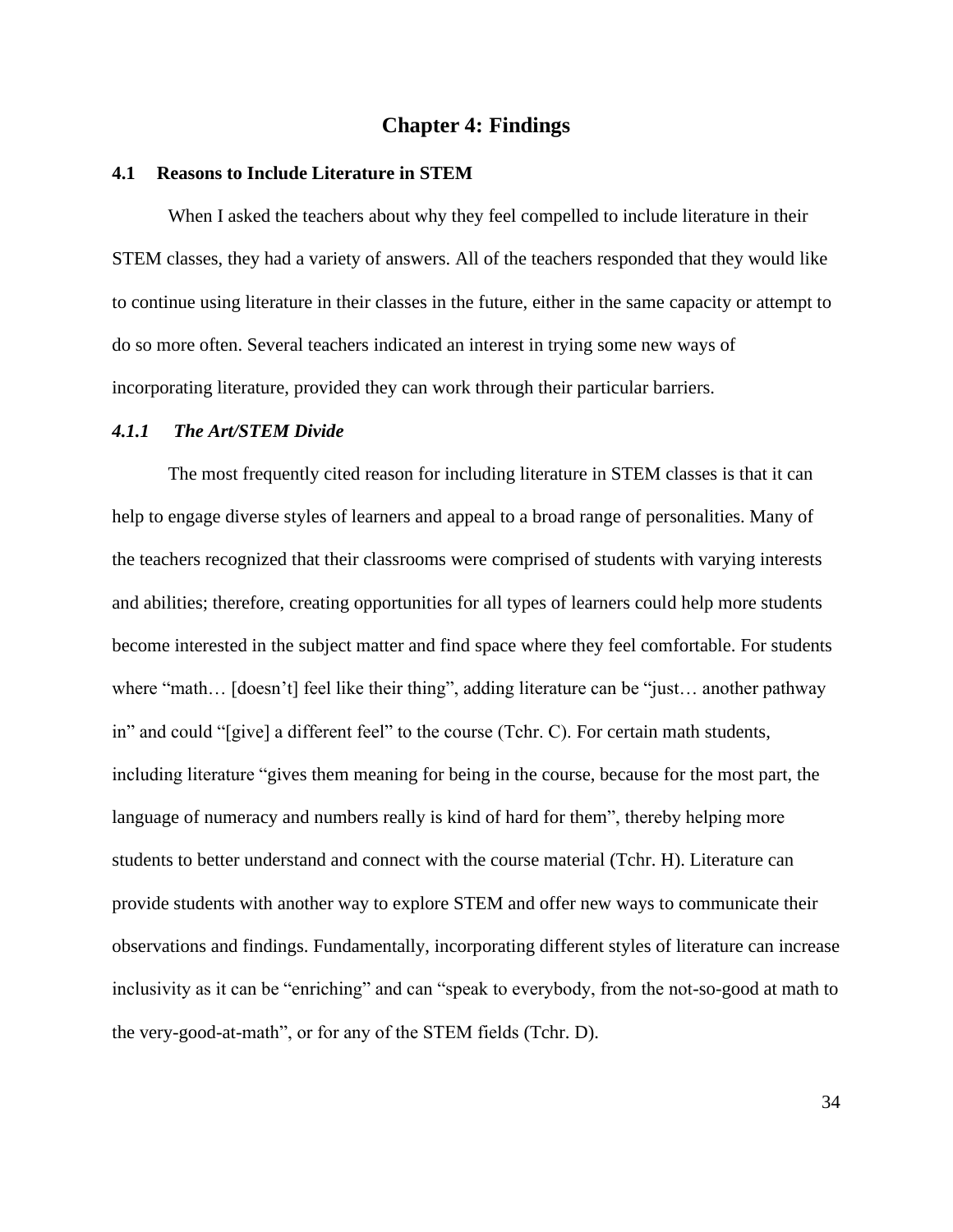Several teachers expressed frustration at the separation between the arts and sciences in our educational system: "our society has segmented people into thinking that you're either a poet or a scientist, and if you look back in history, that's not true" (Tchr. I). This separation, as well as the pressure in STEM to specialize, can leave some learners "feel[ing] incomplete or unfulfilled because they haven't explored some aspects of themselves" (Tchr. F). Some teachers reflected on when they were in secondary school themselves and how their own interests were not always represented in the subjects they were taking, and how they are now trying to reach learners like they themselves had once been. One teacher explained that "by continually bringing literature in, it allows [them] to keep pushing at that divide" between arts and sciences by "saying, okay, the stories being told over here, the stories being told over here, it might… sound different, it might appear different, but we can also see commonalities in our stories" (Tchr. F). In this way, students don't have to choose between arts and sciences, and can feel free to explore subjects in ways that feel organic to them.

Three of the teachers also discussed the benefits of incorporating student choice into assignments involving literature, which allows students the capacity to include their own interests in their studies. One teacher mentioned students reacting positively to a literature-based assignment because the content "was student-driven, so it [was] based on their interests" (Tchr. A). Another explained that "some kids don't like to read novels", so finding non-fiction literature relating to the class content could help students find new, and potentially engaging, reading possibilities (Tchr. E). Moreover, by providing flexibility and choice, teachers can try to "use the stories that [the students are] already interested in to fuel the other learning" and increase engagement in the curricular content (Tchr. G).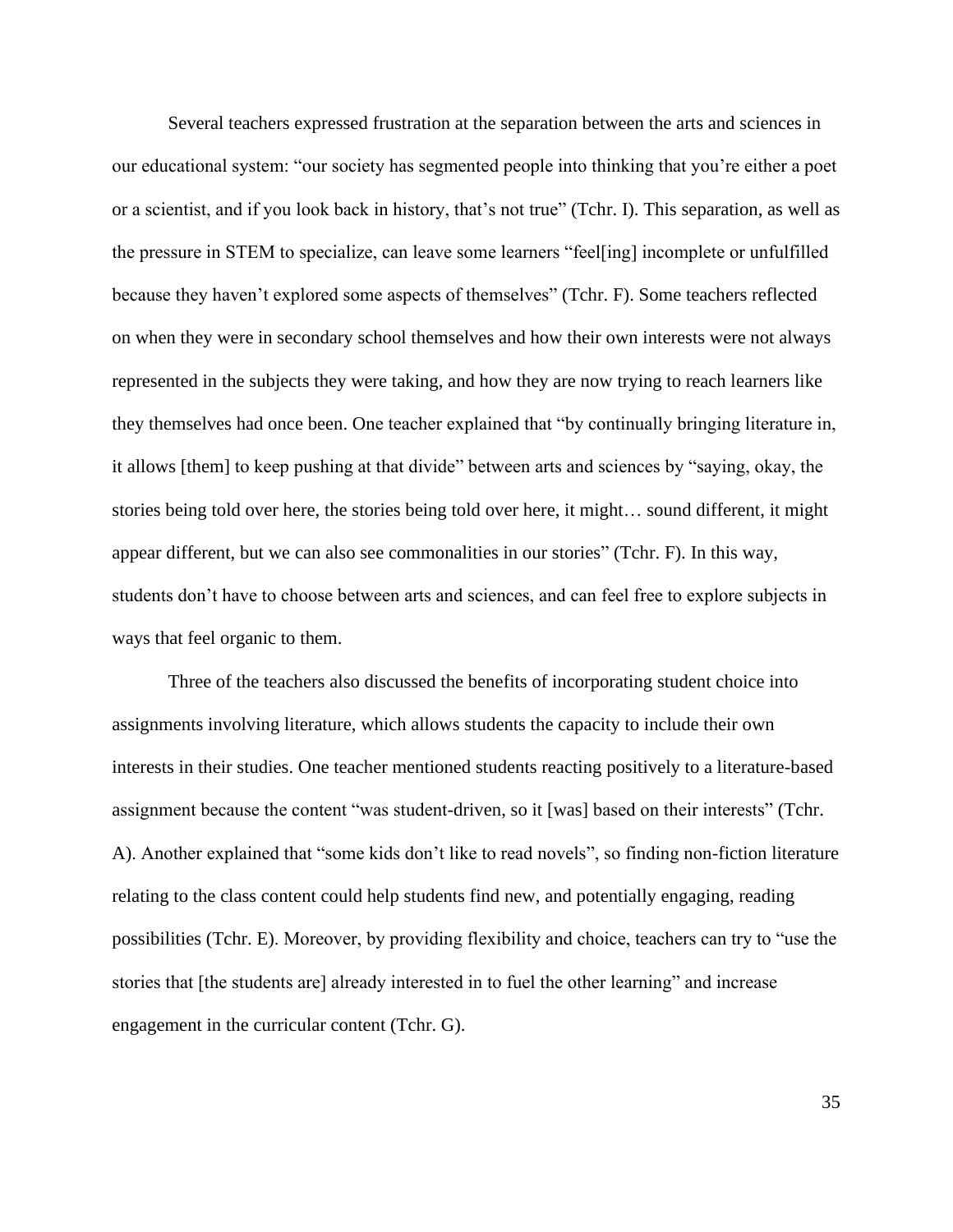# *4.1.2 Contextualization, Holistic Learning & STEM*

The next most frequent reasons to include literature in STEM classes are increasing contextual relevance and creating opportunities for holistic learning. Effective teaching helps students understand what they are learning and why. Although skills and content are important, without an understanding of how those lessons relate to one another, as well as to a broader context beyond siloed classes, they ultimately may not be useful to students. Including literature can help "wid[en] the scope" (Tchr. C) to allow students to see where the content they are learning fits into the big picture, which can help "bring the math to life" (Tchr. D). Teacher H explained that "just teaching the course work wasn't getting into the students' realm of their life. And having a good narrative to go along with what they're learning really helps them kind of connect to the stuff more". Literature is inherently connected and multi-faceted, and thus can become a lynchpin for bringing a variety of subjects together:

Literature itself is interdisciplinary, right? It's not just a book, it's a book about, often about history and time periods, but it's also about people and morality and group dynamics and how to relate to each other. And it's also art, it's also a creation, right? And how do you create things? You need STEM stuff, right?... It's real. (Tchr. G)

Therefore, the inclusion of literature can help to highlight the connections between subjects. Another teacher expressed frustration when students wouldn't use "appropriate paragraph structure" on assignments; students couldn't understand why that mattered to a science teacher, because it was not an English class (Tchr. I). That teacher would explain to the students, "it's a communication thing. You learned English in order to communicate. And it's the same thing in math: we learn math in order to solve problems that often occur somewhere else" (Tchr. I). Including literature can help to create a bridge between subjects: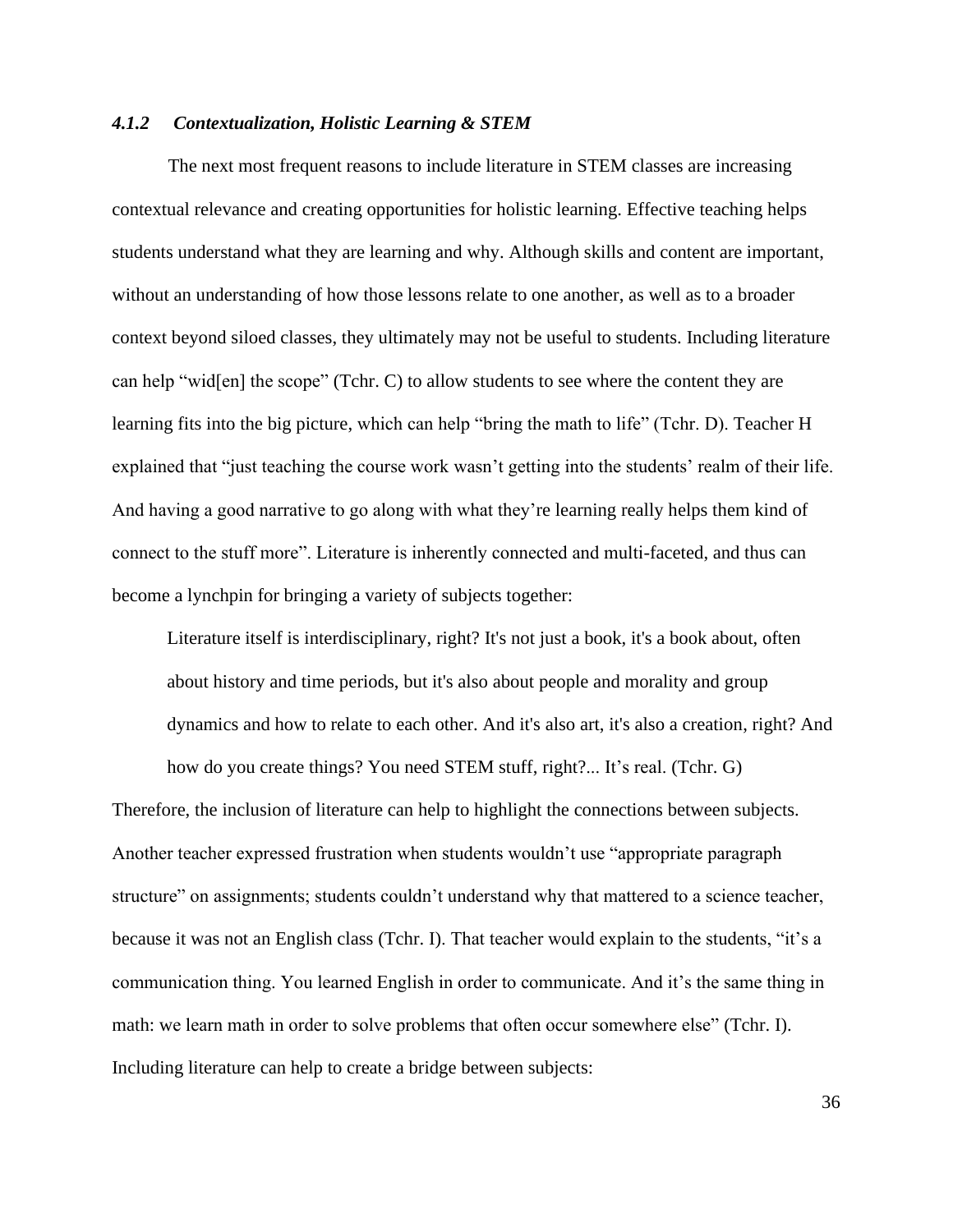[The students] start to see math more holistically… quite a lot of them start to see math as something more relevant to their lives and more beautiful. And, and sometimes… we'd be working on a puzzle or a word problem or some kind of math problem in class and they would connect it with what we'd been doing with literature. So there was kind of a way of contextualizing mathematics in some meaningful way with something that they really liked. Because I think too often math is just seen as decontextualized, like you just keep being shown a technique and then you apply it and then another technique and you have no idea where they all come from or what they're really for, just, you just get good at following instructions. (Tchr. B)

In this way, students have another way to connect their learning to realistic scenarios and prompt conversations relating to context and critical thinking.

Many of the teachers also want to help their teaching align with the way they perceive their subjects outside of schools: "The world is not chopped up into these little segmented pieces where after an hour and 15 minutes, the bell goes and you suddenly change topics" (Tchr. I). Incorporating literature can help foster a multiple disciplinary perspective through the blending of subjects and approaches.

# *4.1.3 Improving Critical Thinking and Literacy Skills*

Critical thinking skills go beyond solely learning content and memorizing facts and extend to how content can be used in various situations or how it can change based on context. For example, critical thinking and problem solving are fundamental skills in computer coding. One of the technology teachers explained that in "STEAM or STREAM [the R stands for reading] what's so important for the kids to learn about is the resiliency and the problem-solving skills" and "that having literature as part of [the lessons] further strengthens their ability to think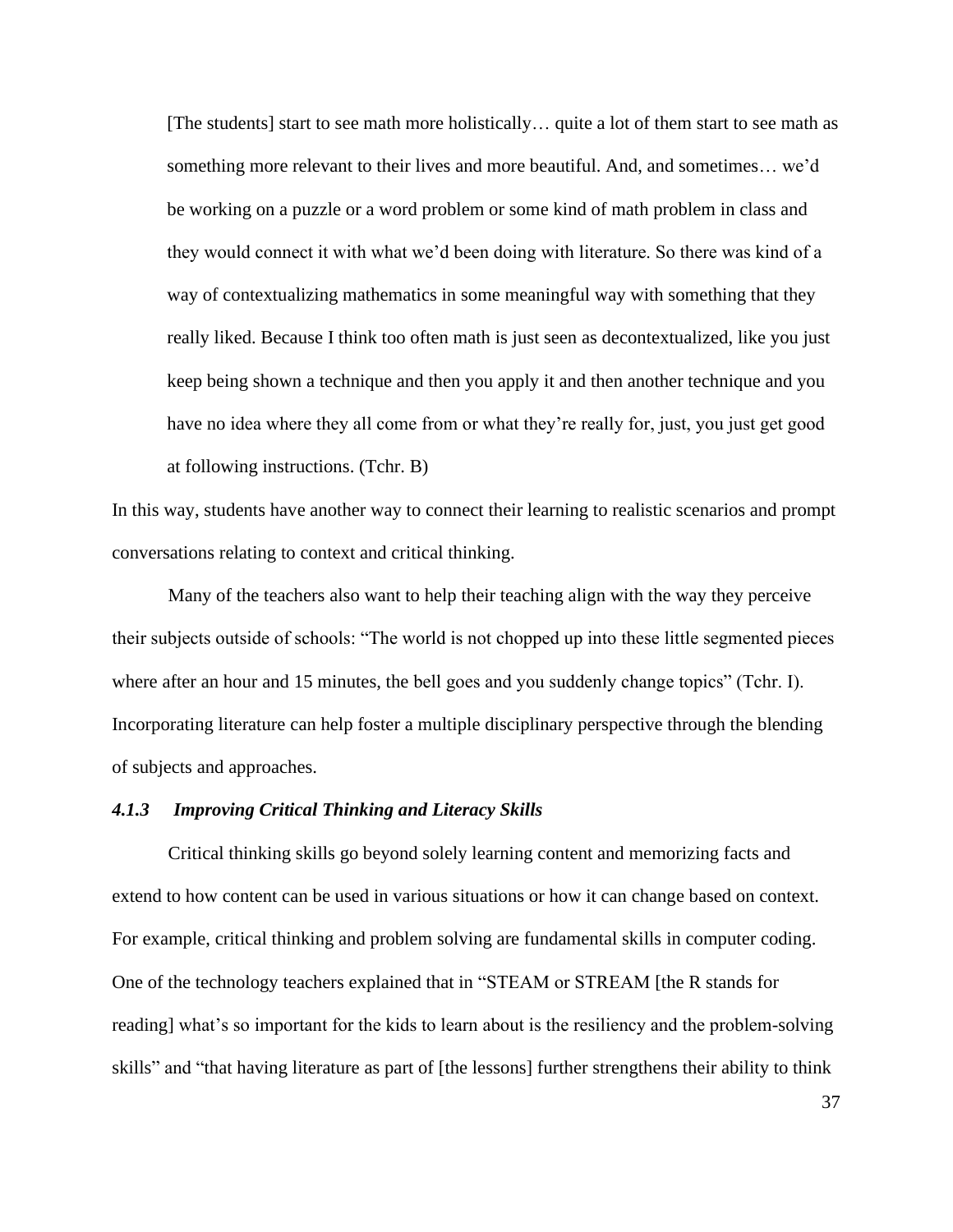critically" (Tchr. A). Furthermore, the narrative structure and storytelling are both integral in video game development; therefore, incorporating language arts in technology-based classes can "contribut[e] to the quality of games that are produced" by students (Tchr. A). Learners also need to be able to think critically when assessing new information and while doing research. As opposed to presenting information to the students, "if they're reading something, then at least they're going through… some kind of information extraction" (Tchr. C). Encouraging the development of literacy skills, as well as critical thinking and problem solving, may also help encourage students to become lifelong learners. When empowered with these learning skills, students may begin to understand that they have the control and ability to seek knowledge independently in areas of interest, which could affect their understanding of themselves as learners, especially once they finish with formalized education.

## *4.1.4 Including Diverse Points of View*

Through literature, teachers can introduce perspectives that may not be as common in STEM classes, such as underrepresented groups or female perspectives. I had originally thought this would be a more prominent reason for teachers wishing to include literature; however, only three of the teachers mentioned this as a motivator.

Two teachers advocated for integrating literature as a way of including Indigenous perspectives in STEM classes, as well as a potential starting point for discussions around Indigeneity and STEM. Incorporating "Indigenous knowledge and perspectives" into every grade level and curricular area is an integral part of the current BC Curriculum (Government of British Columbia, 2020). For Teacher I, including literature in STEM helps to reinforce a fundamental belief: "that math is for everyone and science is for everyone". Additionally, this teacher is conscious that "the colonial view of how to teach is chopping things up into all these little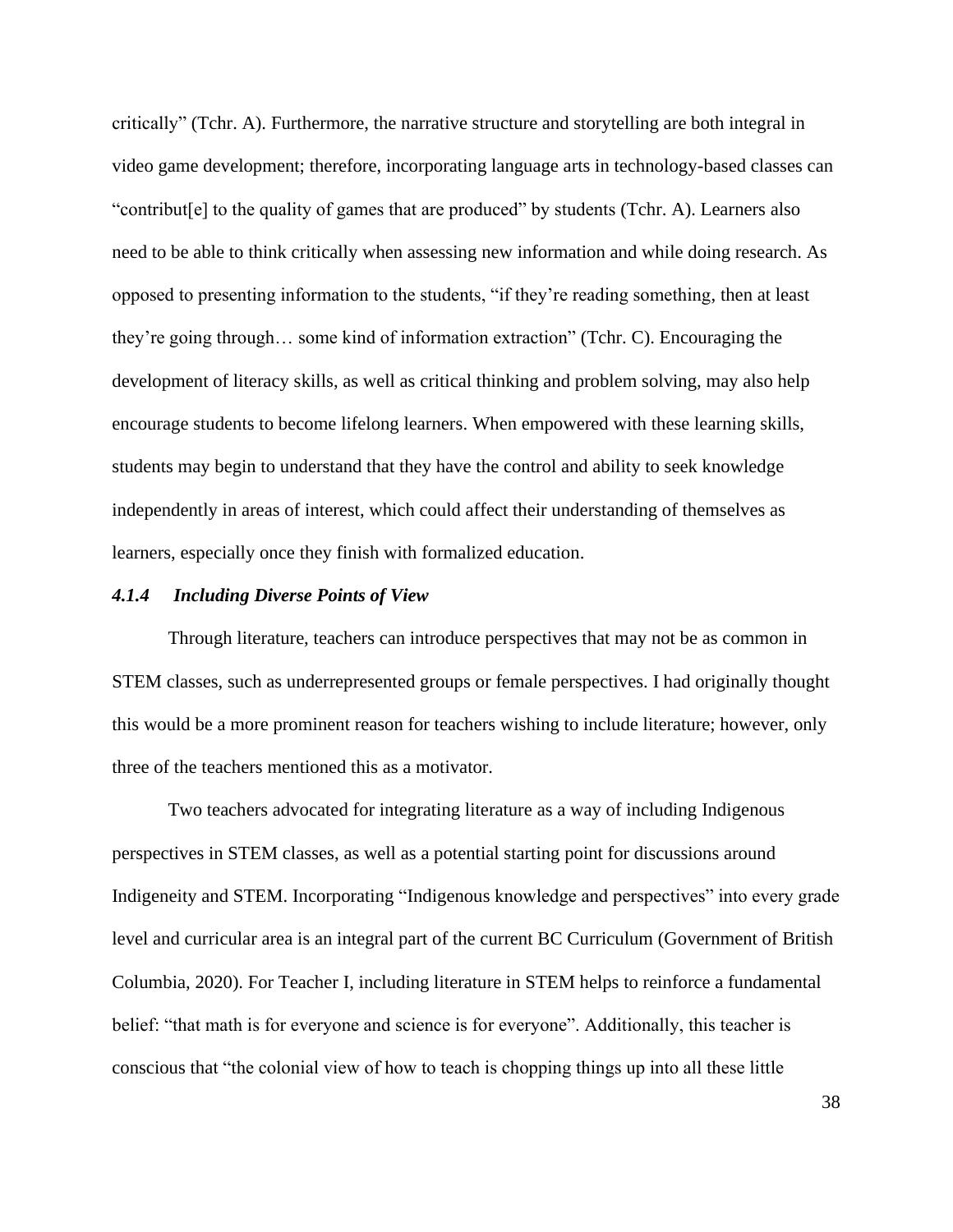separate pieces that are all taught separately" and uses literature to help reinforce the connections between subjects (Tchr. I). Teacher E suggested that including Indigenous literature in STEM can help all students understand that there are multiple "way[s] of understanding the world around [them]". These two teachers are attempting to incorporate Indigenous Ways of Knowing, history, and culture through the use of literature.

Two of the teachers also mentioned that literature could be used to include female perspectives, which can help women and girls feel included in STEM subjects. One of the teachers "ha[s] a really strong interest in bringing in other voices" because of the "maledominated background" and perception of their subject area (Tchr. I). Another teacher sourced some new books on female mathematicians in history; the teacher found it was eye-opening for the students "to realize that a lot of math actually was created by more than just old guys in robes" (Tchr. H). Women and Indigenous peoples are both underrepresented in STEM fields; by having opportunities to see themselves represented in a STEM context, a more diverse group of people may be able to visualize themselves in those fields and find a place where they can excel.

Incorporating literature in STEM classes can also help those students who may not normally be drawn to STEM to feel seen and find a place within related fields; this could include students who feel a stronger connection to the arts. Specifically, for students "who [are] very language-oriented and story-oriented", including literature in STEM can allow "them a way in" without feeling "excluded"; they can see the subject as "warm and close and human" and relatable, instead of perceiving the subject "as something kind of cold and distant" (Tchr. B). It can also help all students "at least understand that there's people in the world who do see" differently from themselves, and that it is beneficial when "some people have… different perspectives, in order to make all the great things that we have" (Tchr. I). One assignment where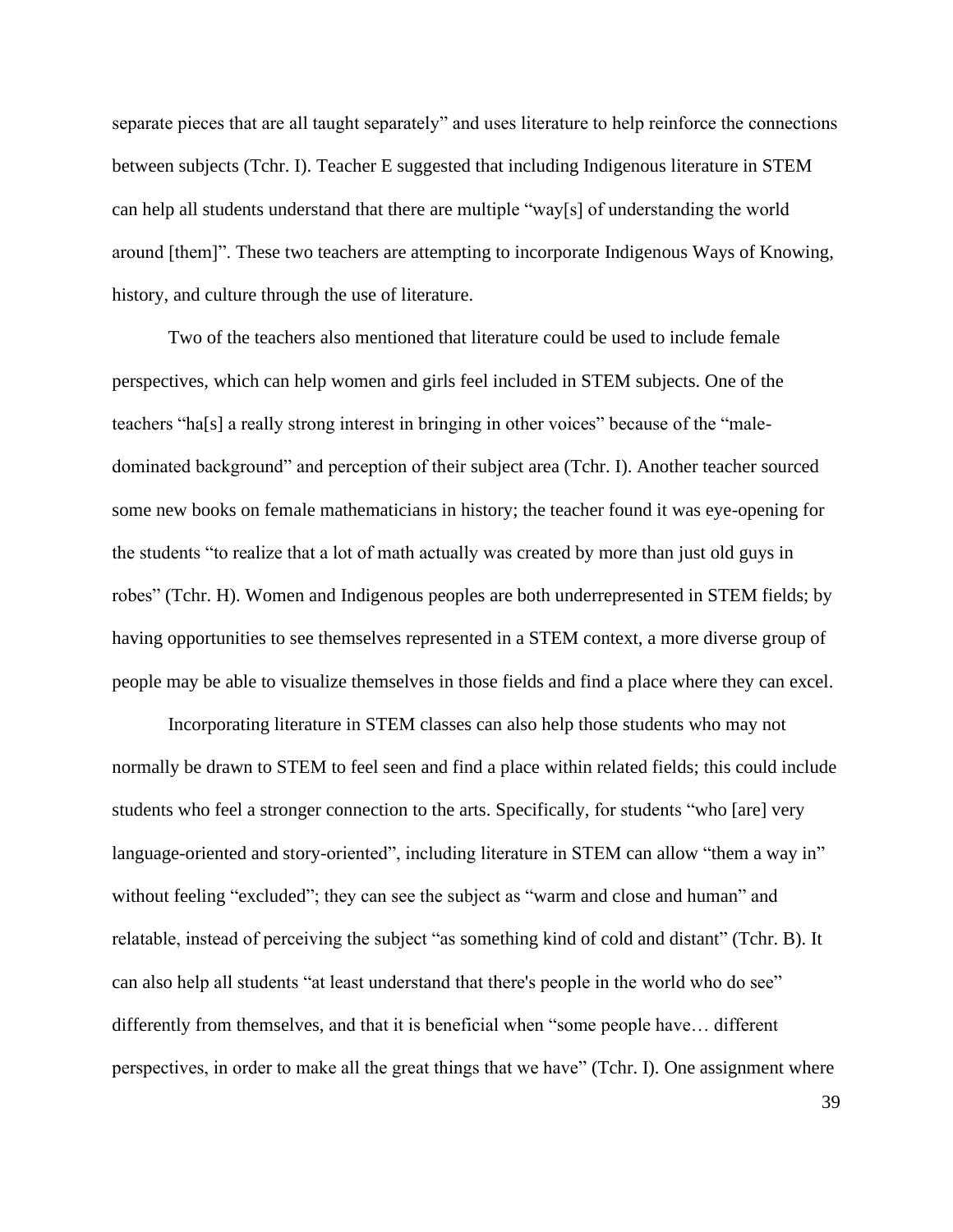students need to examine lesser-known scientists to discover relatable qualities and funny stories, can help remind students that scientists are humans, as opposed to "icons", when, in reality, "anybody can be a scientist, you don't have to fit a certain mold"; however, that may be hard for students to see when classes are siloed and their skills are not perceived as being transferable (Tchr. I).

# *4.1.5 Making Lessons Memorable*

One of the teachers mentioned trying to help give students a little story that they could easily remember so they would have something to share with others, for example, during a dinnertime conversation. This teacher recognizes that calculations may be hard to talk about, but stories and facts are more shareable. Stories not only make the learning relevant, but they help students remember where concepts fit in the big picture. It is integration that "makes things come alive and kids… and people and humans love stories and different types of stories. It's the best way to remember stuff" (Tchr. G). Furthermore, introducing multiple ways of understanding a concept allows more students to find a way of connecting to the material in a memorable way. For example, one teacher's goal in math is to get students "tuned into this kind of patterning thing, which is really what being mathematical is about. You start to notice patterns and you abstract them a little bit and sort of see where else you find that same pattern" (Tchr. B). Therefore, connecting the learning to the world outside of the classroom can help students to extend and apply their learning in a meaningful way. Moreover, introducing authentic, easilysourced learning materials can be an important step in developing lifelong learning:

So, the idea about getting outside of textbooks reminds [the students] that when they're in spaces where textbooks don't exist anymore, learning is still happening. So, you need to show them those places that are right in front of their noses… anything that gets you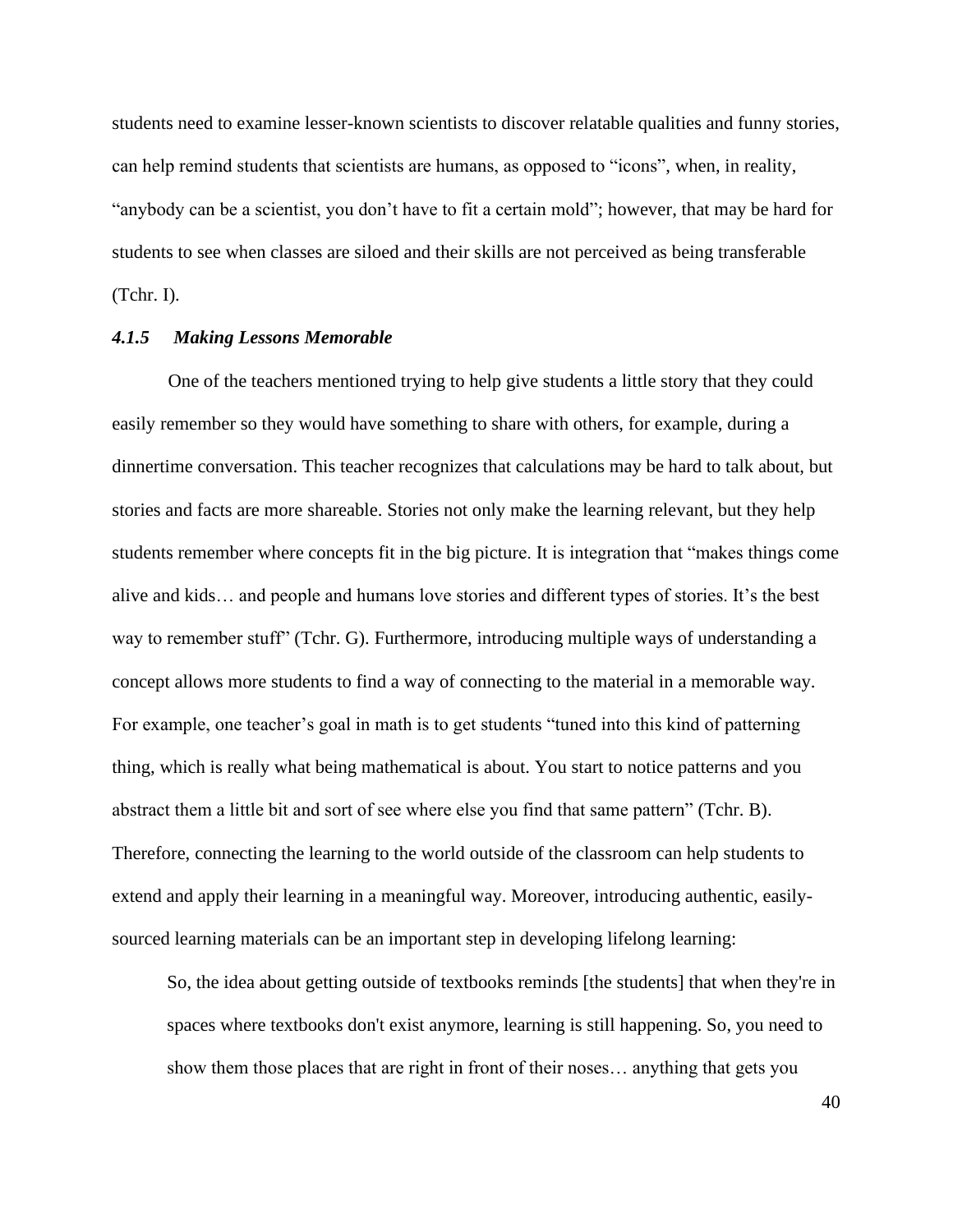outside the classroom and reminds you that this doesn't just happen when you're sitting at a desk or in a school, it can happen, walking down the street. (Tchr. I)

Although learning is not limited to a school setting, schools can help students understand the value of exploration, observation, and making connections through integrated, contextual lessons, which, hopefully, will help set students up to seek learning opportunities throughout their lives.

# *4.1.6 Authenticity*

Being authentic as a teacher and creating authentic assignments were both mentioned as reasons to include literature in STEM classes. For instance, teachers who like reading or writing poetry will likely feel more comfortable including that element in their classes, as well as seek opportunities to do so, because that is a part of their authentic selves. In order to build relationships with students, "teachers have to learn who [they] are as a teacher and bring that into [their] teaching" (Tchr. F). By incorporating their own interests, teachers can show more of themselves to their students. Some of the teachers I spoke with mentioned their own enjoyment of literature as a reason to include certain texts, for example, novels or stories that they had enjoyed when they were students themselves. When a teacher finds an engaging piece of literature and brings that in to share with the students, their excitement about the material can be infectious; therefore, a teacher who brings in material that they themselves are interested in may have a better chance of engaging students. In contrast, relying solely on literature provided through a textbook could leave students feeling disconnected:

often on a textbook page they're trying to fit it in with the space requirements and… it just has that more canned or packaged feeling because it's all been uniform, right? It's not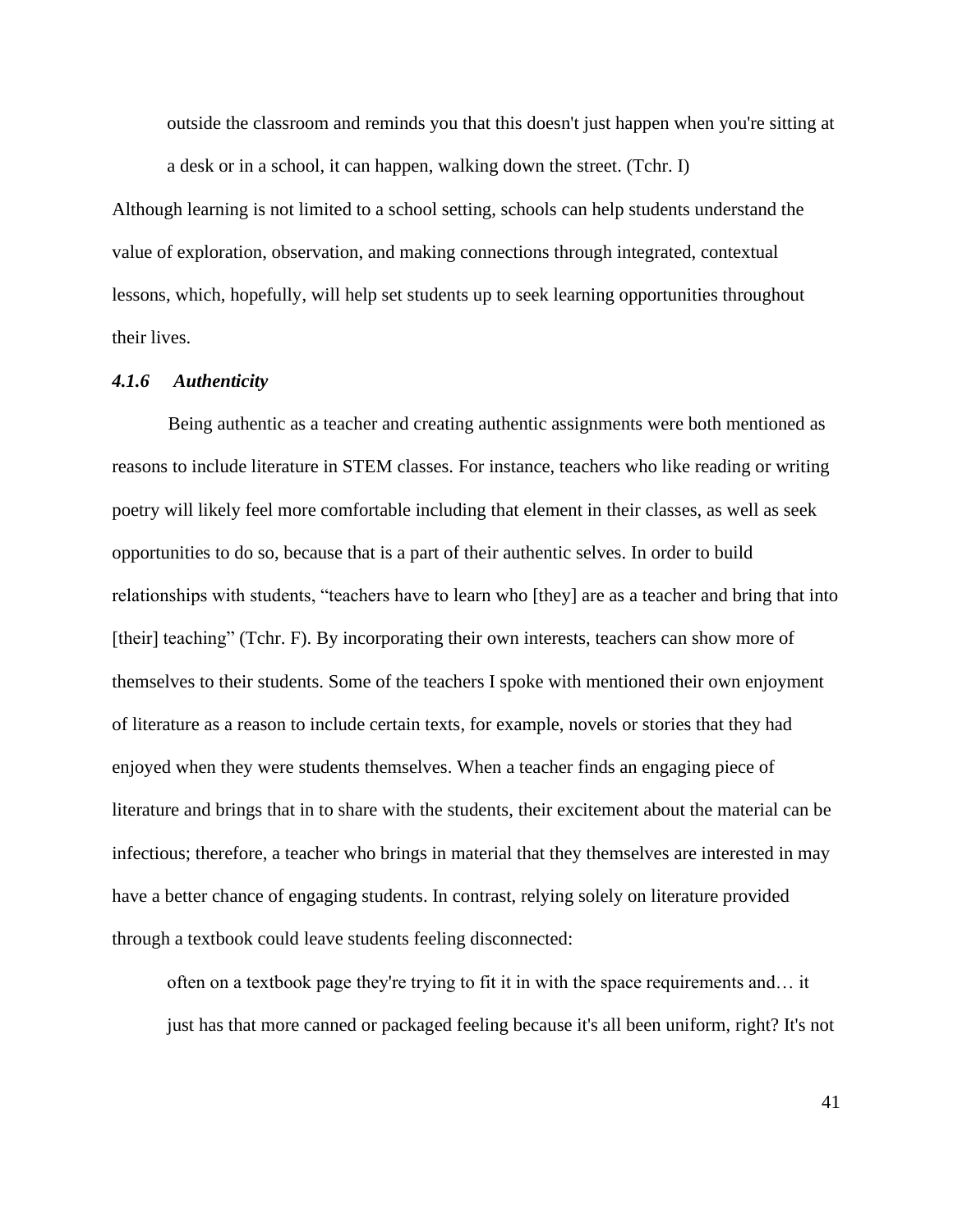like when you go out and find a more authentic voice; it's been processed in order to fit into the textbook (Tchr. I)

Students "can smell inauthentic from a mile away" and, consequently, assignments with more realistic elements can be engaging (Tchr. G). For example, Teacher G described a group of students working hard to create a theatre set because theirs might be the one chosen for the play; the students were motivated to do their best because of the implications of the public seeing their work.

For some people, the literary arts can offer another authentic perspective or way of understanding the course content. There is never just one way to approach a topic and different students will feel engaged through different pathways. Whereas some students may enjoy more fact-based or computational lessons, others may feel motivated to learn by an appreciation of beauty or a feeling of a personal connection. One of the teachers explained the unique understandings that students can have after being inspired by the inclusion of literature:

When I include literature, it's because it makes me feel good, or it makes me feel in ways that connect to the learning, that connect to those that I'm learning with. And I feel that that's somewhat contagious, that once I legitimize it, and they see how others respond to it and how it makes them feel, then they become more comfortable and confident in incorporating literature, or whatever it might be, music or art or whatever it is that inspires sensual learning in ways that [don't] necessarily always get satiated in curricularbased learning. (Tchr. F)

Literature can help students connect to the course material in a variety of ways that are not necessarily limited to learning within a classroom environment. One teacher explained their own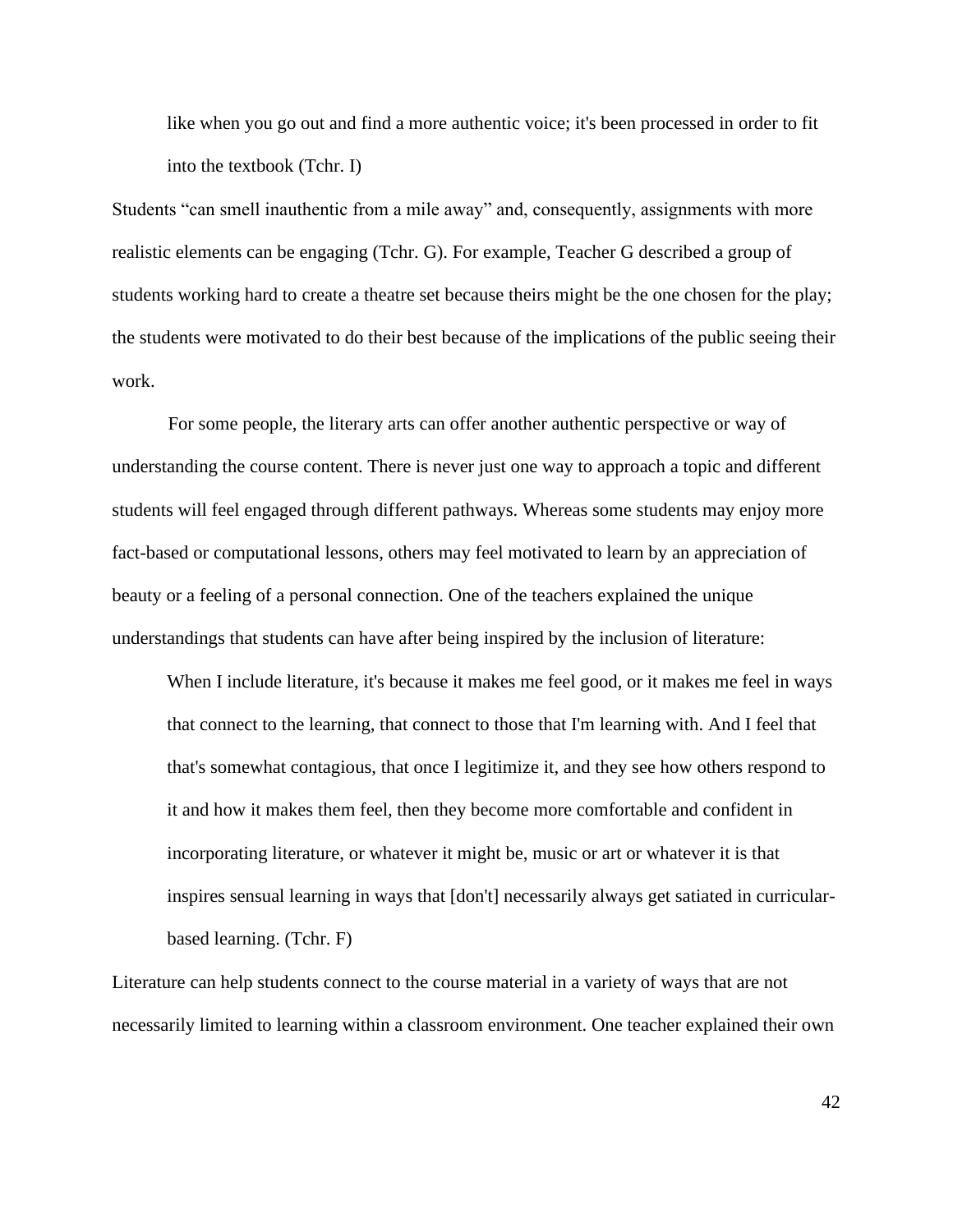experience as a student working with a teacher who had a more holistic approach, including incorporating literature in a mathematics class:

And all of a sudden I could connect mathematics with everything else, it wasn't just a little fun logic game, but for what purpose? It suddenly connected with the meaning of life and with beautiful patterns, and all kinds of things that I really loved; it connected with music, it connected with language... math is also really connected with the literary world and the artistic world and it's often not seen by people… I wanted to reach those kids who were sort of like I had been in high school. Who were, you know, I liked science too, but I wasn't, like, a complete science, you know, fanatic. But, I love the arts, and…mathematics is sort of a structuring for the arts… I wanted to reach those kids who might be able to see things that way. (Tchr. B)

There are infinite iterations of personalities, and teachers cannot expect all students to feel engagement in the same way, or for the same reasons. For students who may feel inspired by aesthetics, or wordplay, or storytelling, including a variety of literary elements into lessons can help them gain a foothold in the subject matter. It can also validate students who are interested in a subject, but perhaps do not feel engaged through a more traditional approach. Furthermore, this inclusion can help reinforce that it is acceptable to learn in any way that feels authentic to the learner.

# *4.1.7 Building Community*

Incorporating language arts can help students make personal connections to topics as well as with fellow students. For Teacher F, "using literature and other types of art" can help to connect learners: they explain, "I share bits of me, people share bits of them, and together we form a community of learners and that community of learners, I feel, allows us to do better work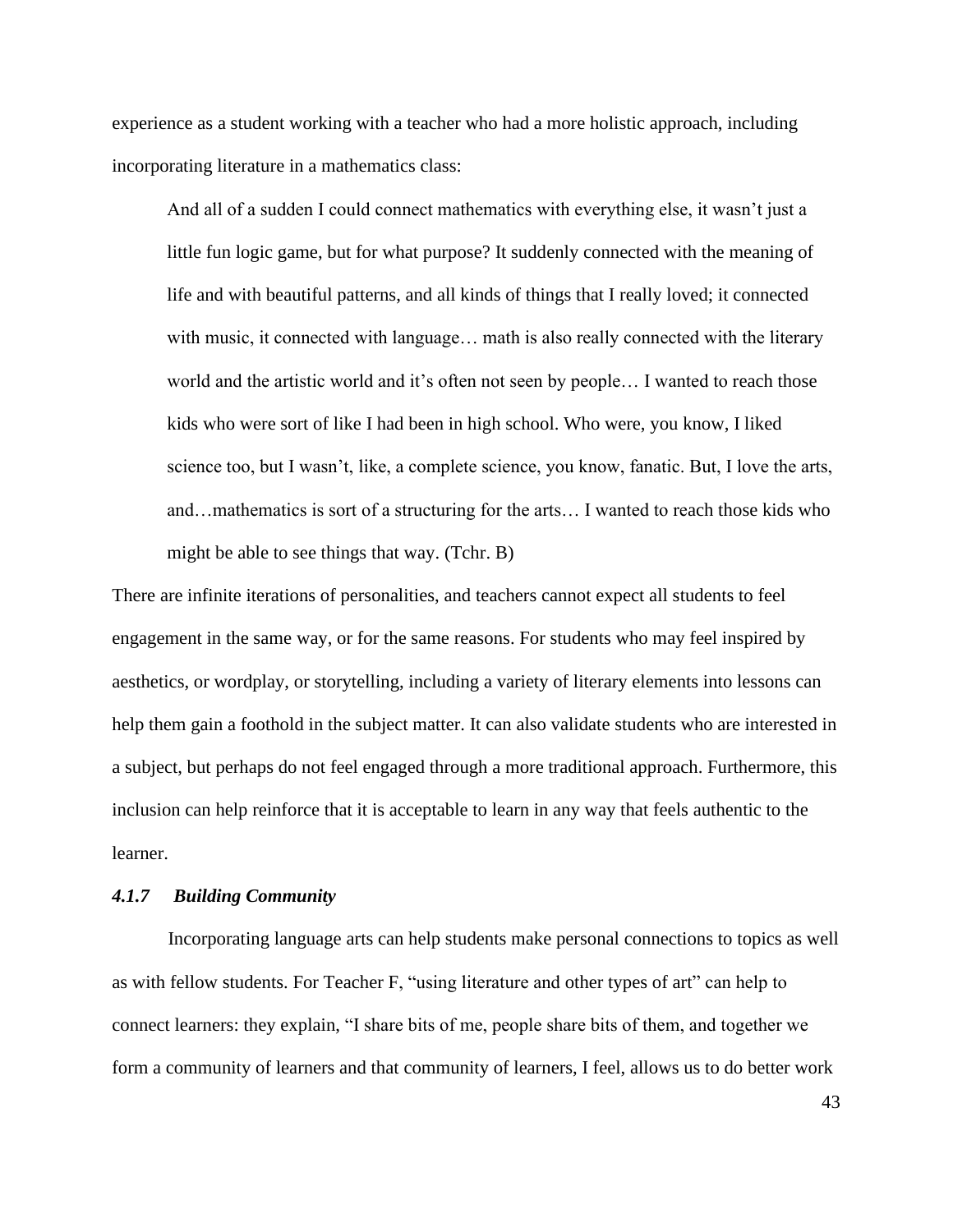around whatever our subject might be". Working on developing positive relationships within classroom communities can help to foster trust and it can help "build relationships with people in important ways… because it makes connections that are not superficial connections, that are deeper connections" (Tchr. F). Studying literature can promote critical thinking and reflection, as well as presenting views that may challenge previously held ideas.

In my own teaching, I have seen literature circles have a positive effect on classroom community. Students get to know each other through conversation because literature not only allows them to discuss the content, but also their personal reactions and connections. After reading together, they have an understanding that links them. The ability for literature to connect to one's personal life, often prompts readers to open up and share stories of their own. One of my favourite aspects of teaching literature was that I could learn so much about my students organically through discussion. I also had opportunities to share about myself and my own life in ways that felt natural and meaningful to the conversation, not forced or awkward.

# *4.1.8 What Was Not Mentioned?*

No teachers mentioned using literature to discuss ethical questions related to their subject areas. In STEM fields, the impacts of new technologies and discoveries, as well as ethical implications need to be considered; new developments occur continually, and rather than considering solely what is possible, people working in STEM fields must think about whether new developments will have a positive effect for humanity and the environment. Often, choices can be complex and significant. Fictional narratives where students can imagine real or hypothetical situations from a variety of viewpoints, or non-fiction texts where students can examine historical implications could be particularly useful in starting conversations about ethics in STEM.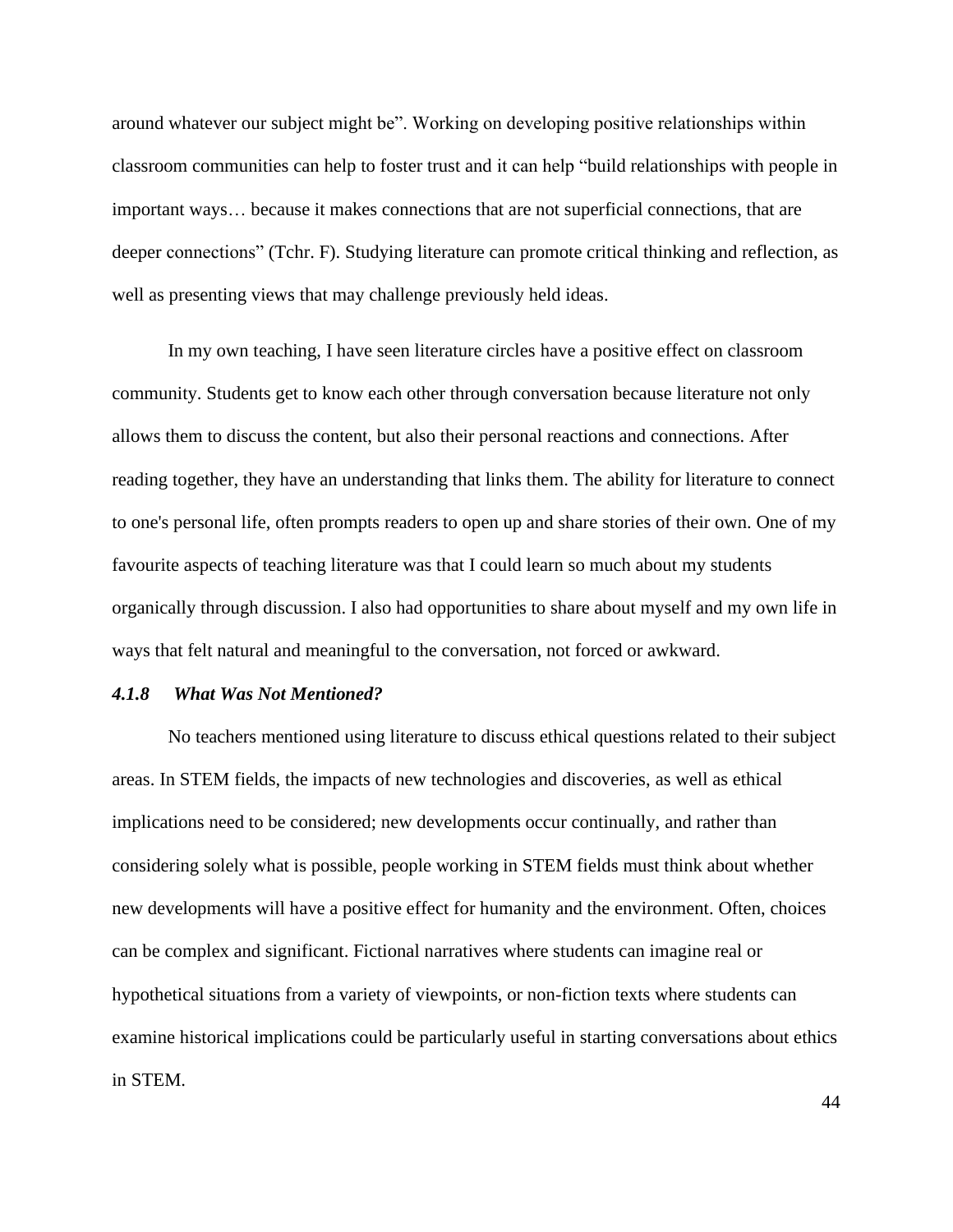# **4.2 Student Reactions**

Overall, the teachers in this study perceived that their students reacted positively to the inclusion of literature in STEM classes. Negative reactions seemed to arise when teachers deviated from expectations and this can stem from fear, usually that marks would be negatively affected. Students who enjoy, and are successful in, a more traditional STEM classroom may not want to change that format because it is working for them. Therefore, some teachers may feel it is too challenging to convince students to accept new styles of lessons or assignments, and not push to make changes, especially when there are significant barriers. However, maintaining the status quo could keep one type of student engaged while another type of student remains disengaged. In this case, embedding choice in lessons that include literature, as well as in assessment, may help to further engage all learners and make STEM classes more inclusive. Furthermore, a more holistic assessment approach could help to reassure students and allow more freedom for exploration.

For the students who ask, "why am I learning this right now?" or "when am I going to need this in real life", holistic learning, perhaps through the integration of literature, can help them to discover the answers to these questions through finding "the connections themselves to real life things" (Tchr. I). Students can feel a sense of ownership over their learning, which may help to spark internal motivation. A feeling of success and connection can also help to imbue "a sense of pride" in students, which they may not have experienced previously in STEM classes (Tchr. B).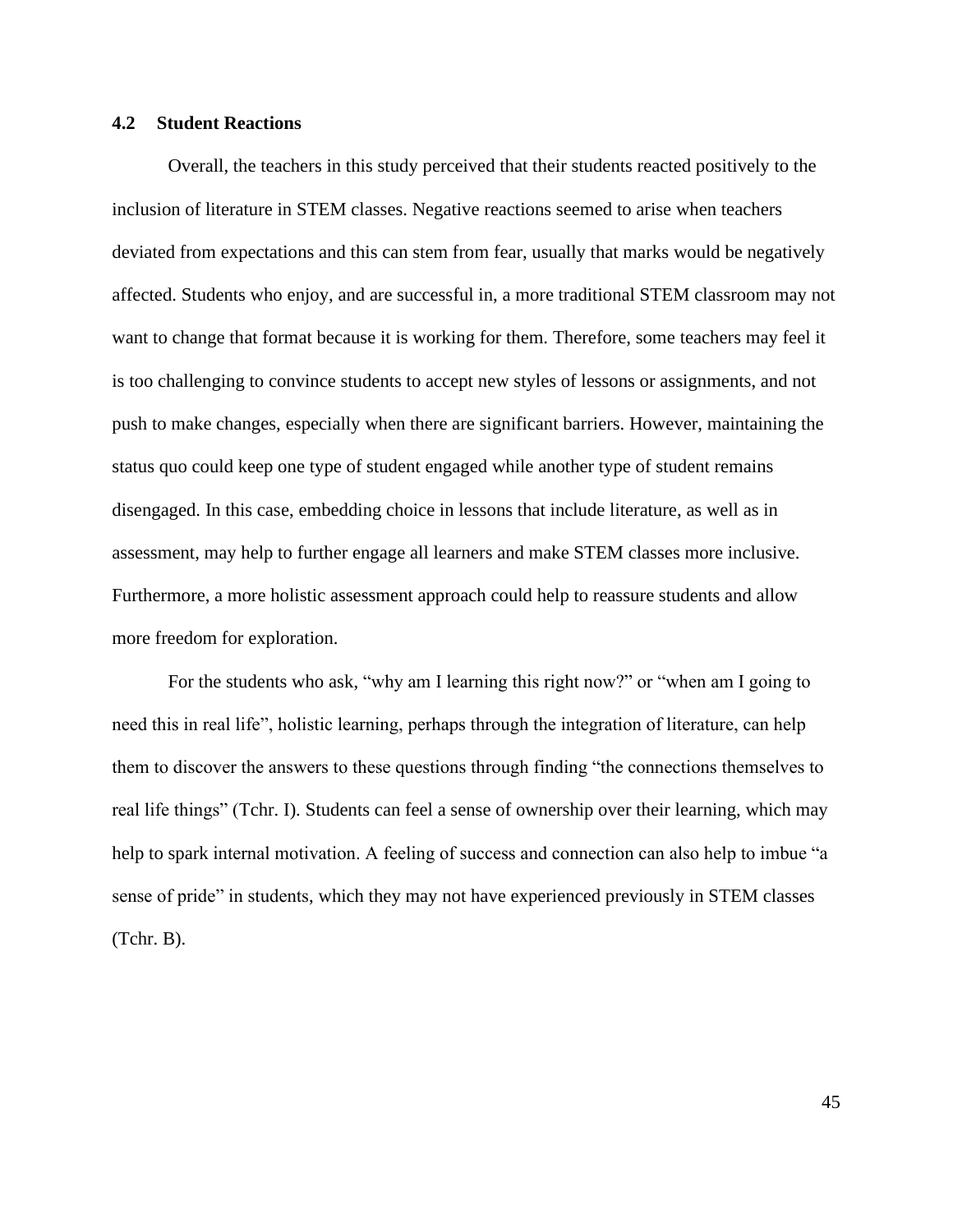# **4.3 Barriers**

# *4.3.1 Time Constraints*

A lack (or perceived lack) of time was cited most frequently as a barrier to including literature in STEM classes. Several teachers explained that they were overburdened the last year and a half specifically due to the changes in teaching brought about during the Covid-19 pandemic, including moving education online, creating hybrid online/in person formats, and adopting a quarter system<sup>1</sup> in some cases. One teacher discussed a lack of time dedicated to collaboration, as well as the lack of preparation time in the semester system<sup>2</sup> (as teachers only have preparation time during half of the year), that both contribute to teachers feeling reluctant to try new methods in their classrooms.

Most teachers have a very limited amount of time with their classes and may feel like they are "stealing time from [the students'] learning the material, like the curriculum material" if they stray from the direct instruction of concepts (Tchr. H); another referred to "trade offs" because a teacher must make a "choice" to "giv[e] some time to whatever the resource is" that they choose to include (Tchr. C). One teacher suggested thinking about the inclusion of literature "as good glue, as opposed to just putting more stuff in" (Tchr. H). That particular teacher (H) would include articles for the students to discuss in a holistic way, where they could explore how the details learned in class fit with a broader examination and understanding of the subject.

<sup>&</sup>lt;sup>1</sup> A quarter system in a secondary school in BC would consist of students taking two classes per quarter, for a total of eight possible classes during the school year.

 $2A$  semester system in a secondary school in BC would consist of students taking four classes per half of the year, with eight classes in a full course load.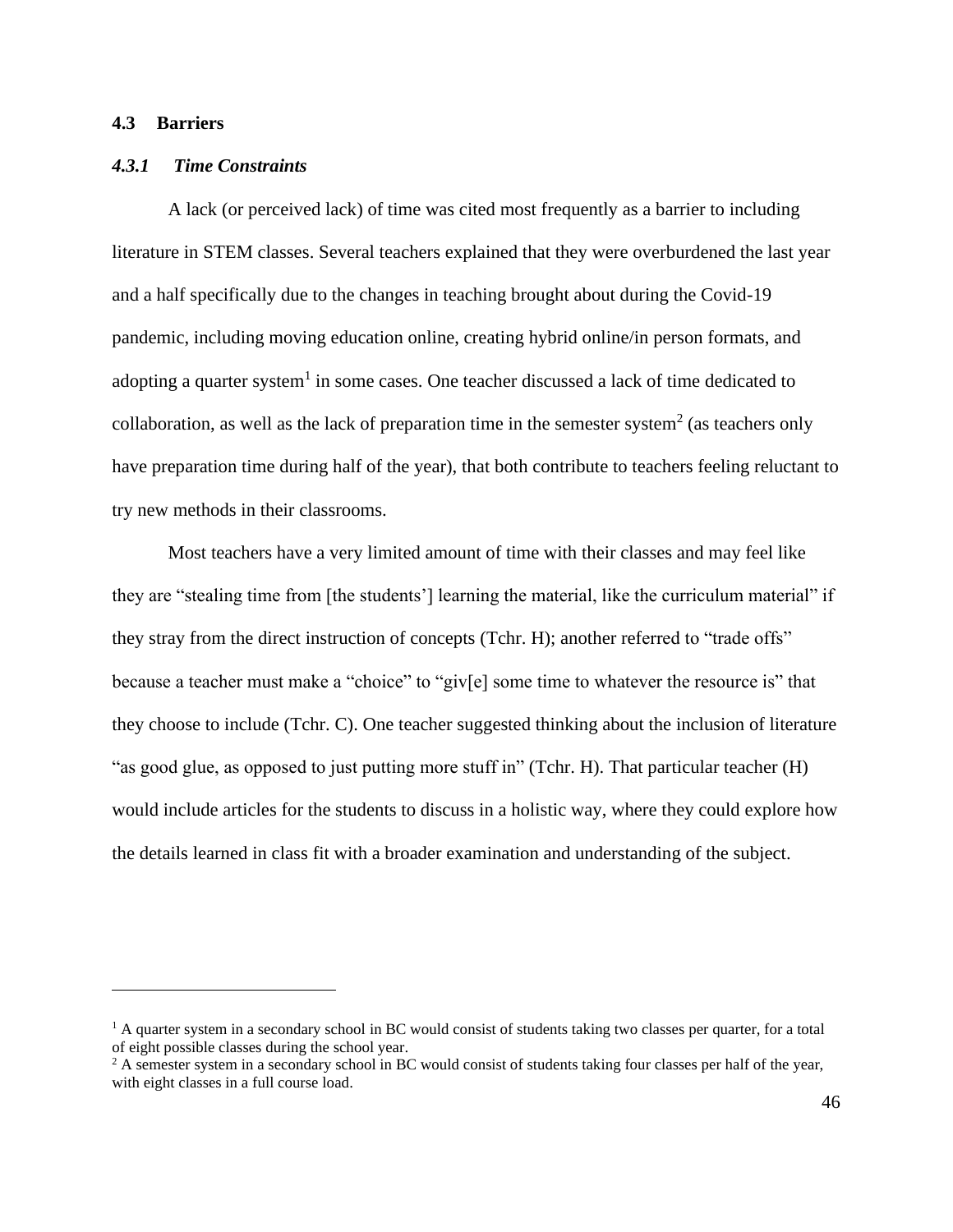The time constraints of having siloed blocks can also impact what a teacher is able to attempt with their classes. The teacher with the flexible schedule discussed being able to assign larger projects and assignments:

Every day this week, we spent an hour just getting our camera gear set up to shoot, right?... The films they're making are exceptional, like really, really good high school films. But it's, like, we're moving fast… it takes time to, like, set up microphones and block out shots and smooth lights and set all these things up and run electrical and tape it all down and, like, it's just so time consuming. And a regular timetable, we'd just be, like, hopeless, hopeless to try and do that. (Tchr. G)

In order to provide the students with the freedom to create, that particular program eliminated siloed blocks and runs a full-day, full-semester program for students consisting of four courses. Teacher G explained that they need the "flexibility to just work the schedule however [they] need to work it… it allows [them] to do these really messy, creative projects that a timetable just, just wouldn't."

Teacher H is conscious of the pressure that students are under due to frequent assignments in other classes and, therefore, hesitates to include more complex projects in an attempt not to overburden students. Due to the separation of subjects, multiple projects assigned in multiple courses could be overwhelming for students. Perhaps if teachers worked together to integrate subjects, a single project could be used to evaluate criteria from more than one subject area.

#### *4.3.2 Finding Appropriate Literary Material*

It also takes time to find literature to include that is appropriate for the subject matter and students' varying abilities. Incorporating articles can "sometimes [take] some extra support"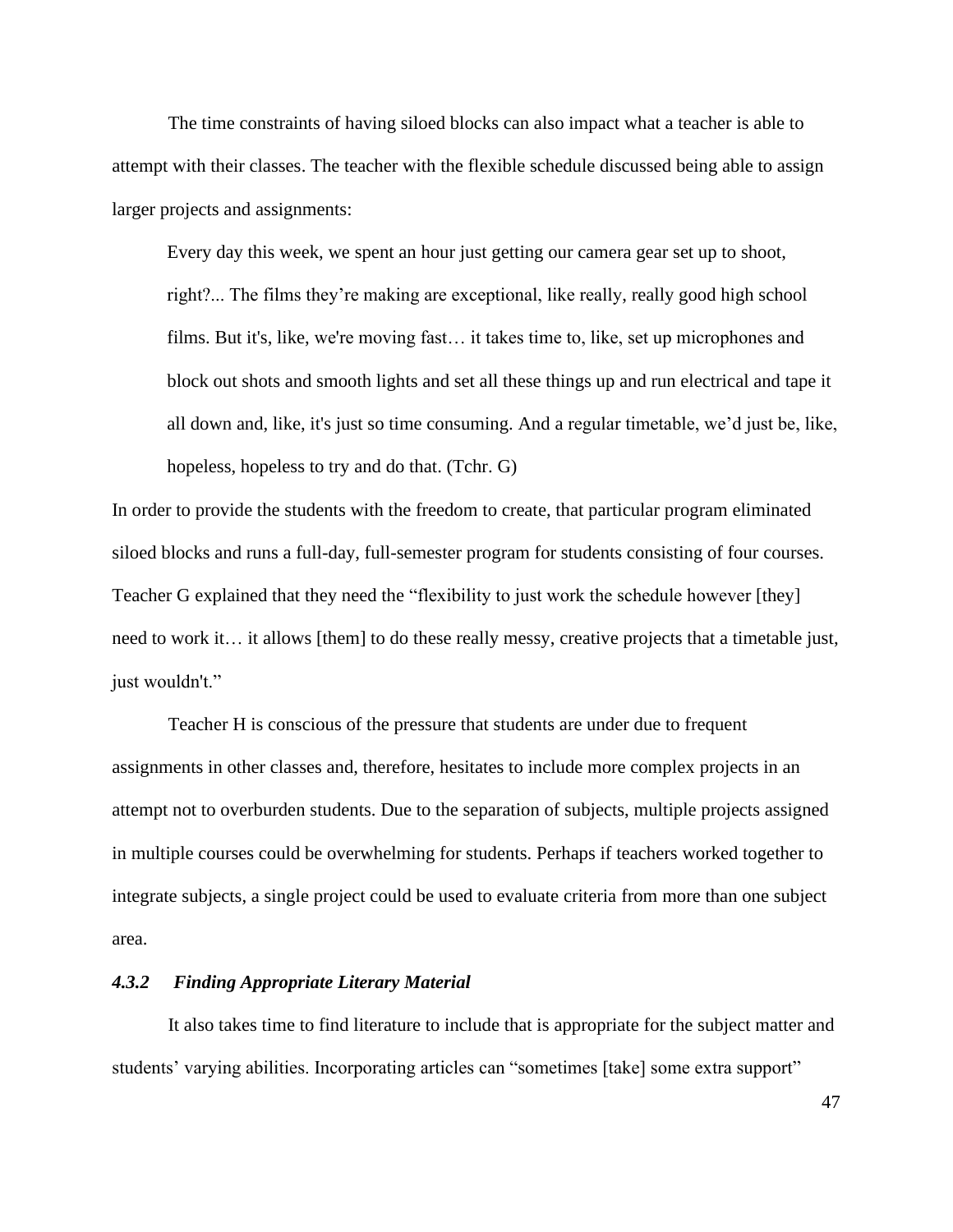because the writing "can be kind of technical" (Tchr. C). Three of the teachers (Tchrs. C, H, & I) described struggling to locate appropriate literature to include in STEM classes. Using reading material at the wrong reading level for the students then increases the amount of time a teacher needs to dedicate to the lesson. Inappropriate reading material could also contribute to student frustration. Scientific articles can be relevant and contemporary, but the language level can be too high for the grade level of the content. Although textbook articles may be an appropriate reading level, these can feel dated and inauthentic:

Kids relate to stuff if it's more like from a clip from a movie or, or somebody's story in a book. It's a little bit, has more human content in it, than a textbook does, even when it's really well laid-out because sometimes you can have a little snippet in a textbook that actually is well done. But, because it's in the textbook somehow it kind of feels more packaged and less real. (Tchr. I)

Being able to easily share current, relevant resources with like-minded teachers could reduce the time barrier. However, there needs to be content created and available that appeals to students at appropriate reading levels in order for teachers to be able to incorporate it into their classes.

# *4.3.3 Expectations*

Several of the teachers explained that the expectations of students, parents, colleagues, and administrators can be a barrier to including literature in STEM classes. The expectations or beliefs that people have in respect to what should occur in a STEM classroom can contribute to the fear of trying new approaches in general and, in this instance, of incorporating literature. For example, one teacher explained how plagiarism was rampant during the first few attempts at a literature-based project. It took that teacher persevering through several cycles of classes to develop an assignment where the students were not able to easily plagiarize. Another teacher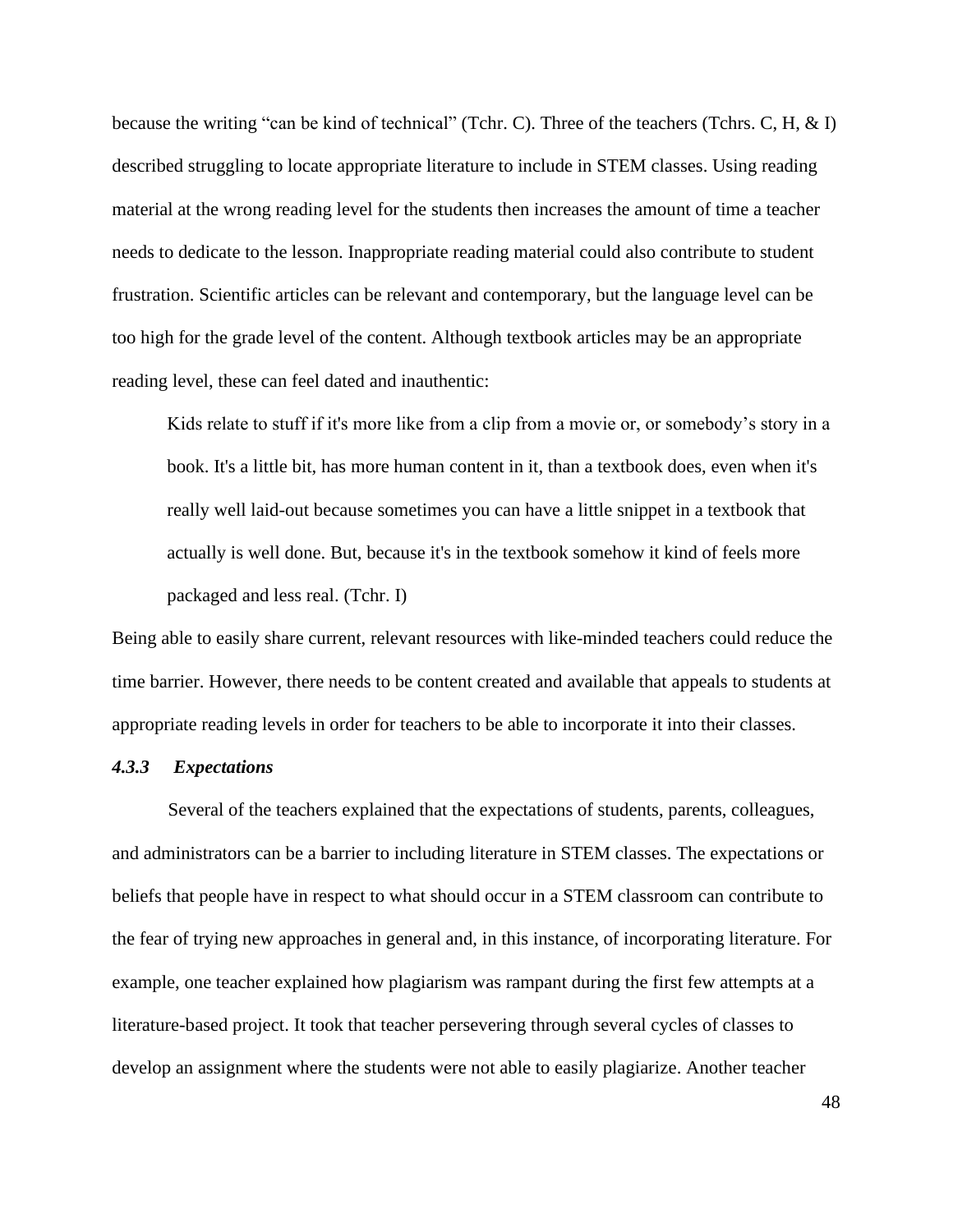explained that assigning a literature-based research project garnered pushback from several parents: they complained that the students should be focused on math, not social studies as they perceived the assignment to be. Not every teacher who encounters resistance will persevere; for many, it may seem easier to conform their teaching to the expectations placed upon them.

New teachers can find themselves in a more vulnerable position as they have not yet had time to establish themselves as professionals and have not had time to accrue seniority towards gaining continuing contracts of employment (in the public education system). Furthermore, the confidence that comes with experience can allow teachers to take more risks, as well as to be able to more clearly define and communicate their motivations to the students:

You get a few [students] who [ask]... 'Why are we doing this?' but you're always going to get that. Overall, though, I think, as the years have gone by especially, I've become more capable of explaining that idea of context, that, in reality, there's no such thing as math class and English class, and that we do need to see how things exist in context, not by taking things out of their context all the time. (Tchr. I)

Several teachers expressed that it was more difficult to integrate literature as a new teacher or that they didn't attempt using literature until later in their careers. New teachers may be simply trying to survive their new job without getting overwhelmed. One teacher encountered pushback from students, parents, and an administrator, when incorporating literature circles early in their career:

[The students] were really worried because some of them had, they'd done very well by the old-fashioned system, where you didn't do literature in math class, and they were really worried that they were going to get marked down because they weren't, you know, maybe they weren't as good at English literature or whatever their preconception was… I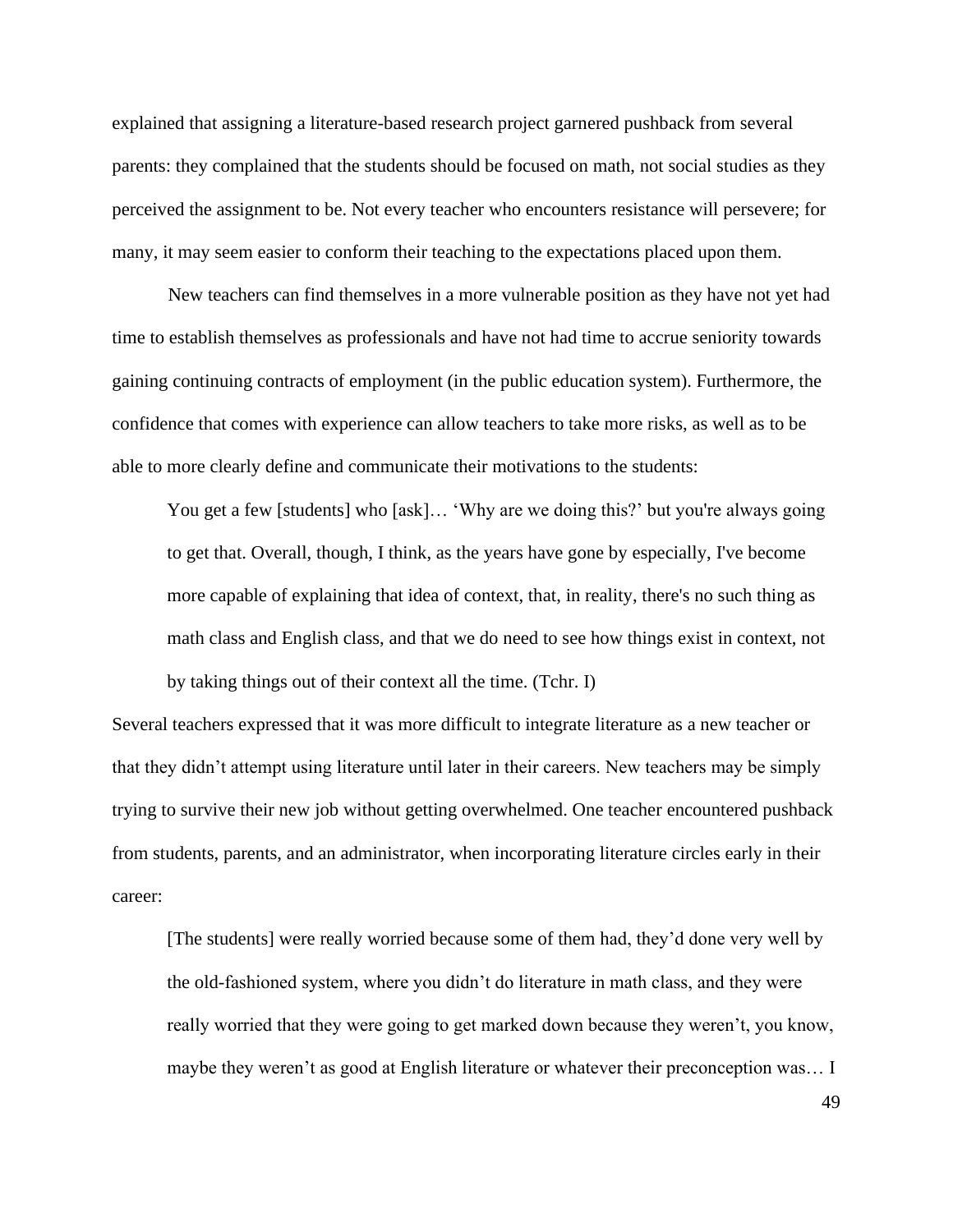never ran into anything like that later and I guess I established a reputation in the school and in the district, you know, 'she's the one who does math projects' and the kids always do, like, really, really well on the math projects and I could really see that their insights were developing through this work too. (Tchr. B)

An established reputation in a school can help future students build trust and open-mindedness when assignments differ from previously held expectations. Incorporating literature can also necessitate a change in assessment practices or in the way that a teacher communicates desired outcomes.

## **4.4 Assessment Adaptations**

The teachers that I spoke to highlighted some of the adaptations they needed to make to their assessment strategies when they include literature in STEM classes. Generally, these teachers approach assessment when incorporating literature more holistically. However, it can take some time to find a way to approach new ways of assessing and outlining expectations for students:

I definitely had more difficulty figuring out how to do assessments of some of these things and I've also realized that one of the fun things is recognizing that just because you have students do something doesn't mean you have to give them a mark for it, right? … your criteria and your expectations are that they engage in the material, and that they come out with something new and they're able to express it. Like, that could be the goal. And if they've done it, then it's just a check, 'yes, this has been accomplished'. I'm not going to judge them and rank them based on, you know, my view because the whole point was I wanted them to go out and explore and learn about an inventor or a creator or come up with a story or just, you know, discover something new that they thought was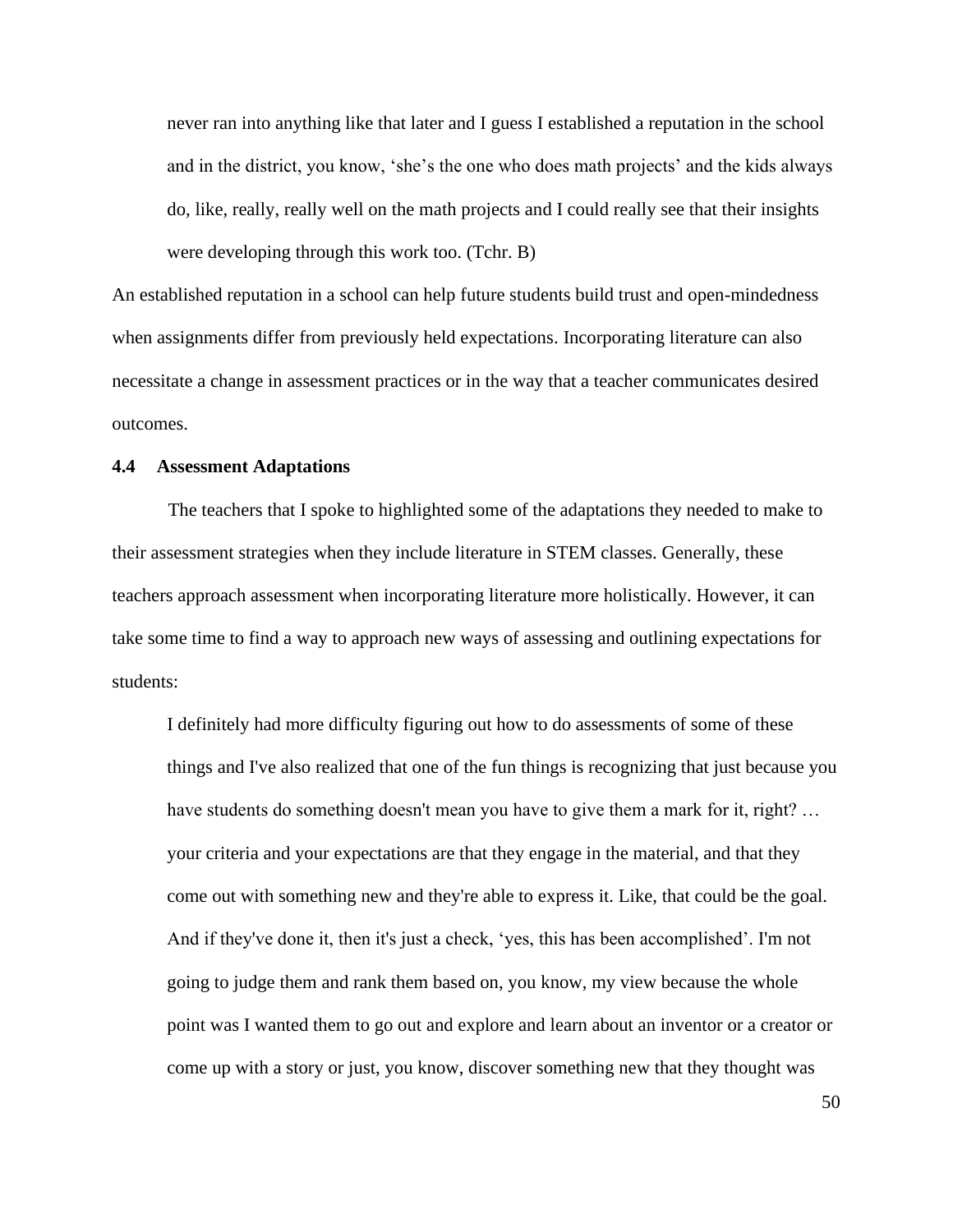interesting. It's not a place for me to put a value judgment and a mark on it, in this case. So a number of the things that I've done in that case I haven't necessarily gone at with a mark in mind because I wanted it to be more, more of a space for them to explore. (Tchr.

I)

More than one teacher mentioned that it can be valuable to think deeply about what their desired goals and outcomes are for the students, as those may differ from a more traditional approach. Assessment can also include more conversation, both with the students as well as with their parents:

So, like at the midpoint, we have the kids host a parent interview that's basically a job interview with their parents and us. And they show off… 'here's what we've done here's where I'm going. Here's what I need to work on next. Here's what I'm proud of. Here's what I slipped up on'... So, assessment becomes a lot more, like, focused on the actual work and less focused on numbers. Again, a luxury of our structure where we have kids for that period of time. (Tchr. G)

Because of the flexible nature of that particular program, Teacher G is also able to use a single project as assessment for multiple class subjects, which can allow students to go more deeply into the learning.

Teacher H began using rubrics to assess a literature-based project because the methods they had previously been using (mainly tests and quizzes) did not seem to work in that context. They explained that in their experience "the students at the top always ask, 'how do I go further or what, what can I do to do more?'" (Tchr. H). In this case, rubrics can help to clarify expectations, especially when the marking is not based on simply achieving a correct answer. Now, that teacher finds themselves "think[ing] with the more holistic lens… want[ing] to see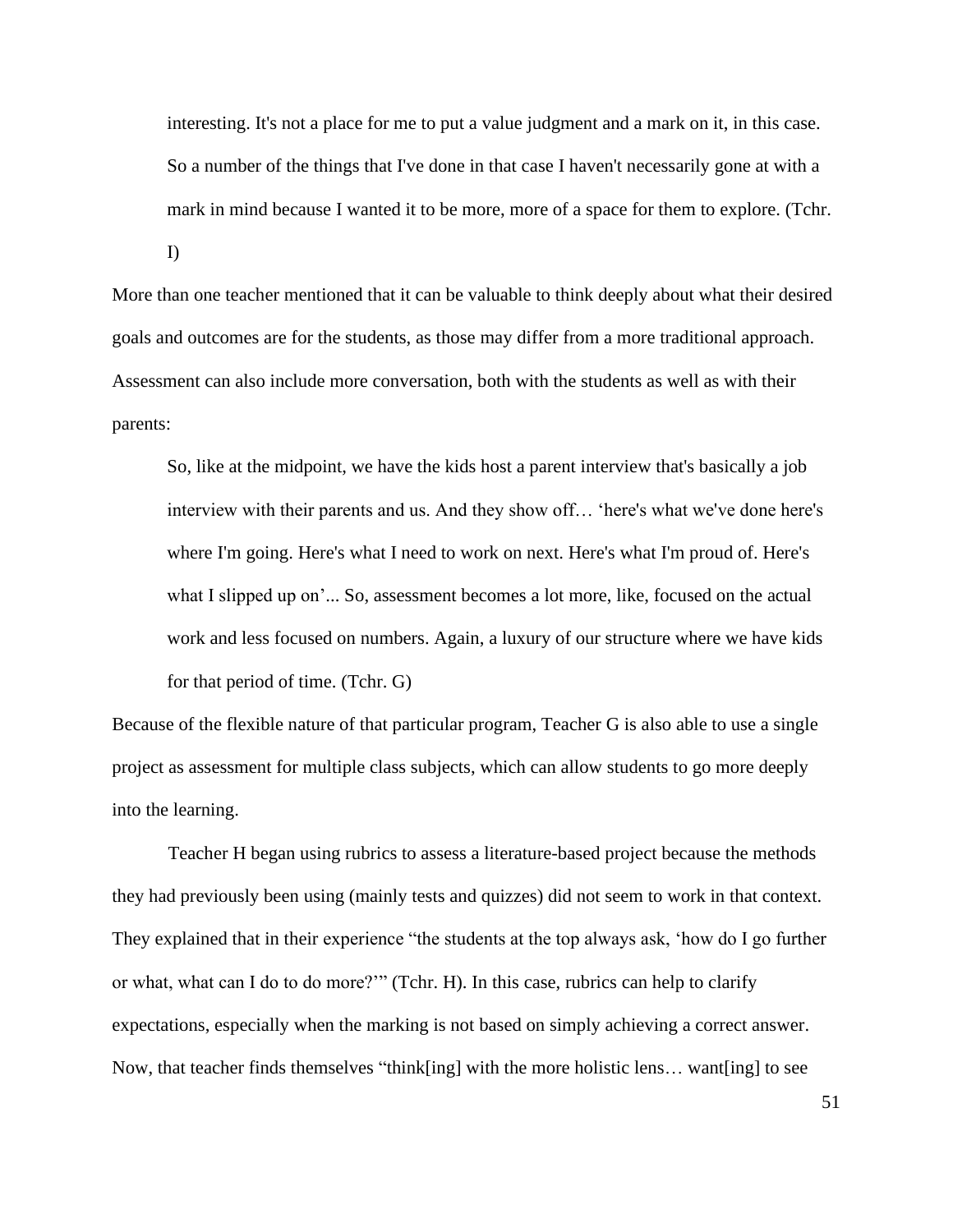thought pattern" and using rubrics can help with assessing in a more holistic way (Tchr. H). Rubrics can also be helpful for teachers who wish to grade literature-based assignments.

Other teachers choose not to grade or mark explicitly when they include literature; these teachers may be looking for comprehension or participation, or think of the assignment as part of a work habit mark. One teacher views including literature as "enrichment, it's for fun" and it can offer students another "way to express themselves" (Tchr. D). Teacher D added, "not everything has to be for marks, sometimes we just do it for fun... I don't punish [the students] if they choose not to do" the assignment.

# **4.5 Areas of Teacher Study and Their Impact on the Inclusion (or Avoidance) of Literature**

Several of the teachers had studied a field outside of STEM during their university education (most often language arts, history, foreign languages, or philosophy). Teacher A, who also teaches English and Spanish, explains how a foundation in language education can impact STEM teaching:

My training is primarily in languages, in Spanish and English, and literature is inherent in those areas, so whenever I introduce something new, that's my base, that's my foundation. So, I think about drawing on the concepts that I've learned from my English and Spanish training.

For teachers who have taught English before, the approaches that are common in that field can "[come] in handy for the math classes also" (Tchr. D). Other teachers expressed a personal interest in literature currently and/or as a child which has inspired their use of literature in their classrooms.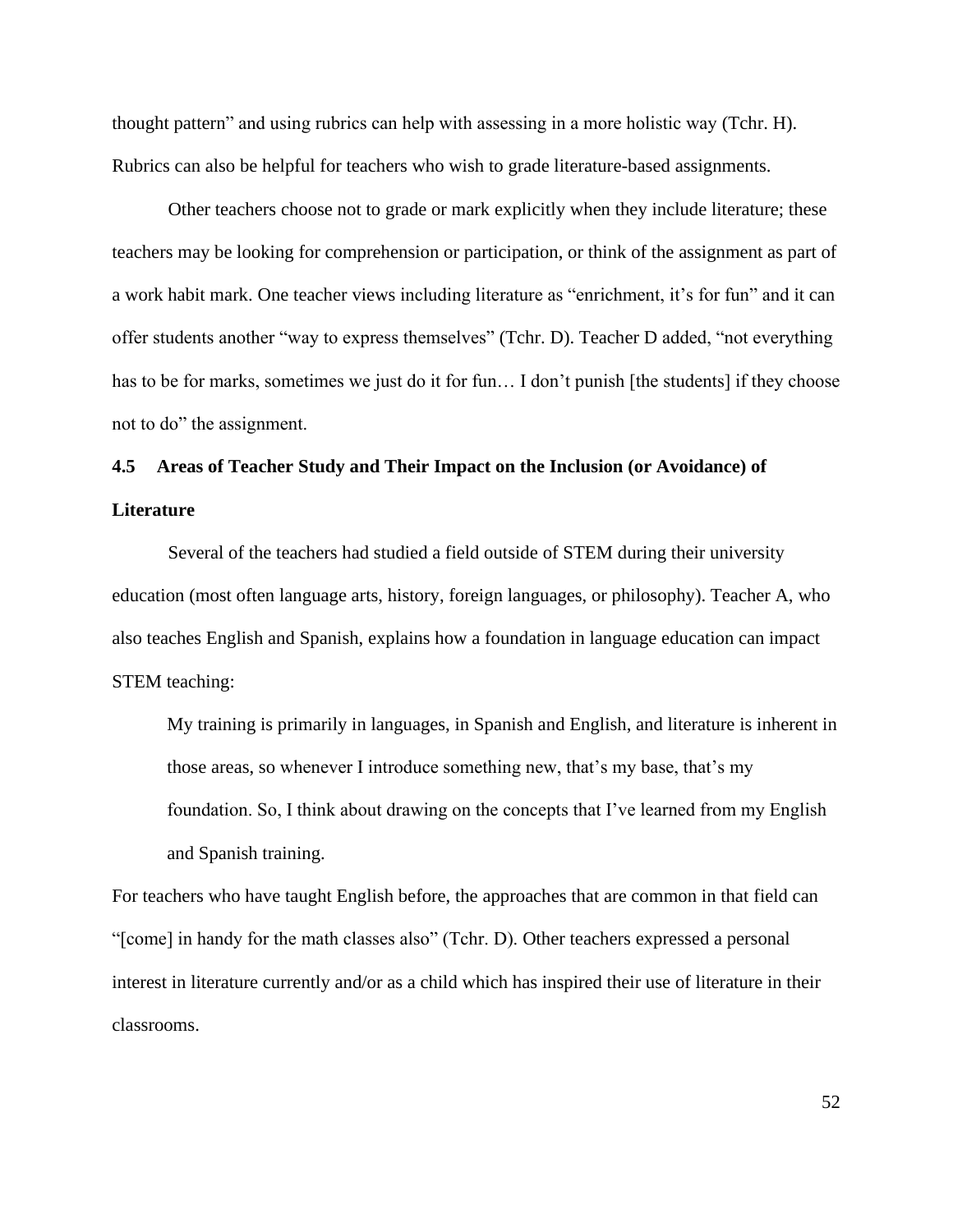Three of the teachers (Tchrs. C, H,  $\&$  I) whose university education focused primarily on STEM, seemed to express more hesitation towards including literature. Teacher H saw the potential to connect an assignment they had done to poetry. However, that person did not feel like they had the background knowledge to be able to create that type of assignment:

To write poetry and stuff I think you have to kind of really know the material, then kind of get into it as well. So that would be a little bit tougher. I'm not sure how I could approach that one, that might be collaboration with somebody to figure out what to do, right?" (Tchr. H)

Another teacher (Tchr. I) wanted to incorporate some literature into their math classes, but hesitated because they were unsure what reading level would be appropriate for the students, particularly those learning English as an additional language. Again, this teacher theorized that collaborating with a teacher familiar with language arts could be helpful in this situation. However, interdisciplinary collaboration requires effort to find a collaborator with the desired skills, similar goals, and compatible schedules.

Two of the teachers (Tchrs. A  $\& C$ ) speculated that teachers with a language arts background might be more likely to feel comfortable incorporating literature into their STEM classes. Another theory could be that teachers who have studied broadly may be more likely to see the connections between subjects in a holistic way.

#### **4.6 How Literature is Located**

The teachers I spoke with used a variety of methods to locate literature for use in the classroom. Some teachers would read for their own personal interest and include texts, or portions of texts, that they enjoy, or texts that they remembered enjoying when they were a student themselves. By including literature that they find interesting personally, a teacher can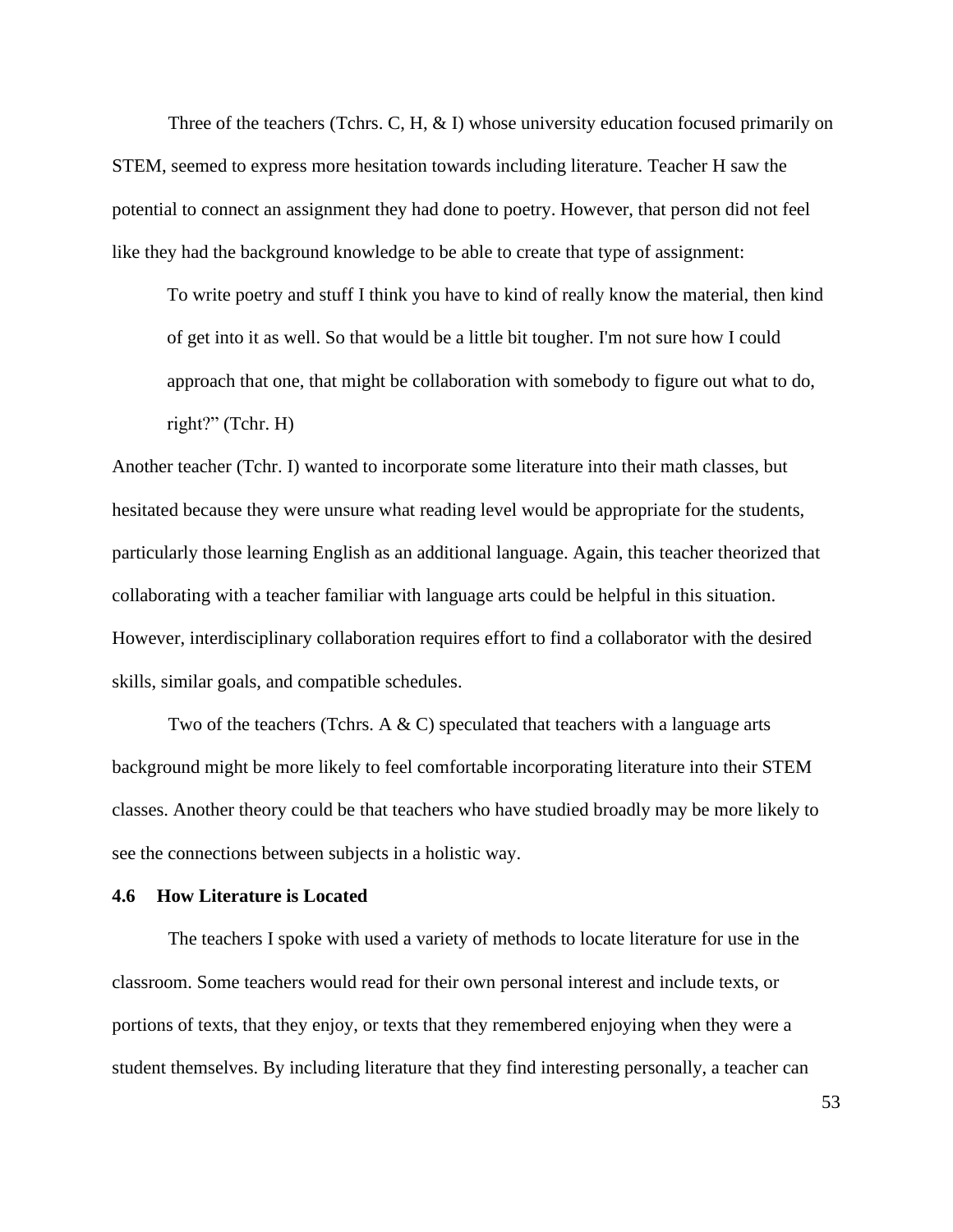share their passion for the subject matter with their students in an authentic way. Other teachers would collaborate with colleagues or seek help from the school librarian in order to find appropriate literature. The school library can offer teachers a way to access a variety of literature more cost-effectively as the burden to purchase texts does not fall solely on the department. Several teachers would simply do an online search for the topic that they wished to cover, and use digital articles with their students. Teacher B mentioned that they became "alert" to any sort of literary connections to their subject, and another (Tchr. I) described the challenge of finding an appropriate piece of literature and then having to keep it in mind until the time it was applicable to the course content.

Several teachers spoke of the value in having students find or choose the literature to be included based on interest. Two of the technology teachers (Tchrs. A & G) described including literature of the students' choosing. Teacher G explained how culturally-relevant stories become inherent in the students' lives and how teachers can connect familiar stories to lessons and assignments:

We've done a lot of stuff on *Marvel* and *The Avengers* because for the kids in our program a couple years ago… *Iron Man* was the first film that they remember seeing and it was, like, the end of that Avengers story arc, and it was, like, it was their whole lives, right? It was literally their whole life. So how do we ignore that? So… that's the resource that we're going to use, the text we're going to do, and then we'll teach hero's journey with the Avengers story.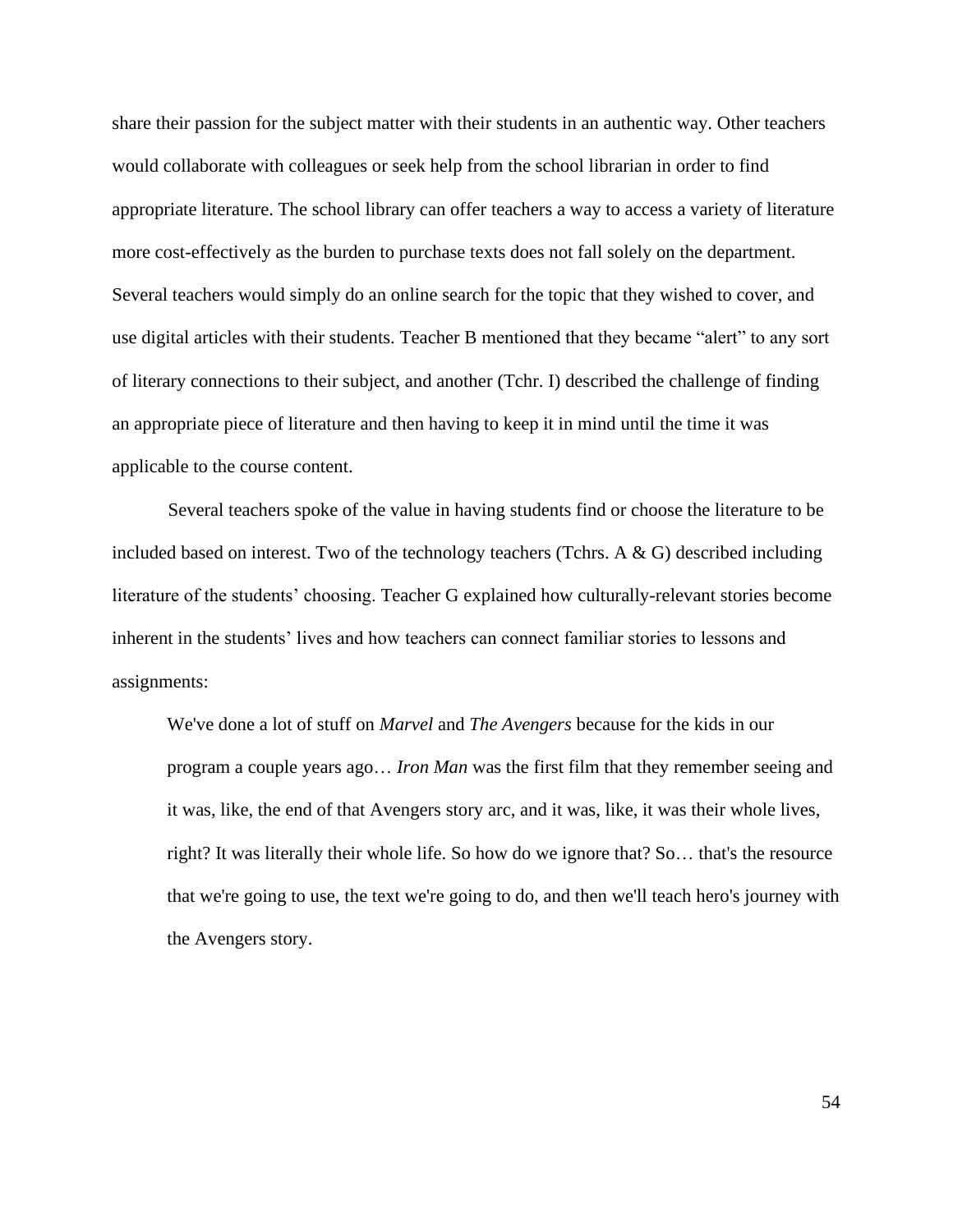Encouraging students to have input in the literature included, either through locating an interesting source themselves through the library or choosing the text that they find most appealing from a selection can be an effective way of increasing student engagement.

# **4.7 Ways of Including Literature into STEM**

The study participants included a variety of literary styles in their classes (see Table 1). They also described a number of ways in which literature can be incorporated into STEM classes.

# *4.7.1 Non-Fiction (Articles, Biographies, Current Events, & Historical Accounts)*

Several teachers described incorporating biographical and/or historical projects in their courses, which necessitate locating and referencing non-fiction literature; for example, several teachers described assigning a research project where students choose and research a scientist or mathematician. Studying the history within a subject area can help to contextualize the learning and reinforce the human element in the understandings we have today. Teachers also sought articles from digital and print sources to share with their classes in an effort to provide context to the learning and integrate contemporary perspectives. After students have read or listened to an article, they can discuss as a class or in smaller groups. A teacher could also use a portion of a text if they feel like the language might be overwhelming for students.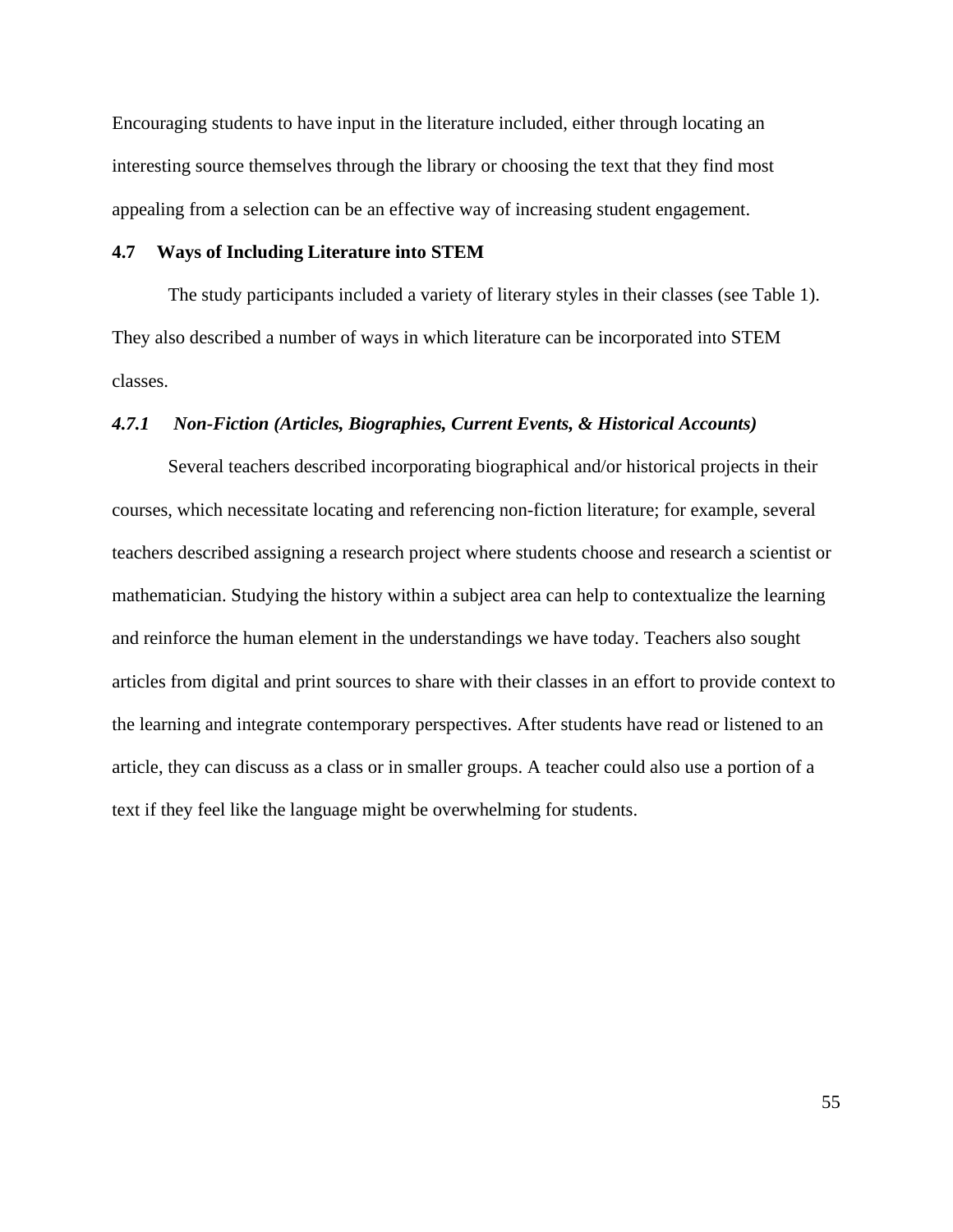# **Table 1**

|                | <b>Types of literature included</b>    |                                             |                                                         |                                                   |                                                                |             |                |                            |
|----------------|----------------------------------------|---------------------------------------------|---------------------------------------------------------|---------------------------------------------------|----------------------------------------------------------------|-------------|----------------|----------------------------|
| <b>Teacher</b> | Non-<br>Fiction<br>(current<br>events) | Non-<br>Fiction<br>(historical<br>accounts) | Non-Fiction<br>(biography,<br>memoir,<br>autobiography) | Fiction<br>(novels)<br>$\&$<br>graphic<br>novels) | Fiction<br>(short<br>stories<br>and/or<br>children's<br>books) | Poetry      | Song<br>Lyrics | Theatre<br>$\&$<br>Scripts |
| $\mathbf{A}$   |                                        |                                             |                                                         |                                                   | X                                                              | X           | X              |                            |
| $\bf{B}$       |                                        |                                             |                                                         | $\mathbf X$                                       | X                                                              | X           |                | X                          |
| $\mathbf C$    | X                                      |                                             |                                                         |                                                   |                                                                |             |                | X                          |
| $\mathbf D$    |                                        |                                             |                                                         | $\mathbf X$                                       |                                                                | $\mathbf X$ | X              | $\mathbf X$                |
| $\bf{E}$       | X                                      | X                                           | X                                                       | X                                                 | X                                                              |             |                |                            |
| $\mathbf F$    |                                        | $\mathbf X$                                 | $\mathbf X$                                             | $\mathbf X$                                       | X                                                              | X           |                |                            |
| $\mathbf G$    | X                                      | X                                           | X                                                       | X                                                 | X                                                              |             |                | X                          |
| H              | $\mathbf X$                            | $\mathbf X$                                 | $\mathbf X$                                             |                                                   |                                                                |             |                |                            |
| $\mathbf I$    | X                                      | $\mathbf X$                                 | X                                                       |                                                   | X                                                              |             |                |                            |

*The types of literature included by each participant*

# *4.7.2 Fiction (Short Stories, Novels, & Graphic Novels)*

Teacher D mentioned that "even at the senior grades", "kids love being read to". This teacher will "spread [a novel] out so they [are reading] a little bit every week" (Tchr. D). Teachers who incorporate fiction do so in a variety of ways: for example, literature circles, independent reading, and the teacher reading aloud. Novels were not always used in full; reading excerpts does not require as much time and may be less daunting for teachers initially wishing to try including fiction. Teacher B was able to incorporate literature circles with limited copies of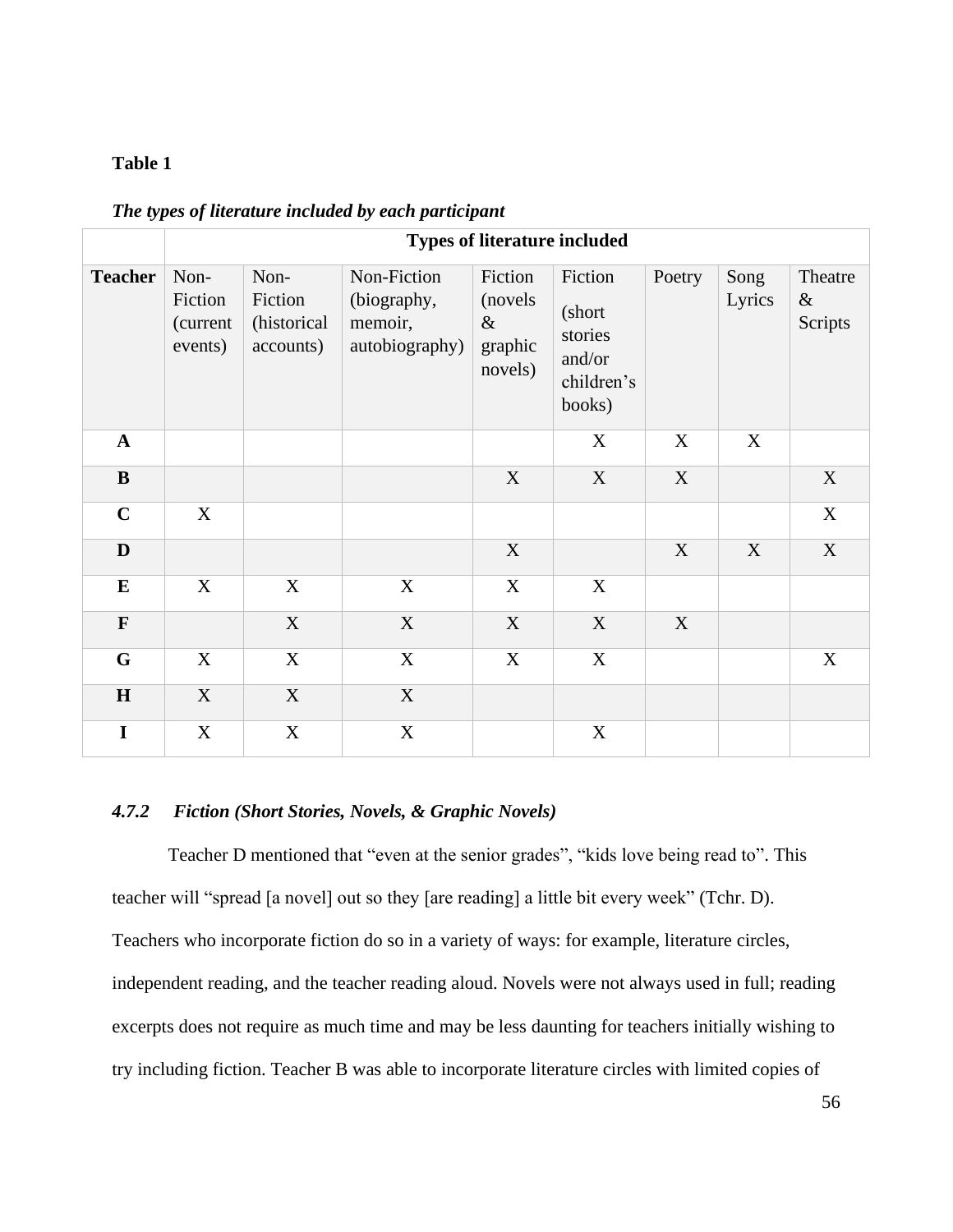novels, by having groups of students share and read together, then they would take on roles for literature circles. They would arrange the chairs in small groups and "one person might be the discussion leader, one person would come up with some questions, one person might be doing a synopsis," and so on. Two math teachers (B & D) mentioned using the novel *The Number Devil: A Mathematical Adventure*, by H. M. Enzensberger with their classes. *The Number Devil* is a novel about a little boy who is frustrated with his math class at school, and dreams about a number devil who explains math principles to him while he sleeps. The novel consists of twelve chapters, each representing a different dream about a different mathematical concept. Other examples of novels that teachers B & D have used include *Flatland*, by E. A. Abbott, *Alice's Adventures in Wonderland & Through the Looking Glass*, by L. Carroll, and *A Wrinkle in Time*, by M. L'Engle, all of which offer narratives with mathematical components.

Teacher G has used *1984*, by G. Orwell, and *Harry Potter*, by J. K. Rowling, as well as graphic novels, in teaching media and technology in combination with language arts; assignments can prompt students to think about how they could visually represent aspects of the literature using technology. This teacher (G) has also had students examine the storytelling in video games as a novel study. The same elements that teachers highlight in novels, such as characters, plot, and setting, are present in video games, and students could reflect on how "interactivity with the reader [can] affect their ability to understand and interpret and feel emotion from the story" (Tchr. G).

# *4.7.3 Poetry and Song Lyrics*

Poetry can be a way of incorporating beauty and wonder into STEM classes, helping students to see the concepts through a different lens. Some teachers who include poetry also ask students to write their own, and, in this case, poems can be studied as inspiration or as a model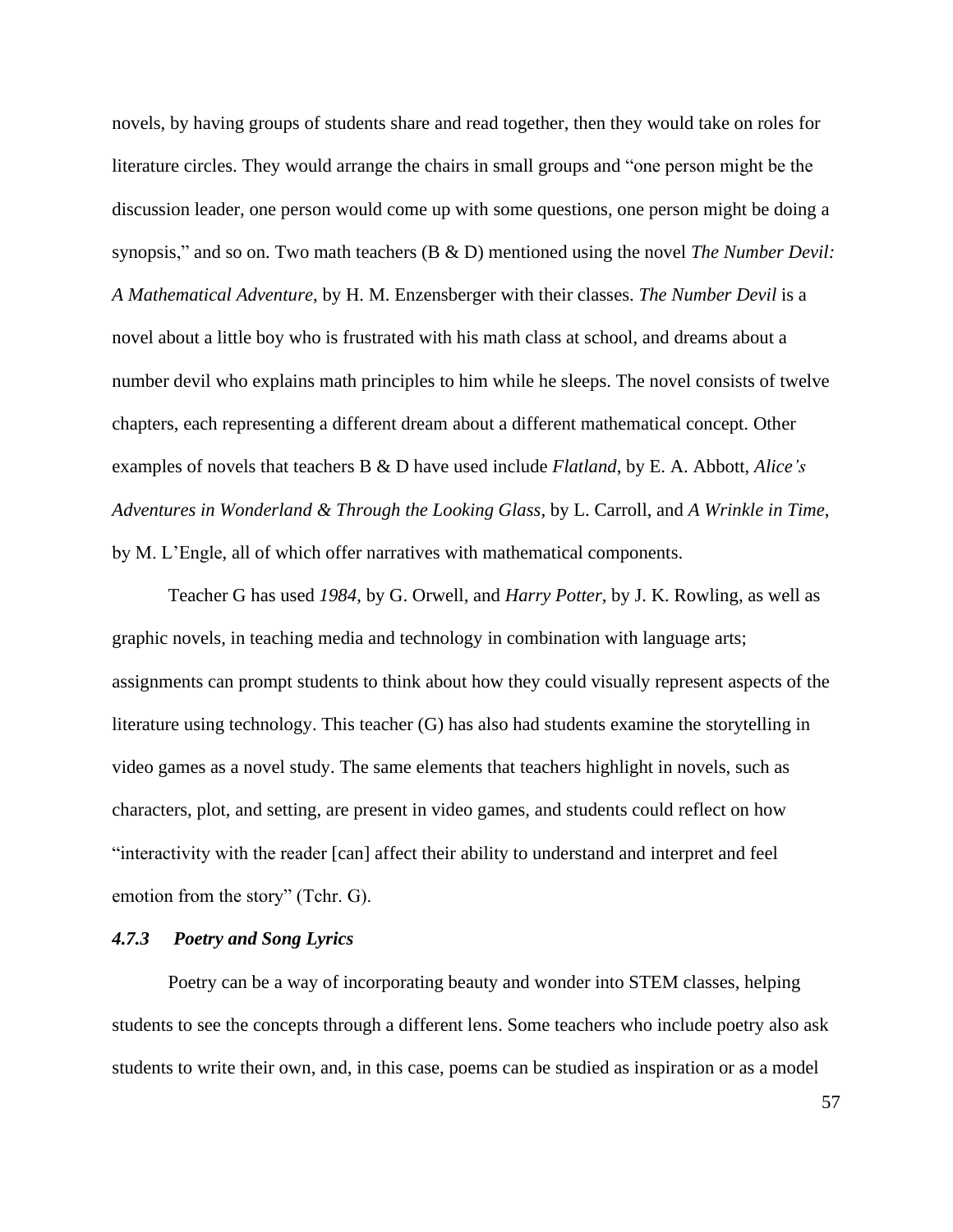for students' self-expression. For example, a teacher could ask students to "use a mathematical structure to write a poem" (Tchr. B). One teacher uses limericks in math class, either getting students to write their own or providing the first couple of lines for them to finish, because they have "such an easy pattern to follow" (Tchr. D). In digital media, Teacher A used song lyrics and concrete poetry to help students visually represent mood. Conversely, language arts teachers could examine language patterns and structures within poems through a mathematical lens.

# *4.7.4 Theatre (Scripts & Performing Arts)*

Teacher C described their experience working with an art teacher to have math students create scale models of sets for a play. For set design, students needed to look closely as the text to make appropriate choices, and then use mathematical skills for scale, as well as technical skills for those sets that become functional. Students can use their literary skills to create scripts from novels or short stories, and their technical skills to turn them into films or video games. Teacher B challenged students to recreate *The Number Devil* as a script and had students perform their sections to the class, finding that after students completed the assignment, "pretty much everybody got what was in their chapter". Yet another teacher (Tchr. D) created musicals with their students, changing popular song lyrics to reflect mathematical lessons and creating an entire performance with singing, dancing, and acting. Although Teacher D loved creating the scripts and songs, they did not enjoy directing; therefore, collaborative relationships, for example with a drama teacher, could help these types of projects come to fruition. These types of assignments can help to engage students who are interested in the performing arts or perhaps those who prefer more movement incorporated into their learning.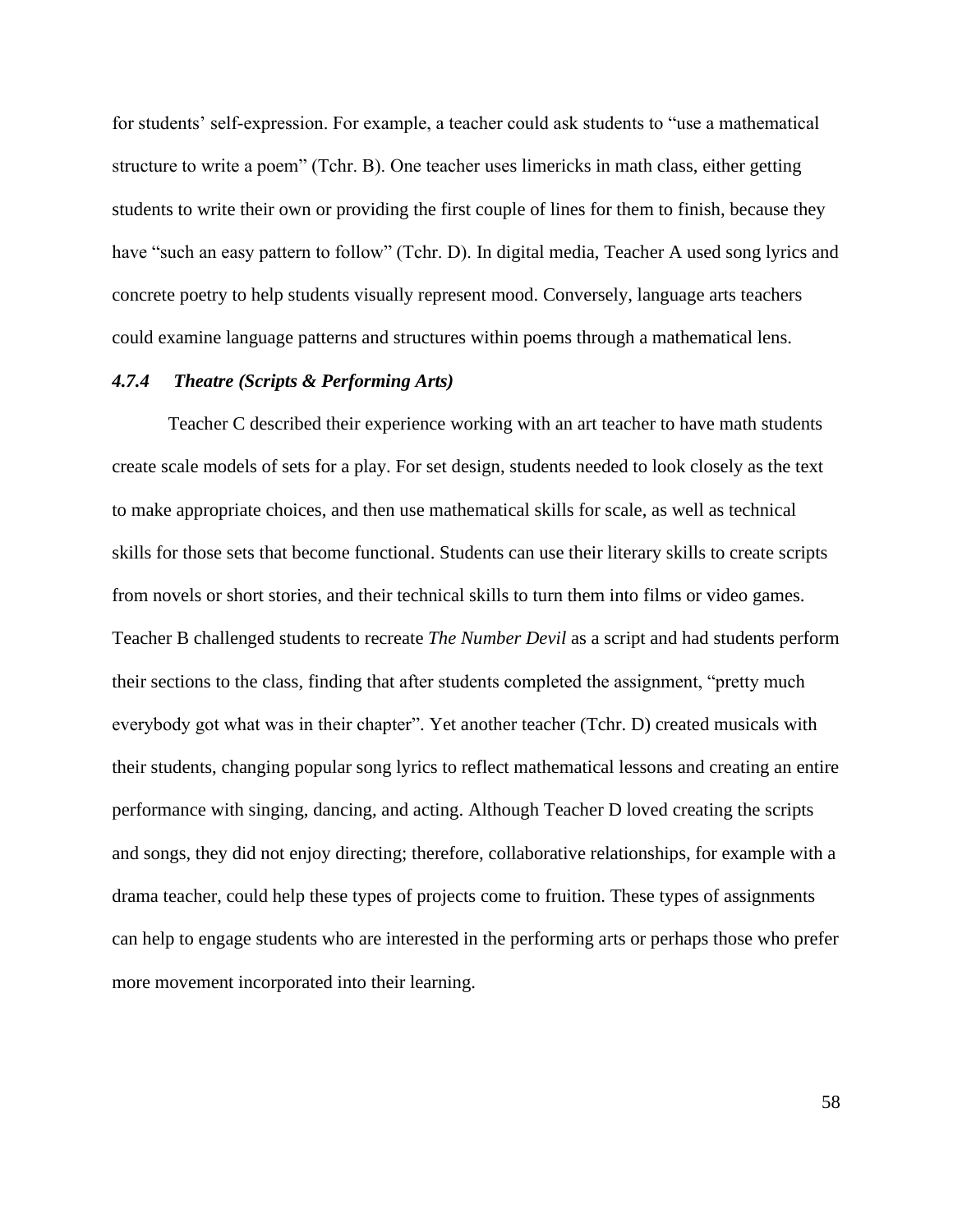# **4.8 Advice**

The teachers I interviewed would all recommend using literature in STEM classes. Although fear was not one of the specific barriers that teachers mentioned during the interviews, it was a fairly consistent theme when giving advice, prompting me to feel that the fear of trying something new is actually a significant barrier to teachers attempting to include literature for the first time. It is also important that literature is truly integrated as opposed to being simply a "hook", which can "[diminish] the literature": when teachers use it to draw students in before they get "to the real stuff and the important stuff", this can reduce the addition of literature to "a type of tokenism" (Tchr. F).

Several of the teachers would advise that teachers "start small". Teachers attempting to integrate literature into a STEM class for the first time may want to try with a lesson, rather than a whole unit, or perhaps a poem rather than a novel. Whatever resource a teacher chooses, it is beneficial if the integration does not feel forced and connects to the course content in a meaningful way. Additionally, teachers may want to find other educators with similar interests, if possible; they could share resources as well as offer new ideas and support. Teachers should also think critically about what they want their students to learn and why, which can help to clarify the purpose for integrating literature for both the teacher and their students. Furthermore, offering choices that appeal to students' interests, can help to increase student engagement. I have included a list of the advice given by the study participants (see Appendix E).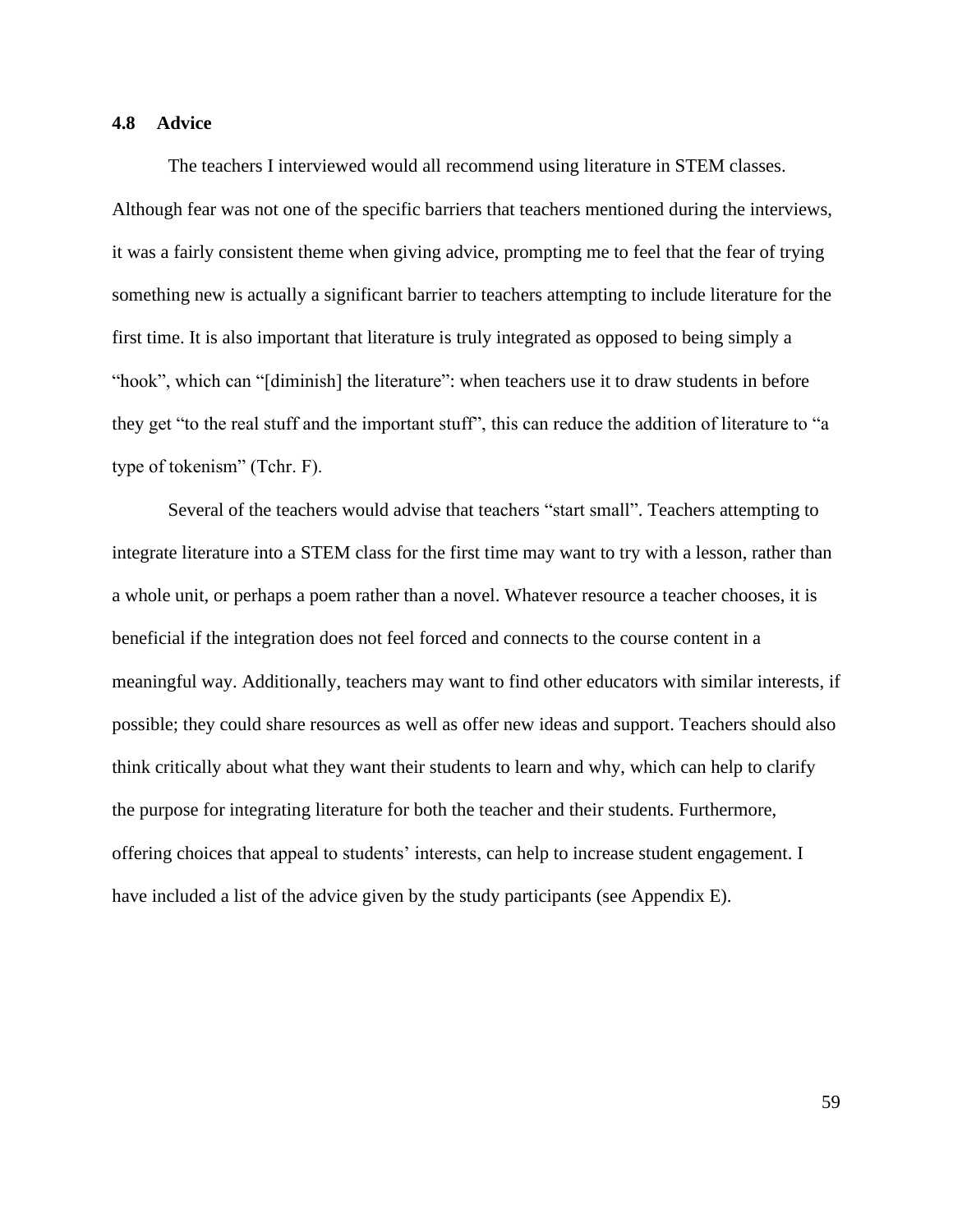#### **Chapter 5: Conclusion**

During our interview, Teacher G described understanding and enjoying their subject's content while struggling to explain to students its importance. It was through reading as an adult that this individual began to appreciate the relevance of a multiple disciplinary approach; they likened this connectivity to mushrooms that send out shoots in all directions in search of a good place to grow, which is "what literature in a subject and a science will do" (Tchr. G). This mushroom metaphor reminded me of Kimmerer's (2013) description of lichens:

a lichen is not one being, but two: a fungus and an alga. These partners are as different as could be and yet are joined in a symbiosis so close that their union becomes a wholly new organism…These ancients carry teachings in the ways that they live. They remind us of the enduring power that arises from mutualism, from the sharing of gifts carried by each species (p. 269, 275).

Perhaps lichens can also be used as a metaphor for the relationship between the literary arts and STEM. It is through joining both subject areas that each can be fully explored, experienced, and appreciated. STEAM education and multiple disciplinarity can help to highlight the mutually beneficial relationship between the arts, including the literary arts, and STEM. This unification, or reunification, can also allow all types of students to find a place within STEAM where they feel engaged. Thus, incorporating a variety of approaches can help learners find a way into STEM and internalize the concepts in a way that feels compelling and meaningful (Braund  $\&$ Reiss, 2019).

By listening to the experiences of STEM teachers, I have gained a more thorough understanding of the benefits as well as some of the challenges that STEM teachers face when considering or attempting the use of literature in their classes. A lack of time, as well as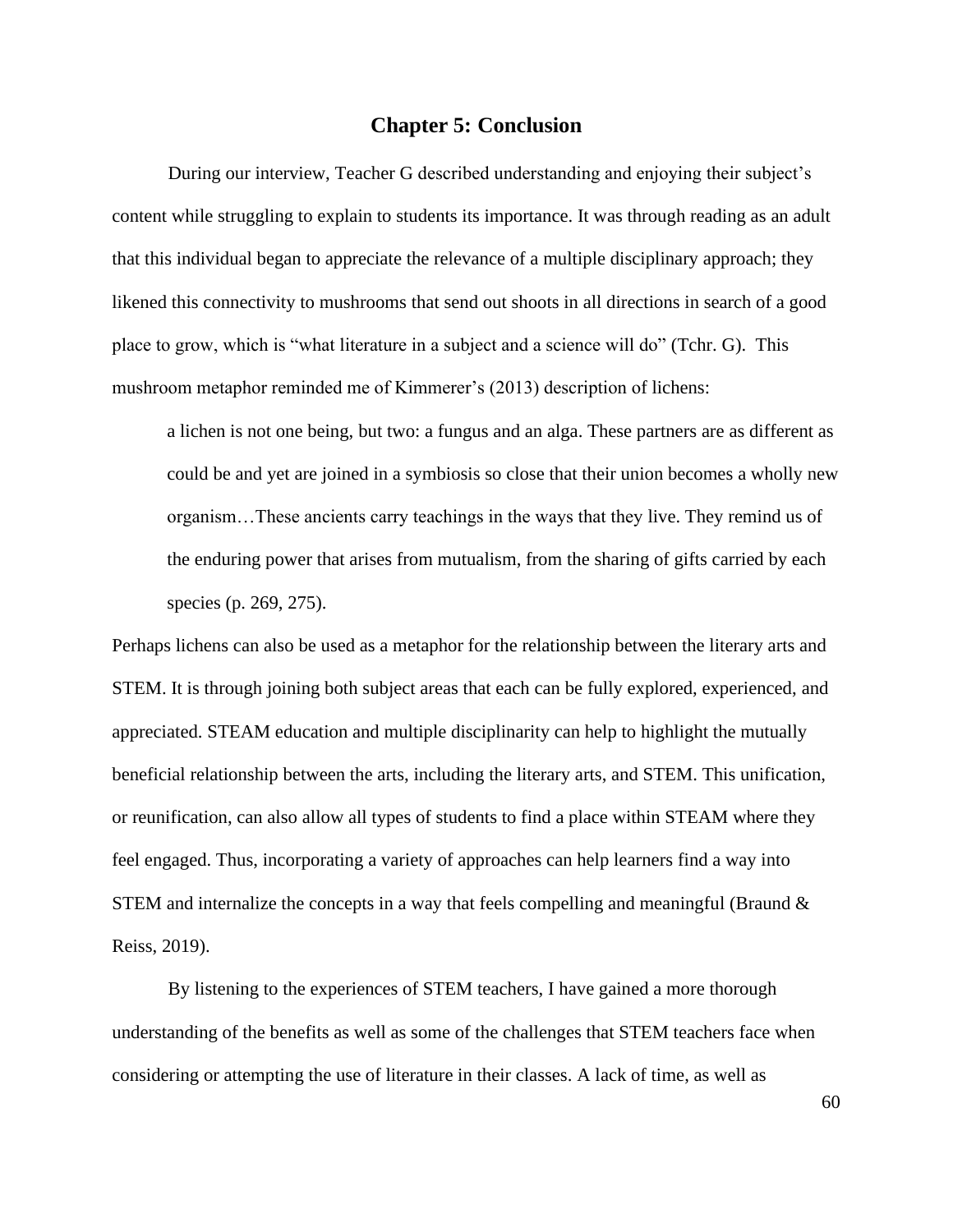challenges in locating appropriate resources, can discourage teachers from trying new lesson ideas or teaching methods; these barriers can affect any teacher, and are not limited to teachers in STEM subjects. Additionally, a STEM teacher may have a negative view of integrating literature or may not see its relevance to their class or subject, which could affect how their students perceive more holistic approaches in future classes (Emerson, 2019; Norris & Phillips, 2003). Straying from preconceived notions and expectations around STEM education, from educators, administrators, students, and parents, could potentially lead to stressful situations and difficult conversations. However, the teachers that I interviewed all seemed to believe that striving to overcome these barriers is worthwhile, and that the perceived benefits of including literature outweigh the challenges.

In the compartmentalized educational environment in most BC secondary schools, the integration of literature in STEM classes has many potential rewards. Integrating literature in STEM can help to foster inclusivity in two ways. First, including literature in secondary STEM classes can appeal to students who are interested in language arts and help them to feel a connection with STEM curricula (Vardell & Wong, 2015; Wynn & Harris, 2012). Not all students will be engaged in the same way; thus, teachers can broaden the appeal of STEM classes by incorporating a variety of instructional approaches and assignments. Second, literature can offer variety in perspectives and cultural representations, which can help students to feel represented in the curriculum and can also contribute to the development of empathy (Kane, 2020; Nussbaum, 2010). The current BC curriculum specifies that Indigenous knowledge and perspectives be included in all subject areas (Government of British Columbia, 2020); holistic approaches to education, which literature can help to foster, are generally more consistent with Indigenous world views (Battiste, 2005). Furthermore, current holistic and transdisciplinary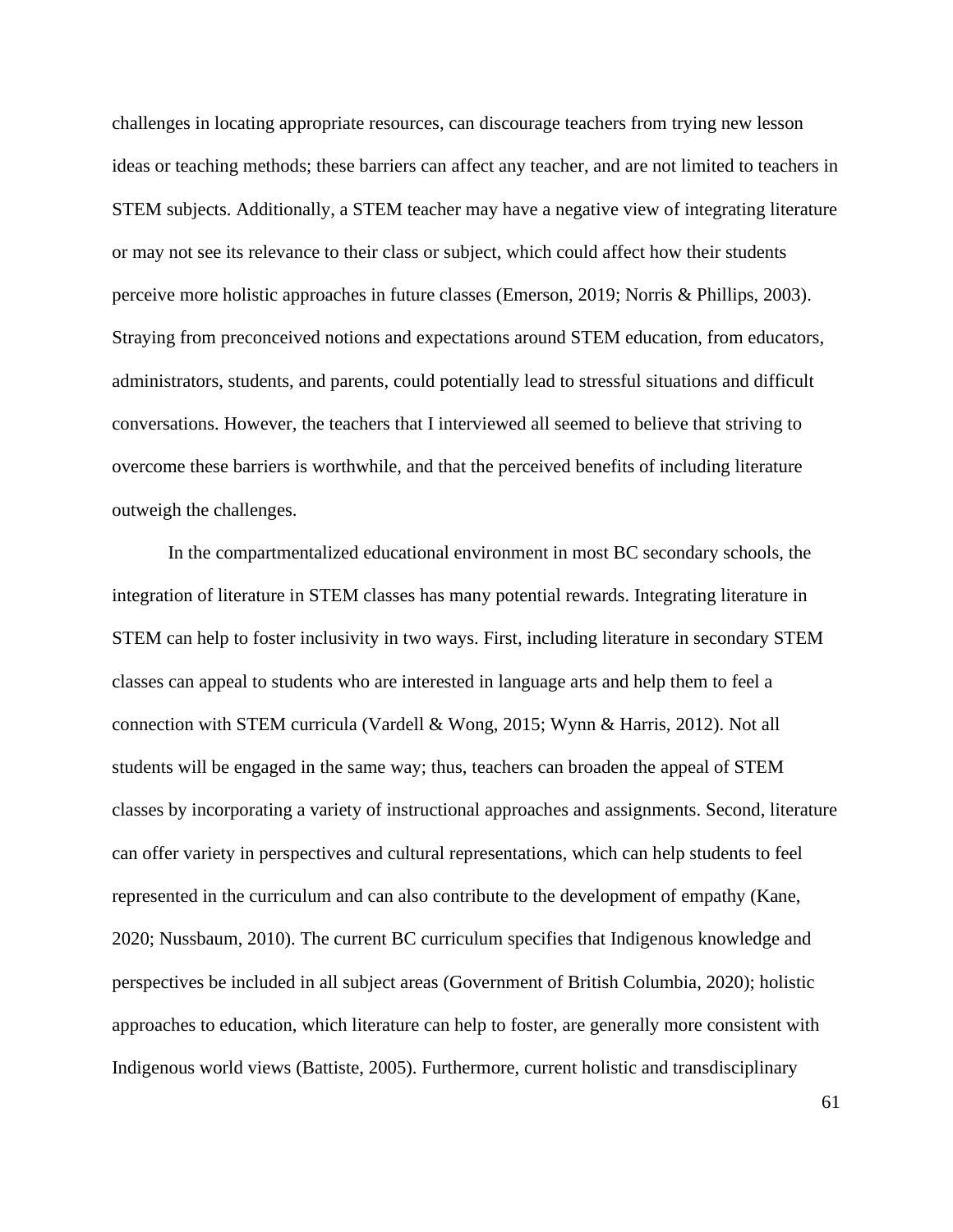approaches to education originate from and overlap with Indigenous ways of knowing (Four Arrows & Miller, 2019).

Whereas curricular fragmentation can lead to disengagement, holistic approaches in STEM classes can help to highlight content relevance and contextualize learning (Banack, 2018; Flynn & Hardman, 2019; Grey, 2013; Hatch, 2018; Klassen & Klassen, 2014; Schreiner & Sjoberg, 2005). Literature is rarely limited to one subject matter, and thus, can be a useful tool for exploring context and helping students to see connections. STEAM is a more transdisciplinary approach to a traditional STEM education, and the A includes language arts, as well as visual art and design (Henriksen, 2014). Blending the arts and STEM can help to engage a broader range of student, while offering learners a chance to understand the commonalities between these areas and develop skills that can be beneficial for any subject (Braund & Reiss, 2019; Mishra et al., 2011). For instance, the arts are an integral component of innovation within STEM fields (Wynn & Harris, 2012). STEAM may also help teachers feel that they are representing their subject matter authentically, in a way that more closely resembles their perception of the content in real life.

Furthermore, teachers can help to make lessons more memorable by helping students to make connections to themselves and highlighting the contextual relevance of class content. Other potential benefits of including literature in STEM classes may include helping to foster a sense of community within a classroom and improving critical thinking skills. Moreover, the use of literature can offer teachers another way to express themselves and integrate their own authentic interests and passions into the classes they teach.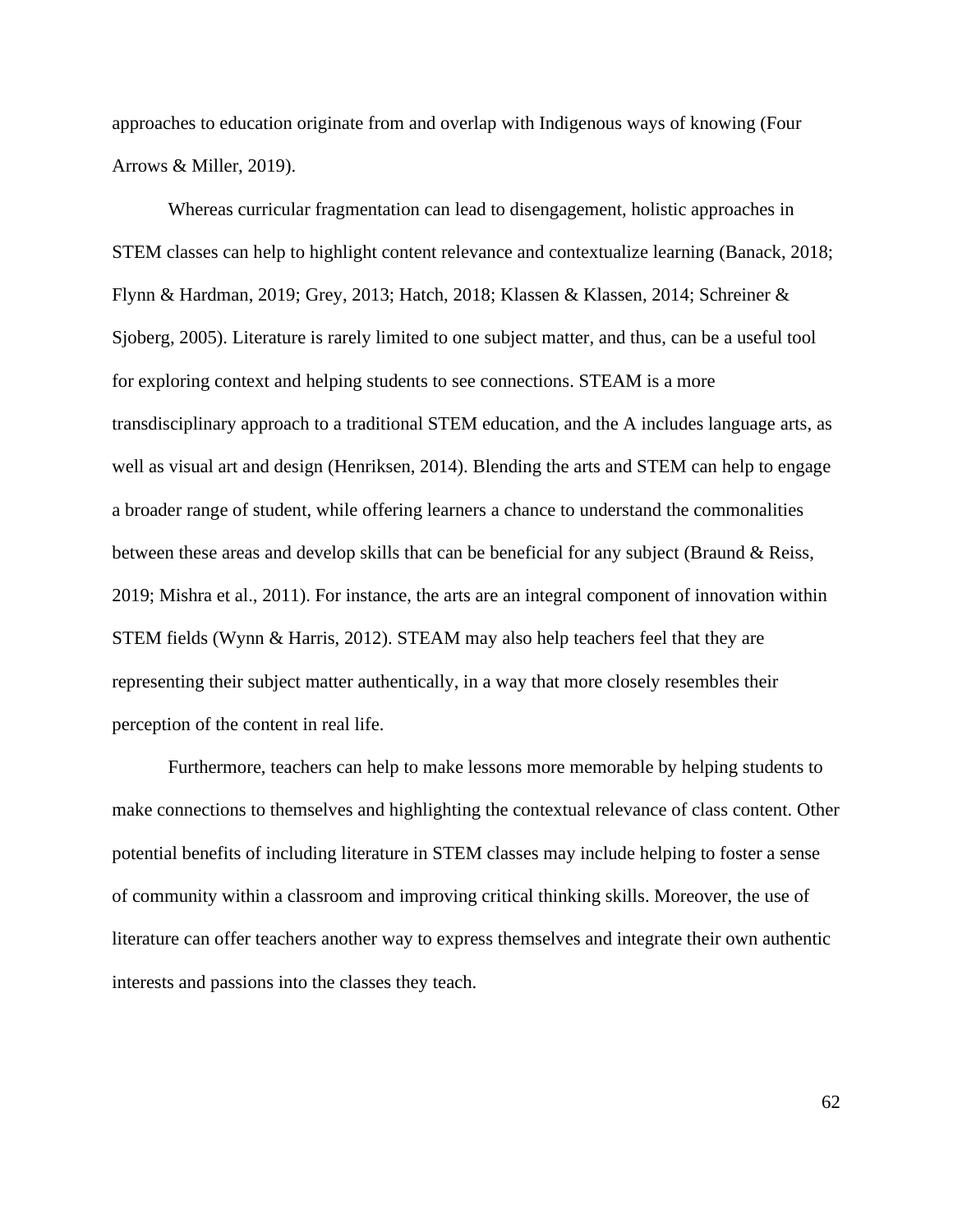#### **5.1 Implications**

Choi & Pak (2006) assert that the spectrum of multiple disciplinarity is a continuum. Although transdisciplinarity may be one goal, multidisciplinarity or interdisciplinarity can also increase the connectivity between subjects and help students to better understand context; they may also be more easily achievable within the current timetable structure in BC secondary schools. Teachers who may be interested, but nervous, about attempting to integrate literature into their STEM classes can follow the advice given by the participants of this study and start slowly. They might try an excerpt, a poem or a short article, for example, for one lesson. Also, like any new teaching method, using literature can take some practice and perseverance; seeking feedback and suggestions from the students could be one way to rethink and refine assignments over time. Teachers could also benefit from being open-minded, especially in regards to assessment. Furthermore, literature is only one tool in holistic, STEAM-based education, and can be blended with many other approaches, such as visual art and hands-on experiments.

There were several teachers who expressed a desire to integrate literature, but who struggled with how to do so effectively. The inclusion of holistic approaches, as well as multiple disciplinary assignments and instruction, could be useful for student teachers who may not have experienced this style of education as students themselves; multiple disciplinarity in their own university course work may help to highlight the possibilities and potential benefits. Moreover, being able to see how other teachers are successfully integrating literature, through modelling opportunities or professional development, could also help more teachers feel comfortable making an attempt in their own classrooms. Finding time or opportunities for cross-curricular collaborations could also make STEAM learning more possible and integrated in school communities; teachers, like students, have a wide variety of interests and skills, and coming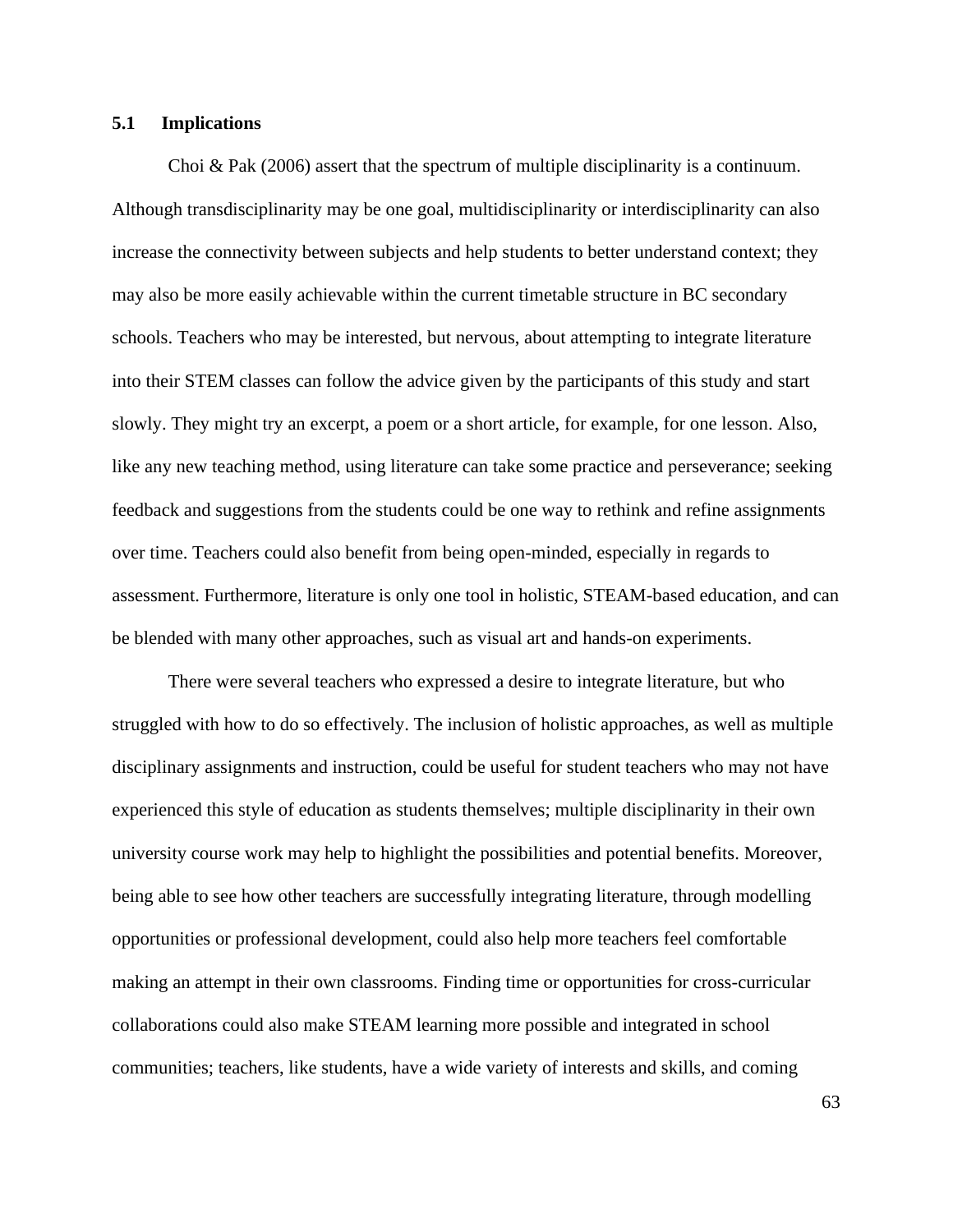together to combine resources could be mutually beneficial, as well as offering a positive, reallife model of STEAM for students to see. Teachers could display the value of holistic learning, as well as contextualization, by showing students how their own differences are assets, and that they can flourish by working together.

Having the support of school districts and administration could make multiple disciplinary connections more likely and more sustainable. For example, collaboration time for teachers can be built into a school timetable. Although it can be more challenging without specifically-designated collaboration time, Teacher G suggested that, for teachers who want to find opportunities to work with others, they could look at their school timetable and identify potential collaborators by looking at who else is teaching a course at the same time. If that other person is open to a collaboration, the two classes could join together for an interdisciplinary project, for example. Combining two classes may necessitate finding an appropriate space that could accommodate a larger number of students; locations like the library or gymnasium could work, if those rooms were available at the right time. Some schools have classrooms designed for collaboration that can accommodate larger groups by opening sliding walls. However, in order for those shared classrooms to work for multiple disciplinary learning, the relationship between the collaborators would likely need to be established before timetabling and would necessitate the assistance of the administrator creating the timetable, so that the right classes share a removable wall at the right time.

#### **5.2 Further Research**

Future research could involve classroom observations as well as student surveys/interviews to assess the impact of literature integration in STEM classes on student engagement. Another opportunity for further research in this area could include a case study of a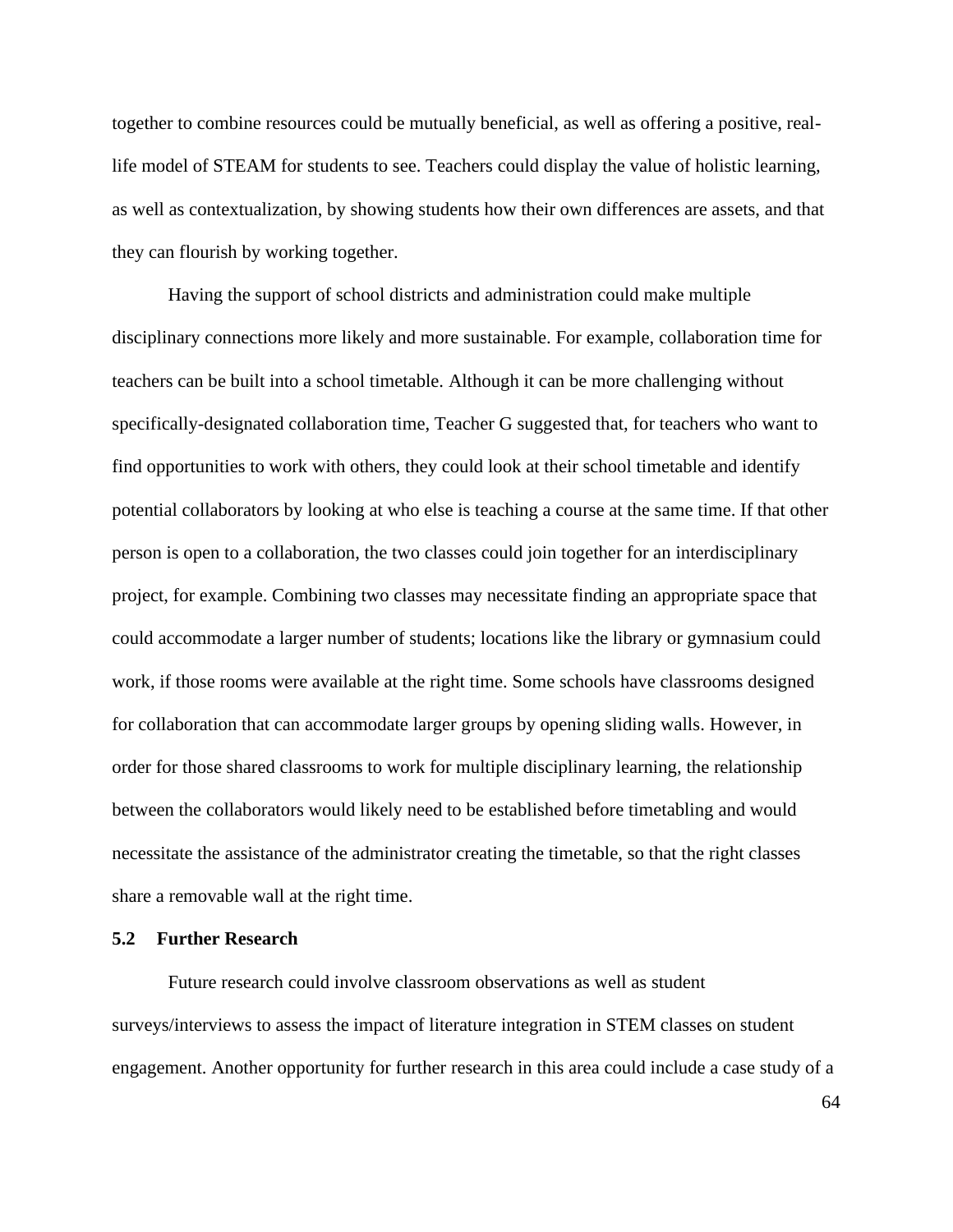teacher integrating literature into a STEM class for the first time. This type of study could look at overcoming barriers as well as student expectations, reactions, and feedback. Furthermore, an examination of the use of literature while studying ethics could yield data about what effect that can have on students' understanding and perception of ethical quandaries in STEM fields.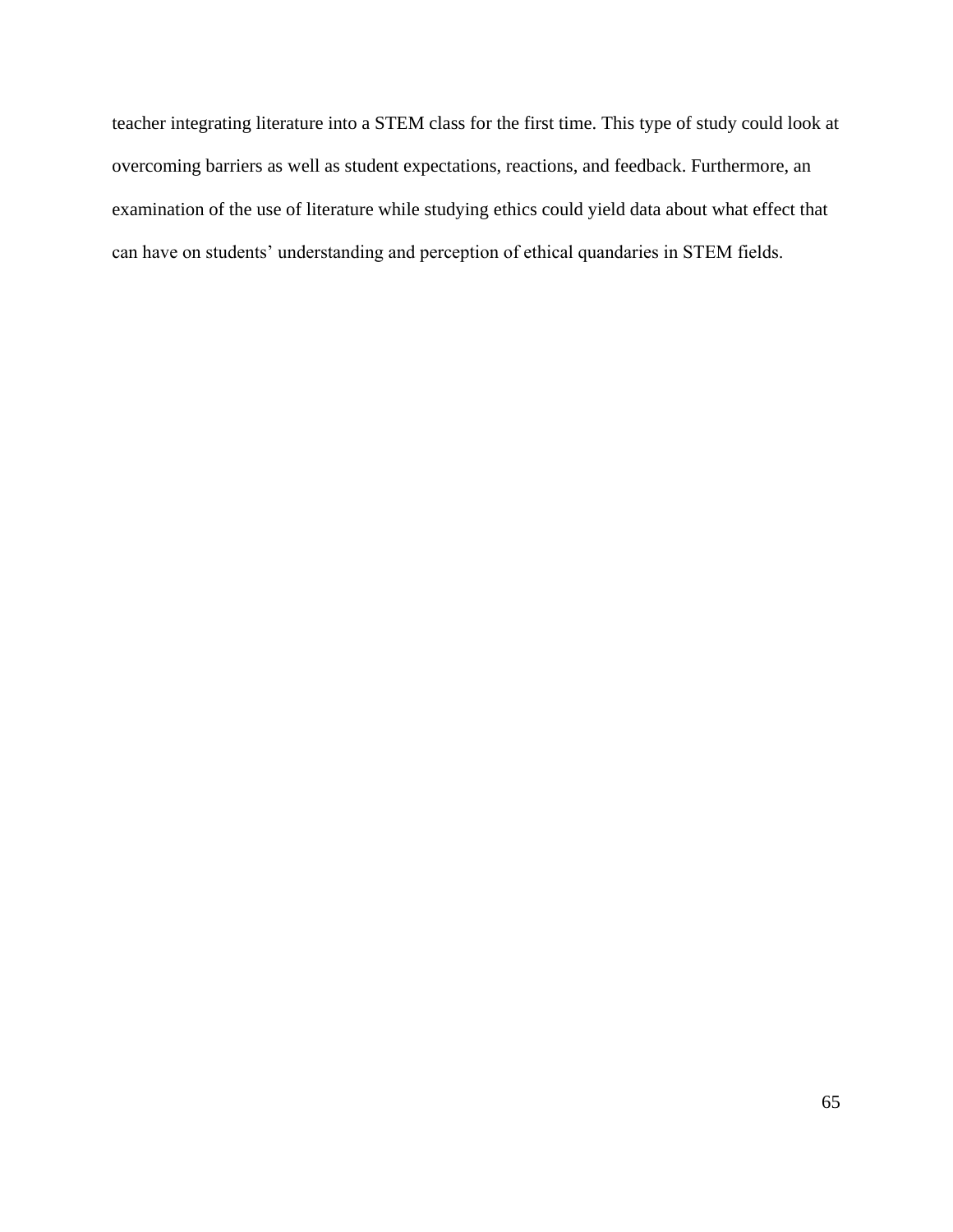### **References**

Abbott, E. A. (2010). *Flatland*. Cambridge University Press.

Adler, C. L. (2014). *Wizards, aliens, and starships: Physics and math in fantasy and science fiction*. Princeton University Press. [https://www-jstor-](https://www-jstor-org.ezproxy.library.ubc.ca/stable/j.ctt5hhs58.3)

[org.ezproxy.library.ubc.ca/stable/j.ctt5hhs58.3](https://www-jstor-org.ezproxy.library.ubc.ca/stable/j.ctt5hhs58.3)

- Aikenhead, G., & Elliott, D. (2010). An emerging decolonizing science education in Canada. *Canadian Journal of Science, Mathematics and Technology Education, 10*(4), 321-338. DOI: [10.1080/14926156.2010.524967](https://www.researchgate.net/deref/http%3A%2F%2Fdx.doi.org%2F10.1080%2F14926156.2010.524967?_sg%5B0%5D=oQCQjshDF0Cp2pL1Vu93ePIGKMzqu9WIo3a7bHc1r6pE4bSlU6giHni18XGQPkU6WPlGprY67u9jHyRcqZQgdvvpFQ.Es-0og5_n1yfBOw5KRvJSEuFaS3wfh2h8OHa5LnlIbNI3gbzU__L05acdzuMeBP8FEDK-SXvPseDjDIyUfCeig)
- Banack, H. (2018). Where STEM binds, and ST(eee)M flows: A case for the *where* in STEM discourse and practice. *Critical Education, 9*(16), 41-66. file:///C:/Users/lrcun/Downloads/186262-Article%20Text-197290-3-10- 20181004%20(1).pdf
- Battiste, M. (2005). Indigenous knowledge: Foundations for First Nations. *World Indigenous Nations Higher Education Consortium-WINHEC Journal*.

[https://www2.viu.ca/integratedplanning/documents/IndegenousKnowledgePaperbyMarie](https://www2.viu.ca/integratedplanning/documents/IndegenousKnowledgePaperbyMarieBattistecopy.pdf) [Battistecopy.pdf](https://www2.viu.ca/integratedplanning/documents/IndegenousKnowledgePaperbyMarieBattistecopy.pdf)

Battiste, M. (2017). *Decolonizing education: Nourishing the learning spirit*. Purich. [http://ezproxy.library.ubc.ca/login?url=http://search.ebscohost.com/login.aspx?direct=tru](http://ezproxy.library.ubc.ca/login?url=http://search.ebscohost.com/login.aspx?direct=true&db=nlebk&AN=1498008&site=ehost-live&scope=site&ebv=EB&ppid=pp_2) [e&db=nlebk&AN=1498008&site=ehost-live&scope=site&ebv=EB&ppid=pp\\_2](http://ezproxy.library.ubc.ca/login?url=http://search.ebscohost.com/login.aspx?direct=true&db=nlebk&AN=1498008&site=ehost-live&scope=site&ebv=EB&ppid=pp_2)

Battiste, M., & Henderson, J. Y. (2009). Naturalizing Indigenous knowledge in Eurocentric education. *Canadian Journal of Native Education, 32*(1), 5-18,129-130. [http://ezproxy.library.ubc.ca/login?url=https://search-proquest](http://ezproxy.library.ubc.ca/login?url=https://search-proquest-com.ezproxy.library.ubc.ca/docview/755262421?accountid=14656)[com.ezproxy.library.ubc.ca/docview/755262421?accountid=14656](http://ezproxy.library.ubc.ca/login?url=https://search-proquest-com.ezproxy.library.ubc.ca/docview/755262421?accountid=14656)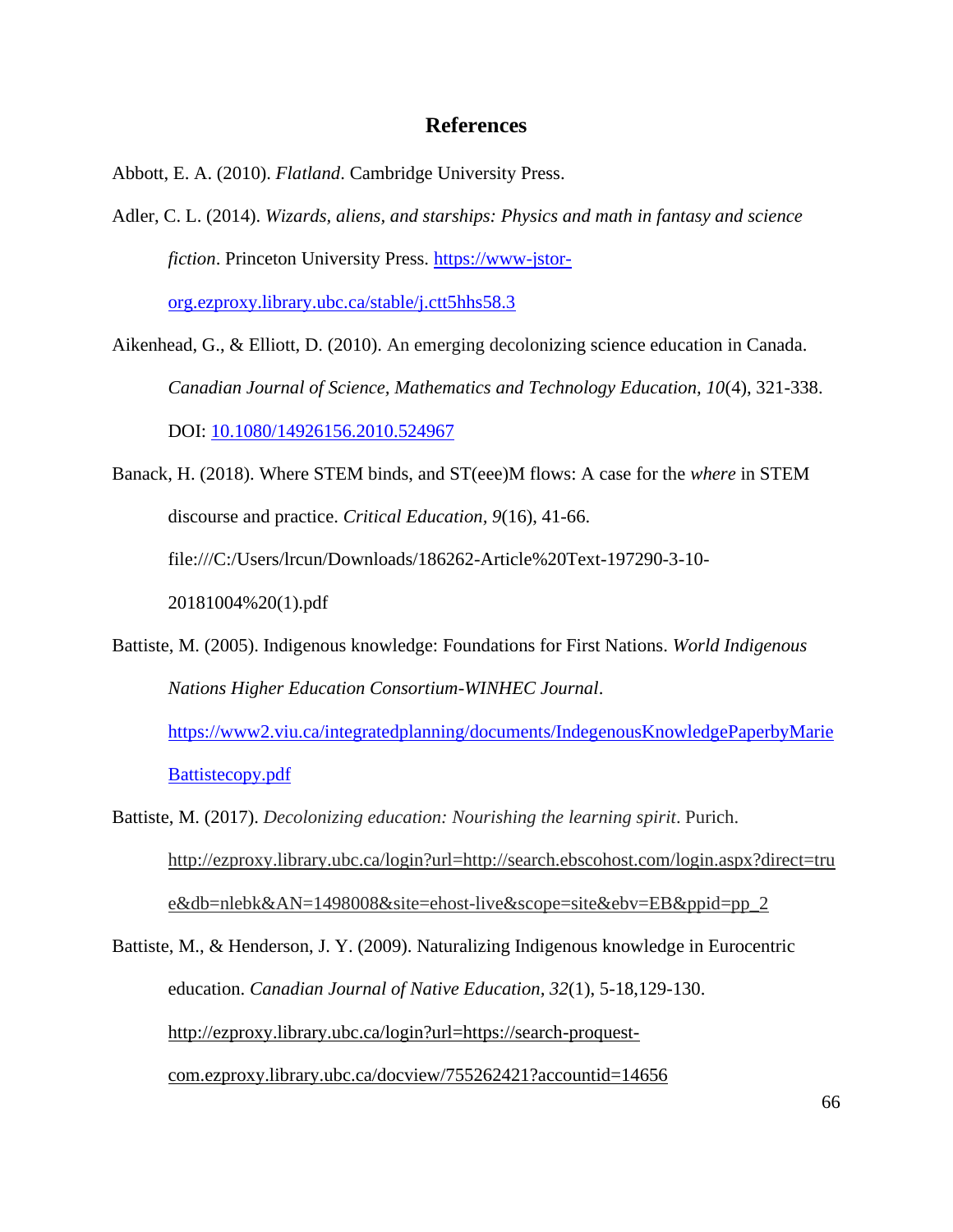- Berg, B. L. (2004). *Qualitative research methods for the social sciences* (2nd edition). Pearson Education.
- Braund, M. & Reiss, M. J. (2019). The 'great divide': How the arts contribute to science and science education. *Canadian Journal of Science, Mathematics and Technology Education, 19*(3), 219-236. DOI: 10.1007/s42330-019-00057-7
- Bucher, K. T., & Manning, M. L. (2001). Taming the alien genre: Bringing science fiction into the classroom. *The ALAN Review, 28*(2), 41.<https://doi.org/10.21061/alan.v28i2.a.9>
- Calmer, J., & Straits, W. (2014). Reading to understand anatomy: A literature circle approach. *The American Biology Teacher, 76*(9), 622-625. [https://www-jstor-](https://www-jstor-org.ezproxy.library.ubc.ca/stable/10.1525/abt.2014.76.9.9)

[org.ezproxy.library.ubc.ca/stable/10.1525/abt.2014.76.9.9](https://www-jstor-org.ezproxy.library.ubc.ca/stable/10.1525/abt.2014.76.9.9)

Carroll, L. (1949). *Alice's adventures in Wonderland, and Through the looking glass*. Harper.

- Cavanaugh, T. (2002). Science fiction and science education. *Science Scope, 25*(6), 64-69. <http://tinyurl.com/ybcc3ptk>
- Charmaz, K., & Thornberg, R. (2020). The pursuit of quality in grounded theory. *Qualitative Research in Psychology* (ahead-of-print), 1-23. DOI: 10.1080/14780887.2020.1780357
- Choi, B. C. K., & Pak, A. W. P. (2006). Multidisciplinarity, interdisciplinarity and transdisciplinarity in health research, services, education and policy: 1. Definitions, objectives, and evidence of effectiveness. *Clinical and Investigative Medicine, 29*(6), 351-364. https://go.exlibris.link/wHHz4wcL
- Colburn, A. (2010). The prepared practitioner. *The Science Teacher, 77*(3), 8. <http://tinyurl.com/ybutkfe9>
- Dahl, R. (1996). *James and the giant peach.* Knopf.
- Dahl, R. (2001). *Charlie and the great glass elevator.* Knopf.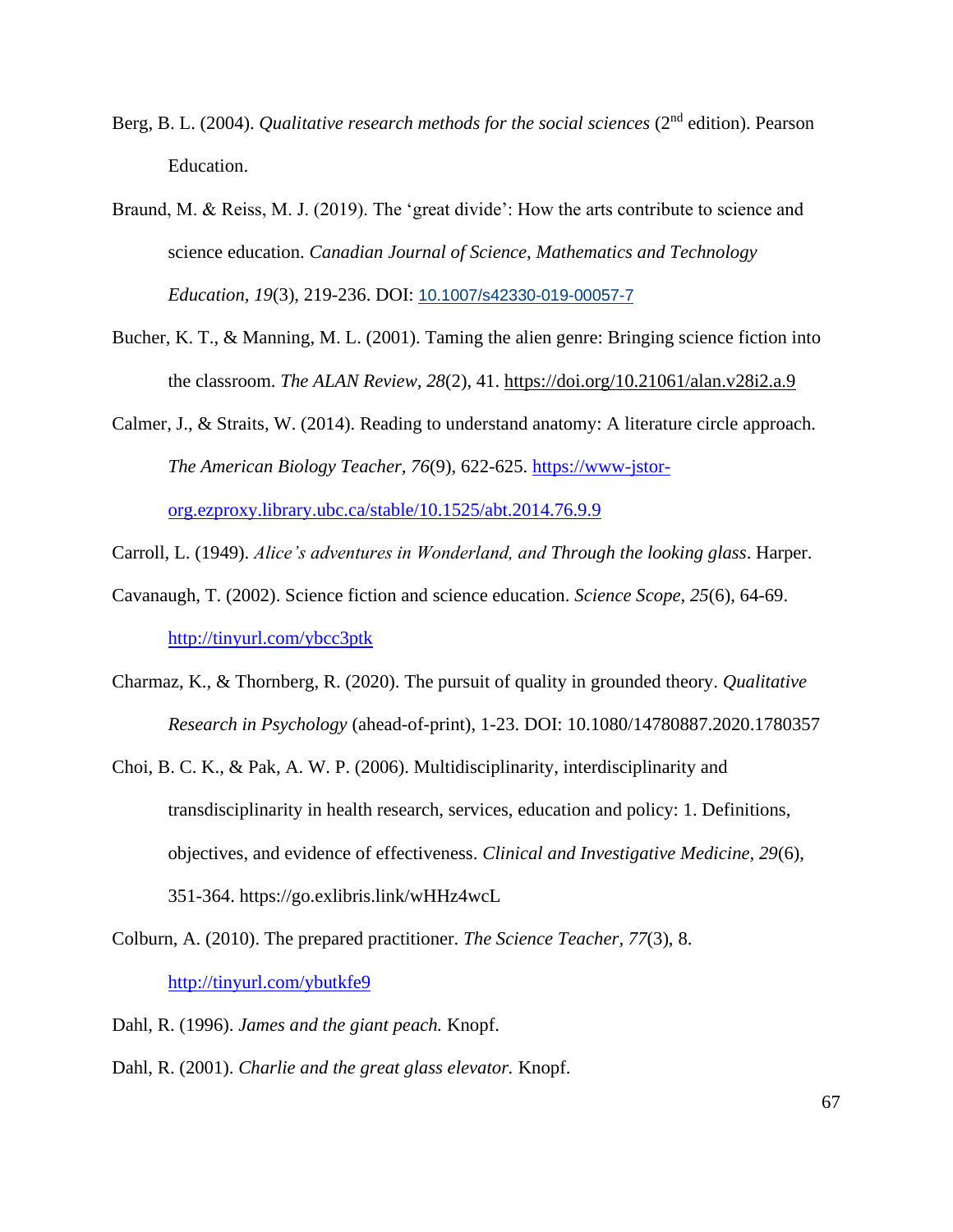- Daniels, H. (2002). *Literature circles: Voice and choice in book clubs & reading groups* (2<sup>nd</sup> edition). Stenhouse.
- Dewey, J. (2017). My pedagogic creed. In D. J. Flinders & S. J. Thornton (Eds.), *The curriculum studies reader* ( $5<sup>th</sup>$  ed., pp. 197-205). Routledge.

Dimaline, C. (2017). *The marrow thieves*. Dancing Cat Books.

Emerson, L. (2019). "I'm not a writer": Shaping the literacy-related attitudes and beliefs of students and teachers in STEM disciplines. In V. Prain, & B. Hand (Eds.), *Theorizing the future of science education research* (pp. 169-187). Springer International.

Enzensberger, H. M. (1997). *The number devil: A mathematical adventure*. Henry Holt.

- Farlow, S. J. (2017). Writing and storytelling as an aid in learning math. *EURASIA Journal of Mathematics, Science and Technology Education, 14(*2), 579-584. DOI: 10.12973/ejmste/76960
- Fenstermacher, G.D. (2000, July). *What is the difference between the North Star and Northfield? How educational goals and ideals become confused*. Invited presentation to the Summer Institute of School Superintendents, Macinak, MI, United States.
- Flynn, S., & Hardman, M. (2019). The use of interactive fiction to promote conceptual change in science: A forceful adventure. *Science & Education, 28*, 127–152.

<https://doi.org/10.1007/s11191-019-00032-6>

- Four Arrows, & Miller, J. (2019). To name the world: A dialogue about holistic and Indigenous education. In J. Miller's *The holistic curriculum* (3rd edition) (pp. 219-235). University of Toronto Press.<http://tinyurl.com/y46hg83q>
- Galloway, M. (Host). (2021, June 11). Ethical questions around neural implant technology with guests Ning Jiang and Jennifer Boger [Audio podcast episode]. In *The Current*. CBC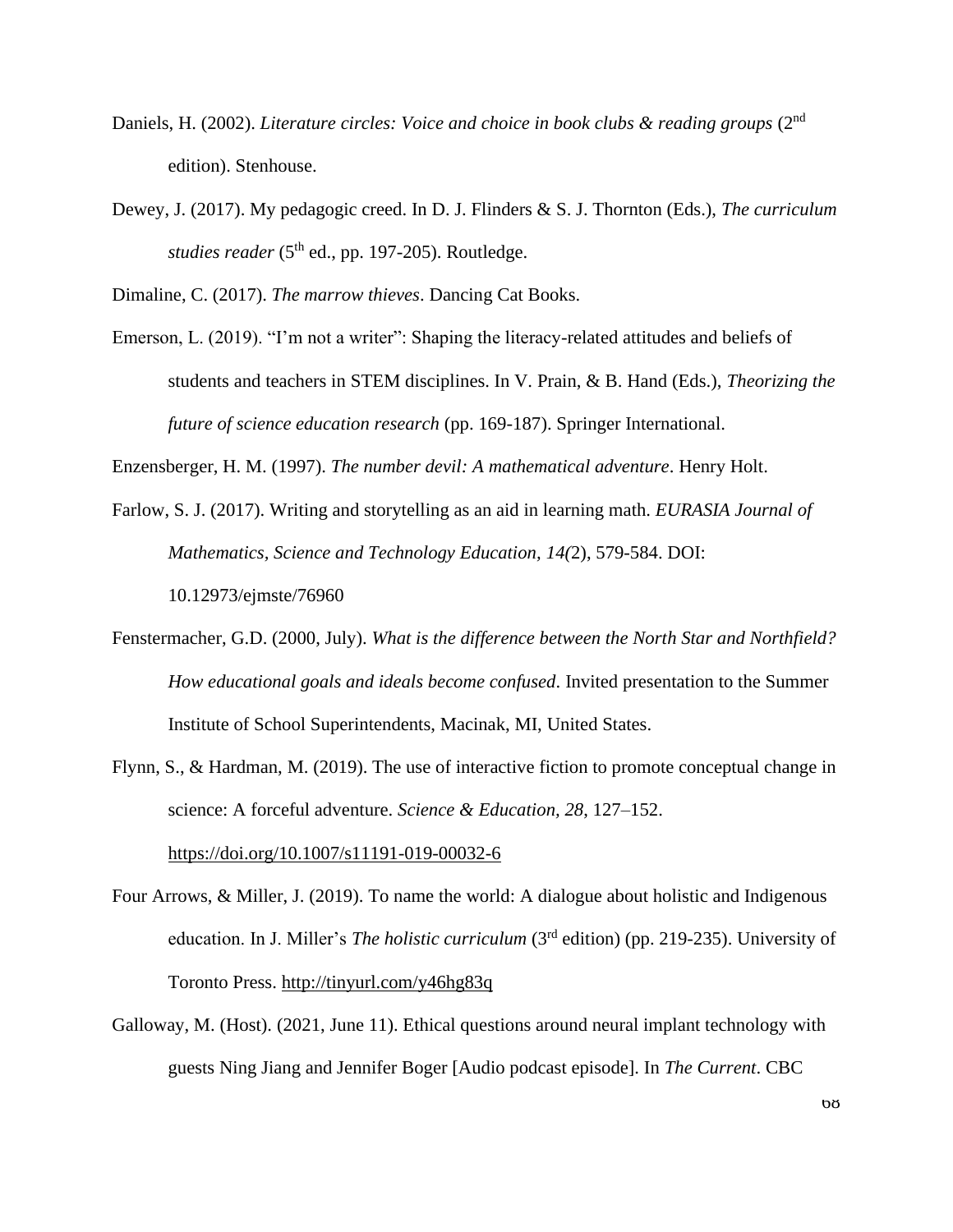Radio Canada. https://www.cbc.ca/radio/thecurrent/the-current-for-june-11-2021- 1.6061963/friday-june-11-2021-full-transcript-1.6062779

- Gerofsky, S. (2019). Approaching the history of mathematics via the performing arts: Kepler: A ''renaissance folk play'' in verse. *The Mathematical Intelligencer, 41*(1), 57-66. DOI: 10.1007/s00283-018-9818-2
- Glesne, C. (1999). *Becoming qualitative researchers: An introduction* (2nd edition). Addison Wesley Longman.
- Gray, P. (2013). *Free to learn: Why unleashing the instinct to play will make our children happier, more self-reliant, and better students for life*. Basic Books.
- Guyotte, K. W., Sochacka, N. W., Costantino, T. E., Walther, J., & Kellam, N. N. (2015). STEAM as social practice: Cultivating creativity in transdisciplinary spaces. *Art Education, 67*(6), 12-19. DOI: 10.1080/00043125.2014.11519293
- Hatch, J. (2018). Building better science teachers. *Nature (London), 562*(7725), S2-S4. <https://dx.doi.org/10.1038/d41586-018-06830-2>
- Hatcher, A. (2012). Building cultural bridges with Aboriginal learners and their 'classmates' for transformative environmental education. *Journal of Environmental Studies and Sciences, 2*(4), 346-356. DOI: 10.1007/s13412-012-0088-6
- Hatcher, A., Bartlett, C., Marshall, A., & Marshall, M. (2009). Two-eyed seeing in the classroom environment: Concepts, approaches, and challenges. *Canadian Journal of Science, Mathematics and Technology Education, 9*(3), 141-153. DOI:

10.1080/14926150903118342

Helfferich, D., Dawe, J., Meyers, Z., & Tarnai, N. (2014). *STEAMpower: Inspiring students, teachers, and the public*. The Agricultural and Forestry Experiment Station (University of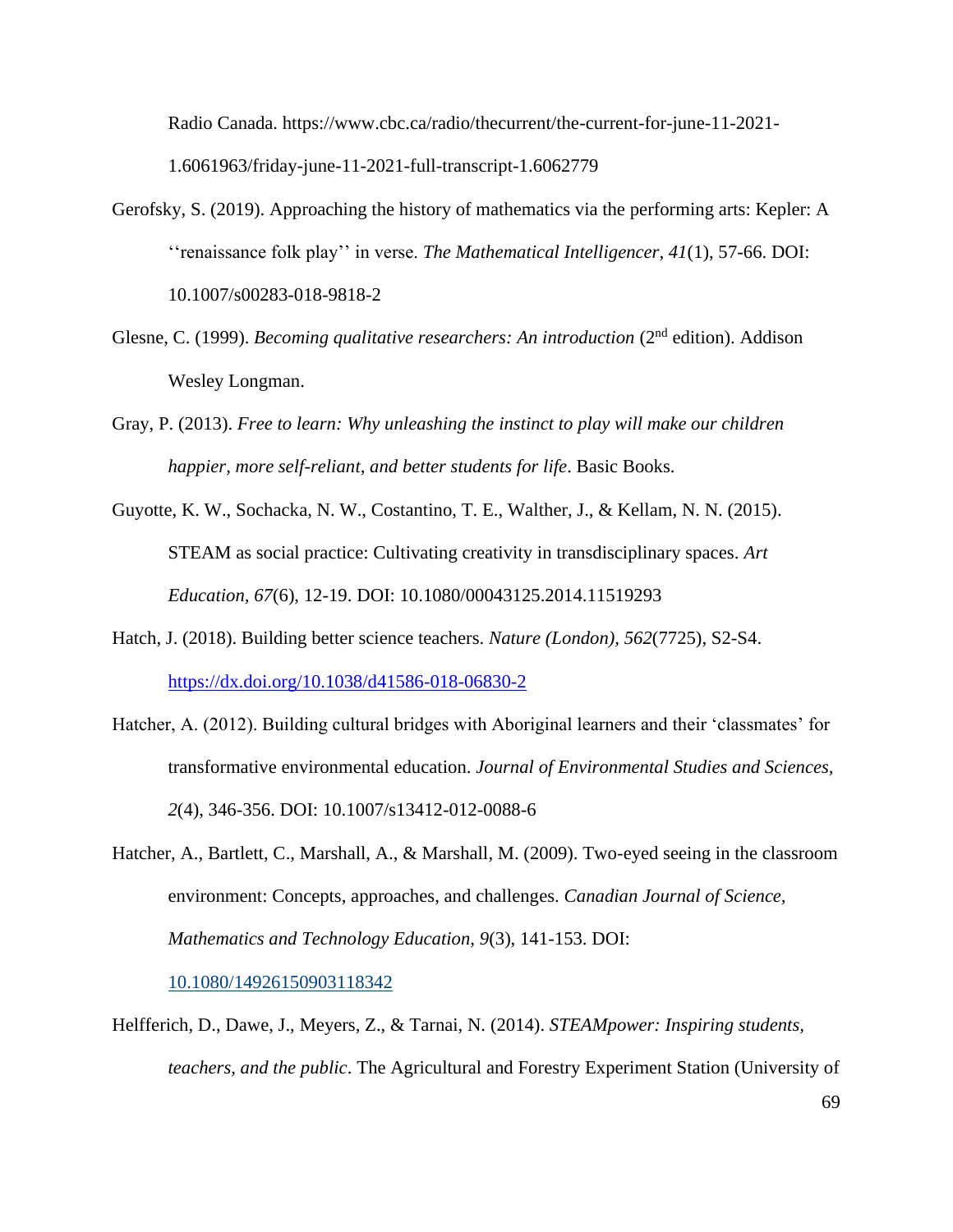Alaska Fairbanks). [file:///home/chronos/u-](file:///C:/home/chronos/u-bb4dfc0df1016273fbef37d1773a91722b3c9f60/MyFiles/Downloads/MP_2014-13.pdf)

[bb4dfc0df1016273fbef37d1773a91722b3c9f60/MyFiles/Downloads/MP\\_2014-13.pdf](file:///C:/home/chronos/u-bb4dfc0df1016273fbef37d1773a91722b3c9f60/MyFiles/Downloads/MP_2014-13.pdf)

- Henriksen, D. (2014). Full STEAM ahead: Creativity in excellent STEM teaching practices. *The STEAM Journal, 1*(2), 1-9. DOI: 10.5642/steam.20140102.15
- Henriksen, D. (2017). Creating STEAM with design thinking: Beyond STEM and arts integration. *The STEAM Journal, 3*(1), 1-11. DOI: 10.5642/steam.20170301.11
- Henriksen, D., Mishra, P., & Mehta, R. (2015). Novel, effective, whole: Toward a new framework for evaluations of creative products. *Journal of Technology and Teacher Education, 23*(3), 455-478. <https://www.researchgate.net/publication/281069484>
- Herro, D., Quigley, C., & Dsouza, N. (2016). STEAM enacted: A case study exploring middle school teachers implementing STEAM instructional practices. *Journal of Computers in Mathematics and Science Teaching, 35*(4), 319-342.<http://tinyurl.com/y5rskfuj>
- Howard, M. A., & Kern, A. L. (2019). Conceptions of wayfinding: Decolonizing science education in pursuit of Native American success. *Cultural Studies of Science Education, 14*, 1135–1148.<https://doi.org/10.1007/s11422-018-9889-6>
- Iacono, V. L., Symonds, P., & Brown, D. H. K. (2016). Skype as a tool for qualitative research interviews. *Sociological Research Online, 21*(2), 103-117. DOI:

[https://dx.doi.org/10.5153/sro.3952.](https://dx.doi.org/10.5153/sro.3952)

- Janghorban, R., Roudsari, R. L., & Taghipour, A. (2014). Skype interviewing: The new generation of online synchronous interview in qualitative research*. International Journal of Qualitative Studies on Health and Well-being, 9*(1), 1-3. DOI: 10.3402/qhw.v9.24152.
- Jardine, D. (1990). To dwell with a boundless heart: On the integrated curriculum and the recovery of the earth. *Journal of Curriculum and Supervision, 5*(2), 107-119.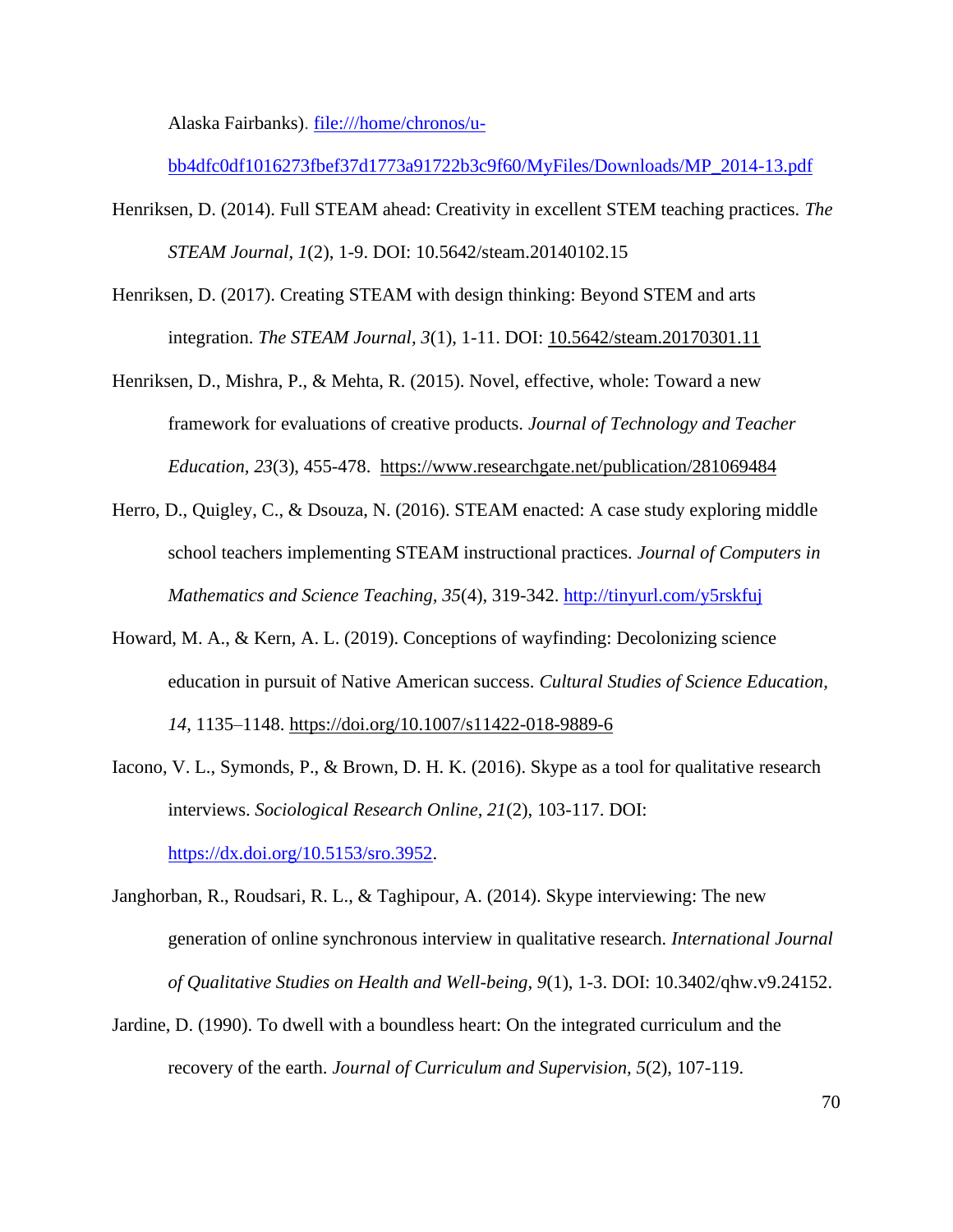- Jerrim, J., & Moss, G. (2019). The link between fiction and teenagers' reading skills: International evidence from the OECD PISA study. *British Educational Research Journal, 45*(1), 181-200. DOI: 10.1002/berj.3498
- Jolly, A. (2014, November 18). *STEM vs. STEAM: Do the arts belong?* Education Week: Teacher.<https://www.edweek.org/tm/articles/2014/11/18/ctq-jolly-stem-vs-steam.html>
- Kane, S. (2020). *Integrating literature in the disciplines: Enhancing adolescent learning and literacy* (2nd ed.). Routledge, Taylor & Francis Group.
- Kimmerer, R. W. (2013). *Braiding sweetgrass: Indigenous wisdom, scientific knowledge, and the teachings of plants*. Milkweed Editions.
- Klassen, S., & Klassen, C. F. (2014). The role of interest in learning science through stories. *Interchange, 45*(3-4), 133–151. DOI: 10.1007/s10780-014-9224-4
- Knippels, M.-C. P. J., Severiens, S. E., & Klop, T. (2009). Education through fiction: Acquiring opinion‐forming skills in the context of genomics. *International Journal of Science Education, 31*(15), 2057-2083. DOI: 10.1080/09500690802345888
- Korpershoek, H., Kuyper, H., & van der Werf, G. (2014). The relationship between students' math and reading ability and their mathematics, physics, and chemistry examination grades in secondary education. *International Journal of Science and Math Education, 13*(5), 1013-1037.<https://doi-org.ezproxy.library.ubc.ca/10.1007/s10763-014-9534-0>
- Kumar, A. (2019). The menace of neoliberal education reforms: Where capitalism, behaviourism, and positivism meet. In A. Kumar (Ed.), *Curriculum in international contexts: Understanding colonial, ideological, and neoliberal influences* (pp. 235-268). Springer International. DOI: 10.1007/978-3-030-01983-9

Kvale, S. (2007). *Doing interviews*. SAGE.<https://tinyurl.com/y8lmwxlc>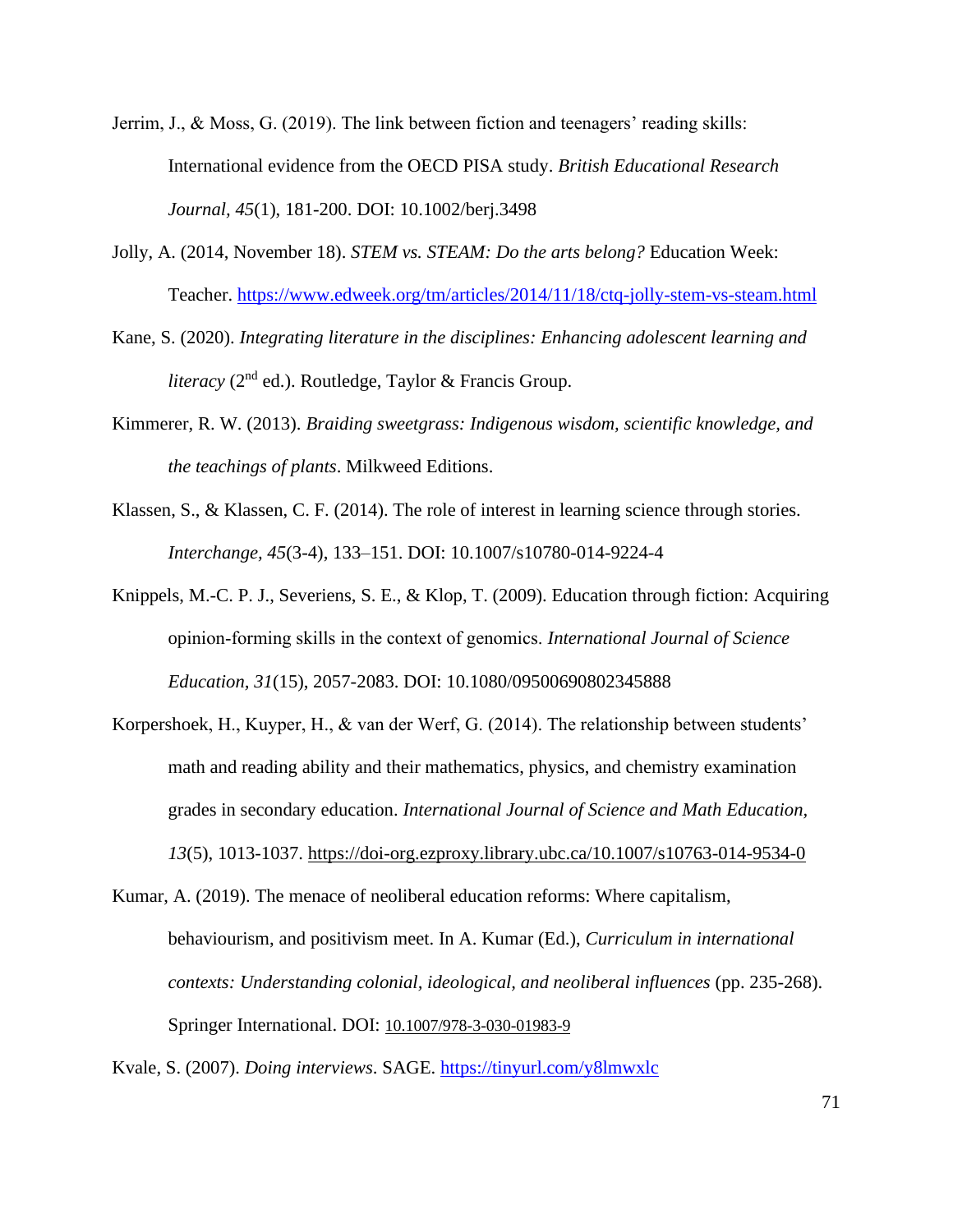L'Engle, M. (1962). *A wrinkle in time.* Ariel Books.

- Lieber, C. M. (2009). *Making learning real: Reaching and engaging all learners in secondary classrooms*. Educators for Social Responsibility.
- McDonald, B. (Host). (2019, May 24). No, really, calculus can be beautiful and this mathematician will tell you why, with guest Steven Strogatz [Audio podcast episode]. In *Quirks and Quarks.* CBC Radio Canada. [https://www.cbc.ca/radio/quirks/may-25-sharks](https://www.cbc.ca/radio/quirks/may-25-sharks-on-a-bird-diet-fossils-of-fungus-lifelike-machines-and-more-1.5147055/no-really-calculus-can-be-beautiful-and-this-mathematician-will-tell-you-why-1.5147060)[on-a-bird-diet-fossils-of-fungus-lifelike-machines-and-more-1.5147055/no-really](https://www.cbc.ca/radio/quirks/may-25-sharks-on-a-bird-diet-fossils-of-fungus-lifelike-machines-and-more-1.5147055/no-really-calculus-can-be-beautiful-and-this-mathematician-will-tell-you-why-1.5147060)[calculus-can-be-beautiful-and-this-mathematician-will-tell-you-why-1.5147060](https://www.cbc.ca/radio/quirks/may-25-sharks-on-a-bird-diet-fossils-of-fungus-lifelike-machines-and-more-1.5147055/no-really-calculus-can-be-beautiful-and-this-mathematician-will-tell-you-why-1.5147060)
- McGregor, G. (2009). Educating for (whose) success? Schooling in an age of neoliberalism. *British Journal of Sociology of Education*, *30*(3), 345–358. DOI: 10.1080/01425690902812620
- Magee, P.A., Govett, A.L., & Leeth, J. H. (2019). Using nonfiction texts and literature circles to rethink science learning. In C. Tai, R. M. Moran, L. Robertson, K. Keith, & H. Hong, (Eds.), *Handbook of Research on Science Literacy Integration in Classroom Environments* (pp. 124-140). Information Science Reference.
- Maher, C., Hadfield, M., Hutchings, M., & de Eyto, A. (2018). Ensuring rigor in qualitative data analysis: A design research approach to coding combining NVivo with traditional material methods. *International Journal of Qualitative Methods, 17*(1), 1-13. DOI: <https://dx.doi.org/10.1177/1609406918786362>
- Major, A. (2011). *Intersecting sets: A poet looks at science*. University of Alberta Press. <https://tinyurl.com/y4uwga39>
- Marmon, M. (2019). The emergence of the creativity in STEM: Fostering an alternative approach for science, technology, engineering, and mathematics instruction through the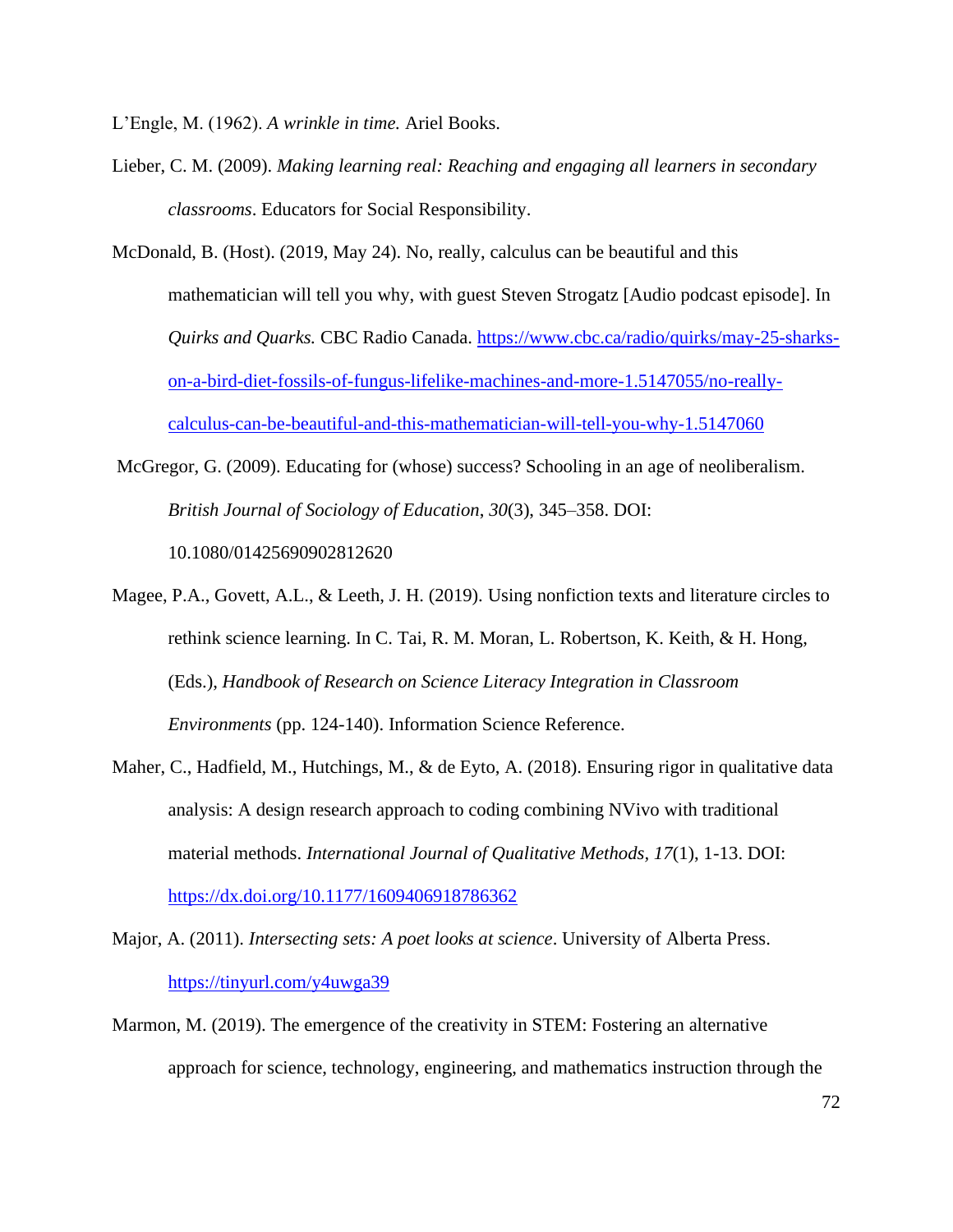use of the arts. In M. S. Khine, & S. Areepattamannil (Eds.), *STEAM Education: Theory and Practice* (pp. 101-116). Springer Nature Switzerland AG.

- Miller, J. P. (2019). *The holistic curriculum* (3<sup>rd</sup> edition). University of Toronto Press. <http://tinyurl.com/y46hg83q>
- Mishra, P., Koehler, M. J., & Henriksen, D. (2011). The seven trans-disciplinary habits of mind: Extending the TPACK framework towards 21st century learning. *Educational Technology, 51*(2), 22-28.<http://www.jstor.com/stable/44429913>
- Munroe, E. A., Borden, L. L., Orr, A. M., Toney, D., & Meader, J. (2013). Decolonizing aboriginal education in the 21<sup>st</sup> century. *McGill Journal of Education (Online)*, 48(2), 317-337. [http://ezproxy.library.ubc.ca/login?url=https://search-proquest](http://ezproxy.library.ubc.ca/login?url=https://search-proquest-com.ezproxy.library.ubc.ca/docview/1461735131?accountid=14656)[com.ezproxy.library.ubc.ca/docview/1461735131?accountid=14656](http://ezproxy.library.ubc.ca/login?url=https://search-proquest-com.ezproxy.library.ubc.ca/docview/1461735131?accountid=14656)
- Newton, N. (2017). *Math problem solving in action: Getting students to love word problems, grades 3-5.* Routledge. DOI: 10.4324/9781315465050-9
- Noddings, N. (2017). The false promise of the paideia: A critical review of *The Paideia Proposal*. In D. J. Flinders & S. J. Thornton (Eds.), *The curriculum studies reader* (5th ed., pp. 197-205). Routledge.
- Noddings, N. (2019). Post-modern curriculum: Reviving the vision. In M. Quinn (Ed.), *Complexifying curriculum studies: Reflections on the generative and generous gifts of William E. Doll, Jr.* (pp. 29-37). Routledge. DOI: 10.4324/9781315151212
- Norris, S. P., & Phillips, L. M. (2003). How literacy in its fundamental sense is central to scientific literacy. *Science Education, 87*(2), 224-240. DOI: 10.1002/sce.10066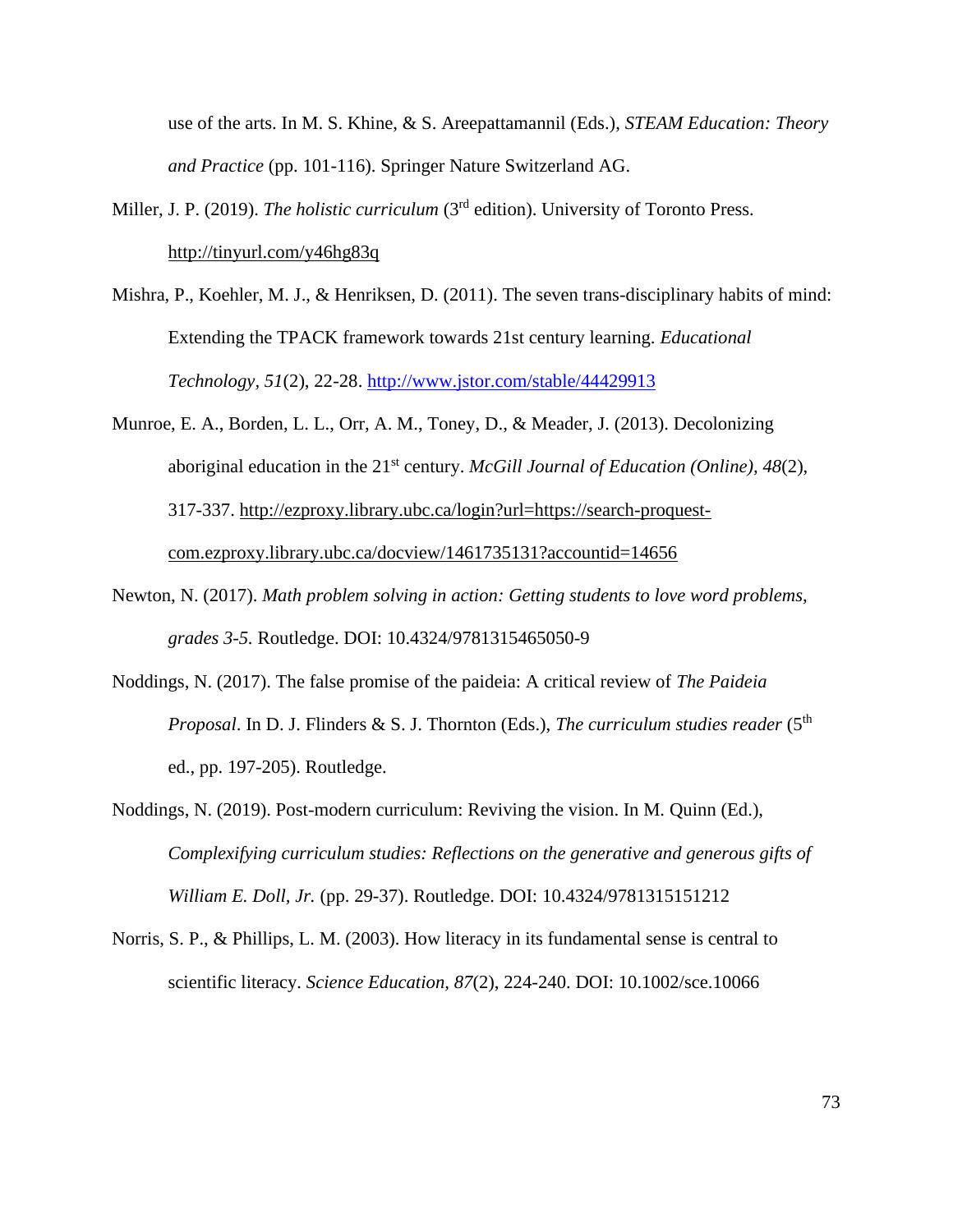- Nunan, E. E., & Homer, D. (1981). Science, science fiction, and a radical science education (science, science-fiction et éducation scientifique "de gauche"). *Science Fiction Studies, 8*(3), 311-330.<http://www.jstor.com/stable/4239438>
- Nussbaum, M. (2010). *Not for profit: Why democracy needs the humanities*. Princeton University Press. <http://www.jstor.com/stable/j.ctvc77dh6.11>

O'Leary, Z. (2017). *The essential guide to doing your research project*. Sage.

- Orwell, G. (1996). *1984.* Chelsea House.
- Pewewardy, C. (2002). Learning styles of American Indian/Alaska Native students: A review of the literature and implications for practice. *Journal of American Indian Education, 41*(3),

22-56.<http://www.jstor.com/stable/24398583>

Province of British Columbia. (2020). *New curriculum info.* BC's New Curriculum.

<https://curriculum.gov.bc.ca/curriculum/overview>

https://curriculum.gov.bc.ca/curriculum/overview#indigenous

- Richards, J., Hove, J., & Afolabi, K. (2008). [Understanding the aboriginal/non-aboriginal gap in](https://ubc.summon.serialssolutions.com/2.0.0/link/0/eLvHCXMwfV3NT4MwFH_R7eJNnUbmtvSiN7RrK4yjmy7GsxdPpB3FLFlgUff_-ysfAoZ4KeUl0B-FvC_eB5EUd9z_wxOkMsKVJZzzSCQLbSVYYsKDNJSGS1N092mH6tRdOxrafy--p8F06S-PFMRfeNvqI1Qni9wIDv0Ko_5tQOXqkOaZ3ybwD73H6Cx0_lWWmsRs30T042wHhpQ7lZe7fBAcqmJEmK0cfzFbaG_HD1yV3RUgwjZ218nxd4JsfUpD67IbzujIZiNKOmgZsLIG2H0XJwNKts1YhZC18LEKHXPYWIWM1bguaLx-flu9-MASV96iOBRSwWCWlzTAMvaKmFrA6EiVCLWRSmvobEbJIDDaCJigUerRCI8UJ_nmUGTlxdAiwnnk0XnPfT2atKn1L7bYldXHNzHuveiaTsowDef5mNDg-_Ngp8UWzopNndHwcfn-9PoDbOS-PQ)  [student performance: Lessons from British Columbia.](https://ubc.summon.serialssolutions.com/2.0.0/link/0/eLvHCXMwfV3NT4MwFH_R7eJNnUbmtvSiN7RrK4yjmy7GsxdPpB3FLFlgUff_-ysfAoZ4KeUl0B-FvC_eB5EUd9z_wxOkMsKVJZzzSCQLbSVYYsKDNJSGS1N092mH6tRdOxrafy--p8F06S-PFMRfeNvqI1Qni9wIDv0Ko_5tQOXqkOaZ3ybwD73H6Cx0_lWWmsRs30T042wHhpQ7lZe7fBAcqmJEmK0cfzFbaG_HD1yV3RUgwjZ218nxd4JsfUpD67IbzujIZiNKOmgZsLIG2H0XJwNKts1YhZC18LEKHXPYWIWM1bguaLx-flu9-MASV96iOBRSwWCWlzTAMvaKmFrA6EiVCLWRSmvobEbJIDDaCJigUerRCI8UJ_nmUGTlxdAiwnnk0XnPfT2atKn1L7bYldXHNzHuveiaTsowDef5mNDg-_Ngp8UWzopNndHwcfn-9PoDbOS-PQ) *C.D. Howe Institute – Commentary No. 276.* <http://tinyurl.com/yxvoq89e>
- Rowling, J. K. (2018). *Harry Potter: The complete series*. Scholastic.

Saldana, J. (2016). *The coding manual for qualitative researchers*. SAGE.

Schreiner, C., & Sjoberg, S. (2005). How do learners in different cultures relate to science and technology? *Asia-Pacific Forum on Science Learning and Teaching, 6*(2), Foreward. <https://www.researchgate.net/publication/26453386>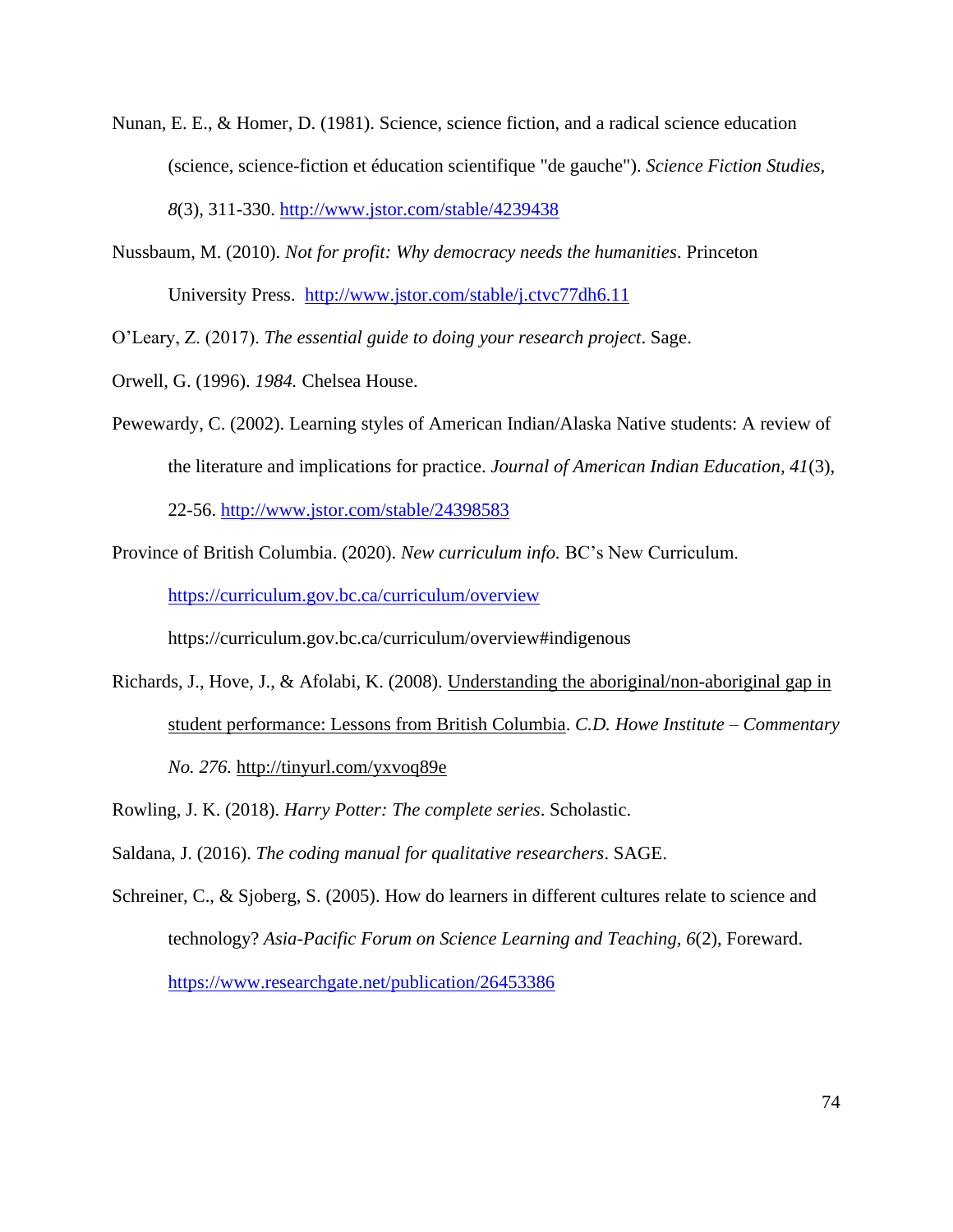- Snively, G. J., & Williams, L. B. (2008). "Coming to know: Weaving aboriginal and western science knowledge, language, and literacy into the science classroom. *L1-educational studies in language and literature, 8*(1), 109-133.<http://tinyurl.com/y32mlha5>
- Stavrou, S. G., & Miller, D. (2017). Miscalculations: Decolonizing and anti-oppressive discourses in Indigenous mathematics education. *Canadian Journal of Education / Revue Canadienne de l'éducation , 40*(3), 92-122.

<https://www.jstor.org/stable/10.2307/90014773>

- Straits, W. (2007). A literature-circles approach to understanding science as a human endeavor. *Science Scope, 31* (2), 32-36.<https://www.jstor.org/stable/43181227>
- Straits, W., & Nichols, S. (2006). Literature circles for science. *Science and Children, 44* (3), 52- 55. Retrieved from [http://ezproxy.library.ubc.ca/login?url=https://search-proquest](http://ezproxy.library.ubc.ca/login?url=https://search-proquest-com.ezproxy.library.ubc.ca/docview/236904244?accountid=14656)[com.ezproxy.library.ubc.ca/docview/236904244?accountid=14656](http://ezproxy.library.ubc.ca/login?url=https://search-proquest-com.ezproxy.library.ubc.ca/docview/236904244?accountid=14656)
- Strogatz, S. (2019). *Infinite powers: How calculus reveals the secrets of the universe.* Houghton Mifflin Harcourt.
- Strube, P. (1996). Chemistry and narrative: Short stories and school chemistry. *Research in Science Education, 26*(2), 247-25. DOI: 10.1007/BF02356435
- Vardell, S. (2019). Exploring the global landscape through digital poetry. *English Journal, 108*(4), 100-102.<http://tinyurl.com/y4hkvfz7>
- Vardell, S., & Wong, J. (2015). The symbiosis of science and poetry. *Children & Libraries, 13*(1), 15-18. DOI: 10.5860/cal.13n1.15
- Wynn, T., & Harris, J. (2012) Toward a STEM + arts curriculum: Creating the teacher team. *Art Education, 65*(5), 42-47. DOI: 10.1080/00043125.2012.11519191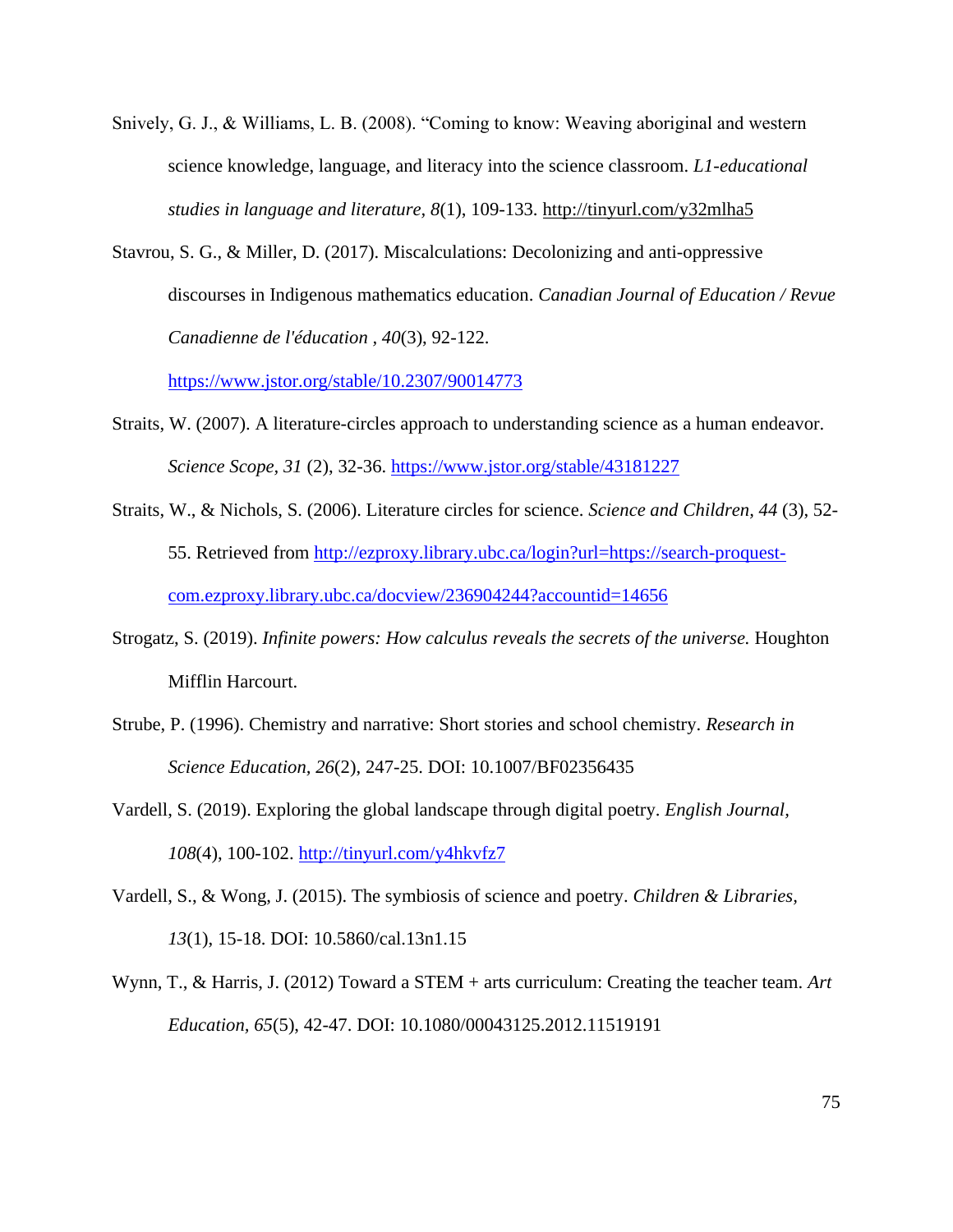- Yakman, G., & Lee, H. (2012). Exploring the exemplary STEAM education in the US as a practical educational framework for Korea. *Korean Journal of Science Education, 32*(6), 1072–1086.<https://doi.org/10.14697/JKASE.2012.32.6.1072>
- Yore, L., Bisanz, G. L., & Hand, B. M. (2003). Examining the literacy component of science literacy: 25 years of language arts and science research. *International Journal of Science Education, 25*(6), 689-725. DOI: 10.1080/09500690305018
- Zhang, H. (2019). Toward the reenchantment of curriculum: A study on William Doll's postmodern curriculum theory. In M. Quinn (Ed.), *Complexifying curriculum studies: Reflections on the generative and generous gifts of William E. Doll, Jr. (pp. 29-37).* Routledge. DOI: 10.4324/9781315151212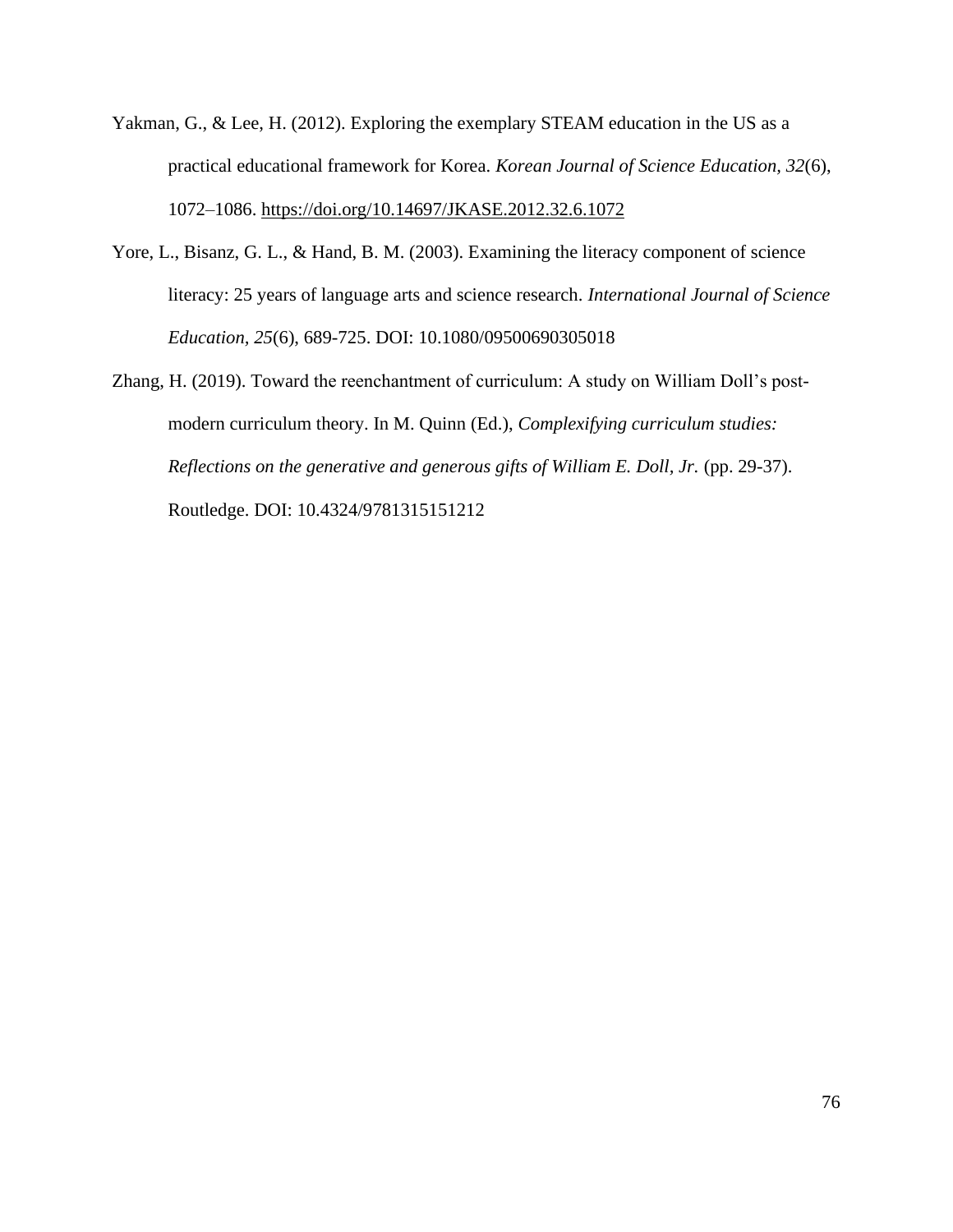# **Appendix A**

### Recruitment social media post

Hi Friends!

I'm looking for teachers who fit the following criteria: Secondary school STEM teachers (any type of science class, digital media or technology, math, etc.) in BC who have included literature (any form - fiction, non-fiction, short, long, poetry, etc.) in their classes. This person may or may not be currently teaching, and they may have tried including literature at one point, but no longer do.

My name is Lindsay Cunningham, and I'm a teacher. I'm currently doing an M.A. in the Department of Curriculum and Pedagogy at UBC. In short, I'm interested in a holistic approach to education and exploring how literature can be a part of that. I'll be doing interviews as part of the research for my graduate thesis.

If you or someone you know is interested in doing one 30-45 minute interview with me via Zoom or phone, please contact me (or share my email!)

If you choose to comment on this post or "like" it, you will be publicly identified with the study. Dr. Penney Clark is the Principal Investigator of this study (Integrating literature into STEM to promote inclusivity and create holistic, transdisciplinary learning environments).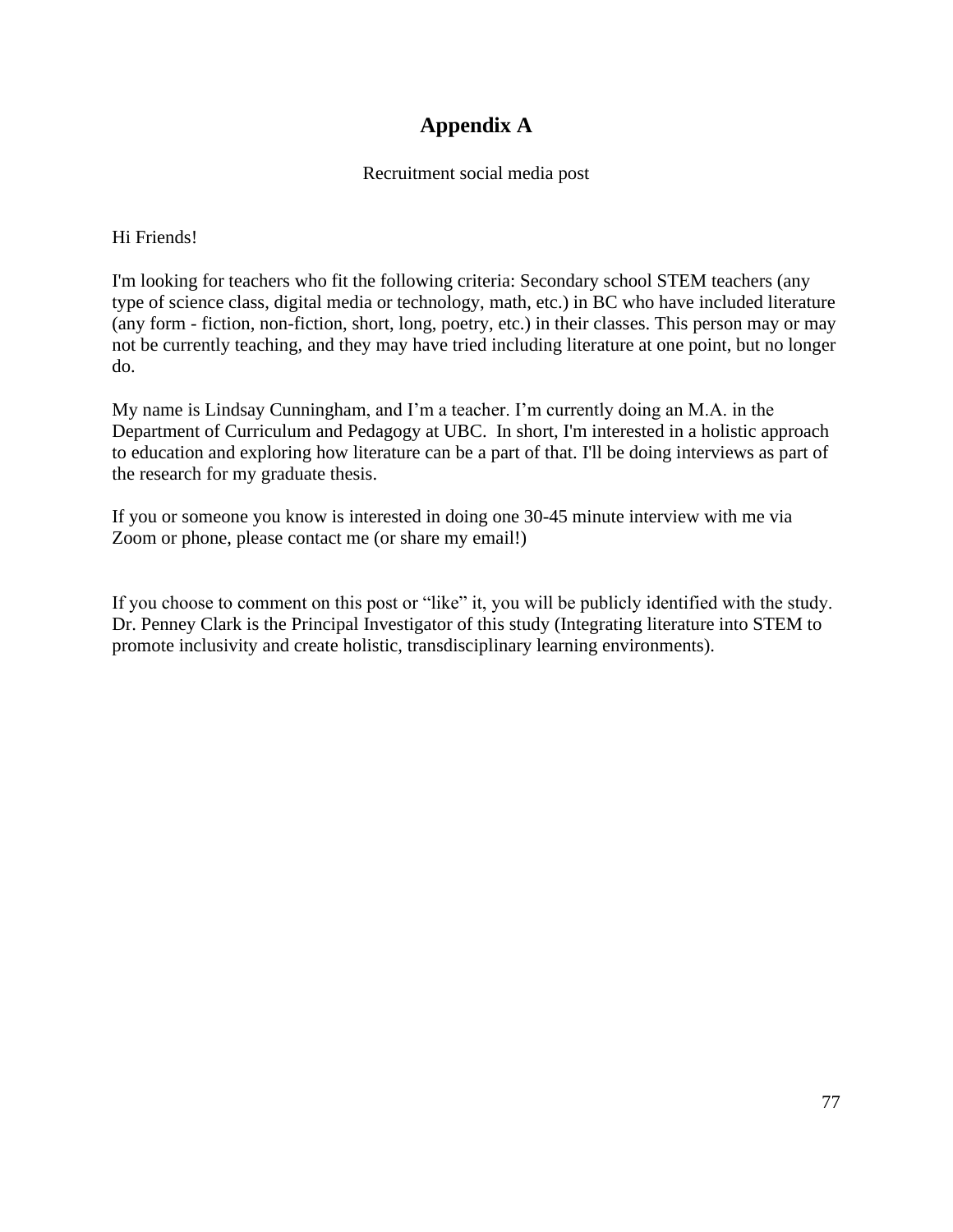# **Appendix B**

### Initial Contact email

Dear \_\_\_\_\_\_\_\_\_\_\_\_\_\_\_

**Short description of how I located this person and why I think they might be interested**. Currently, I'm doing an M.A. in the Department of Curriculum and Pedagogy at UBC. In short, I'm interested in a holistic, transdisciplinary approach to education and exploring how literature can be a part of that. I'll be doing interviews as part of the research for my graduate thesis.

I'm looking for teachers who fit my research criteria: Secondary school STEM teachers (any type of science class, digital media or technology, math, etc.) in BC who have included literature (any form - fiction, non-fiction, short, long, poetry, etc.) in their classes. This person may or may not be currently teaching, and they may have tried including literature at one point, but no longer do.

If you would be interested in doing one 30-45 minute interview with me via Zoom or phone, please let me know. I've attached the consent form if you'd like a little more information. I'd also be happy to talk to you if you have any questions.

Dr. Penney Clark is the Principal Investigator of this study and you may contact her if you have questions or concerns.

Best, Lindsay Cunningham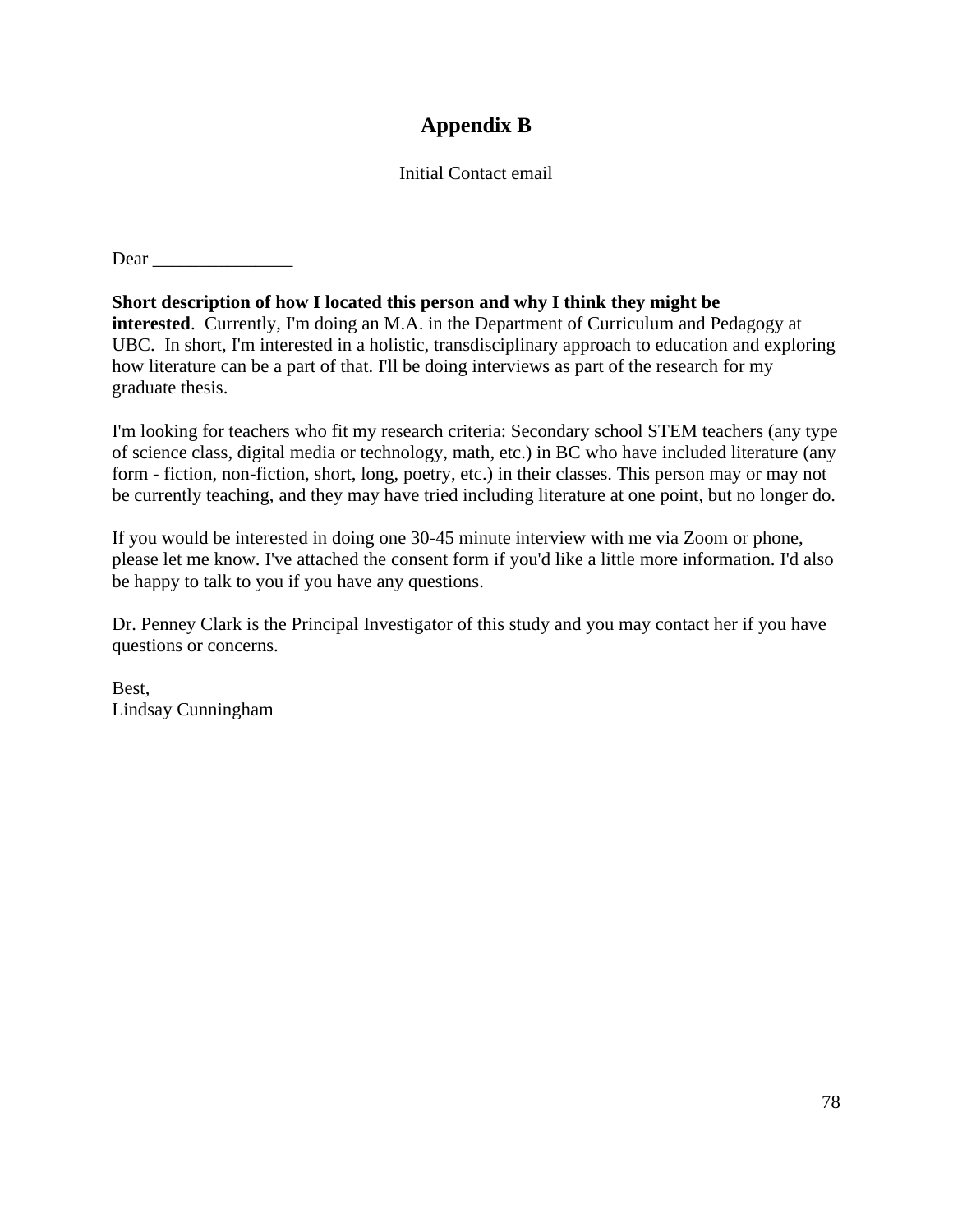# **Appendix C**

## Interview Questions

- How long have you been a secondary teacher?
- What was your area of study at university?
- What are your areas of specialization in teaching?
- How long have you been using literature (apart from textbooks) in your classes?
- What made you decide to integrate literature into your classes?
- What types of literature do you use in your classes? Could you please provide some examples?
	- o How did you locate the resources that you use?
- Could you give me some specific examples of how you integrate literature into your classes?
- How has this approach affected the way you assess your students?
- In your view, in what ways does integrating literature affect your students?
	- o How did/do students react to this approach?
- Did you face any challenges in deciding to integrate literature into your class(es)? Please explain.
- How have parents, administration, colleagues reacted to this approach?
- Will you continue to integrate literature in your courses in the future?
	- o Why? Or Why not?
- What advice would you give to another teacher who wanted to try integrating literature in STEM classes?
- Is there anything you'd like to add that we didn't cover?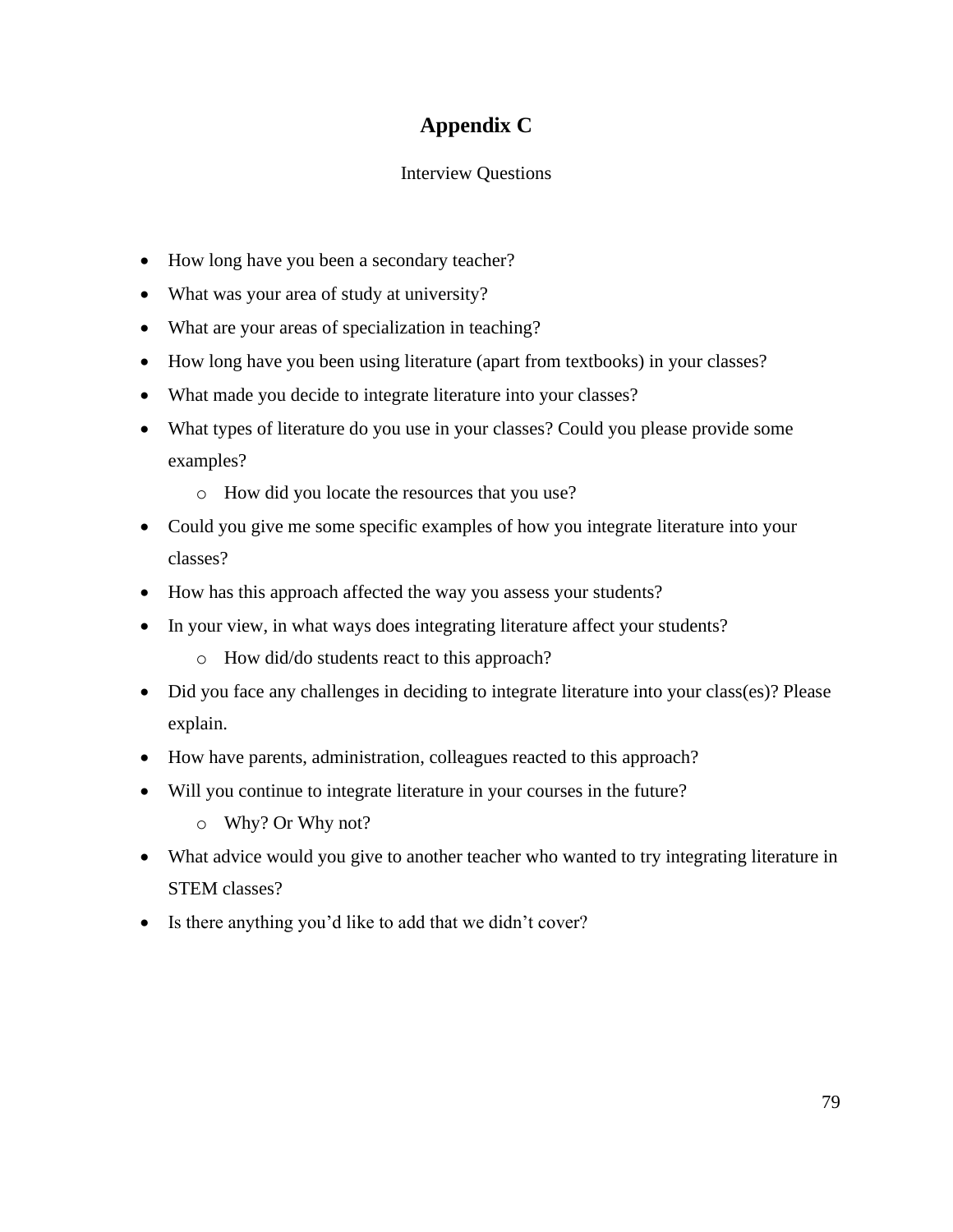# **Appendix D**



a place of mind THE UNIVERSITY OF BRITISH COLUMBIA

**Department of Curriculum and Pedagogy**  UBC Faculty of Education 2125 Main Mall Vancouver, BC, Canada V6T 1Z4

Tel: 604 -822 -5337 Fax: 604 -822 -4714 www.edcp.educ.ubc.ca

Date:

**Consent Form**

Re: Integrating literature into STEM to promote inclusivity and create holistic, transdisciplinary

learning environments.

| <b>Principal Investigator:</b> | Dr. Penney Clark, Professor<br>Department of Curriculum and Pedagogy<br>University of British Columbia                   |
|--------------------------------|--------------------------------------------------------------------------------------------------------------------------|
| Co-Investigator:               | Dr. Susan Gerofsky, Associate Professor<br>Department of Curriculum and Pedagogy<br>University of British Columbia       |
| Co-Investigator:               | Lindsay Cunningham<br>Graduate student (M.A.)<br>Department of Curriculum and Pedagogy<br>University of British Columbia |

**Purpose:** This study will look at why and how STEM teachers in BC are using literature in secondary school classes, what barriers (real or perceived) they may have encountered when trying to integrate literature, as well as discovering possible solutions to overcoming those barriers. This research will form part of my graduate thesis, which is a public document, and may also be published in journal articles and books.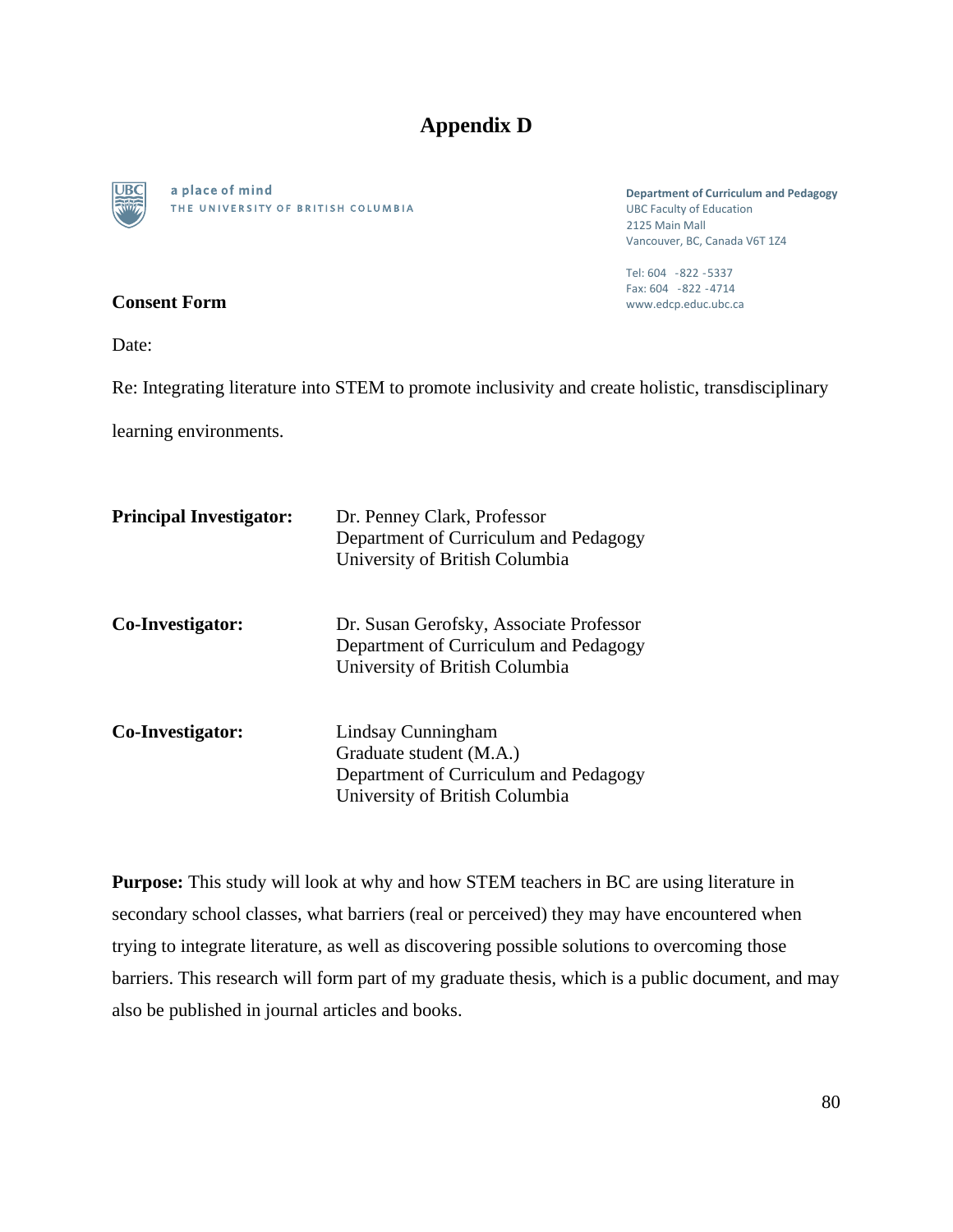**Study Procedures:** I (Lindsay Cunningham) will interview you once. The interview will last approximately 45 minutes. You can choose to refrain from answering any questions on topics that you prefer not to discuss and you can withdraw your participation at any time. All interviews will take place online via Zoom or by phone. Please log into Zoom using a nickname or substitute name. You may turn off your camera if you wish. Interviews will be recorded, with permission, and later fully or partially transcribed. I may also take notes during the interviews.

**Confidentiality:** Your privacy will be respected. All digital files and recordings, as well as transcripts, will be encrypted and kept on a password-protected computer. Any written notes will be destroyed once they are copied online. I will not include names or places of work in the transcripts.

**Potential Risks:** I am not aware of any potential risks to interviewees.

**Potential Benefits:** I do not think taking part in this study will help you. However, in the future, others may benefit from what we learn in this study. This research may contribute to the understanding of STEM instruction in BC. I would be pleased to send you the final results of the study upon its completion via email.

**Payment:** You will not be paid for participating in this study.

**Contact for Information about the study:** If you have any questions or concerns about the study, you may contact Dr. Penney Clark.

**Contact for Information about the rights of research participants:** If you have any concerns or complaints about your rights as a research participant and/or your experiences while participating in this study, contact the Research Participant Complaint Line in the UBC Office of Research Ethics at 604-822-8598 or if long distance e-mail [RSIL@ors.ubc.ca](mailto:RSIL@ors.ubc.ca) or call toll free 1-877-822-8598.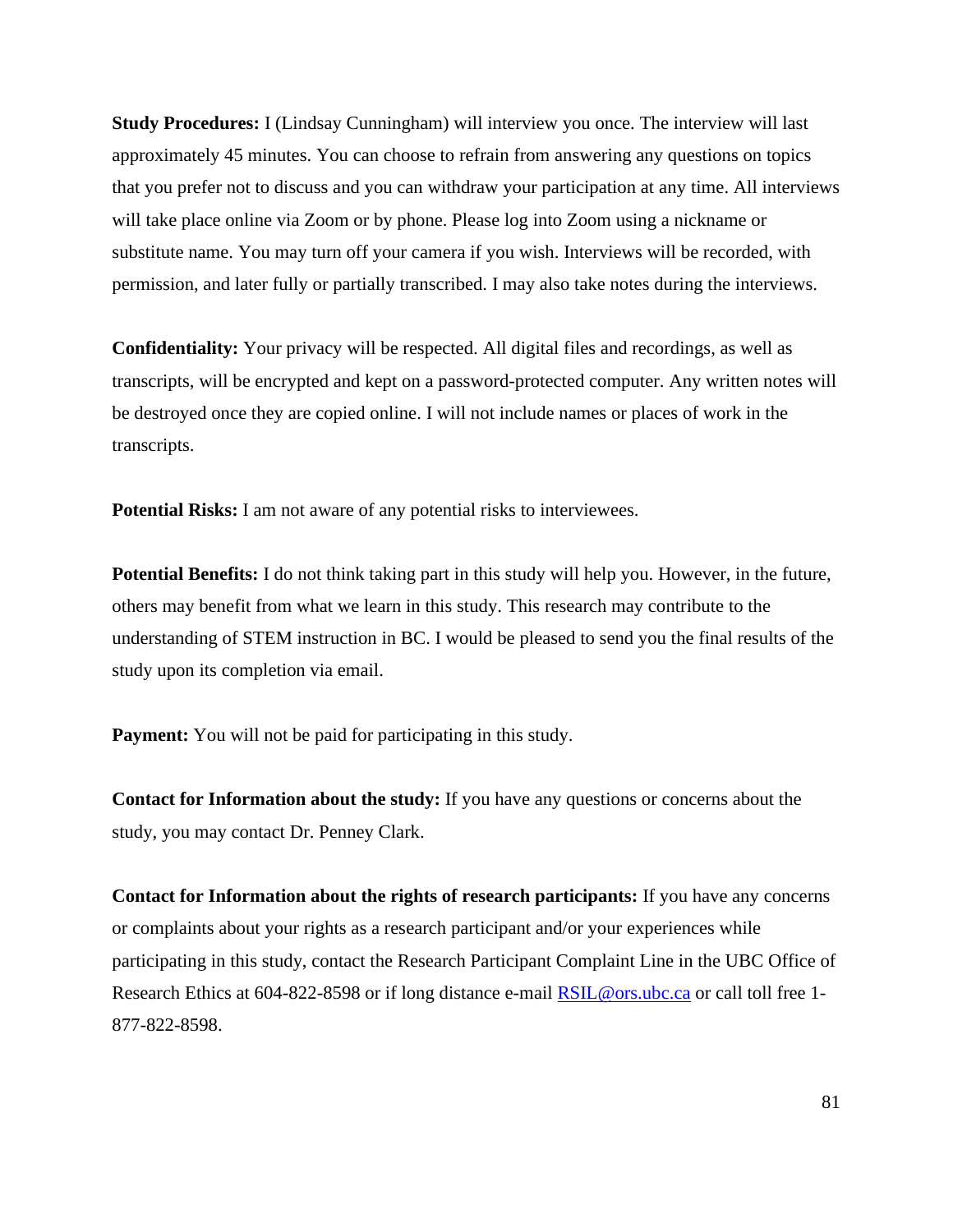**Participant's Consent:** I understand that my participation in this study is voluntary and that I may refuse to answer any questions or withdraw from the study at any time without consequences.

My signature below indicates that I have a copy of this consent form for my own records. My signature below indicates that I consent to participate in this study and to allow my information to be used for the purposes of this study.

Please indicate in the box below if you would like to receive a copy of the results of the study upon their completion. If so, please provide an email address.

I would like a copy of the results of this study upon their completion. Email address \_\_\_\_\_\_\_\_\_\_\_\_\_\_\_\_\_\_\_\_\_\_\_\_\_\_\_\_\_\_\_\_\_\_\_\_\_\_\_\_\_\_\_\_\_

Subject Signature

Date:\_\_\_\_\_\_\_\_\_\_\_\_\_\_\_\_\_\_\_

Subject's name (please print clearly)\_ \_\_\_\_\_\_\_\_\_\_\_\_\_\_\_\_\_\_\_\_\_\_\_\_\_\_\_\_\_\_\_\_\_\_\_\_\_\_\_\_\_\_

Ethics ID# H20-03956

Version February 22, 2021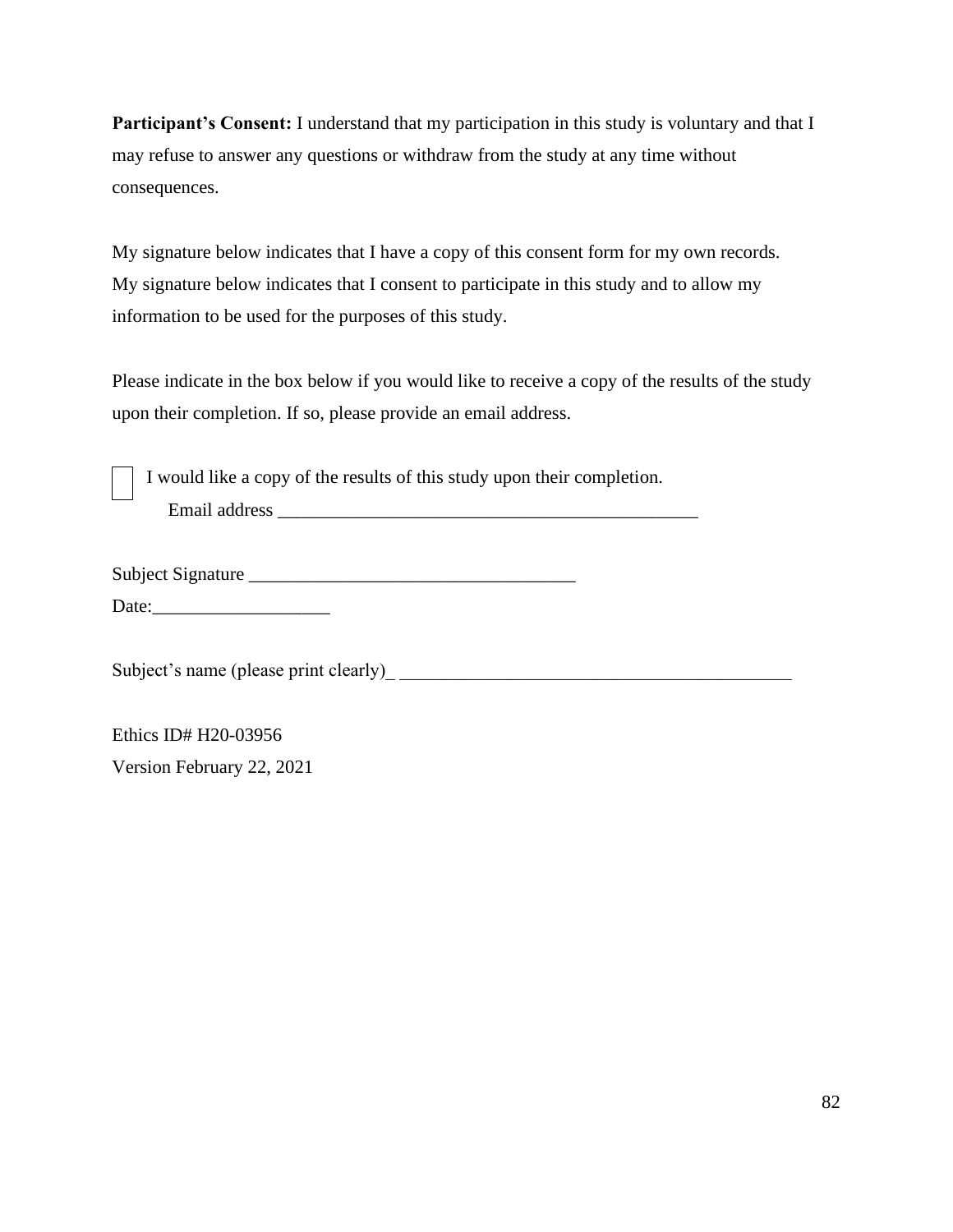### **Appendix E**

#### List of Advice

The following is a list of advice that the interview participants suggested for teachers wanting to try incorporating literature in STEM classes in the future:

- "Use literature it brings the math to life" (Tchr. D).
- "Do it, don't hesitate. Just go for it" (Tchr. D).
- "Listen to what the kids are listening to and go from there. Because I'm not really listening to what they're listening to anymore, but at the time I was doing the musicals. I was listening to what they were listening to so I was listening to Lady Gaga and Katy Perry and, and others other things. So I was able to use the songs that they knew rather than just rely on my old stuff." (Tchr. D)
- "Why not? It's just nice to find something that's, like, when you're doing something like this, I think it's nice if it's something that fits in really well and doesn't feel forced, I guess. Something that's, like, very related in some way to what you're working on. Like, it could be related to the science, to the content, I guess, because there's lots of that, or maybe just some, like cultural connotation." (Tchr. C)
- "I think it's really about digging into your own reasonings for one: What is it you want students to learn? Why do you want them to learn it? How do you want them to, inspire them to be lifelong learners?" (Tchr. I).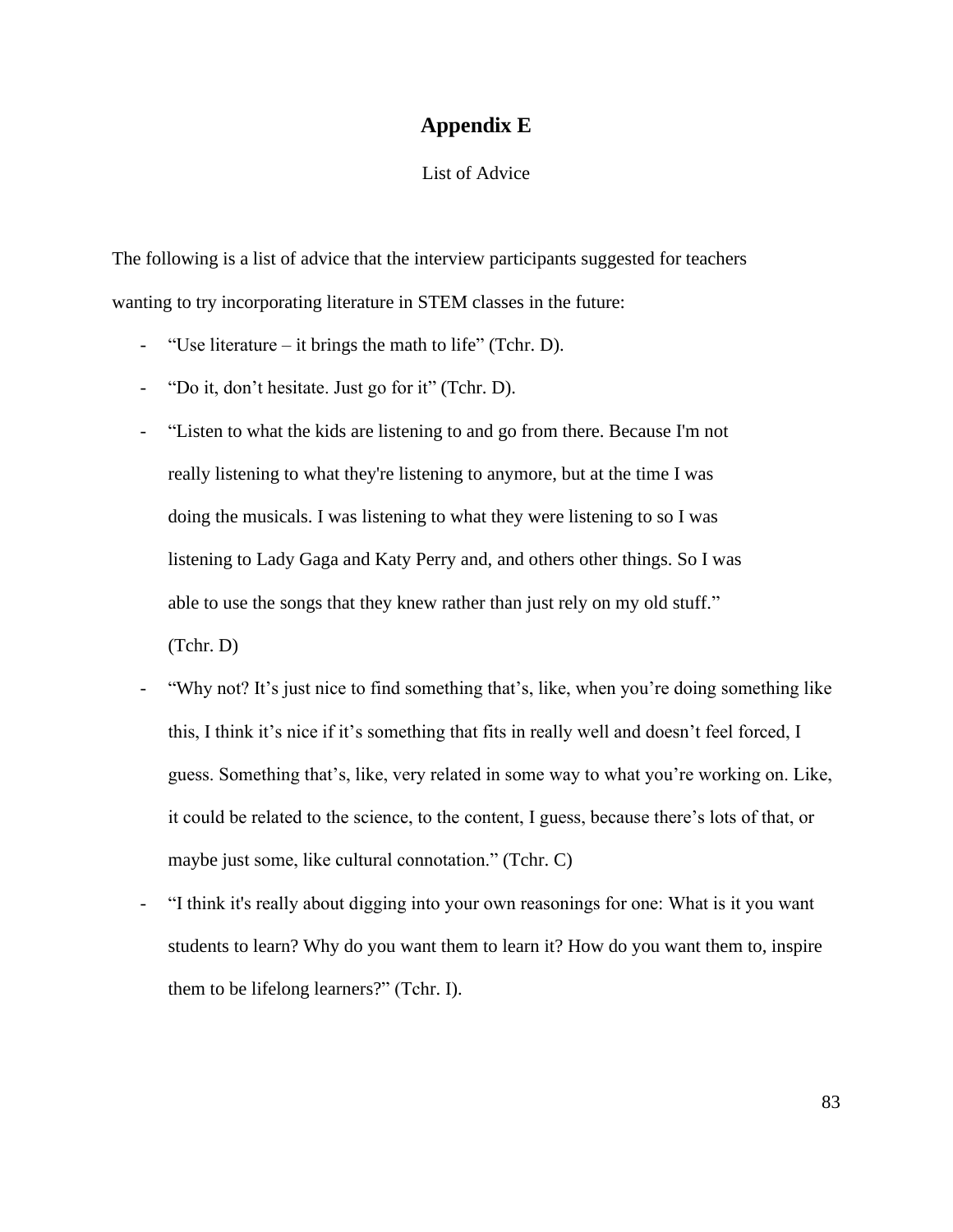- "Talk to people who've done it already and find some good things. You're going to need to find your own stuff in the end to make something that's passionate, like speaks to your own passions, but also share and, and collaborate and create" (Tchr. I).
- "I would say don't be afraid. Try different things out. And, just don't be afraid." (Tchr. A)
- "I would say start small. Start with one project maybe with one grade or two grades and just do it, like make it low stakes. Integrate it with a topic, so, for example, you know, if you can connect it with a curricular topic at the start" (Tchr. B).
- **"**Don't make it too daunting on yourself or for your classes, but then if you do it one year, the next year the kids will come in and say 'can we do that poetry thing that you did with the kids last year?' You have a reputation, it passes among the kids and the parents, the community knows what's happening in your classroom" (Tchr. B).
- **"**I recommend that teachers connect… you have to have a bit of courage to, kind of, take something half-baked, not perfectly perfect, you worked out, but be open to what the kids will bring to it, and they will bring you new things and you'll understand it better and they'll be thrilled" (Tchr. B).
- **"**Be brave. It's one of the seven grandfather teachings from the Anishinaabe peoples. And I really feel that it captures a sentiment in ways that I haven't heard in western sort of motivations, where we're like, 'be confident, trust yourself' that, that brave piece of it, I think is unique… And if we want to incorporate literature, if we want to do something different, that doesn't seem mainstream, then we need that sense of bravery" (Tchr. F).
- "Find your people and surround yourself with good people because, you know, you might get knocked, people might criticize you and say this isn't what we do here or this isn't